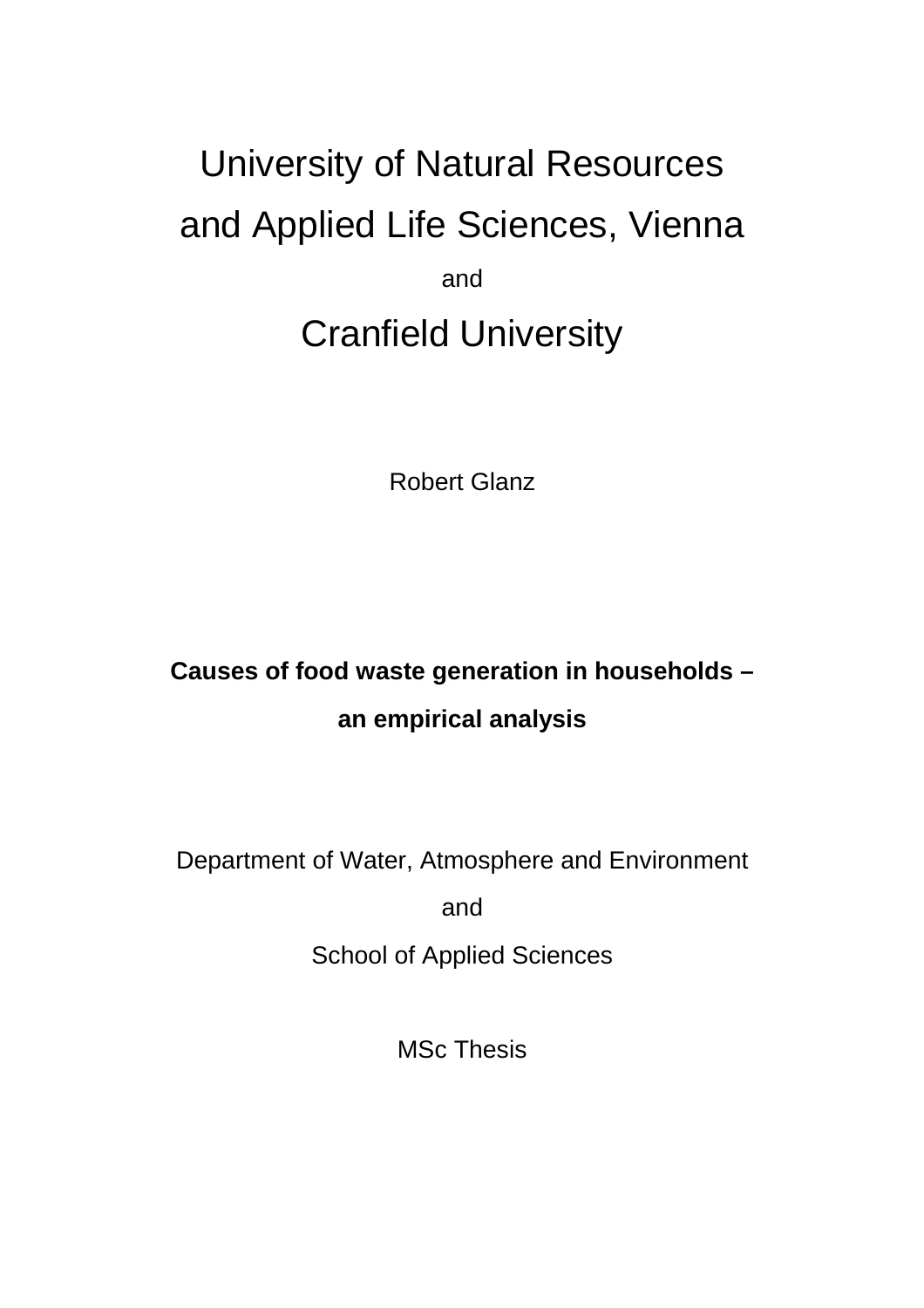# University of Natural Resources and Applied Life Sciences, Vienna and Cranfield University

Institute of Waste Management and School of Applied Sciences

MSc Thesis

Academic year 2007-2008

Robert Glanz

#### **Causes of food waste generation in households –**

#### **an empirical analysis**

Supervisors: PhD Stefan Salhofer, MSc Felicitas Schneider and PhD Phil Longhurst

Academic Year 2007 to 2008

#### This thesis is submitted in partial fulfilment of the requirements for the degree of Master of Science.

© University of Natural Resources and Applied Life Sciences, Vienna and Cranfield University, 2008. All rights reserved. No part of this publication may be reproduced without the written permission of the copyright holders.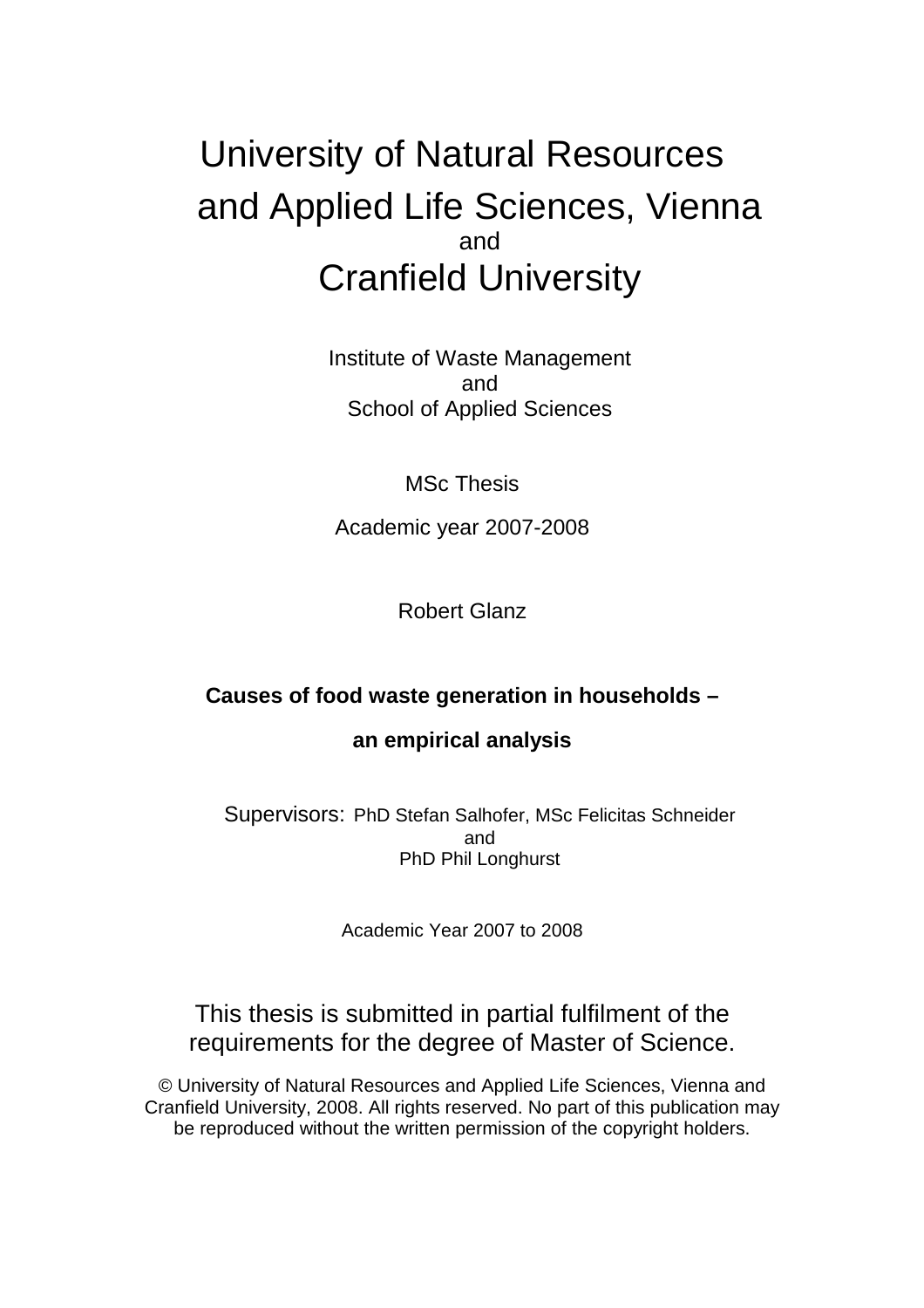### **Abstract**

Food waste accounts for around 18% of municipal solid waste in Austria but is a comparatively new topic for waste prevention initiatives. This thesis aims to give a variety of possible causes why food is discarded in households.

The literature review discusses all types of food waste and its relation to households in an international context. Food consumption patterns and factors influencing the amount shall give background information about the social context of food waste. Reasons found in literature are described and results from a UK food waste study presented.

The research section of this thesis focuses on Austria and two specific types of food waste that account for 6-12% of municipal solid waste: unopened food in original packaging and opened, partially used food. This study was based on 21 face-to-face interviews with households from Vienna and Lower Austria. A category system, derived via content analysis, summarized 43 different reasons into 6 main and 27 subcategories by content structuring. Results show that households are not always to blame for the arising food waste. Furthermore personal attitudes towards edibles, cooking and eating habits, shopping behaviour and storage of edibles have been identified as relevant factors which were then compared to international literature.

Qualitative interviews were supported by a quantitative analysis of expired products found in the households and a questionnaire about the sociodemographic background of participants. A total of 212 expired products with a net mass of 30.2 kg were recorded. Food in original packaging was found more frequent and was twice as long stored after its expiry date than partially used food. In general non-perishable products were kept longer in the storage after they expired than perishable edibles. In eight households none or just one expired item was found which could be traced back to place of residence and age of participants.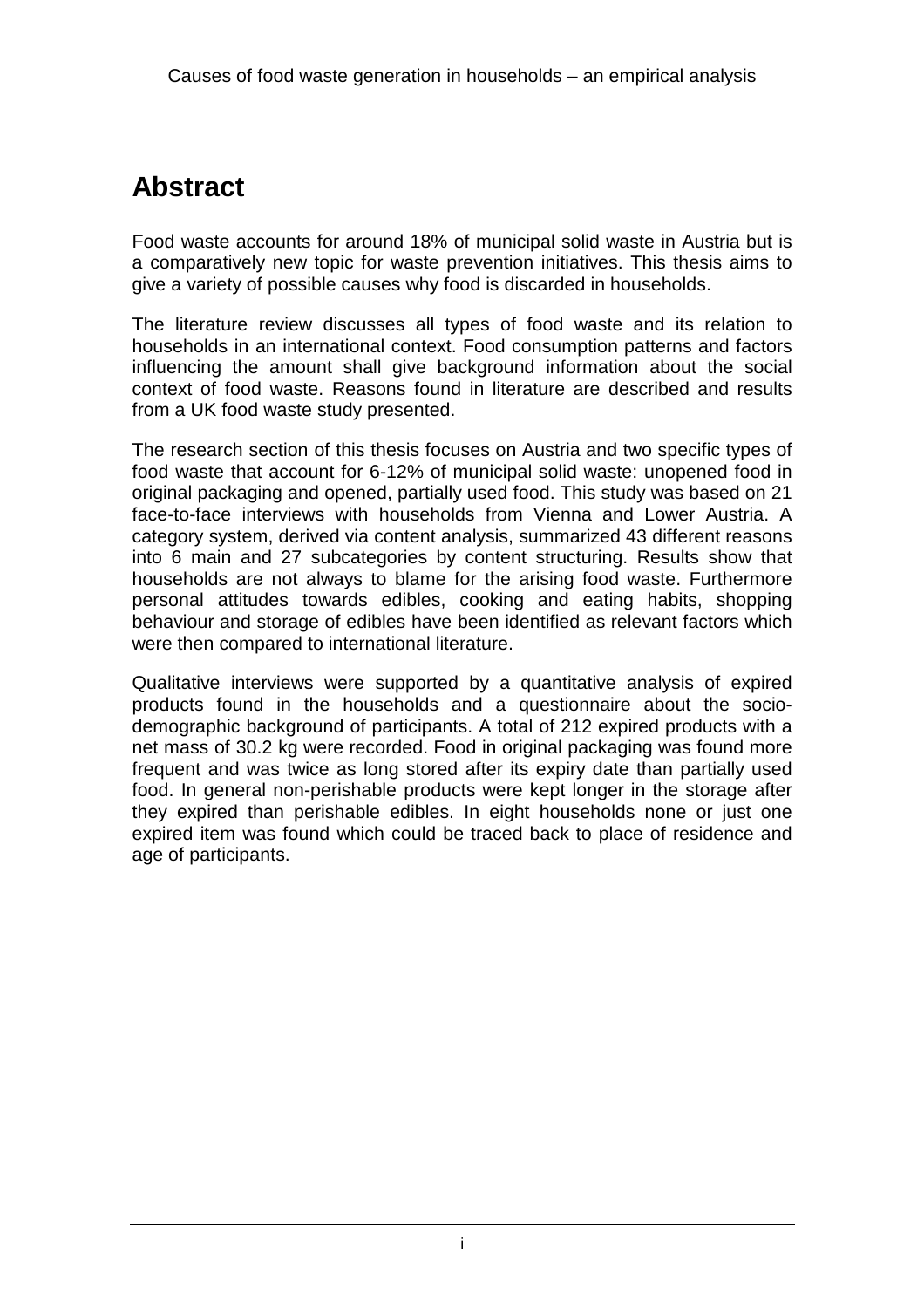# **Contents**

| I.  |                                |                                                                          |  |
|-----|--------------------------------|--------------------------------------------------------------------------|--|
|     |                                |                                                                          |  |
| ΙΙ. |                                |                                                                          |  |
| 1.  |                                |                                                                          |  |
|     | 1.1                            |                                                                          |  |
|     | 1.2                            |                                                                          |  |
|     | 1.3                            |                                                                          |  |
|     | 1.4                            |                                                                          |  |
|     | 1.5                            |                                                                          |  |
|     | 1.6                            |                                                                          |  |
| 2.  |                                |                                                                          |  |
|     | 2.1                            |                                                                          |  |
|     | 2.2                            | Types and amounts of food waste from households  12                      |  |
|     | 2.3                            |                                                                          |  |
|     | 2.4<br>2.4.1<br>2.4.2<br>2.4.3 | Factors influencing the amount of food waste generated in households  14 |  |
|     | 2.5                            |                                                                          |  |
|     | 2.6                            |                                                                          |  |
|     | 2.7                            |                                                                          |  |
|     | 2.7.1<br>2.7.2                 |                                                                          |  |
|     | 2.8<br>2.8.1                   |                                                                          |  |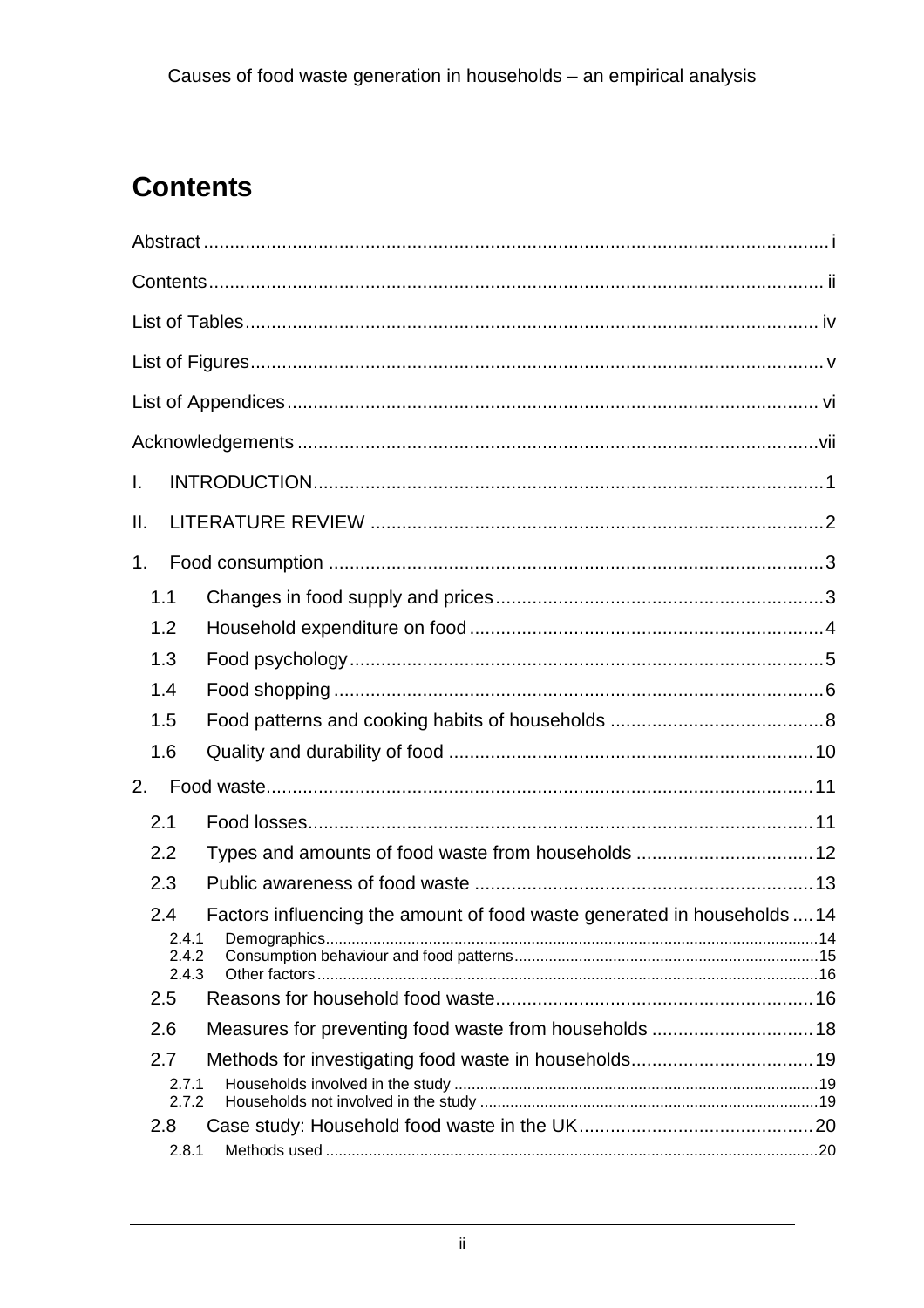#### Causes of food waste generation in households - an empirical analysis

|                | 2.8.2 |  |  |  |  |
|----------------|-------|--|--|--|--|
| 3.             |       |  |  |  |  |
|                | 3.1   |  |  |  |  |
|                | 3.2   |  |  |  |  |
|                | 3.3   |  |  |  |  |
|                | 3.4   |  |  |  |  |
|                | 3.5   |  |  |  |  |
|                | 3.6   |  |  |  |  |
|                | 3.7   |  |  |  |  |
| III.           |       |  |  |  |  |
|                |       |  |  |  |  |
|                |       |  |  |  |  |
|                |       |  |  |  |  |
| 1 <sub>1</sub> |       |  |  |  |  |
| 2.             |       |  |  |  |  |
| 3.             |       |  |  |  |  |
|                | 3.1   |  |  |  |  |
|                | 3.2   |  |  |  |  |
|                | 3.3   |  |  |  |  |
| 4.             |       |  |  |  |  |
|                |       |  |  |  |  |
| 5.             |       |  |  |  |  |
|                |       |  |  |  |  |
|                |       |  |  |  |  |
|                |       |  |  |  |  |
|                |       |  |  |  |  |
| IV.            |       |  |  |  |  |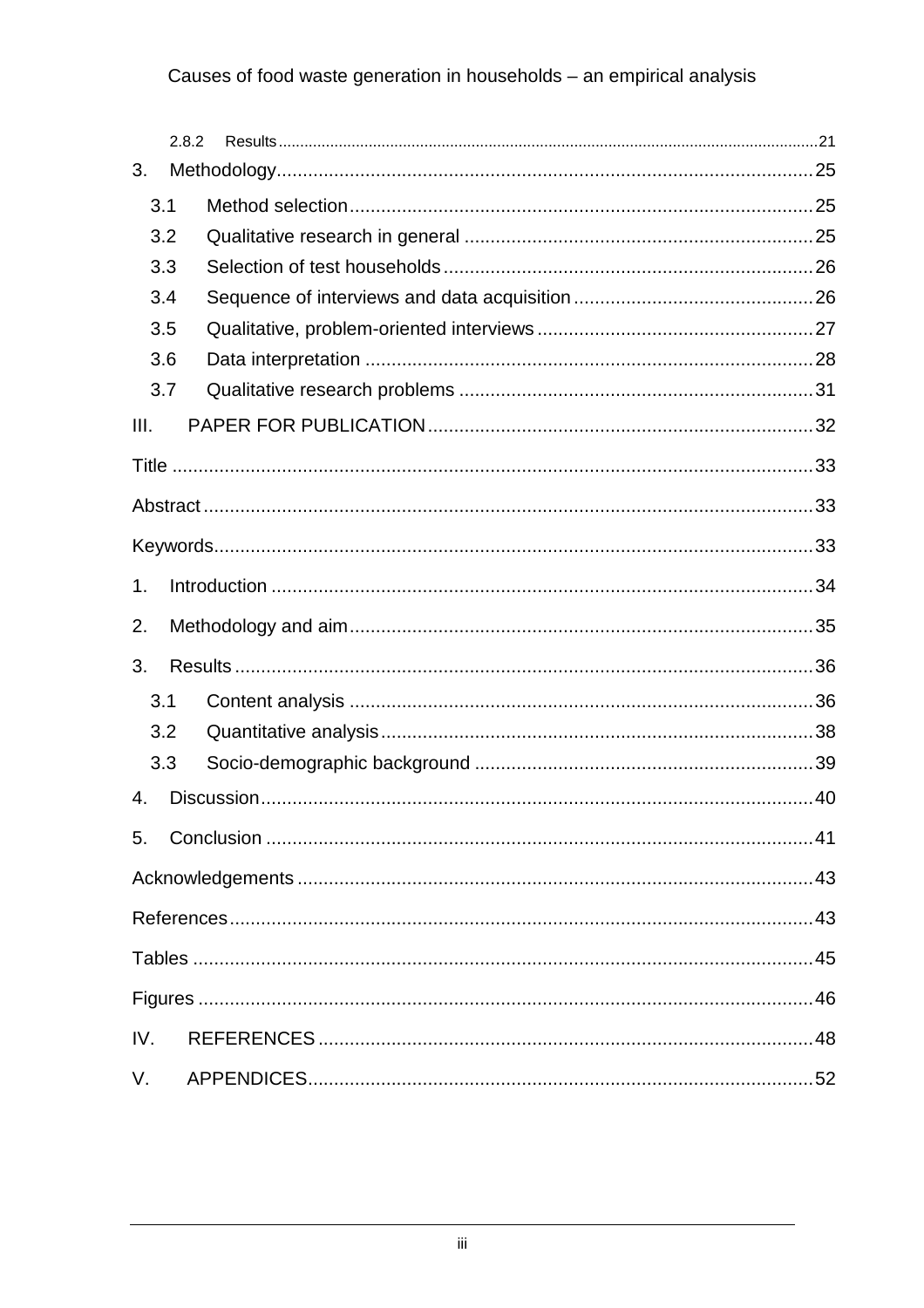## **List of Tables**

| Table 1: Types of food waste and amounts in kg per capita per year for Vienna 12                                                                 |  |
|--------------------------------------------------------------------------------------------------------------------------------------------------|--|
|                                                                                                                                                  |  |
| Table 3: Amount (in grammes and percentage of total amount), number of<br>items and days after expiry date of wasted food found in households 45 |  |
| Table 4: Categorised reasons of food waste from an UK study (WRAP, 2007c)53                                                                      |  |
| Table 5: Comparison of food waste categories and product groups found in a                                                                       |  |
| Table 6: Example how expired products found in households have been                                                                              |  |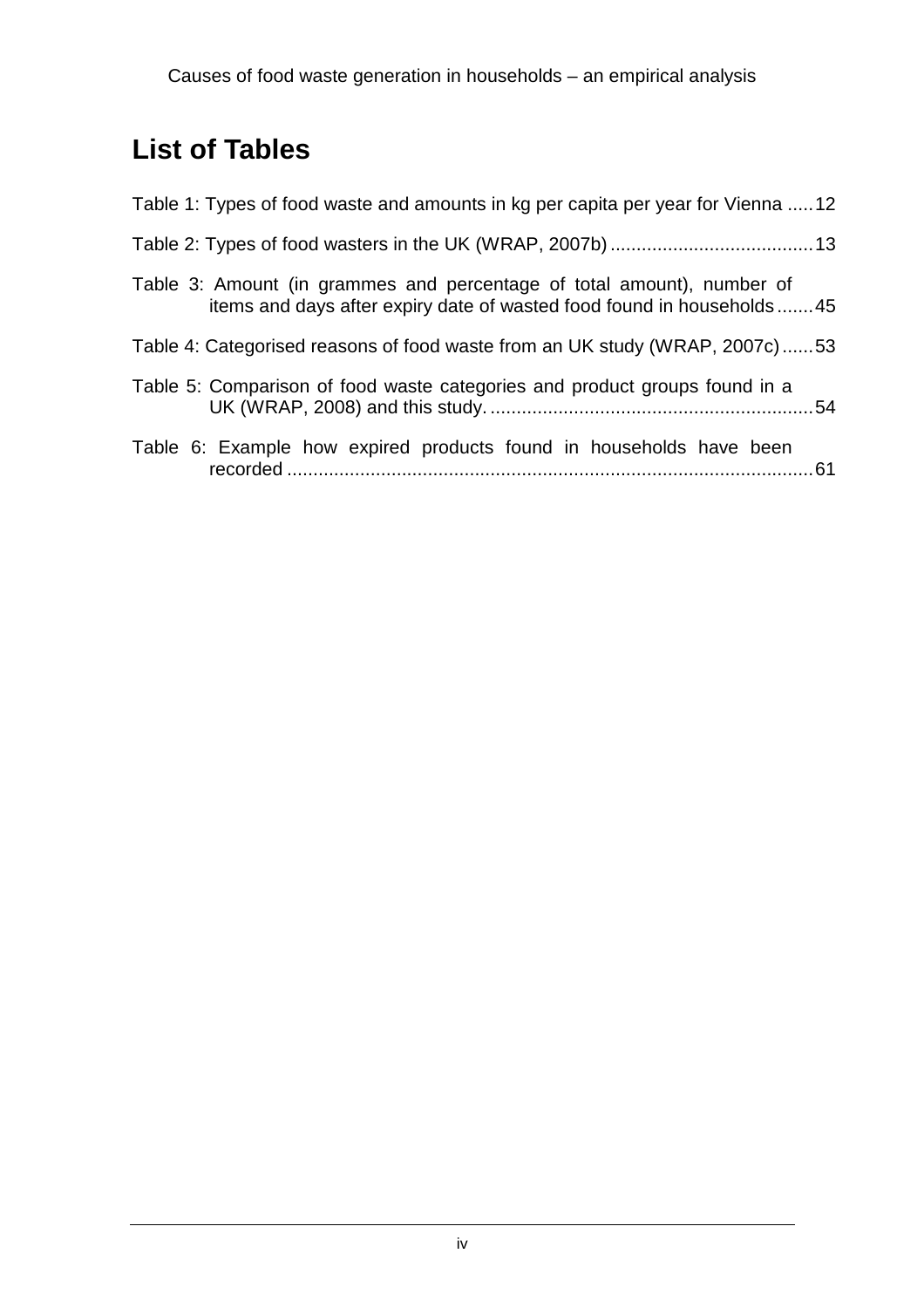# **List of Figures**

| Figure 1: Key influences for UK food consumption between 1940 and 1990                                                                            |
|---------------------------------------------------------------------------------------------------------------------------------------------------|
| Figure 2: Percentage of average Austrian household expenditure on food and<br>non-alcoholic drinks between 1994 and 2006 (Statistik Austria, 2008 |
|                                                                                                                                                   |
| Figure 4: Proportion of total and avoidable food waste mass by food categories                                                                    |
| Figure 5: Proportion of total and avoidable food waste mass by preparation                                                                        |
| Figure 6: Proportion of avoidable food waste thrown away by reason (WRAP,                                                                         |
| Figure 7: Circular approach of qualitative social research according to Lamnek                                                                    |
| Figure 8: Sequence of content structuring as a qualitative analysing technique                                                                    |
| Figure 9: Types of food waste and their percentage in municipal solid waste of                                                                    |
| Figure 10: Causes of wasted food derived from content analysis with the                                                                           |
| Figure 11: Number of persons living in the household and age of participants59                                                                    |
|                                                                                                                                                   |
| Figure 13: Lifestage and monthly net-income of participating households60                                                                         |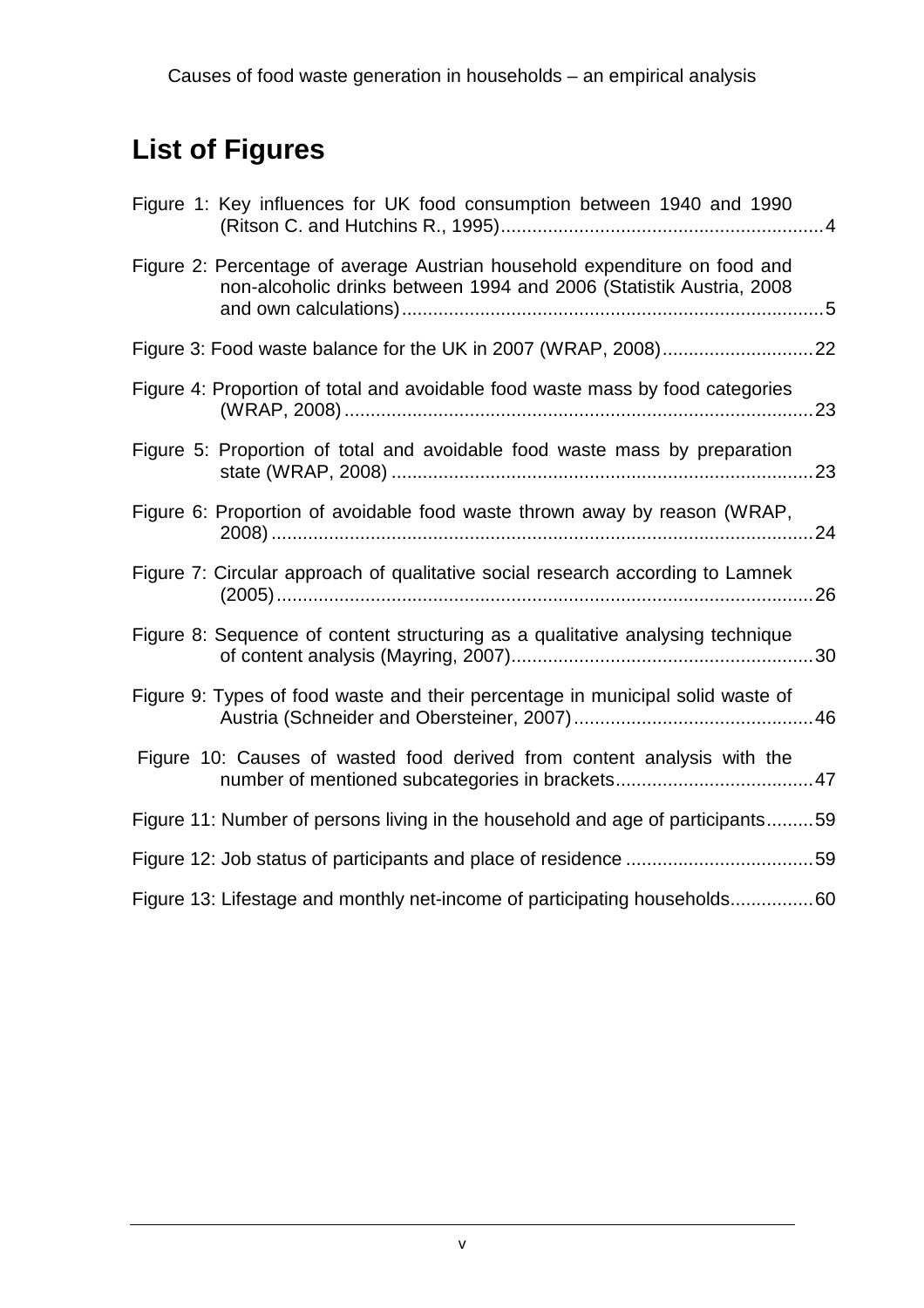# **List of Appendices**

| Appendix C: Socio-demographic characteristics of selected households 59 |  |
|-------------------------------------------------------------------------|--|
|                                                                         |  |
|                                                                         |  |
|                                                                         |  |
|                                                                         |  |
|                                                                         |  |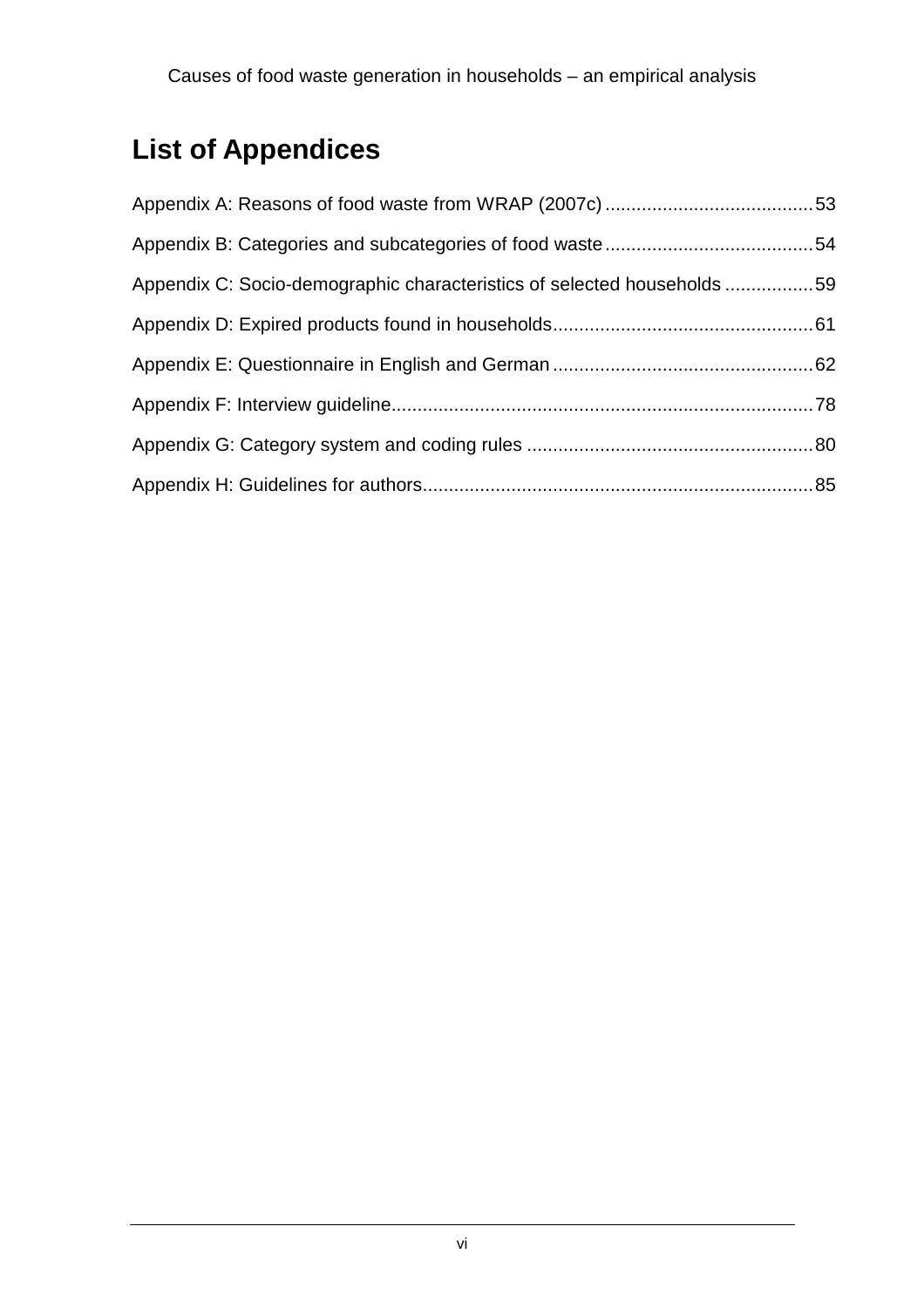### **Acknowledgements**

I would like to thank my academic supervisors and especially MSc Felicitas Schneider for their advice, assistance and guidance throughout this project. I am also grateful to my family, friends and colleagues for having supported and motivated me during my student days.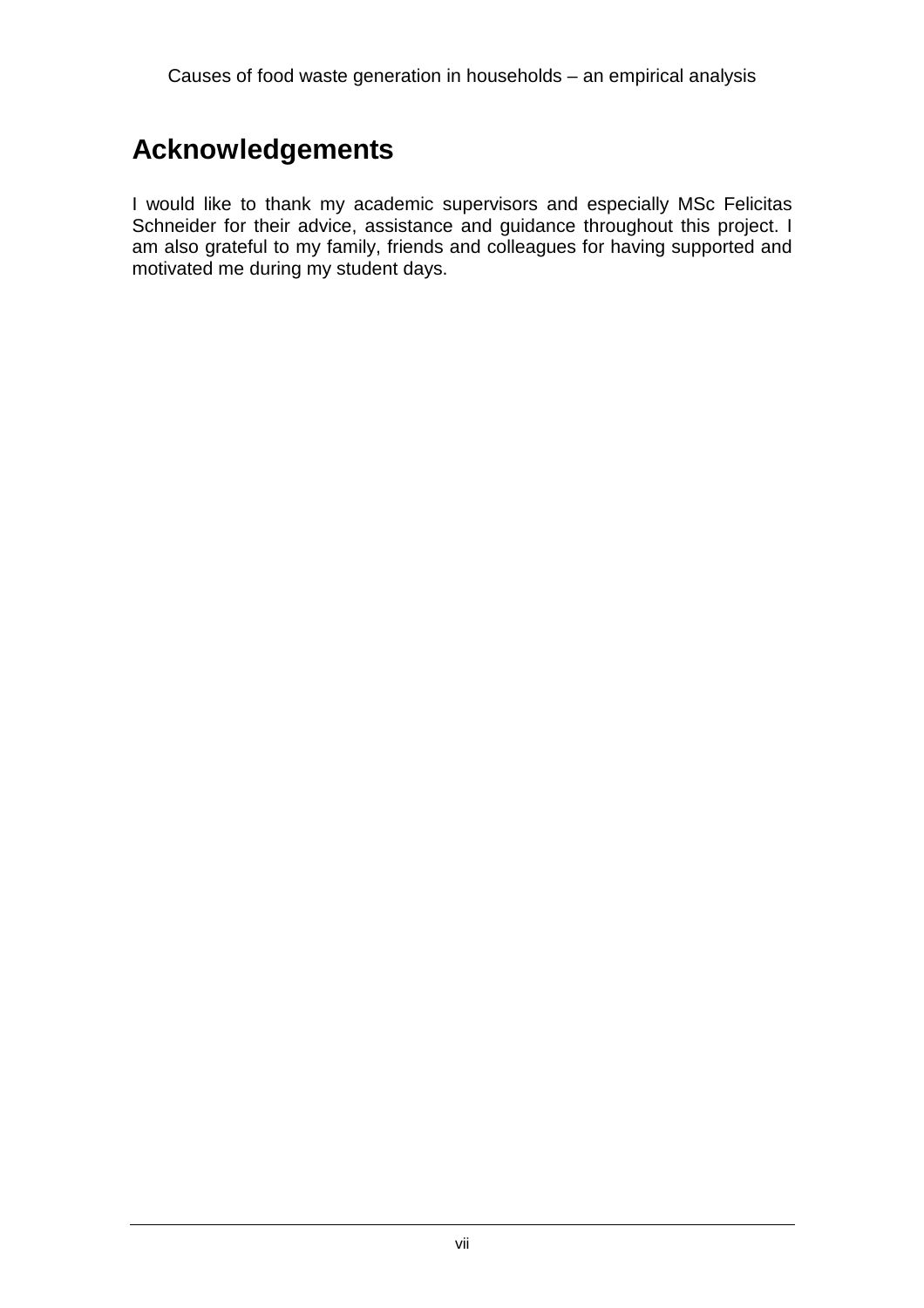# **I. INTRODUCTION**

Food waste occurs in nearly every household throughout the year and is a highly emotional topic as it is an expression of personal lifestyle. Food prices or availability and socio-economic backgrounds of households have changed dramatically in the last decades for European countries and go along with a decreasing valuation for food. The amount of edibles discarded is dependent on several interlinked factors with varying importance for each household. Socio-demographic backgrounds as well as consumption patterns or cooking habits are likely to influence the magnitude of food discarded.

Even though composition analysis report a significant amount of food waste in municipal solid waste, many people do not see the direct linkage to environmental damage and the waste of resources. However, food waste causes several problems in the whole waste management chain including odour, contamination of bins and vehicles, vermin or liquid and gaseous emissions.

Households often restrict the term 'food waste' to inedible parts of food and leftovers. But there are two more types of food waste which are equally important: unopened, discarded food in original packaging and opened, partially used food thrown away. Little research has been conducted to understand the underlying causes of food waste arising in households which are important to implement effective prevention strategies. This thesis aims to give a variety of reasons for the disposal of unopened and opened food in its original packaging to support prevention initiatives in the future.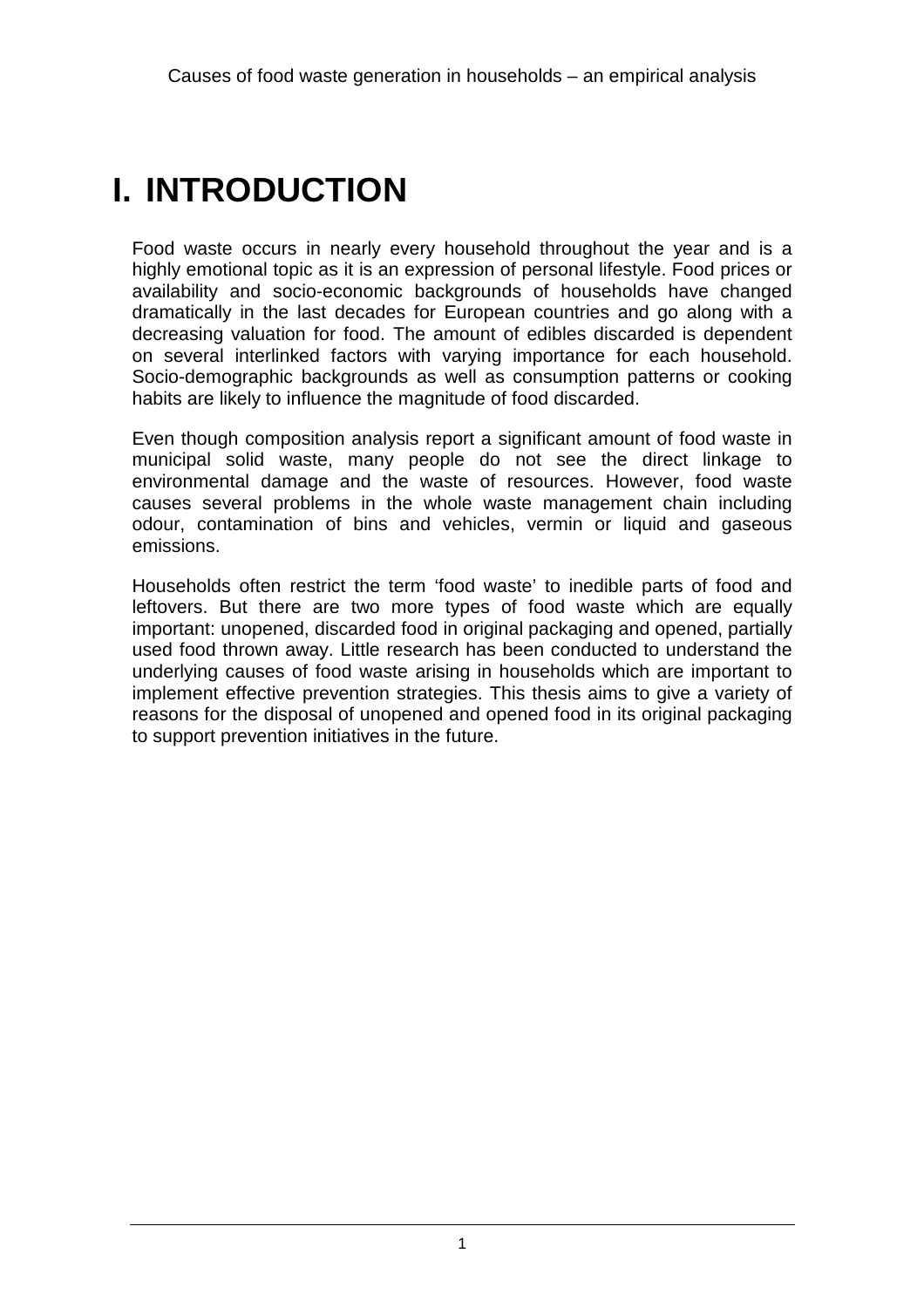# **II. LITERATURE REVIEW**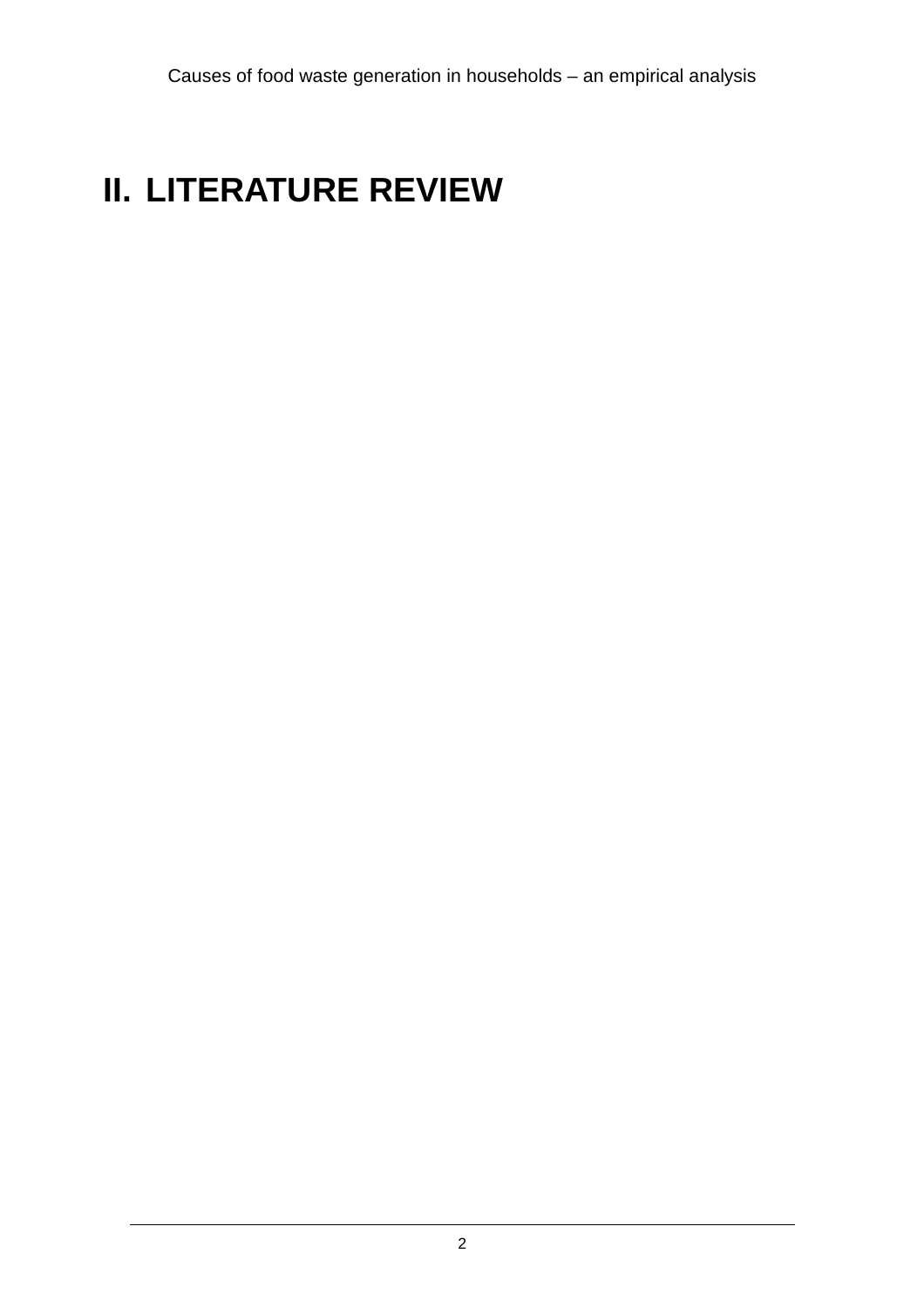### **1. Food consumption**

'Food' is defined by the European Parliament and Council (2002) as "any substance or product, whether processed, partially processed or unprocessed, intended to be, or reasonably expected to be ingested by humans". But in fact it is a very complex issue as it is not only the ingestion of nutrients but, according to Brunner et al. (2007), food is associated with four main social and cultural functions:

- a) Physiological function: metabolism, provision of nutrients and energy
- b) Social function: identification, communication
- c) Cultural function: customs, religion, national cuisines, taboos
- d) Psychological function: consumption, emotional security, self-esteem

All these functions are differently important to an individual and will influence any statements when talking about food.

#### **1.1 Changes in food supply and prices**

During and after the Second World War, individual food choice was largely restricted by availability. In the 1950s, households came back to 'normal' diets constrained by income and prices. A rise in living standards and growing salaries gradually lifted the income constraint for many households in the 1960s. This imposed a change in food demand and caused a rise (e.g. coffee, cheese, rice) or a fall (e.g. tea, canned meat, potatoes) in average levels of food consumption for some products. During the 1970s, the volatility of retail prices became more important for influencing food consumption patterns. This price instability had several reasons under which the world commodities price boom, the adoption of the EEC's Common Agricultural Policy in the UK and food subsidy programmes were most important. During the 1980s prices fell gently and the pace of income growth slackened (Ritson and Hutchins, 1995). Different influences on food consumption between 1940 and 1990 are demonstrated in Figure 1. Until the end of the 1990s prices continued to fall mainly as a result of cheaper transportation and higher production rates.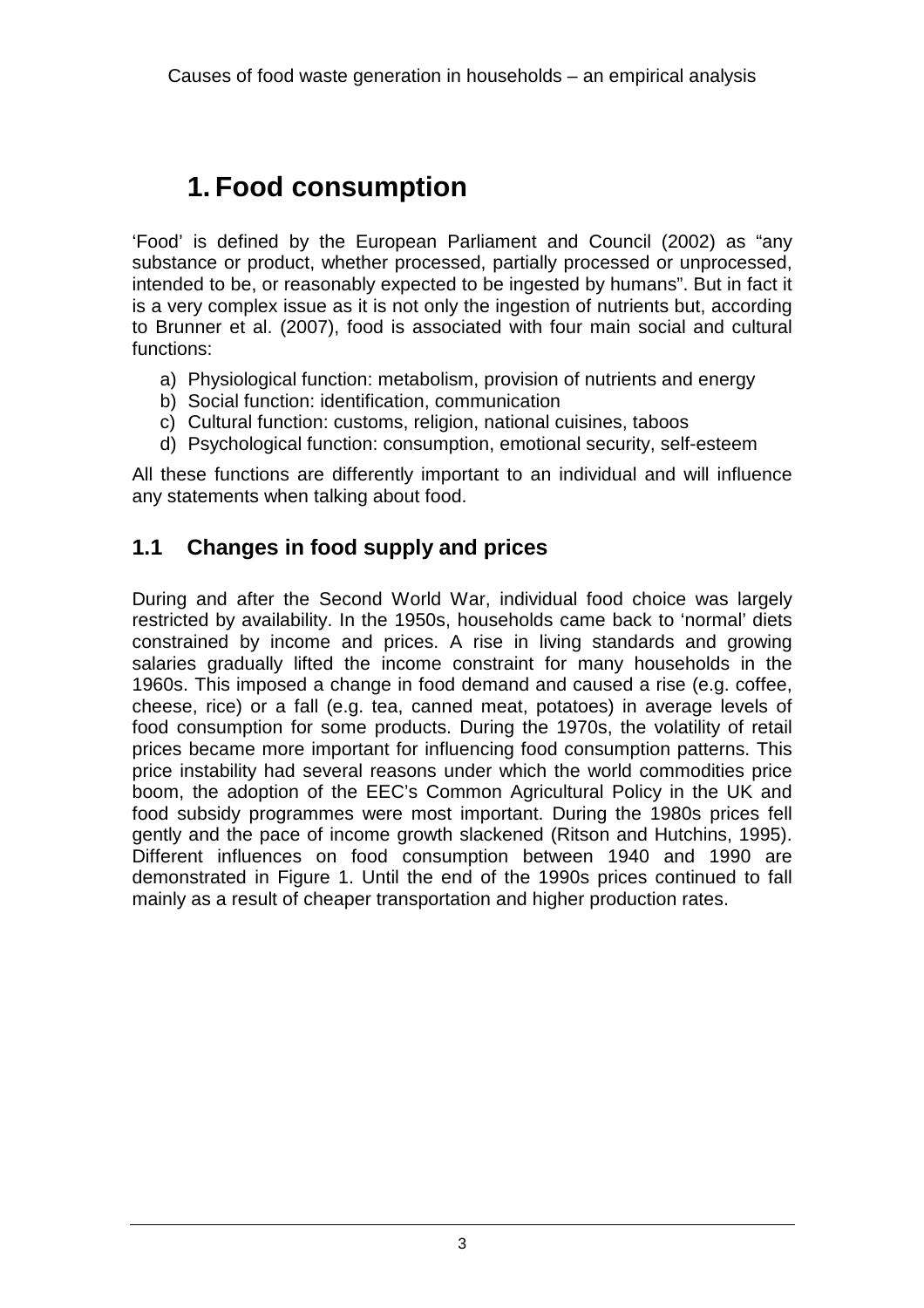

Figure 1: Key influences for UK food consumption between 1940 and 1990 (Ritson C. and Hutchins R., 1995)

In Austria the general price level increased by 54% between 1986 and 2006, but prices for food only rose 33%. After food prices followed three decades of decline in real terms, they have begun to rise in 2006 and are still a considerable reason for a high inflation rate in 2008. Within one year, starting in April 2007, wholesale prices for cereal went up 54.2%, for fruits and vegetables 15.0% and for diary products and eggs 12.6% (Die Presse, 2008). According to the Department for Agriculture and Rural Development of the European Commission (Fischer Boel, 2008), the huge increase in cereal prices is mainly caused by:

- a rising demand from emerging countries
- the surge in energy prices
- bad weather conditions (e.g. draughts in Australia)
- slowing-down of growth in cereal yields
- the depreciation of the US dollar
- strong movements in financial markets
- export restrictions or bans
- bio-fuel production (especially the US bio-fuel programme)

As a reaction to the food price surges, European Commission raised the milk quota by 2% and lifted the compulsory arable set-aside policy in 2008 (Fischer Boel, 2008).

#### **1.2 Household expenditure on food**

In the EU27 countries, private households spent 19.4% of their expenditure for food, (non- and alcoholic) drinks and tobacco in 2005. But there are huge differences on a macro and micro scale within the European Union. UK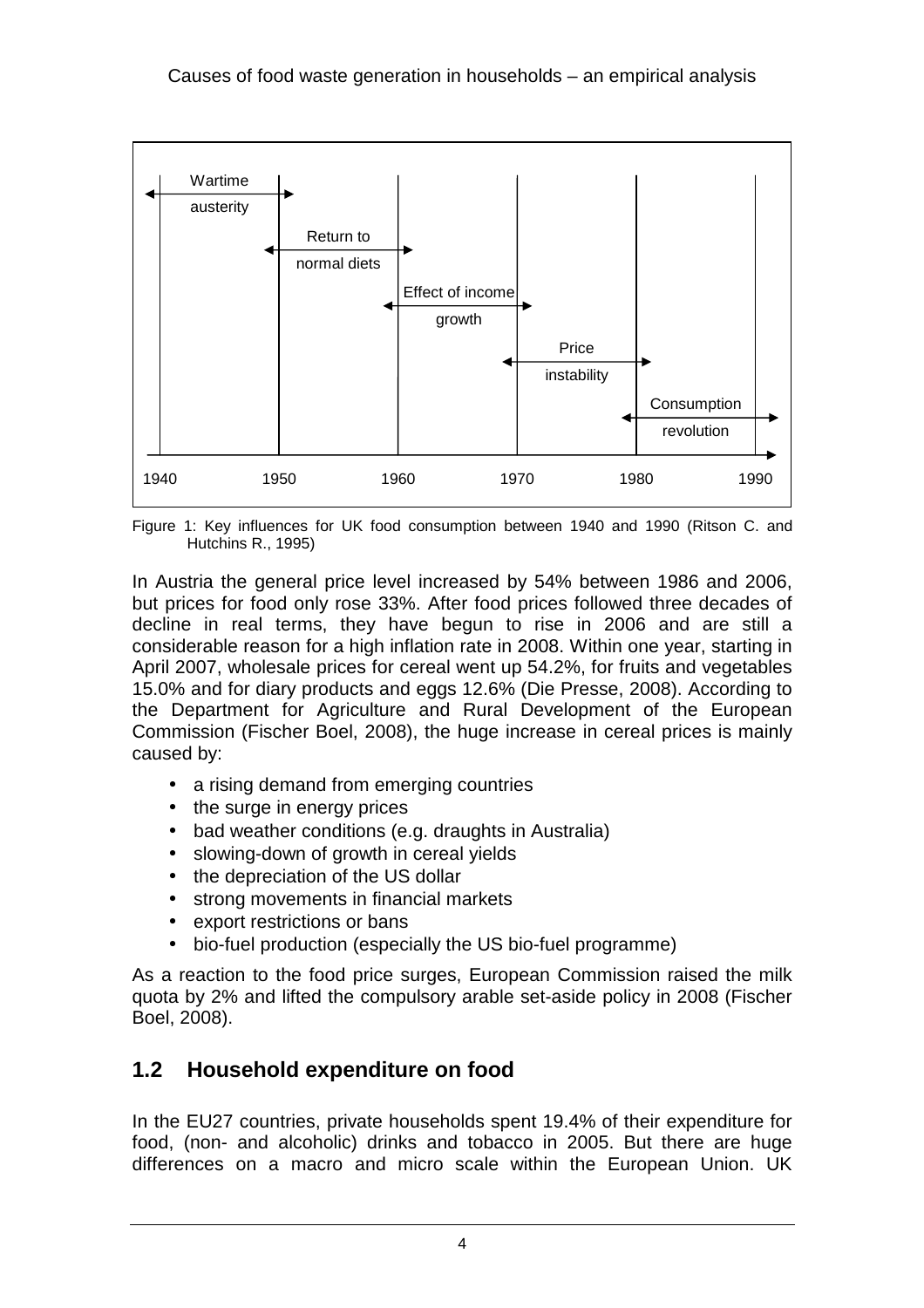households for example spent just 12.3% of their expenditures (compared to 13.4% ten years earlier) for food in 2005 whereas people in Romania spent 50.0%. According to the disposable income, the lowest quintile (i.e. 20% of households with the lowest disposable income equivalent<sup>1</sup>) of EU27 households spent 25% for food, drinks and tobacco whereas the highest quintile spent just 15% in 2005 (Eurostat, 2008). Within the European Union, people living in the EU10 (new member states in the eastern part of the European Union) and those households with lower incomes spent more money on food than others.

Austrian households spent 12.8% of their average monthly expenditure of 2,540 € for food and non-alcoholic drinks in 2004 (Lebensministerium, 2006). This all time low (compare Figure 2) was caused by falling prices and a stagnating food demand which can be traced back to over aging and a slow population growth.





#### **1.3 Food psychology**

 $\overline{a}$ 

For most Europeans nowadays, the main problem of food intake is not a limited supply or high retail prices but the choice which product to buy. This principal change in the relationship to edibles went along with social and sociodemographic alterations during the last decades. From a psychological point of view, Pudel and Westenhöfer (1998) characterised four tendencies that link food supply and public perception:

a) Loss of food valuation: People born after 1950 did not experience any food shortages and therefore do not see the same strong emotional linkage between food and survival other generations did before.

 $1$  'Disposable income equivalent' means the disposable household income divided by a weighted adult equivalent which is 1.0 for the first adult, 0.5 for persons aged over 14 and 0.3 for persons under 14 (Eurostat, 2008).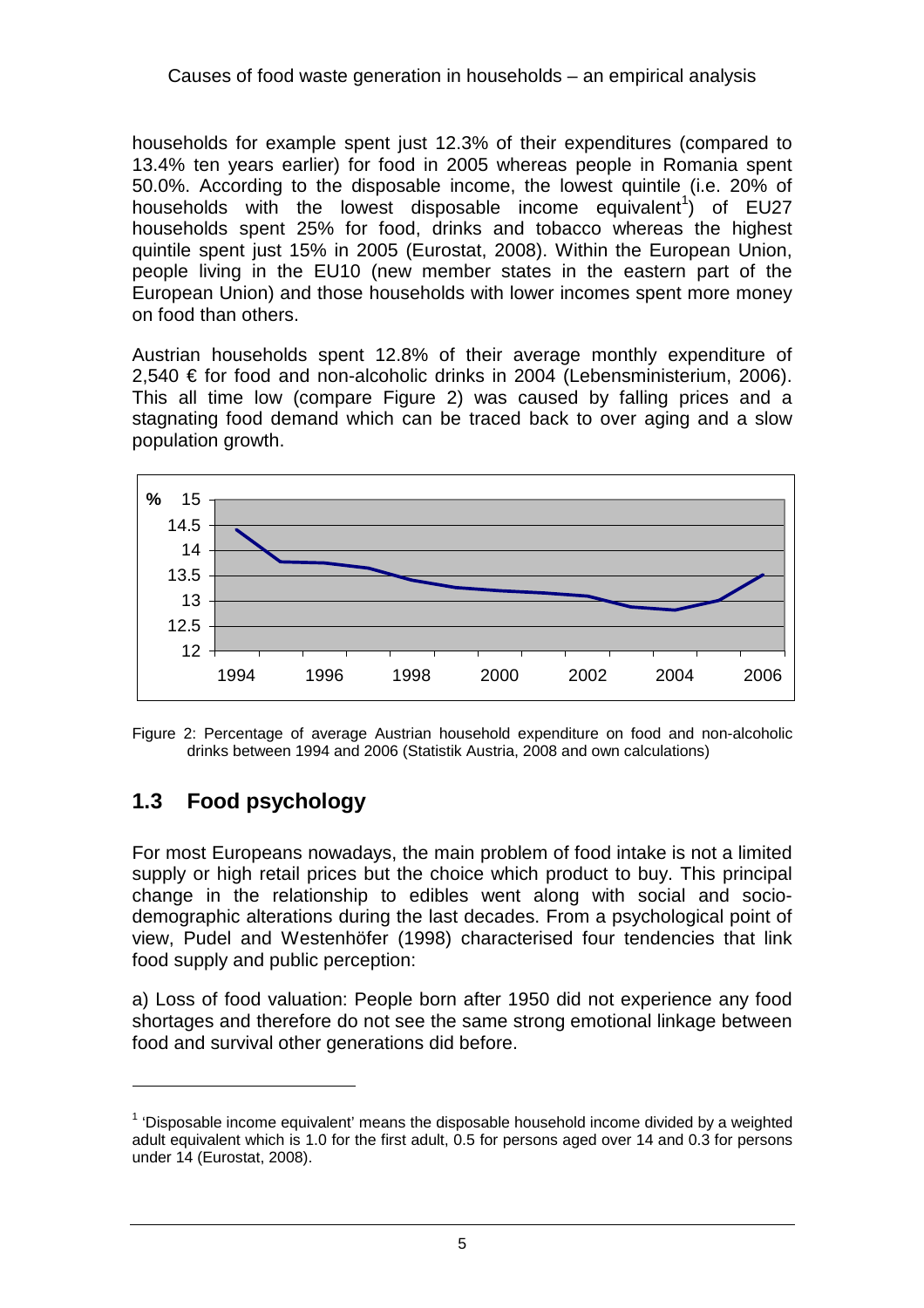b) Loss of food identity: Modern supermarkets offer a variety of products. Flour is bought together with washing powder which appears the same in terms of packaging, product variety, pricing or special offers. Everything is available for consumption at any time until the last minute of the opening hours and therefore consumers lose the link to the producers of their food.

c) Loss of origin: The original source of food is lost which gives food a product character. A package of milk for example is hard to associate with a cow or precrumbed fish sticks with a fish. Modern convenience products like frozen pizza even more emphasize that food is a consumer item like anything else.

d) Loss of social and emotional linkage: Traditional family recipes or special dishes on a specific day of the week are disappearing. Eating together is a social event which will weaken the family bonds if everybody chooses to eat alone or outside the household. Within ten years the number of people eating alone in the UK increased from 34% in 1994 to 54% in 2004 (WRAP, 2007a).

These tendencies lead to an emotional neutralisation and give consumers the perception that edibles are products instead of something vital for life. Due to globalisation tendencies, enlarged shelf-life and cheap transportation of food, consumption patterns have been adapted between industrialised countries (Huber et al., 2001). Marketing strategies support this acculturation when promoting special recipes (e.g. Coca Cola) or standardised taste like fast food restaurants. But there is also a trend to more individual eating habits like vegetarianism and regional food supply. Branding of products in supermarkets shall re-emotionalise products as 'quality you can trust' and in fact it is hard to find any no-name-products on the shelves nowadays (Pudel and Westenhöfer, 1998).

#### **1.4 Food shopping**

In Austria most food is bought in one of the 6,204 supermarkets of which 85% have a self-service strategy. Retail concentration is very high as the two largest supermarket chains have a market share of 57% and the five largest together of over 88% (Lebensministerium, 2008). Companies use a crowding out strategy and so the retail area per person exceeds the European average by 20%. Apart from supermarkets, popularity of convenience shops (e.g. at petrol stations) and online food services is increasing.

According to Ederer (2001) advantages of online shopping are not carrying heavy things, save time and being not dependent on opening hours. As the major disadvantage, consumers can not check the quality and freshness of products themselves and are therefore more likely to shop longer lasting products like drinks or tinned food. A global study of Nielsen (2008) in 2007 investigated online consumer behaviour and found that the most frequent online shoppers come from South Korea, followed by the UK on second and Austria on eighth place. Since 2005 the number of worldwide shoppers who bought groceries online at least once within three month has increased from 6%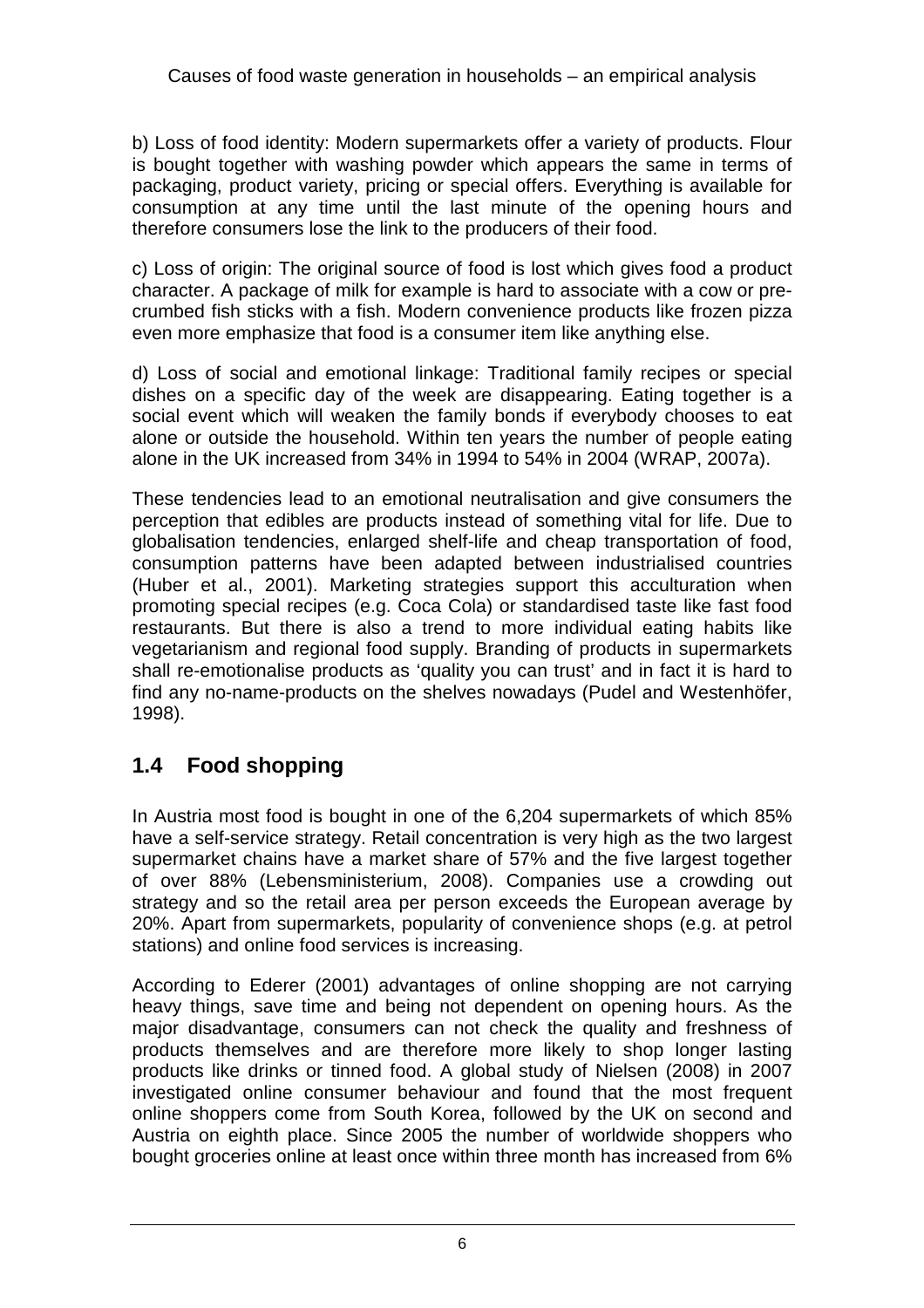to 14% in 2007. Customised supermarket homepages and convenient door step delivery may cause a further increase in online food shopping.

The consumption process of food in households (neglecting food storage) is divided by Litwinschuh (2005) into four different stages:

a) Information stage

It is characterised by active (e.g. looking for advertisements) and passive (e.g. talking with relatives) gathering of information before going to a shop. It also includes the control of the storage in order to know which products will be needed. Most information on food and health topics is gathered through mass media or food labels. On-package-information becomes more important as the number of people with intolerances and allergies to certain ingredients is rising. 50% of Austrians feel that information on food packaging is hard to understand and only one out of ten is fully satisfied with the information provided (Lebensministerium, 2003). For 63% of UK consumers however, information provided on food labels is 'about right' (Food Standards Agency, 2008a).

b) Shopping stage

Decisions at the point of sale are influenced by a variety of things like the individual mood, packaging, choice of supermarket, shopping interval, hungry feeling etc. Time pressure usually lowers the propensity to consume and the probability to try new products. Accompanying persons will distract from shopping and social pressure can block or boost a consuming frenzy. Shopping behaviour also differs according to daily (e.g. fresh bakery in the morning) and yearly (e.g. ice-cream in summer) influences. Decisions made directly at the point of sale account for more than half of all food shopping (Lebensministerium, 2006).

c) Stage of use

Time is one of the main factors, not only while shopping, but also during food preparation. The average time spent for cooking a warm meal in the UK fell from 30 minutes in 1994 to 19 minutes ten years later (WRAP, 2007a). Time shortage on weekdays causes households to cook easy and fast dishes like rice, pasta, salads or convenience products. Employed persons are likely to change their cooking patterns on weekends when time is not a limiting factor.

d) Disposal

The correct disposal of unconsumed food depends on the local collection scheme (e.g. separate kitchen waste collection). If no extra bin for biodegradable waste is available, households are forced to dispose food waste together with municipal waste. Other options used are home composting, feeding to pets or wild animals and use the sink or toilet as 'sewer disposal'. These other options are the disposal route for approximately 800,000 tonnes of food waste per year in the UK (WRAP, 2008).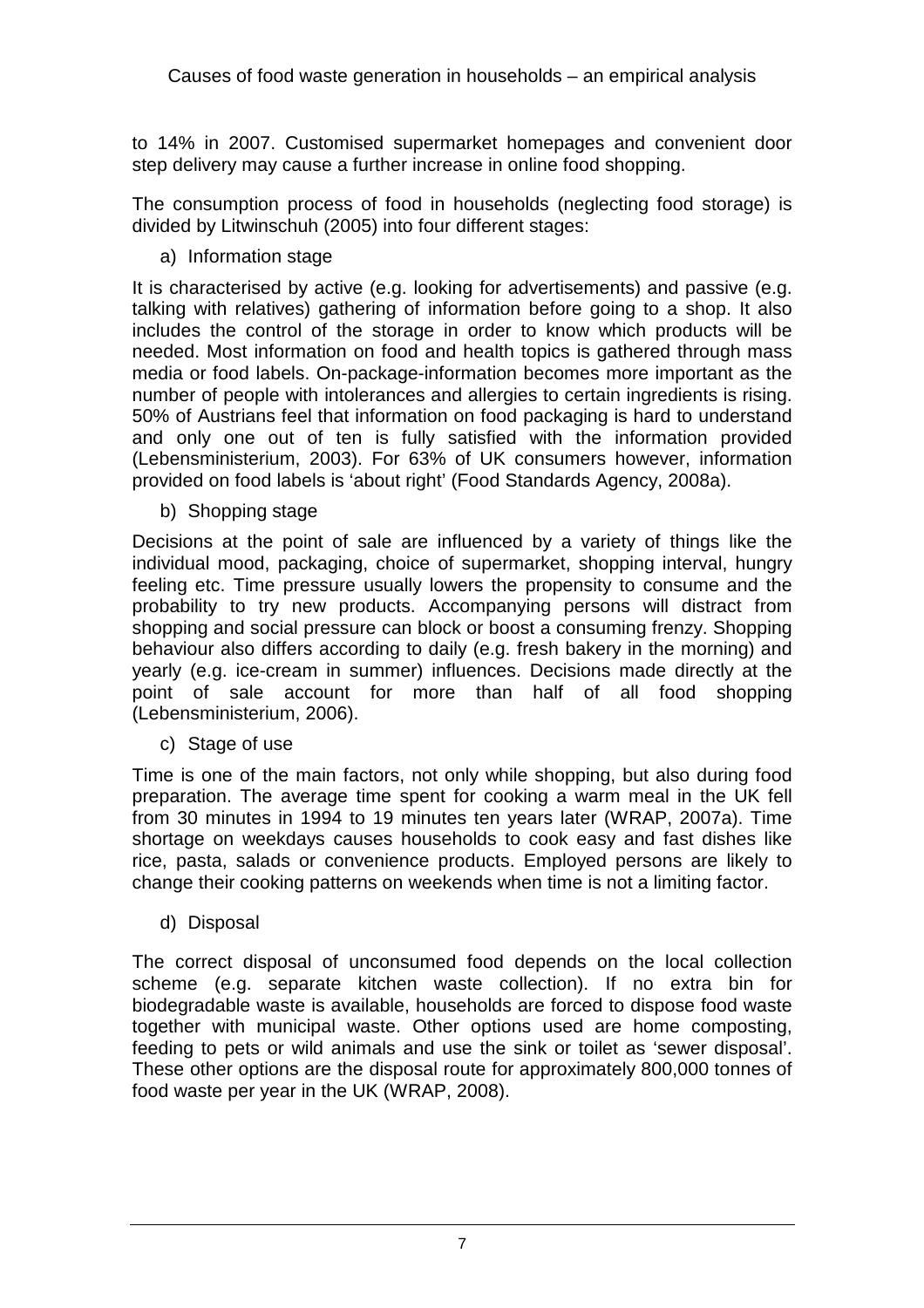#### **1.5 Food patterns and cooking habits of households**

A change in lifestyles over the last decades has forced individuals to optimise their time management in terms of career or social life. Eating was not important to every third Austrian in 1994 if there was a lack of time (Brunner et al., 2007).

The standard model of a three-meal-day (breakfast – lunch – dinner) which has been common in Europe since the  $19<sup>th</sup>$  century is disappearing. Albeit it is still common to have at least one warm dish a day which half of the population (47%) will have for lunch (Brunner et al., 2007). Dinner is becoming increasingly important as it is more likely that all household members are at home in the evening. The division of the main dish into soup – dish – dessert is prevalent in traditional oriented households or for good eaters. Other and especially younger households celebrate this division on weekends, public holidays or when cooking for invited people.

Several factors influence food patterns and cooking habits of households:

a) Work

Two out of three Austrians (especially farmers) have fixed eating times and the majority among those people has a regular working day as well (Lebensministerium, 2003). Self employed persons, students or people with unusual working hours tend to eat more convenience products, have their main dish for dinner and do not have specified eating times. Differences in food patterns between self-employed persons and workers are most significant, but in general these class-related differences are diminishing (Brunner et al., 2007).

b) Gender

In 1988 married women were responsible for 72% of cooking and 49% of food shopping in a typical German household. Only 20% of cooking and 40% of food shopping were done together from both partners in marriage (Diedrichsen, 1995). In 76% of UK households, women take all or most responsibility for household food shopping (Food Standards Agency, 2008a). Women are still primarily responsible for cooking in many societies and husbands are most likely to take some strain off the housekeeping by going shopping. In households with younger, unmarried partners or working women, men are participating significantly more in both, cooking and shopping. In many cases a lack of cooking competency or interest forces single men to prepare easy dishes or convenience products. They have a limited cooking variety and are more likely to use take-away services (Bayer et al., 1999).

c) Household size

The number of households has increased to around 3.5 million in Austria, but the average household size decreased to 2.33 persons over the last decades due to other forms of living together and a higher life expectancy. Single or oneperson-households are an urban phenomenon and account for 35% of all households in Austria (Lebensministerium, 2008). According to the 2001 UK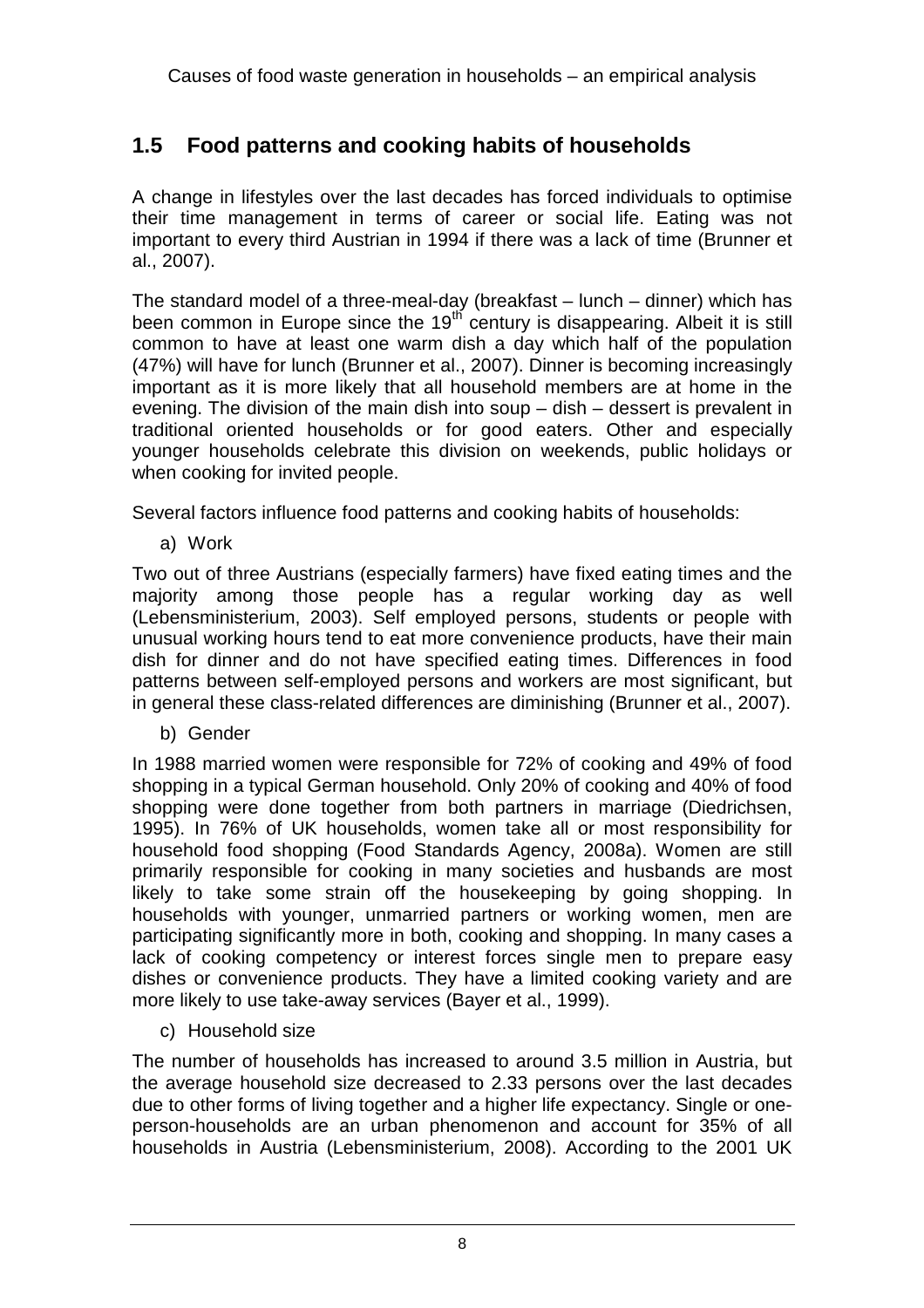census, 40% of households in London and 30% in England and Wales are single-person households (compared to 26.3% in 1991). They are mainly occupied by young adults or older, widowed women and are very variable in eating habits, times and food choice (WRAP, 2006). Families with children tend to have more regular eating times and child specific food which depends on the age of the children and their taste preferences. When both parents are working, cooking at lunch time is often transferred to other parties like grandparents or the kindergarten (Brunner et al., 2007).

d) Age

Younger households usually have their main dish for dinner whereas 80% of people aged over sixty have it for lunch (Bayer et al., 1999). Older persons prefer small shops near their accommodation and are used to inform themselves before shopping about special offers mainly from the newspapers. Furthermore they hardly ever buy foreign or newfangled products.

e) Eating out

In the year 2000, 28% of all household food expenditure in Austria was spent for eating out, compared to 25% six years earlier. This tendency is caused by an increasing professional, spatial and social mobility and a growing distance from home to the place of work. Single households of young adults are most likely to eat out (Lebensministerium, 2003).

f) Storage

Households have to keep storage because packaging sizes are often too big to use food products at once. Storage of food can cause a reduction in quality and therefore a decline in value because of a limited shelf life. Quality considerations will influence the product choice at the point of sale (Schmalen et al., 1996). Some food like fruits or milk is bought demand driven to maximise freshness. According to Lebensministerium (2003) the average storage time for edibles has risen slightly to 3-4 days. It is 4.4 days for fruits, 3.4 days for vegetables and salad, 3.3 days for diary products and 3.0 days for meat.

The amount of things stored is dependent on the storage space available. The average floor space in Austrian flats is 65  $m<sup>2</sup>$  compared to 101  $m<sup>2</sup>$  in single and semidetached houses (Bruckner, 2004). Hence the availability of additional storage capacities like separate freezers or cellars is constrained in smaller accommodations. A limited storage space can cause 'psychological pressure' if products have to be stapled conspicuously or usual places like the fridge run out of capacity (Schmalen et al., 1996).

The experience of a food shortage among older people may have another psychological impact on storage habits. It is said to be the reason why older people tend to have "a long lasting storage of basic food" which some refer to as the 'war mentality' (WRAP, 2006).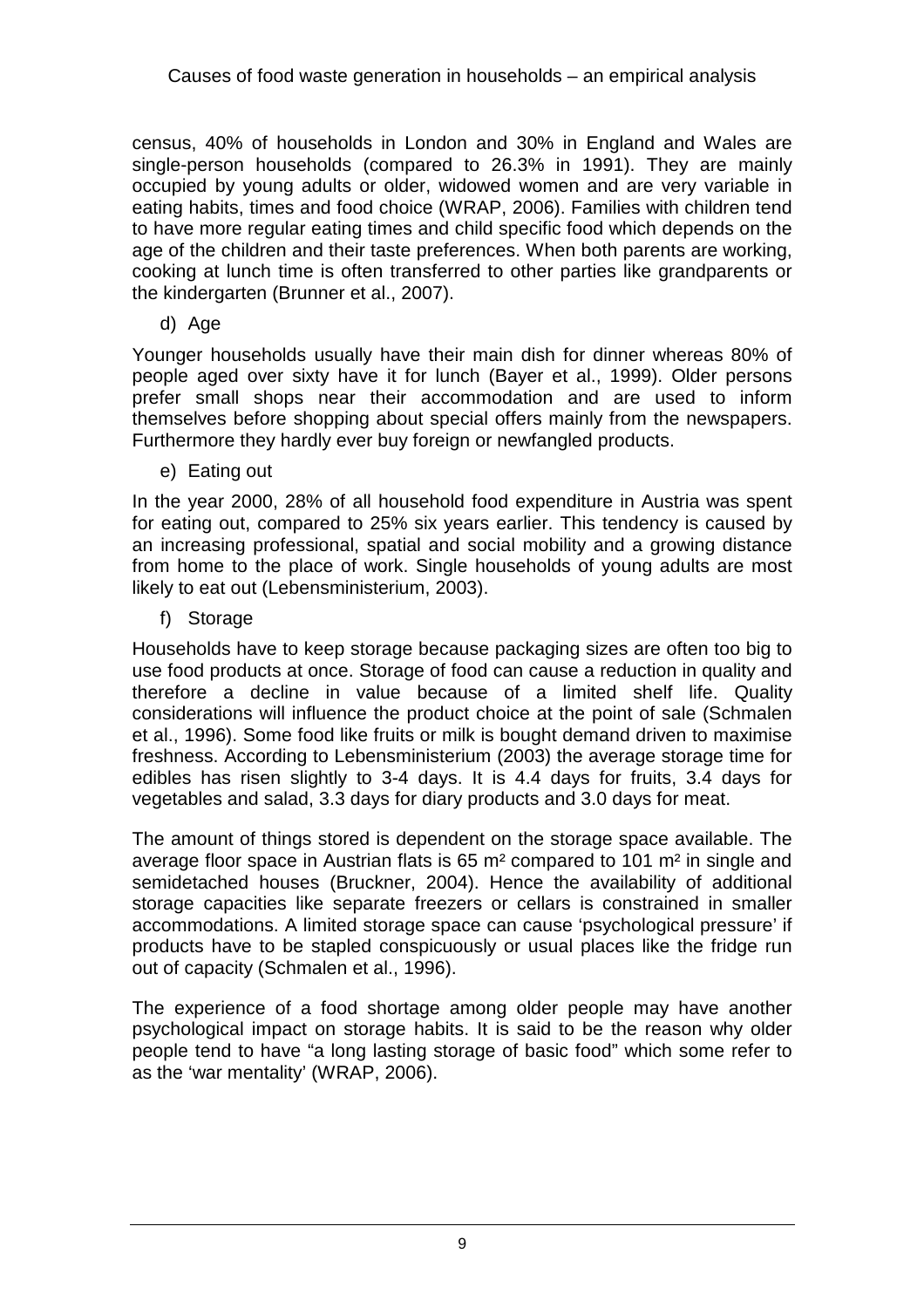#### **1.6 Quality and durability of food**

In a survey from Lebensministerium (2003), consumers were asked to rank the importance of several criteria when buying food. Freshness was ranked highest with 69% followed by untreated food (22%) and place of origin (19%). Meat was judged in terms of appearance (17%), taste (6%) and smell (2%). For dairy products the date of expiry was the main quality criterion at the point of sale. Two out of three consumers always read information provided about price and durability before buying food products.

According to Austrian law ('Lebensmittelkennzeichnungsverordnung' from 1993), food packaging is legally required to inform about the name of the product, ingredients, amount of food, address of producer and an appropriate durability indication (Lebensmittelnet, 2007). Two labels with different meanings are marking the durability and only one of them has to be used:

'best before' ('mindestens haltbar bis') indicates the time until the product keeps it's quality if accordingly stored. After this date food will not necessarily be harmful, but it might begin to lose its flavour and texture. Food with an expired 'best before' date is allowed to be sold in shops if obviously marked. 'Best before dates' have to include:

- Day and month of expiry if the durability of the product is less than 3 month
- Month and year if the durability is between 3 and 18 month
- Only the year of expiry if the product lasts longer than 18 month

Products with a 'use by' ('zu verbrauchen bis') label should not be used after expiry as it could put consumer's health at risk. This labelling is statutory for food that goes off quickly such as raw milk, raw meat products and fresh fish. It is against the law to sell food or drinks after this date. However food can be frozen within households which would extend its life beyond the 'use by' date without health concerns.

'display until' or 'sell by' instructions are often placed next to the durability indications for some products. They shall help supermarket staff with stock control but are not important for shoppers. As it "adds clutter to the pack and is irritating if it makes the more important 'use by' date more difficult to identify" (Food Standards Agency, 2006), consumers would like to remove this information.

In the UK additional statutory information about any special storage conditions (e.g. 'keep refrigerated'), the manufacturing process and instructions for use of the food have to be imprinted on the packaging according to the 'food labelling regulations' from 1996 (Food Standards Agency, 2008b).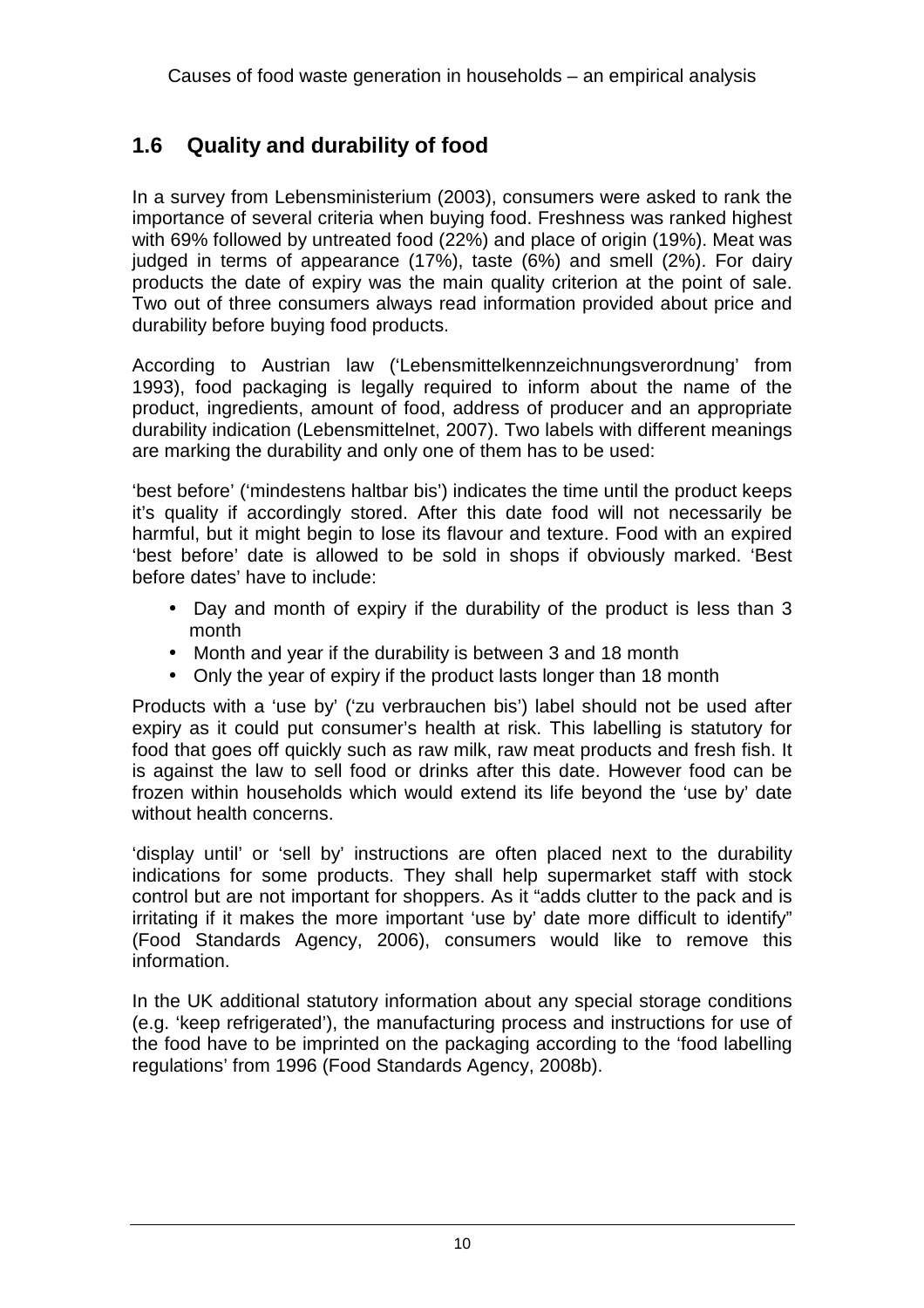### **2. Food waste**

Food waste research has been linked to landfill methane gas emissions for a long time and in fact, landfills and agriculture each account for 30% of methane gas emissions in the European Union (Lechner and Huber-Humer, 2004). Food waste however is a comparatively new topic for waste prevention initiatives which were focussed on beverage and packaging before. Increasing prices for food on an international level and the discussion about using arable land for energy crops have lead to a growing media attention in the last years. Furthermore public awareness was raised through concerns about hunger, national food safety, resource conservation, environmental issues and the economic costs of food waste for households and communities.

#### **2.1 Food losses**

Food losses occur throughout the food system and have been divided by Kantor et al. (1997) into four main stages:

a) Farm and post-harvest

Severe weather conditions like droughts and floods or pest infestations can reduce expected harvests. Another reason that hinders the production of food in the first place is quality standards that might prompt farmers to selectively harvest those fruits and crops, which will be accepted in the processing plant.

b) Processing and wholesaling

After food left the farm, the main reason for food loss is improper storage. Pests, mould, deterioration or improper transportation and handling are the major threats at this stage. Inadequate packaging or simply too much time passed in the storage can lead to shrinkage (loss in amount or volume). Food safety regulations are especially targeting perishable foods like meat or milk and therefore divert those products which do not meet quality or hygiene standards. Thogersen (1996) describes a waste shift from household food waste to the processing plant due to modern consumption patterns. Industrially processed pineapples for example are bought pre-cut in cans and so the nonedible parts will pile up in the processing plant where they will be categorized as industrial waste.

c) Retail

A case study from Schneider and Wassermann (Salhofer et al., 2007) showed that 45 kg of food (50% vegetables, 30% fruits and 9% grain products) was wasted every day in each one of the two investigated discount supermarkets in Vienna. According to Jones (2004) around 0.8% of all food products, offered by US supermarkets were lost at this stage. Overstocking, damaged packaging,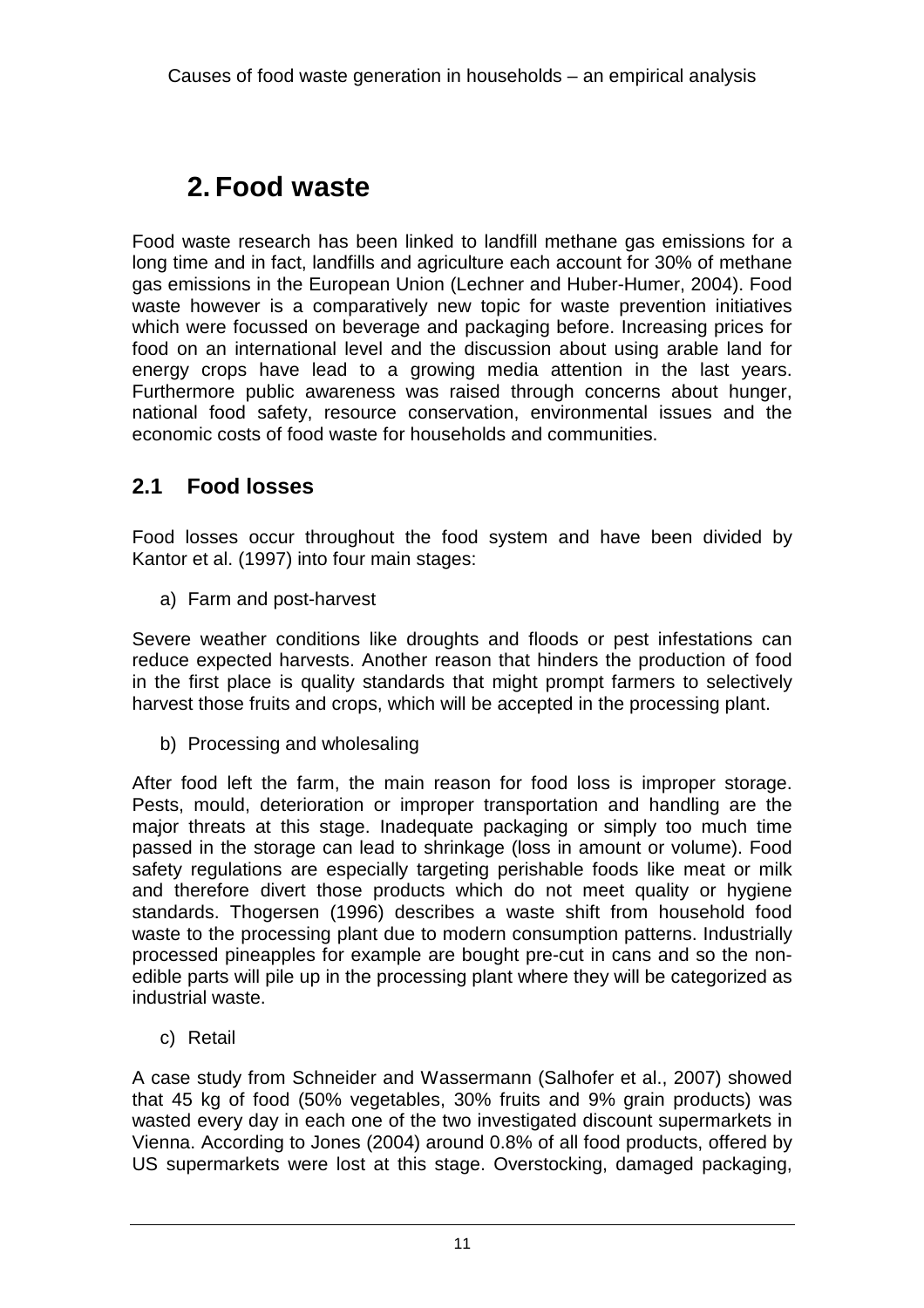products past its 'sell by date' or post holiday discard of seasonal items (e.g. at Christmas or Halloween) were the main reasons for food losses at this stage. The comparatively low figure of 0.8% can be traced back to better logistics and storage rotation practices where supermarkets sell food going out of date cheaper (Jones, 2004).

d) Consumers and food services

At this stage around one fourth of US American edible food supply is lost in 1995 due to over preparation, expanded menu choices, unexpected flotation and leftovers (Kantor et al., 1997). As a proportion of total food used in commercial food service industries, convenience stores (e.g. at petrol stations) account for 26.3% of food loss and fast food restaurants for 9.6% in the USA (Jones, 2004).

#### **2.2 Types and amounts of food waste from households**

Amounts and types of food waste vary according to different nations, regions or households and are influenced by numerous factors (compare chapter 2.4). Food waste accounts for around 17.6% of municipal waste in Austria and 27.4% in Vienna (Schneider and Obersteiner, 2007). The four food waste types described in Table 1 were derived from Austrian composition analysis and the amounts mentioned are valid for Viennese households in 2003 (Wassermann and Schneider, 2005):

|   | <b>Types of food waste</b><br>and examples                                                                           |              | <b>Amount</b><br><u>in</u><br>kg/cap/<br>year | <b>Picture for</b><br>illustration |
|---|----------------------------------------------------------------------------------------------------------------------|--------------|-----------------------------------------------|------------------------------------|
| 1 | Unopened food in original packaging<br>(food in its original packaging, discarded<br>past or before the expiry date) | wasted food' | 34                                            |                                    |
|   | e.g. unopened yogurt; unopened sausages                                                                              |              |                                               |                                    |
| 2 | Opened, partially used food<br>(food that was partially used but discarded)                                          |              | 33                                            |                                    |
|   | e.g. half a package of spread; half of a<br>sausage                                                                  |              |                                               |                                    |
| 3 | <b>Inedibles</b><br>(mainly consist of preparation residues)                                                         |              | 50                                            |                                    |

Table 1: Types of food waste and amounts in kg per capita per year for Vienna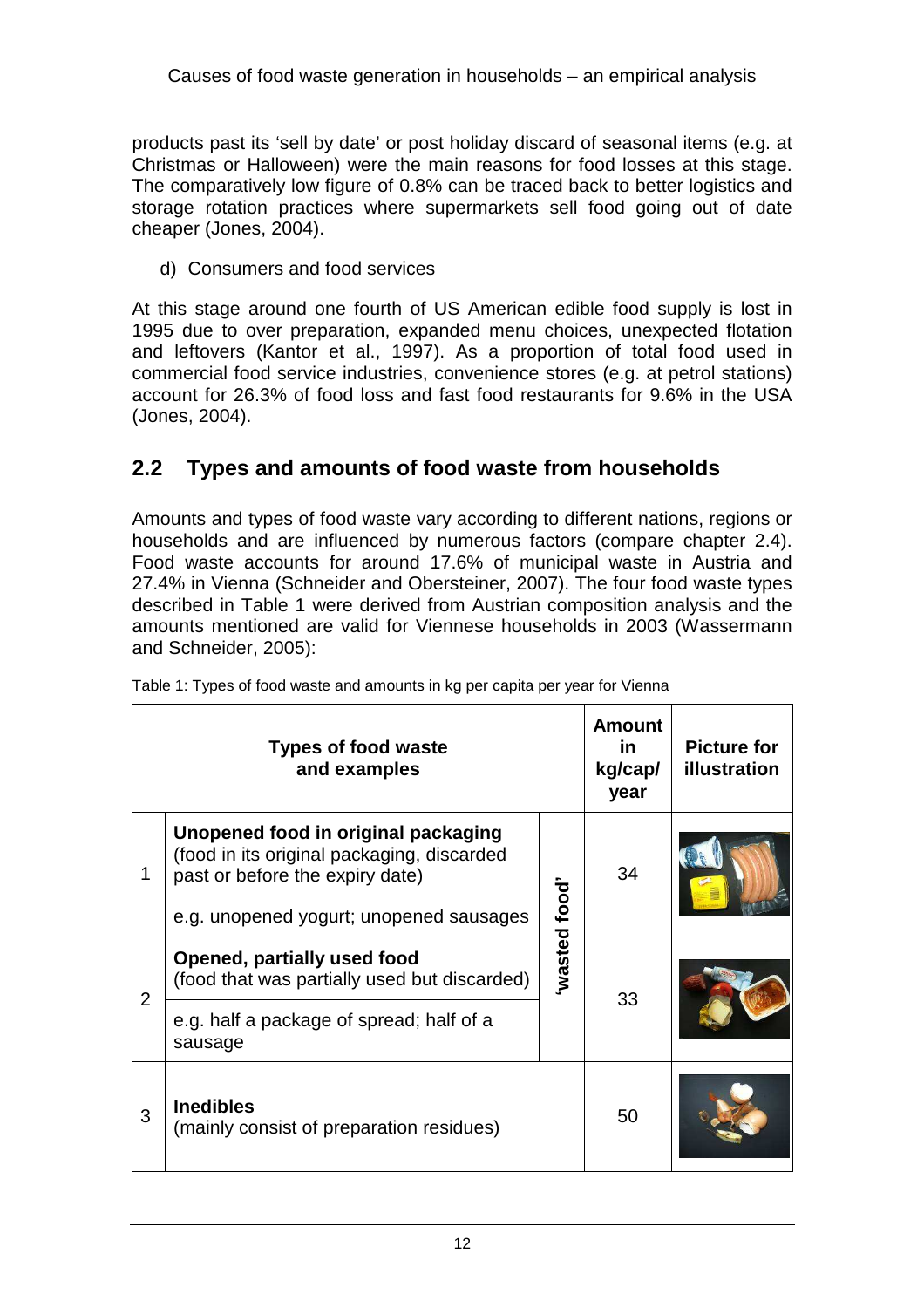| e.g. onion peelings; egg shells                                                 |    |  |
|---------------------------------------------------------------------------------|----|--|
| <b>Leftovers</b><br>(food scraps from plates because it was cooked<br>too much) | 20 |  |
| e.g. boiled rice; sandwiches                                                    |    |  |

The first two categories are henceforth called 'wasted food' and account for 12% of residual waste in Vienna and 6.6% in the more rural area of Lower Austria (Salhofer et al., 2007). Higher amounts of inedibles are found in households that are cooking from scratch and therefore use more fresh fruits and vegetables.

#### **2.3 Public awareness of food waste**

Households have different perceptions when talking about food waste. For most of them, food waste is something they have control over like leftovers or food that has been allowed to go off and so inedibles are usually not included in their thoughts (WRAP, 2007b). Throughout the year everybody wastes at least some amount of food that could have been eaten.

During a kitchen waste diary research (see chapter 2.8.1) by WRAP (2007b), participants had to list the amount of food waste they produce and were asked before and after the study if they call themselves high – medium – or low food wasters. After the event, the percentage of persons feeling that they personally waste a 'high' amount of food increased considerably by 11.5% (compare Table 2). Another study asked the same question but was carried out on a UK national scale. It shows that on average 30% of people in the UK said that they are high food wasters, which is significantly lower than the post-diary figure of 52.6%. According to the UK national survey, 43% of people asked selfassessed themselves as low food wasters. This shows that households tend to underestimate the amount of food waste they create if they do not concern themselves with this topic and are not aware about the scale of the problem.

| <b>Types of food waster</b>                                 | Pre-diary | Post-diary | UK national<br>survey |
|-------------------------------------------------------------|-----------|------------|-----------------------|
| <b>High</b><br>throws away quite a lot or reasonable amount | 41.1%     | 52.6%      | 30%                   |
| <b>Medium</b><br>throws away a small amount                 | 40.8%     | 28.7%      | 27%                   |
| Low<br>throws away a little or none                         | 18.2%     | 18.1%      | 43%                   |

Table 2: Types of food wasters in the UK (WRAP, 2007b)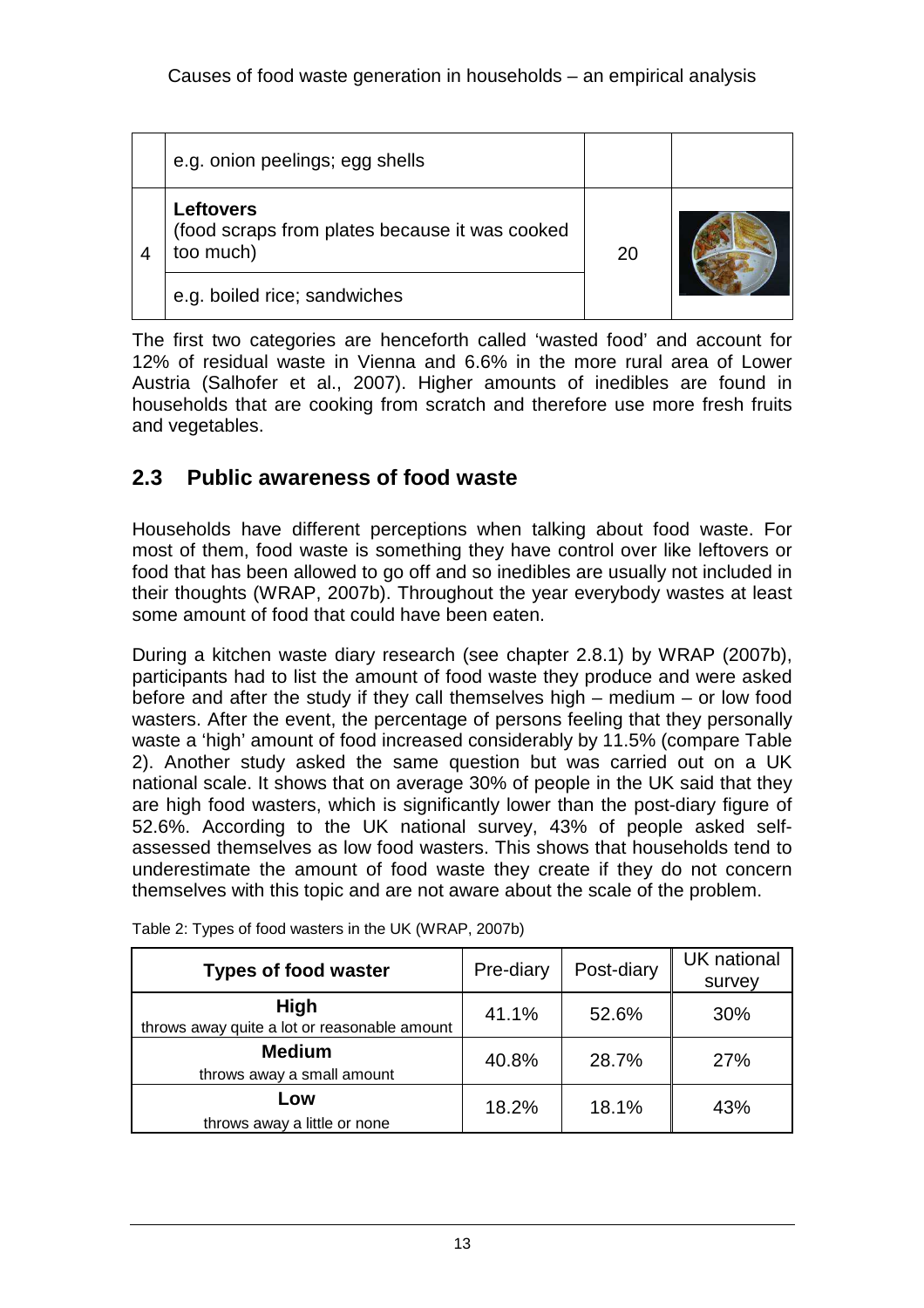At a qualitative study about consumer food management behaviour, especially older, low-income and participants that experienced hunger in other countries, felt that "food waste is something to be avoided" (WRAP, 2006).

Consumers however are more environmentally concerned about food packaging, even though higher amounts of food then packaging waste are arising (WRAP, 2006). Food waste is often associated with methane produced in landfills but the whole food supply chain alone (production, processing, transportation and storage), accounts for 20% of UK's greenhouse gas emission (WRAP, 2007a). Environmental caring households and those committed to recycling produce less amounts of food waste than others whereas single people and students are more willing to throw edibles away (WRAP, 2006).

#### **2.4 Factors influencing the amount of food waste generated in households**

The amount of food waste generated is influenced by a variety of interlinked factors. They have been summarized in three main categories as follows:

#### **2.4.1 Demographics**

• Household size and composition

The more persons living in a household, the more food waste they produce. Due to economies of scale, larger households waste less on a per capita basis. Therefore single households waste most food per person (WRAP, 2008). Even though adults waste more than children (Wenlock et al., 1979), the highest amount of food waste can be found in family households with children aged under 16 (WRAP, 2008).

• Age

Younger working people aged between 16 and 34 tend to be higher food wasters (WRAP, 2007a). According to Wassermann and Schneider (2005) older people (over 50 years) waste less food because they are more into saving and recycling ('war mentality'), spend more time at home and are financially restricted.

• Education

Higher educated people tend to throw away more (Wassermann and Schneider, 2005). But this might go along with higher income and more often eating out which may influence storage management.

• Housing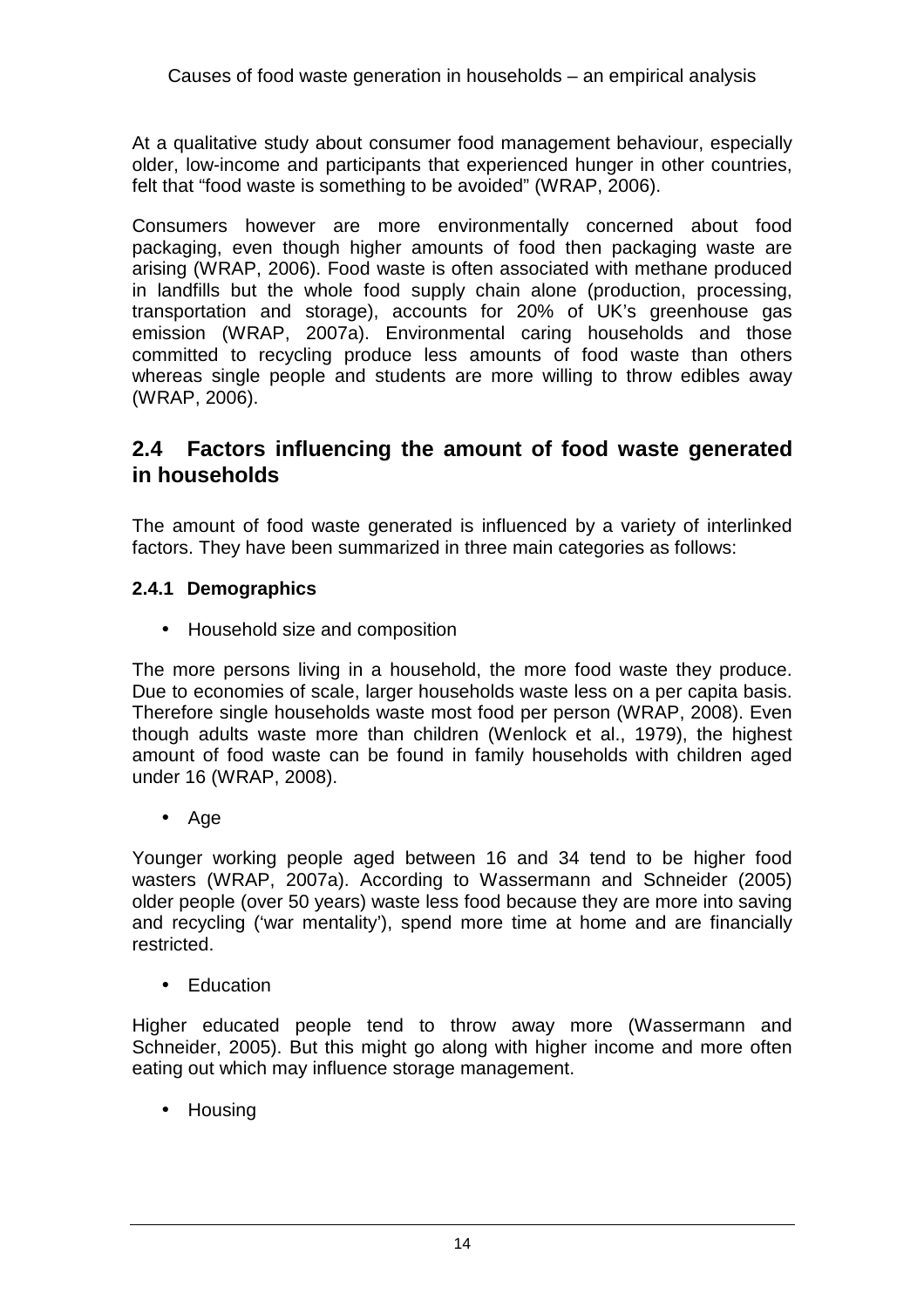Households who rent their property privately waste most compared to own outright, mortgage and social rented accommodations (WRAP, 2008).

• Income

The impact of income on the amount of food waste is assessed differently in literature. Jones (2004) claimed that US households with lower income have lower food loss rates, but 35 years earlier Wenlock et al. (1979) found no statistical significance that more income automatically leads to more food waste. According to WRAP (2007a) lower income people waste more food because they are less likely to plan their shopping and have a 'live for today' attitude. Disposable household income however is strongly related to education and work and so Wassermann and Schneider (2005) found that people with full-time jobs waste higher amounts of food. WRAP (2008) investigated different occupational groups and claimed that self-employed persons waste most and retired least (which is again related to age).

#### **2.4.2 Consumption behaviour and food patterns**

Routine is key for shopping behaviour with the majority of consumers going to a supermarket at a regular day, at the same time and most often on a weekly basis (WRAP, 2006). More frequent shopping, like common among young mothers, people without cars and retirees, might lead to less waste but more spontaneous buys. Sonneson et al. (2005) showed that shopping frequency can be related to the amount of food bought. Specialised or convenience shops for example are visited less frequent and cater consumers just to buy a few products. According to Rathje and Murphy (2001) the frequency products are bought influences food waste arising. The common standard sandwich for example is hardly found in US American food waste because it has a high turnover and is re-bought regularly whereas speciality breads (e.g. bagels or hot dog buns) are used once or twice for specific meals and 30-60% of them are thrown away.

Thogersen (1996) claimed that households, looking for variety in their meal planning, will waste more food as there is a higher risk of disappointment and lower competence when preparing a meal from a new recipe. Contrary households that do always buy the same products or are loyal to brands waste less. A similar conclusion was found by Rathje and Murphy (2001) when investigating why Mexican households waste significantly less food than the average Anglo-American household in the USA. Mexicans have a variety of dishes but only use a few ingredients that are combined differently. Hence those standard ingredients are re-bough regularly and it is easy to incorporate leftovers into new meals.

Shopping lists are used by 2/3 of people in the UK (in particular older and lower income persons), but less than 50% stick to those lists as they are merely seen as reminder and not as definite lists (WRAP, 2007a).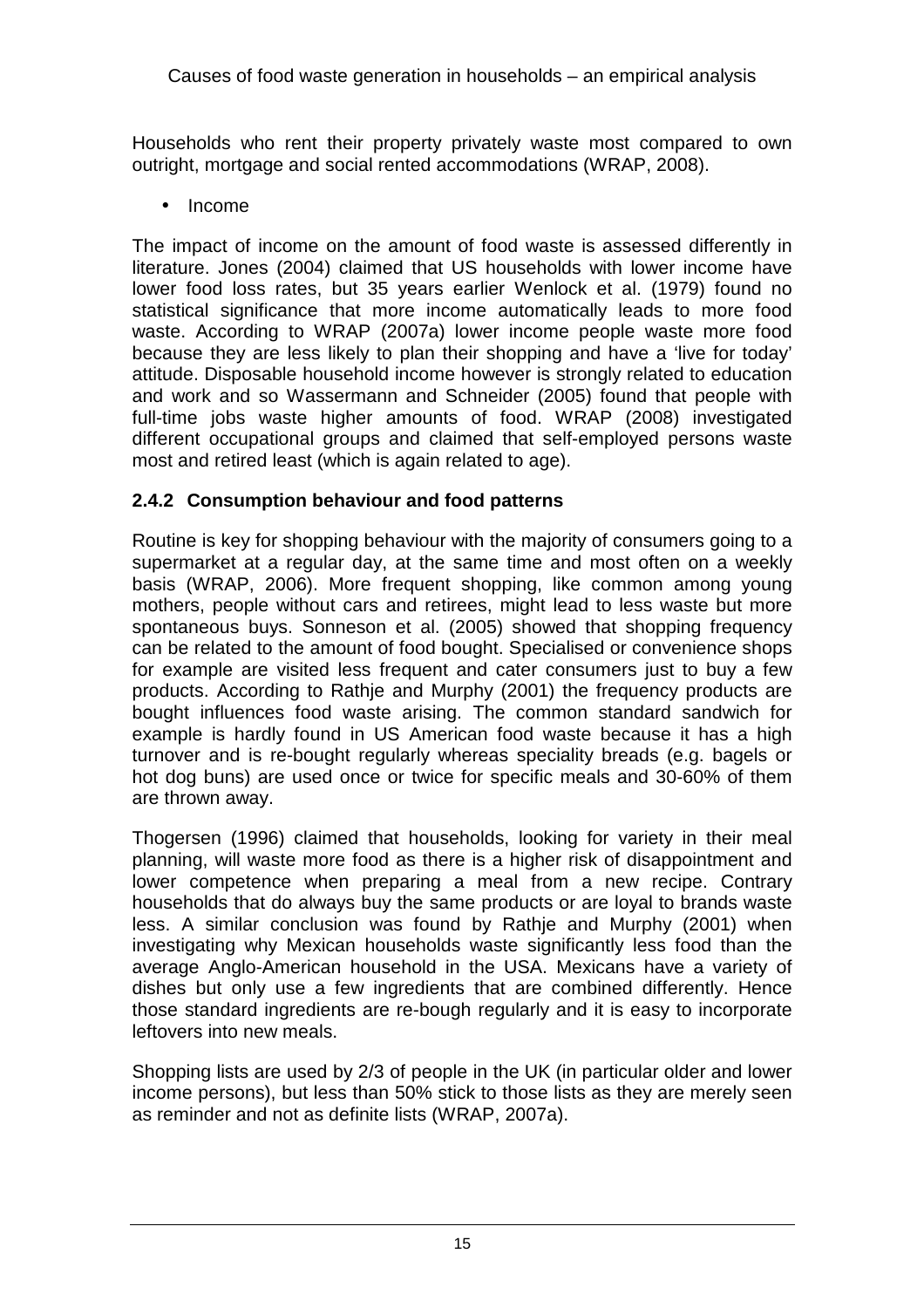#### **2.4.3 Other factors**

Households in rural areas produce less food waste than in urban areas (Salhofer et al., 2007). According to Wenlock (1979) more food waste occurs in summer compared to winter and pets or feeding of wild animals will influence the magnitude of edibles thrown away.

Another factor might be cultural differences between nations. If invited for a meal in South Korea for example, it is seen as polite to leave food on the plate and hosts are expected to supply vast feasts which have little prospect of being eaten (Hogg et al., 2007).

#### **2.5 Reasons for household food waste**

Little research has been conducted about the reasons of food waste so far. The most appropriate one was a qualitative consumer research (WRAP, 2007c) which investigated the causes of food waste generation among 15 focus groups and found four generic headings:

- Supermarkets
- Poor planning / food management
- Personal choice and lifestyle
- Lack of skills

As the mentioned WRAP research has the closest link to the research question of this study, a more detailed description of the findings can be found in Appendix A.

Other points found in literature are listed below:

• Overshopping

The most obvious reason of food waste is simply because households buy too much or items that are too large for their requirements. According to WRAP (2006) this overshopping can be caused by:

- No or too little pre-shop planning
- Lack of knowledge what is in the storage/fridge
- Impulsive buying due to promotions and marketing influences in the shop
- The presence of other persons or children during shopping
- Shopping frequency (e.g. once every two weeks)
- Giant-size packs ('better value for money')
- Preparing too much food in general

WRAP (2008) found that 30% of avoidable food waste arises because it was left on the plate and another 9% was left from cooking (compare Figure 6).

• Special offers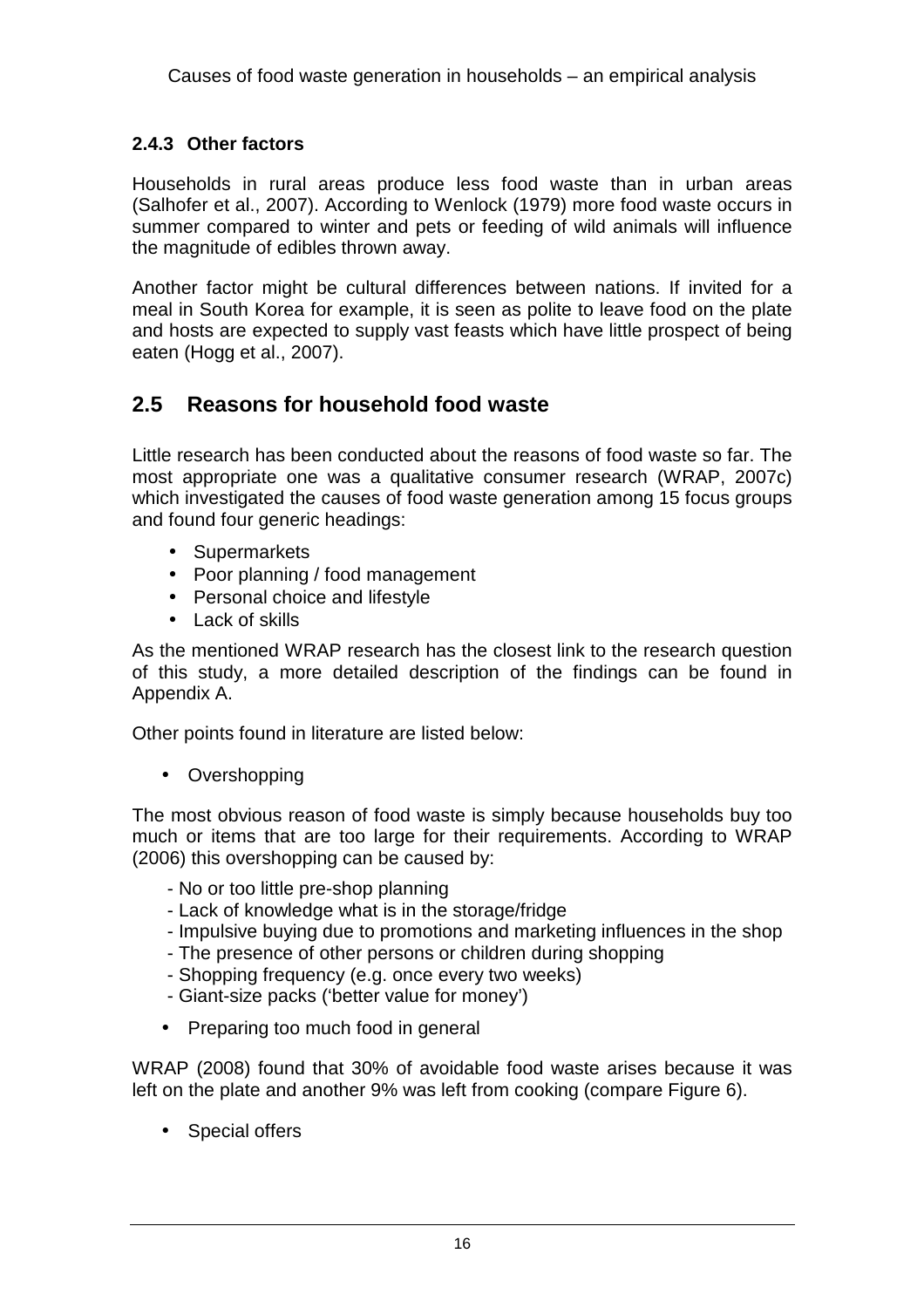Items bought on offer or spontaneous are more likely to be thrown away (WRAP, 2006). According to Schmalen et al. (1996) special offers might give an impulse to cook things from the storage and prevent food waste. A discount on tomato sauces for example may be the reason to buy this product, cook pasta and use the rest of the wine which was opened the day before.

• Health concerns

Along with the trend of health-conscious living, households try to bring variety in their daily cooking or buy more fresh and perishable products like fruits or vegetables. This causes more inedibles to be found in the waste if they cook more from scratch (WRAP, 2007a).

• Children

Children may influence their parents during shopping ('pester power') but are also 'picky eaters' that do not always like the food prepared for them. Parents don't want to force children eating everything on the plate and health concerns may be another reason as some parents do not give their children reheated food (WRAP, 2007b).

• Expiry date

Many consumers are confused about the meaning of the different expiry dates (see 1.6) on food packaging. When asking UK consumers about the meaning of those dates, almost a third (32%) interpreted the 'use by' date incorrectly and thought that the food would be past its best but not necessarily unsafe. For the 'best before' date there was even more confusion with 36% answering not correct. Men were less likely to give the correct answer for the 'use by' date, but more likely to do so for 'best before'. Women are therefore more precautious in their interpretation of the safety of food than men (Food Standards Agency, 2008a).

• Cooking skills

Only 50% of people aged under 24 cook from scratch and many of them have no skills in using leftovers or the existing storage (WRAP, 2007a).

• Improper storage

Especially persons under 35 years are unable to assess whether food is safe to eat or not (Kantor et al., 1997). Pfau and Piekarski (2003) showed that 10% of consumers buying long-life milk, store it at unsuitable locations after opening. In general participants thought that even an opened package can be kept longer than fresh milk.

Not eating in date order or too warm fridge temperatures are other important storage failures. The recommended temperature to hinder bacterial growth in the fridge is under 5 $\mathbb C$  for perishable products lik e raw meat and under 8 $\mathbb C$  for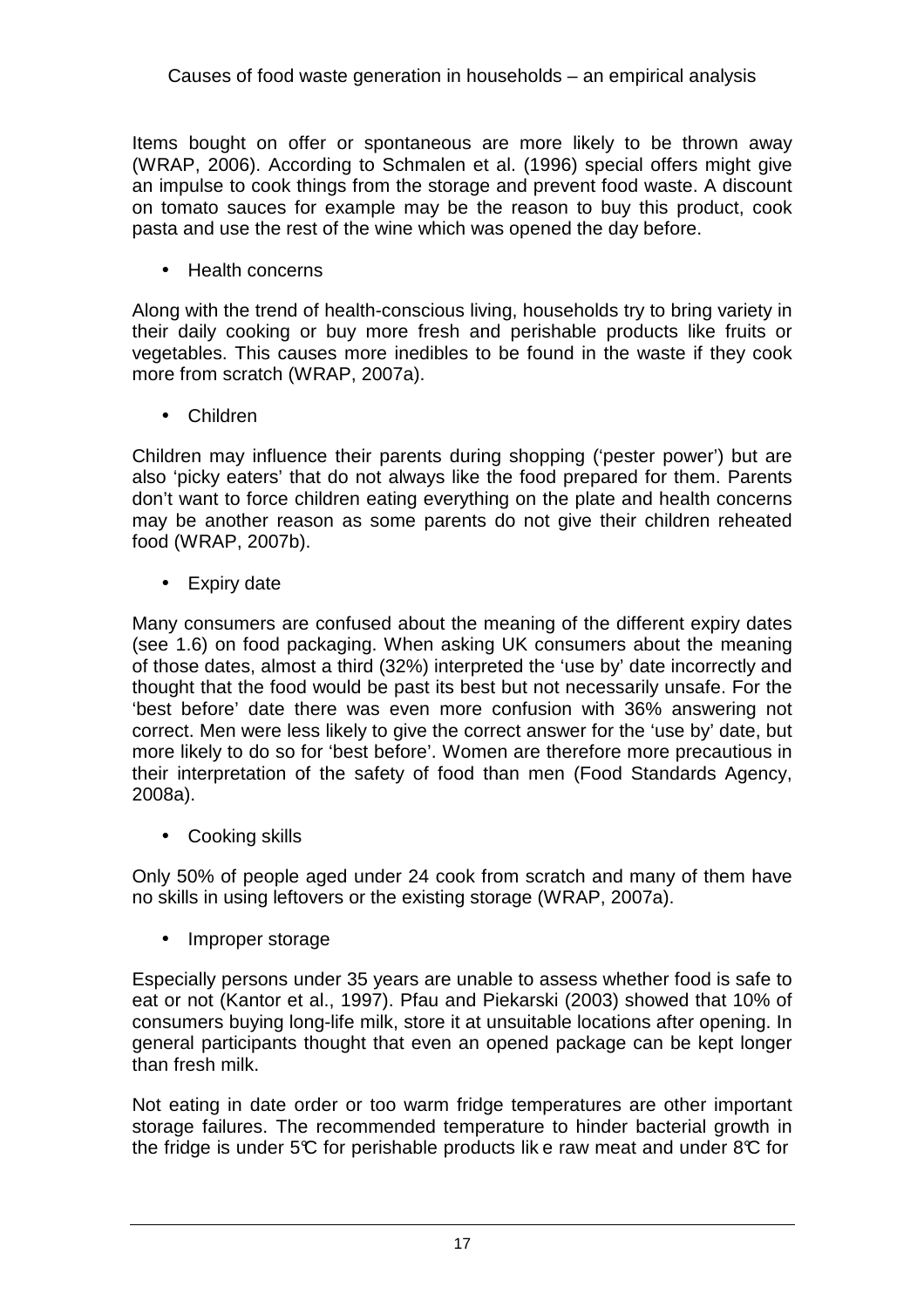others. Despite those recommendations, fridge temperature is over 5°C in 70% of UK and over 7°C in 36% of German households (Tho mas, 2007).

• Storage control

Methodical regular storage control would keep the household members informed what is in the store and when it expires. Instead, ad hoc cleaning just a few times a year ('spring cleaning') is common among most households (WRAP, 2007a).

• Lifestyle

The personal lifestyle influences the meal preparation frequency and the time for planning or preparing dishes. Unforeseen invitations for a dinner or eating out may be a reason for some households not to use the bought food as planned (WRAP, 2007a).

• Inconvenience

Smelly leftovers (e.g. fish dishes) are more likely to dispose them quickly rather than keeping in the fridge/storage to eat them the next day. The smell of food waste may also influence shopping behaviour as alternative products will be bought (e.g. frozen fish) or the day somebody buys certain products is timed with the waste collection day.

• Loss of economic and personal value of food (compare 1.3)

#### **2.6 Measures for preventing food waste from households**

According to Salhofer et al. (2007) waste prevention "is a long-term process which requires modifying the behaviours of households, producers and other participants in the economy". In general, waste prevention is divided into qualitative (reducing the hazardousness of waste) and quantitative (reduction of the amount generated) prevention.

Some of the conventional measures and recommendations for a quantitative food waste prevention or reduction in households are listed below:

- Consumer education (meal planners, change in perception of food)
- Economic incentives (pay as you throw schemes)
- Pre-shop planning (storage control and shopping list)
- Buy loose fruits instead of pre-packaged in certain amounts
- Cookbook for leftovers
- Clear labelling of expiry dates (just one label for all products)
- Self dispensing systems in supermarkets (WRAP, 2007d)
- Internet shopping (It keeps unintended purchases down (WRAP, 2006) and homepages can provide helpful functions like a shopping list or recipes that put leftovers and new ingredients together (WRAP, 2007a).)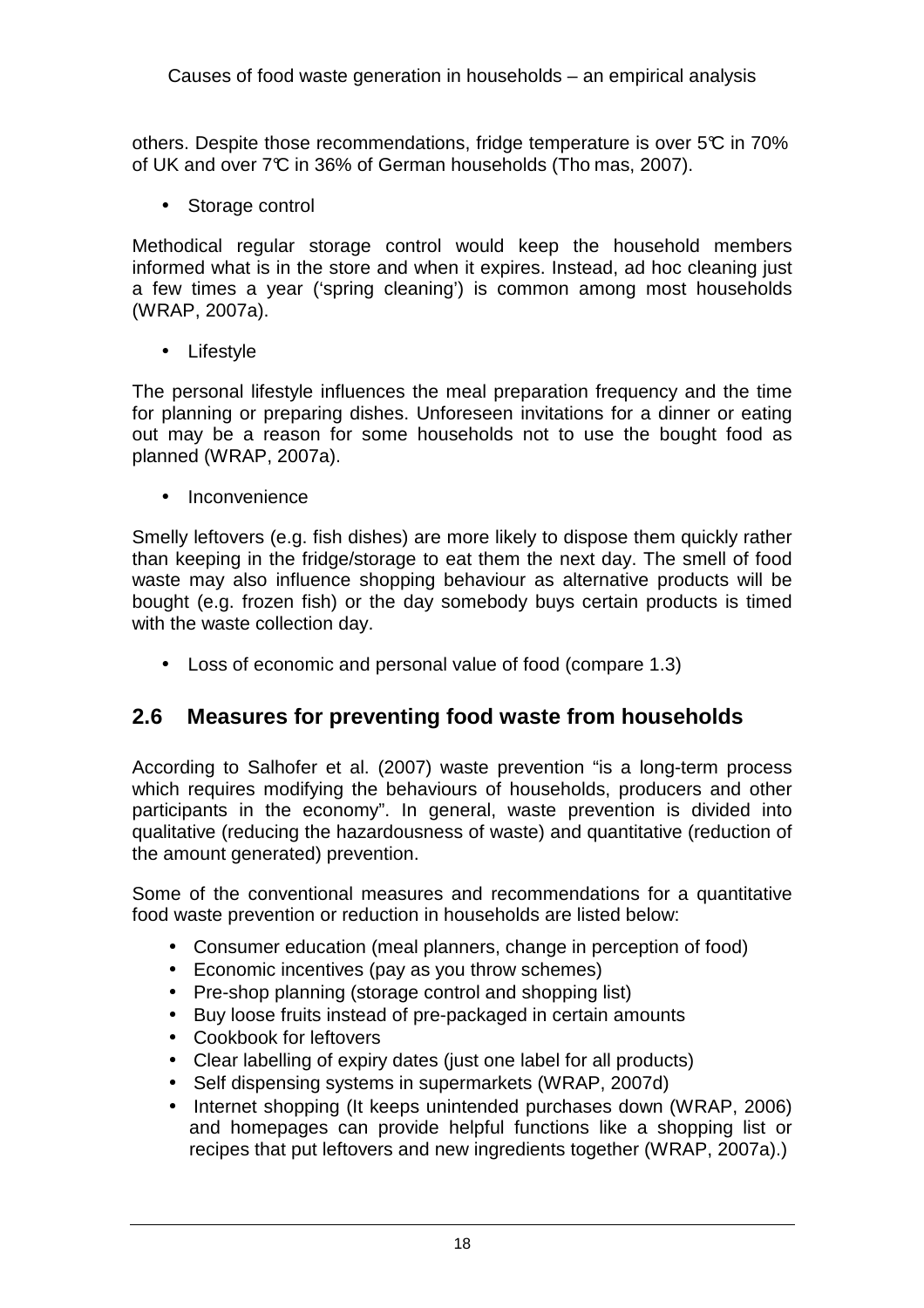#### **2.7 Methods for investigating food waste in households**

#### **2.7.1 Households involved in the study**

Questionnaires can be used to ask households about food waste. They are easy to set up and can use sampling methods, which are statistically representative. As food waste is an emotional topic, participating households could tick those answers which are most acceptable by the public or which they believe to be the correct ones. Linked to 'socially accepted answers', Rathje and Murphy (2001) mentioned three problematic syndromes that occur in surveys about food waste if participants are assessing themselves:

- a) 'Good Provider Syndrome': In questionnaires people might claim that more food was consumed than there is empirical evidence through waste composition analysis or bills collected. Prepared foods are under represented and the amounts of fresh products employed in cooking meals from scratch are over reported.
- b) 'Lean Cuisine Syndrome': When participants are self reporting about the food patterns of their household, they tend to minimize the volume of certain types of food consumed (like chocolate or pastries) and over report the amount of others (e.g. fruits).
- c) 'Surrogate Syndrome': People provide inaccurate consumption reports about themselves. The amount of own alcohol consumption for example is under reported by 40-60% whereas other members of family or neighbours are described more accurately.

Qualitative face-to-face interviews can avoid those problems and are more useful when the reasons for food waste arisings are investigated.

'Kitchen diaries' is another approach where households have to self report the amount of food they waste. It can be cross linked with several other tasks (e.g. reporting the reason for each item of food waste thrown away) and supported by a pre- and post diary questionnaire.

#### **2.7.2 Households not involved in the study**

Composition analyses are the main method to give information about the amount of food waste arising but no information about the reasons are collected. Residual waste is split into its fractions and searched for food waste. Results are not directly influenced by participants but other disposal paths (e.g. toilets or home composting) may be used and so some food waste is lost for weighting. Composition analyses are expensive if statistical representativeness is required.

A combination of different methods is useful as found food waste masses could underpin results found through interviews.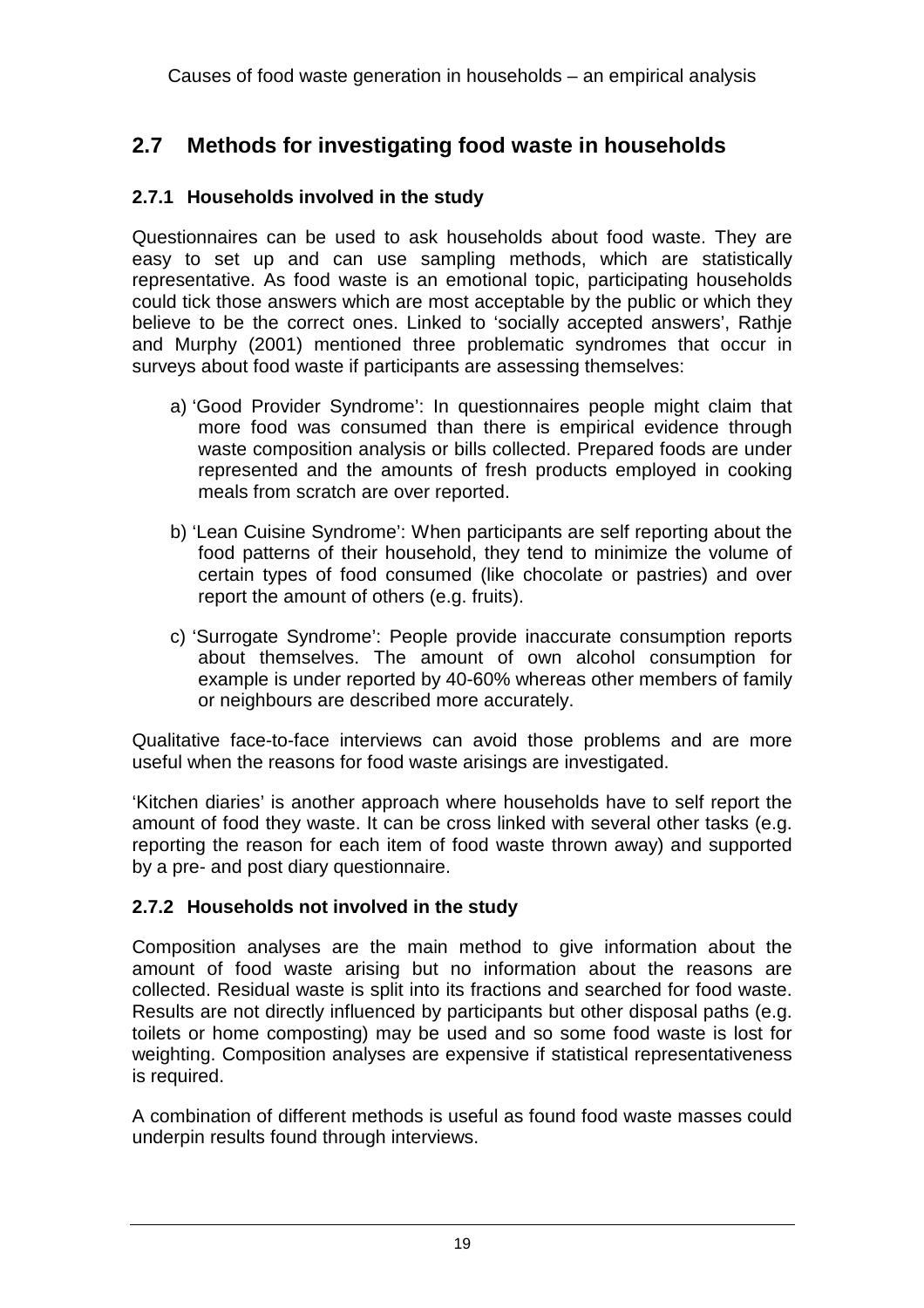#### **2.8 Case study: Household food waste in the UK**

In May 2008 a comprehensive report from WRAP (Waste and Resource Action Programme) was released, called 'The food we waste' (WRAP, 2008). It shows the scale of the food waste problem arising from households in the UK.

#### **2.8.1 Methods used**

The report is based on three methodological elements from separate reports that were put together:

a) Qualitative, guided interviews (WRAP, 2006)

This research aimed to investigate the food management behaviour (i.e. preshop planning, in-shop behaviour, storage management, food preparations practices, leftovers, route of disposal for food waste and packaging considerations) of different households. Ten 90-minute focus group discussions were carried out and the groups divided according to their socio-demographic backgrounds (e.g. income or age). Additionally a self-completion food management diary was given to every participant one week in advance to record waste related behaviour and give examples for household habits and routines. Due to the small sample size and the research methods used, findings should be seen as illustrative only and are not representative for the UK in a statistical sense.

b) Kitchen diaries (WRAP, 2007b)

Types, amounts, costs, reasons and disposal practices of food waste in households should be investigated with this research. 284 participating households were asked to keep a one week record of every food item thrown away in February 2007. Amounts were usually expressed in terms of units, spoons or handfuls and had been translated into grammes and costs afterwards. A pre- and post-questionnaire was used to provide insights about attitudes, perceptions and behaviour in relation to food waste and possible changes afterwards. Again the sample size was too small to be representative for all households in the UK.

c) Composition analysis (WRAP, 2008)

This research aimed to give a statistically representative sample across England and Wales to determine the mass and cost of food waste. Starting in July 2007, 2,715 households took part in a questionnaire which asked for sociodemographic background data, waste collection habits, home composting and recycling experiences and perceptions towards food waste. Four weeks later, municipal waste from 2,138 of these households was collected, sorted, weighted and divided into 13 food groups (see Appendix B) as well as food stage categories (compare Figure 5). Annual mass of food waste for all UK homes was calculated through the average mass by household type (i.e. households of singles, shared unrelated adults, related adults and related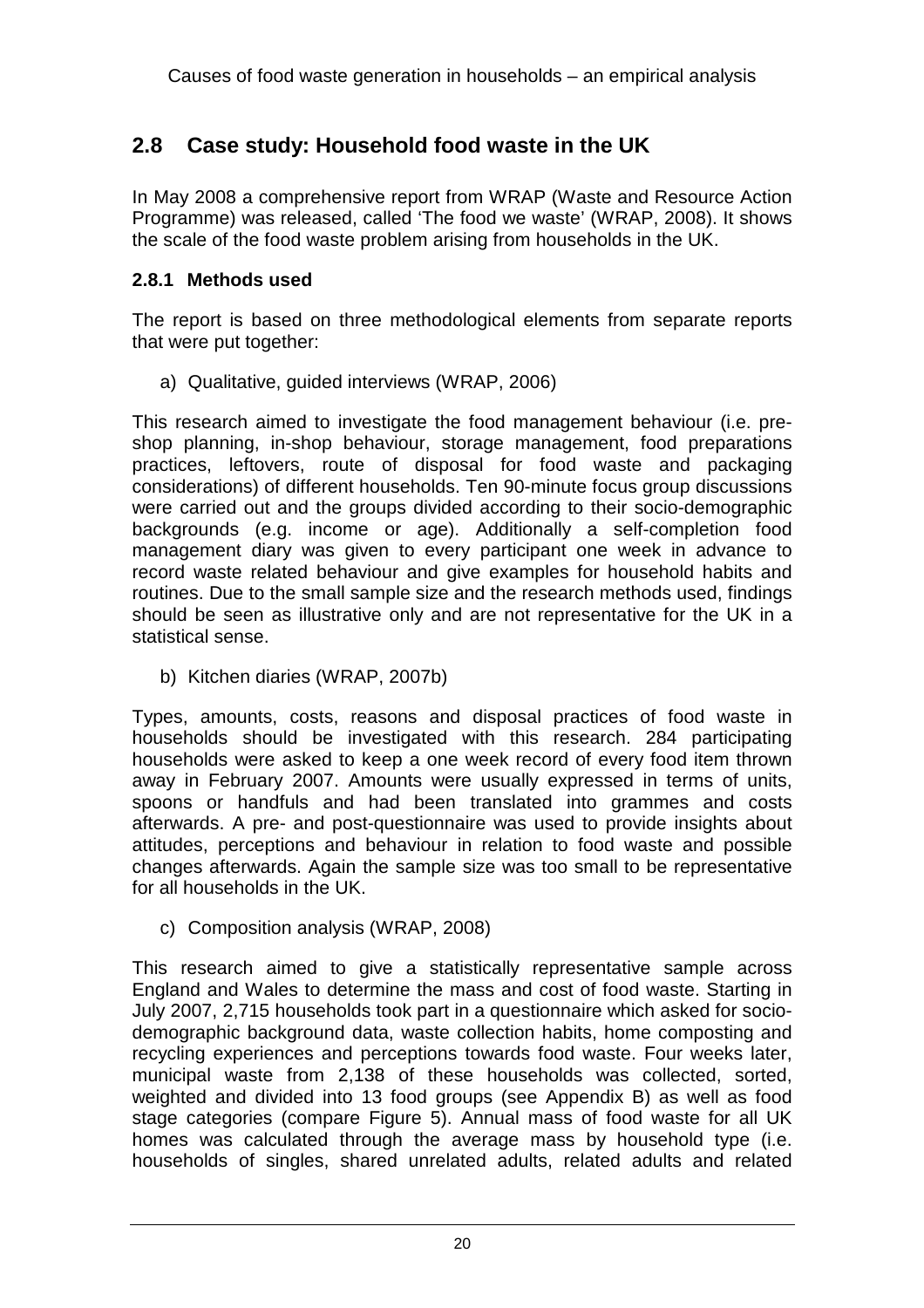adults with children). Cost was allocated with the mass in grammes according to a mean price for every food item identified. Analysis was focused on the mass and cost of 'avoidable' waste (see 2.8.2). Even though participants were selected on a random basis, some factors are statistically not representative for the UK. These include:

- No samples from Scotland and Northern Ireland
- Under-representation of smaller households and some employment statuses (part-time, self-employed, unemployed, long-term sick and students)
- Flats are excluded
- Asian households are over-represented in terms of ethnic origin

#### **2.8.2 Results**

l

a) Mass and cost

6.7 million tonnes, equivalent to 14.5 billion Pounds (18.8 billion Euros<sup>2</sup>) of food are thrown away in the UK every year. This represents around 20% of all domestic waste generated in the UK. For the purpose of WRAP's report, food waste was divided into three main categories:

- 'Avoidable' food waste: Products that are no longer wanted or have been allowed to go past its date (e.g. whole fruits, leftovers, half a pack of cheese).
- 'Possibly avoidable' food waste: Edibles that some people choose not to eat or products that can be consumed if prepared in another way (e.g. bread crusts, potato skins).
- 'Unavoidable' food waste: Waste which arises from food preparation that cannot be eaten (e.g. bones, tea bags, fruit cores).

The average UK household throws away 270 or 170 kg, worth 590 £ (764  $\epsilon^2$ ) or 420 £ (544  $\epsilon^2$ ) of total or avoidable food waste per year (compare Figure 3).

<sup>&</sup>lt;sup>2</sup> Exchange rate Pounds to Euros of 1.295 on the  $4<sup>th</sup>$  of July 2008 according to UBS (2008).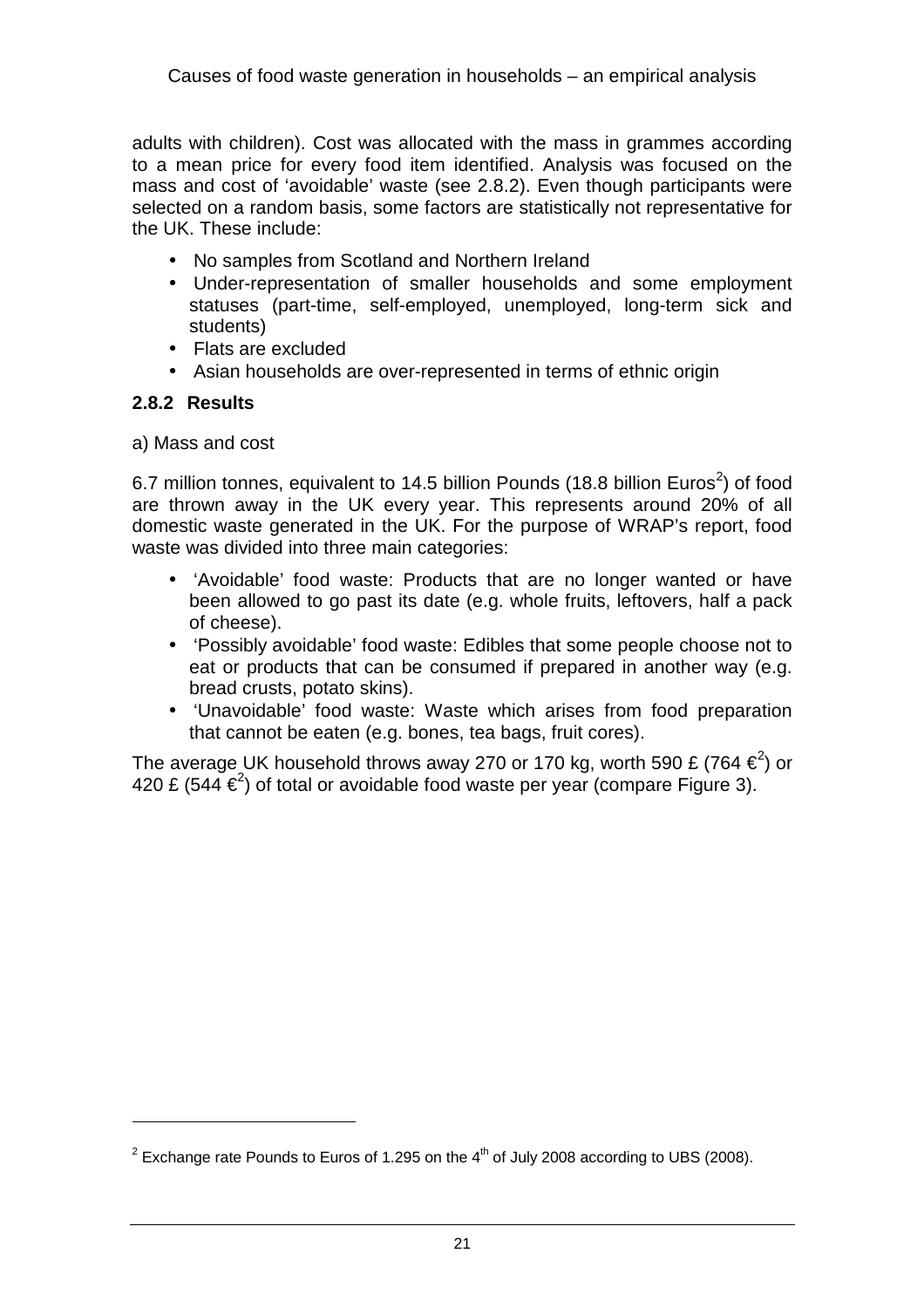

Figure 3: Food waste balance for the UK in 2007 (WRAP, 2008)

Products discarded but still in date at the day of the sorting analysis, account for at least 8.3% of avoidable food waste under which drinks, confectionary and condiments have the highest proportions.

The top three food items wasted in % of mass of avoidable food waste are:

- 1) potatoes (9.7%)
- 2) bread slices (8.8%)
- 3) apples (5.1%)

Food waste was divided into different food categories and preparation states during composition analysis (compare Figure 4 and Figure 5). The difference between total and avoidable food waste in the category 'vegetables' (see Figure 4) is caused by peelings and inedible parts. Despite potatoes are the food items found most, the category vegetables is ranked second for avoidable food waste after bakery.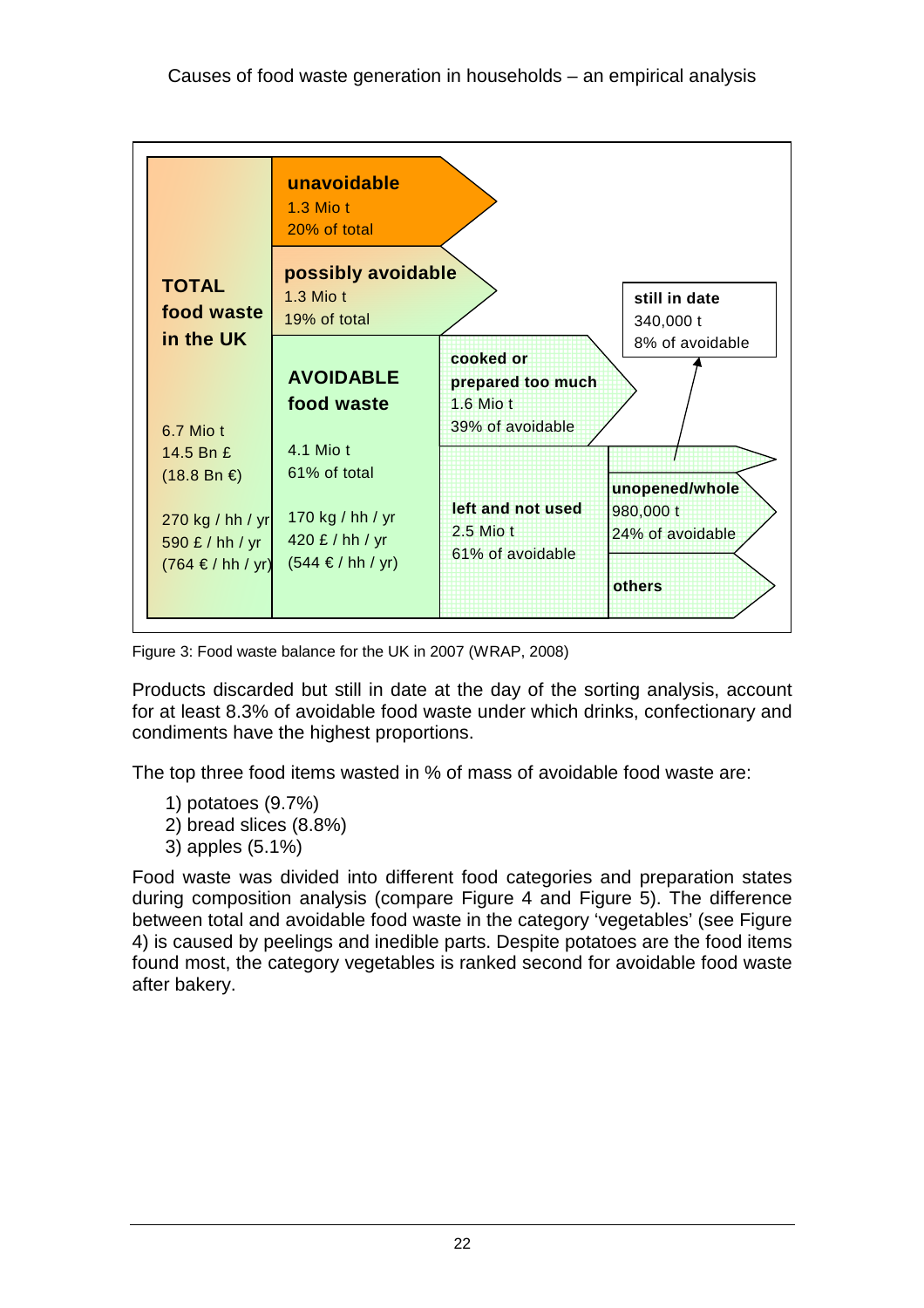

Figure 4: Proportion of total and avoidable food waste mass by food categories (WRAP, 2008)

WRAP (2008) found that 46.5% (or 38.5%) of all (or avoidable) food waste in the UK consists of products that are usually bought in a fresh state (vegetables, fruit and salad).



Figure 5: Proportion of total and avoidable food waste mass by preparation state (WRAP, 2008)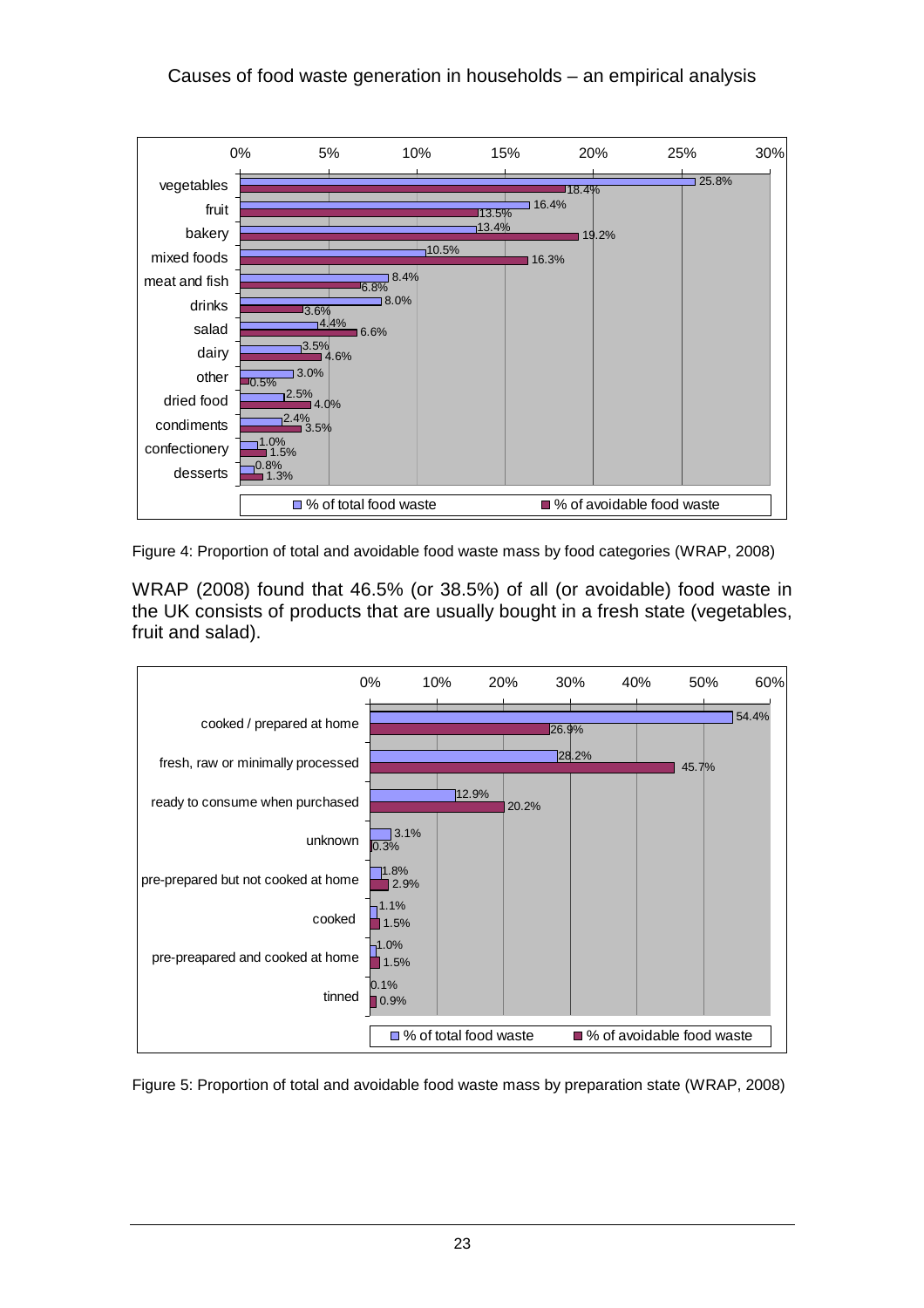According to the preparation state, leftovers are by far the most important influence of total food waste arising. For avoidable food waste, unprepared products (e.g. raw potatoes) have the biggest impact.

b) Reasons for food waste

The amount of food waste was significantly related to household size (88%), age (85%) and household composition (67%).

Reasons for food disposal (see Figure 6) were derived from the kitchen diary approach where participants had to keep record for each food waste item according to a pre-given list. Brackets show the item mentioned most for each reason given.



Figure 6: Proportion of avoidable food waste thrown away by reason (WRAP, 2008)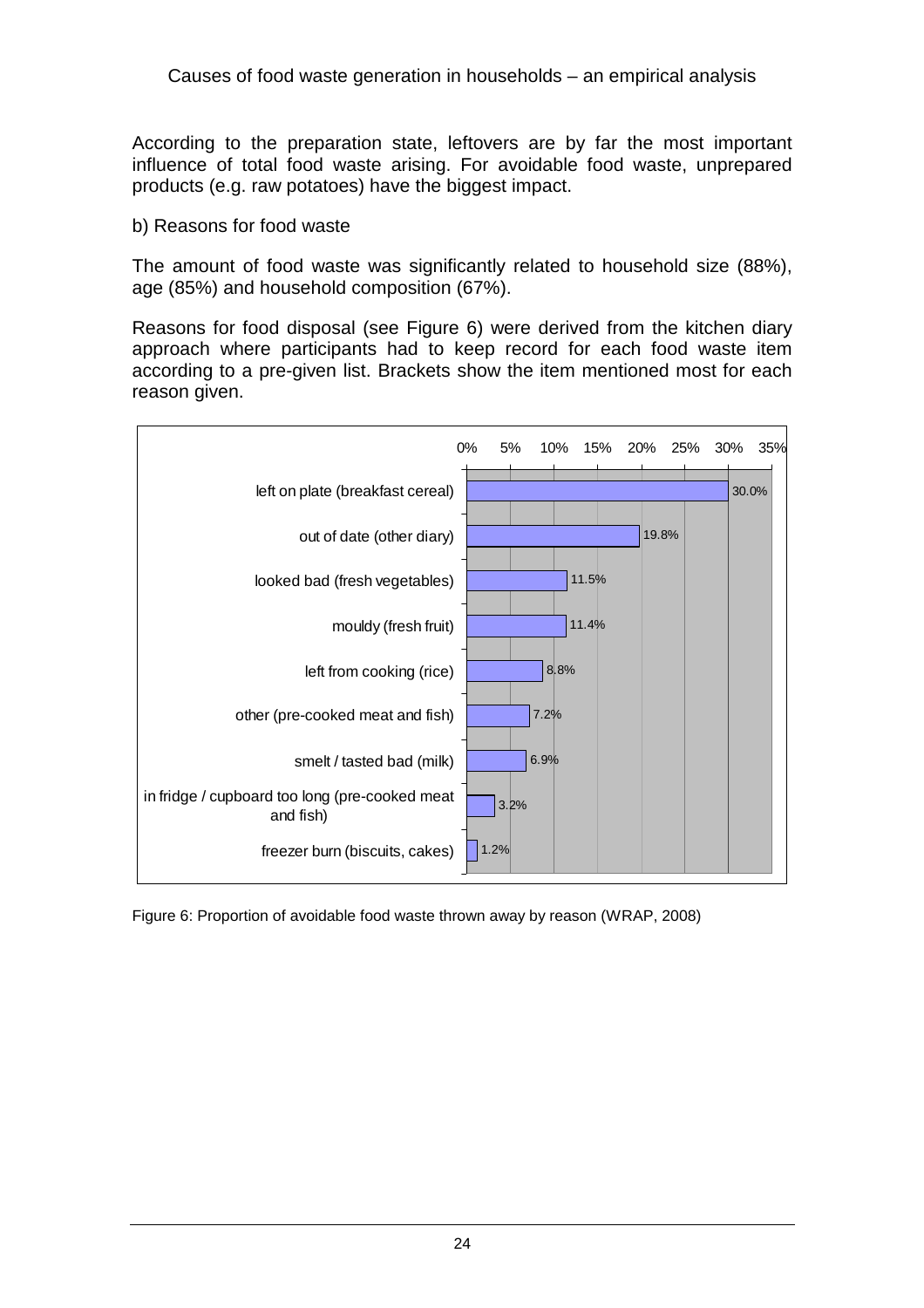### **3. Methodology**

As the focus of the present thesis is wasted food (compare Table 1) and not all types of food waste, methods used in 'The food we waste' report are inadequate for the research question because:

- WRAP's kitchen diary approach limited the participants in their choice about the reasons of food disposal to a pre-set list. Besides those reported disposal reason (e.g. 'left on plate' or 'mouldy') have little to do with the causes of food waste arising (e.g. cooked or bought too much).
- Composition analyses investigate the amounts of food waste arising but give no hint about the profound causes.
- As food waste is a delicate subject to many people and linked to emotions or memories, questionnaires are likely to give a warped picture due to 'socially accepted answers' (compare 2.7.1).

#### **3.1 Method selection**

This thesis is based on qualitative social research and used a combination of different methods:

- Qualitative, problem-oriented face-to-face interviews
- Record of expired products found in the household
- Questionnaire about socio-demographic background and other data

#### **3.2 Qualitative research in general**

Empirical social research is the systematic recording and scientific interpretation of the social world. It is divided into two major method blocks: quantitative and qualitative social research. Quantitative methods start with hypotheses as a basis and try to verify or falsify them. Qualitative research uses a circular approach like shown in Figure 7 to gain a better understanding of human behaviour and the reasons governing it. Hence it investigates the why and how of decision making rather than what, where and when. Based on empirical data, this inductive approach tries to describe assumed coherences for the generation of new hypotheses (Atteslander, 2008).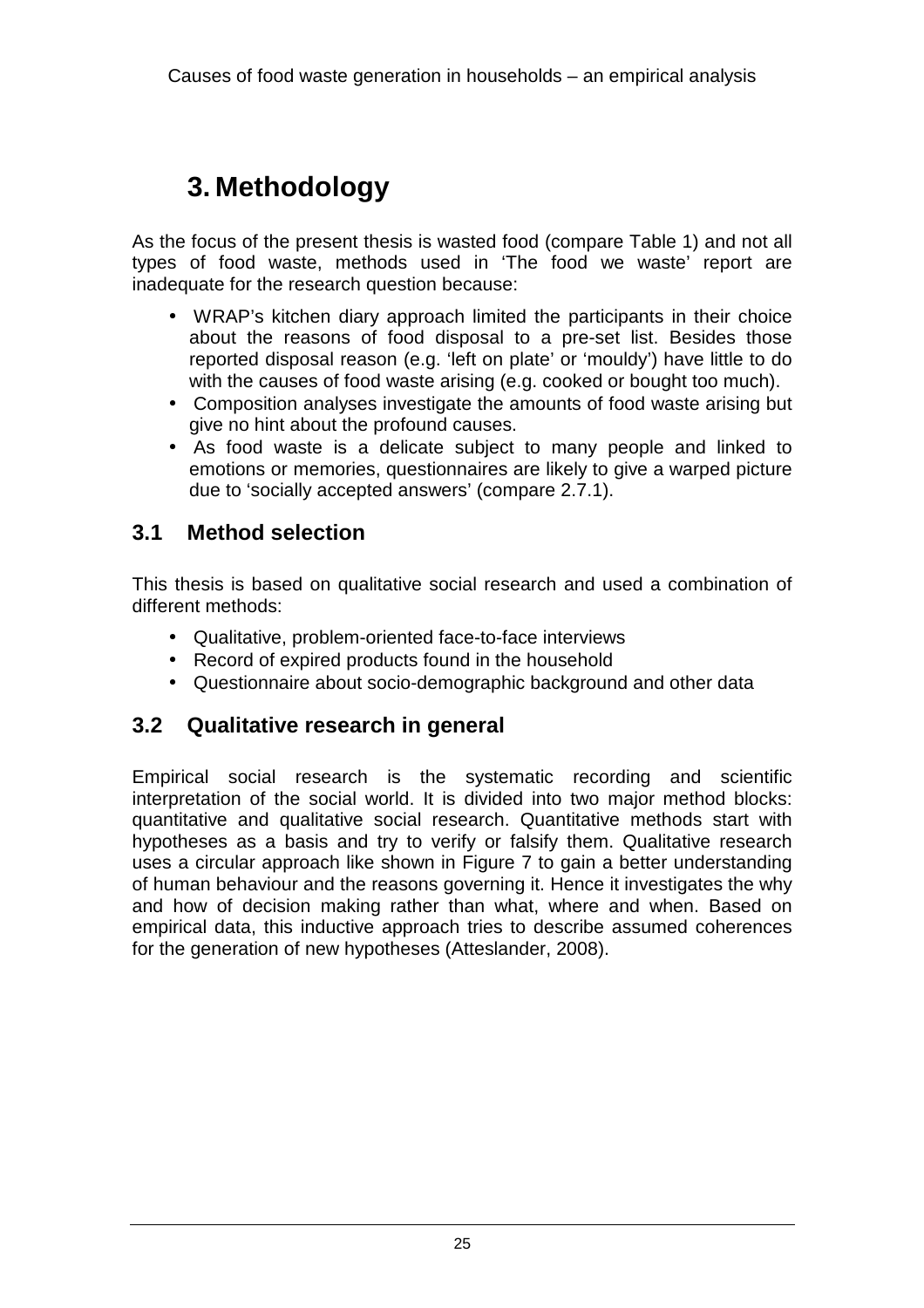

Figure 7: Circular approach of qualitative social research according to Lamnek (2005)

Hypotheses generated are depended on the researcher's assumptions and therefore intersubjectivity is the main point of critique in qualitative research.

#### **3.3 Selection of test households**

A theoretical sampling method was used so that the researcher could choose individuals of interest and did not have to be statistically representative. This concept should increase the variety of the participants according to their sociodemographic characteristics (compare Appendix C). The sample size was predetermined to 20 and was expanded to 21 households.

In practical terms, households from Vienna and Lower Austria were selected according to a 'pyramid scheme', starting with relatives, friends and university colleagues and using their relatives, friends, colleagues at work etc. to find new participants.

#### **3.4 Sequence of interviews and data acquisition**

a) First contact

The first contact to participants was always established via a telephone call. Most prospective participants had been informed in advance from the person who did the interview before. Information about the duration and interview style (audio record) was given. The first nine households were informed about the topic ('food waste') of the thesis. This was changed from then on, stating that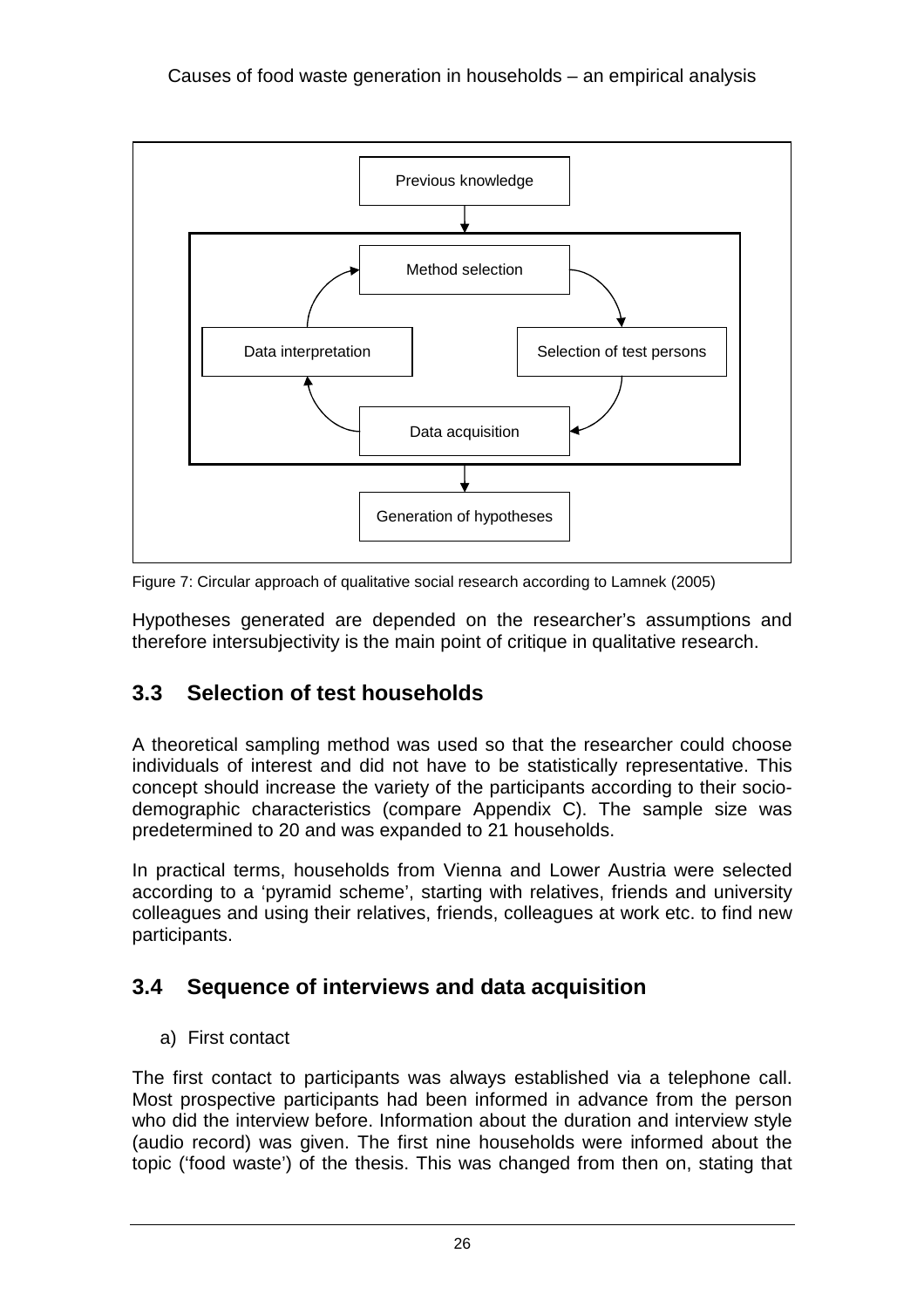the interview is about 'food in general' to avoid participants looking into their storage or taking some extra care before the visit.

b) Problem-oriented interview

Interviews were carried out in the homes of participants and had always started with small talk and information about the researcher before starting the audio tape. The recorded interviews lasted ¾ to two hours and were done with the person most responsible for food in the household. If other household members were around, they had been invited to take part which resulted in a group discussion in ten cases. Things said have been recorded via a digital voice recorder and transliterated afterwards together with breaks and interruptions.

c) Search for expired products

After the guided part of the interview, a search for potentially wasted food in the storage was carried out together and with the approval of participants. Fridges, cupboards and other parts of the storage (excluding freezers) were searched for products that have been expired or that won't be eaten anymore. Most participants helped to find products as interest was raised through the interview. Name, date of expiry and place where items had been found were noticed for each product and weighting postponed till later if the household agreed the expired edibles to be taken away (see Appendix D for a factsheet example). Household members were asked not to tell prospective participants about this storage control to avoid distortions.

d) Interview why products had been allowed to run off their expiry date

This interview was solely focussed on the items found and accompanying reasons for each item were asked.

e) Questionnaire

A short questionnaire was used at the very end of the interview session to gain socio-demographic information about the test person and ask several other questions linked to eating habits, consumption and disposal patterns or the storage of food (compare Appendix E). As the survey was carried out in Austria, the questionnaire was originally set up and filled out by participants in German and the form was translated into English afterwards.

f) Post script

It was written after each interview and gives background information about the interview situation. Non-verbal reactions, the interview setting and things mentioned before and after recording have been noticed.

#### **3.5 Qualitative, problem oriented interviews**

According to Lamnek (2005) open interviews are the best method to find new, unexpected outcomes that can be transformed into hypotheses. Semi-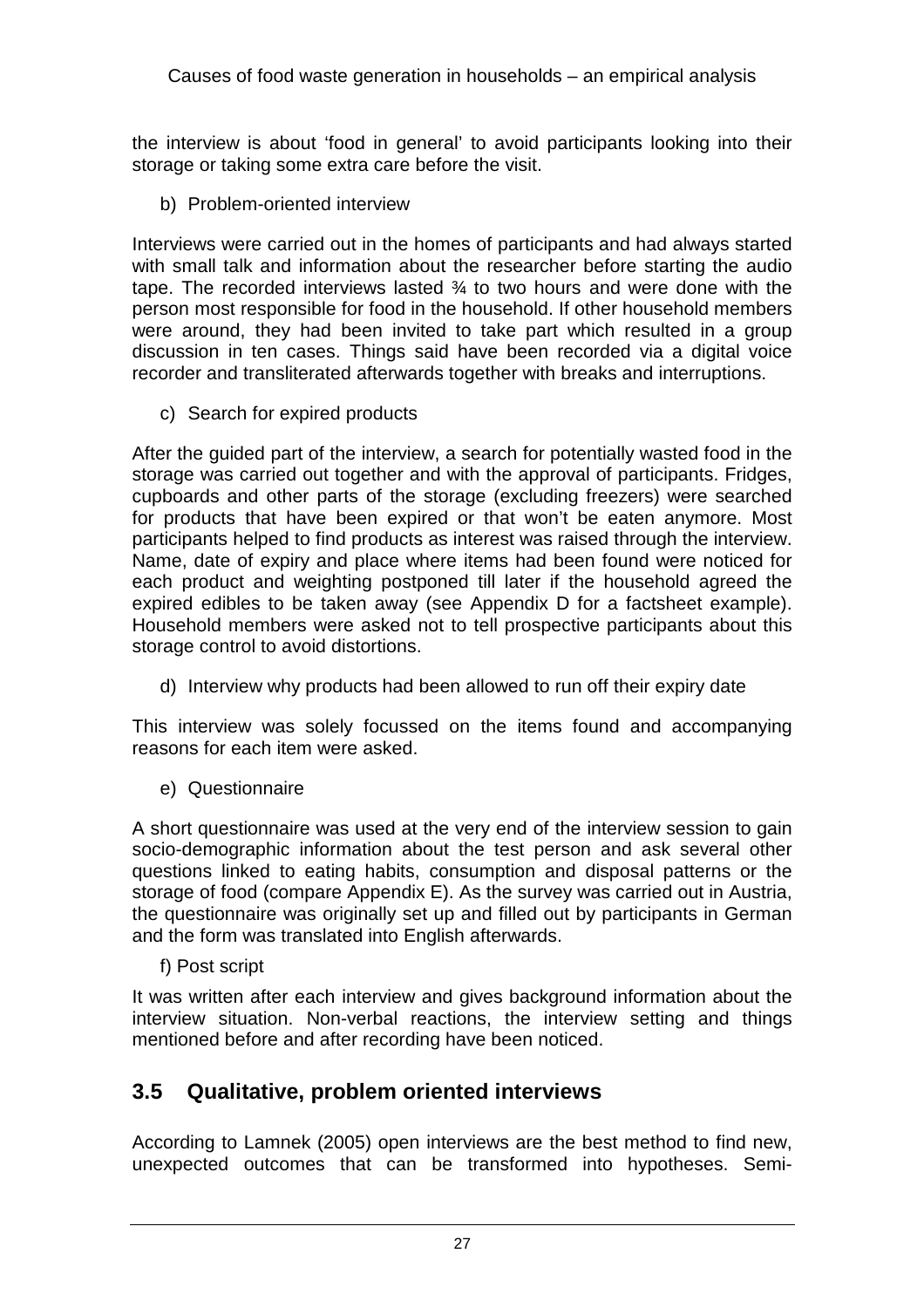structured, problem-oriented interviews were chosen as the main qualitative research method. Unlike the narrative interview style, previous knowledge is accepted and applied. The researcher was informed about the topic through literature and established a theoretical questioning concept (see Appendix F for the interview guideline). Questions asked have been prepared and stock phrased in advance. They acted as a guideline for the interview but were open to change in terms of sequence or new emerging topics which were welcomed to be followed up.

Typical phases of the recorded problem-oriented interview applied by the researcher are described by Lamnek (2005):

1. Opening

The interviewee was encouraged to talk freely about questions. Open questions do not have specific answers and were useful for starting the conversation.

2. Discussion

With the help of interposed questions, the discussion should lead to the main points of interest. In terms of the narrative continuity and fluency of the discussion, it was important to ask the right questions at the right time. In the discussion phase, several questioning options were applied:

- a) Reflexion: Interviewer and the interviewee should have the same idea about the meaning of words or topics asked.
- b) Clarification questions: Contradictions or evasive answers were specified.
- c) Confrontation: The interviewee was confronted about contradictions and obviously wrong answers. If this option was used, special care was necessary not to destroy a good discussion climate.
	- 3. Direct questioning

At the end of the interview, a free and open questioning style was changed to a more direct one if necessary. Topics according to the guideline and directly linked to the research question were asked which have not yet been discussed.

According to Atteslander (2008), the main disadvantages arising from a problem-oriented interview style are:

- a) The need of a skilled and trained interviewer
- b) Higher expenditure on time compared to standardised questioning techniques
- c) Decreased comparability and a more complex evaluation of the findings

#### **3.6 Data interpretation**

Qualitative interviews were interpreted through content analysis which is the name for numerous analysing techniques. It was originally developed for quantitative research and has different definitions depending on the author and the research area. Some points those definitions have in common are mentioned by Mayring (2007):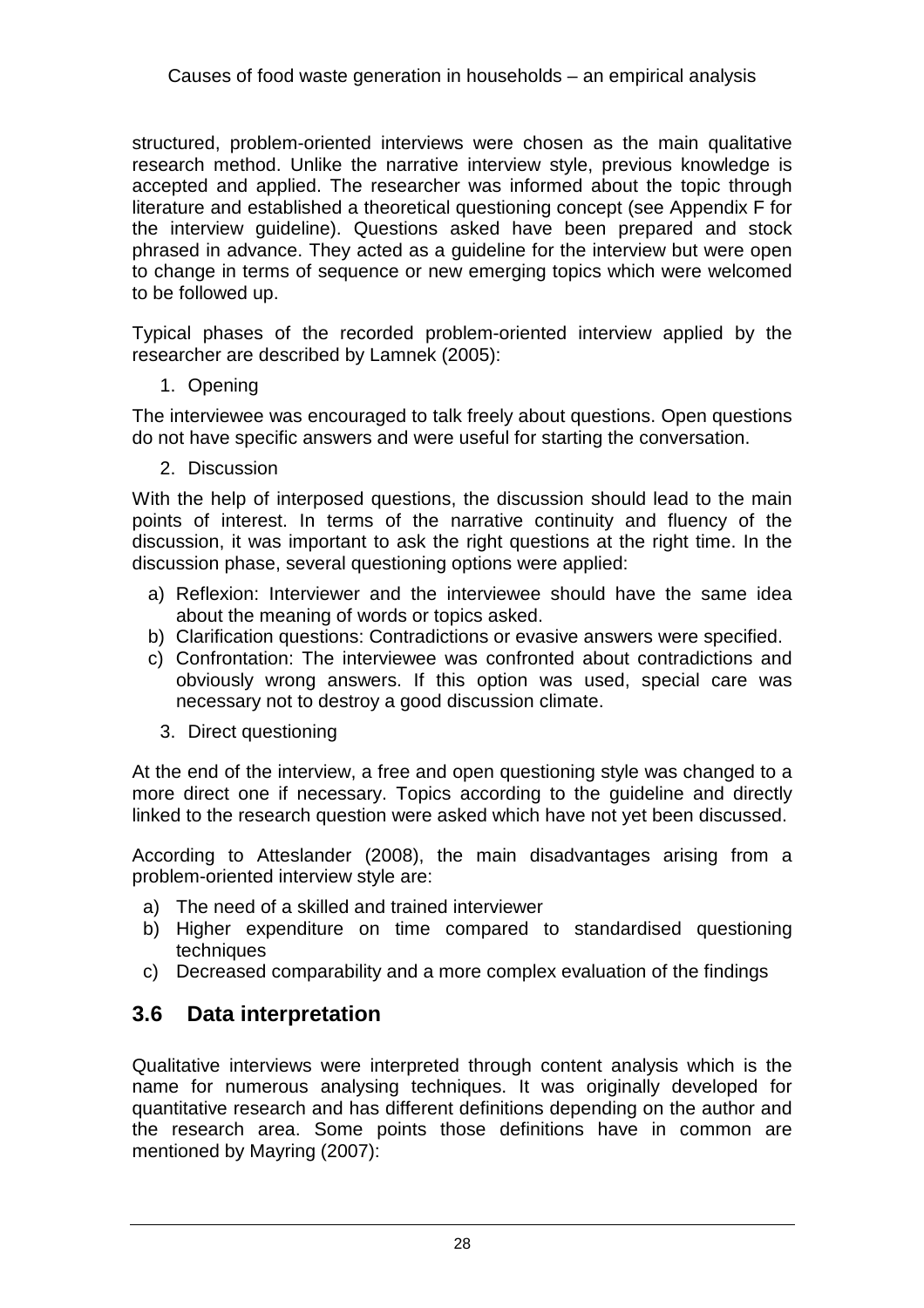Causes of food waste generation in households – an empirical analysis

- Analysis of 'fixed' communication (texts, pictures etc.)
- Systematic approach for the interpretation of data
- Systematic analysis: traceability for others
- Theoretical methodology: Outputs are interpreted on a theoretical background

Frequency analyses in combination with qualitative data analyses were used to interpret interviews. Qualitative data analysis tries to take into account all possible meanings arising from each single household to find hypothesis and is rooted on a clearly defined research question. General characteristics according to Lamnek (2005) are:

- Openness to the test persons, test situation and the theoretical concept
- Interaction and communication has to be allowed through direct contact to the interviewees
- The interview situation should be as natural as possible
- The overall aim is to generate hypotheses and not to falsify them

Eight steps mentioned by Lamnek (2005) are recommended for carrying out a qualitative data analysis and have been taken into account for interpretation purposes:

- 1. Choose the relevant passages of the interview that are linked to the research question
- 2. Analyse the interview situation
- 3. Formal characterisation of the interview through the transcript
- 4. Determine the framework and the direction of the interpretation through investigation units
- 5. Specify the research question with theoretical principles
- 6. Choose the analysing technique
- 7. Define the units and themes of investigation (text components, feature characteristics)
- 8. Interpretation

The qualitative analysing technique of 'content structuring' was used to filter and summarize certain topics, contents and aspects from the transcript into categories. Figure 8 shows 10 practical steps how this method was applied according to Mayring (2007):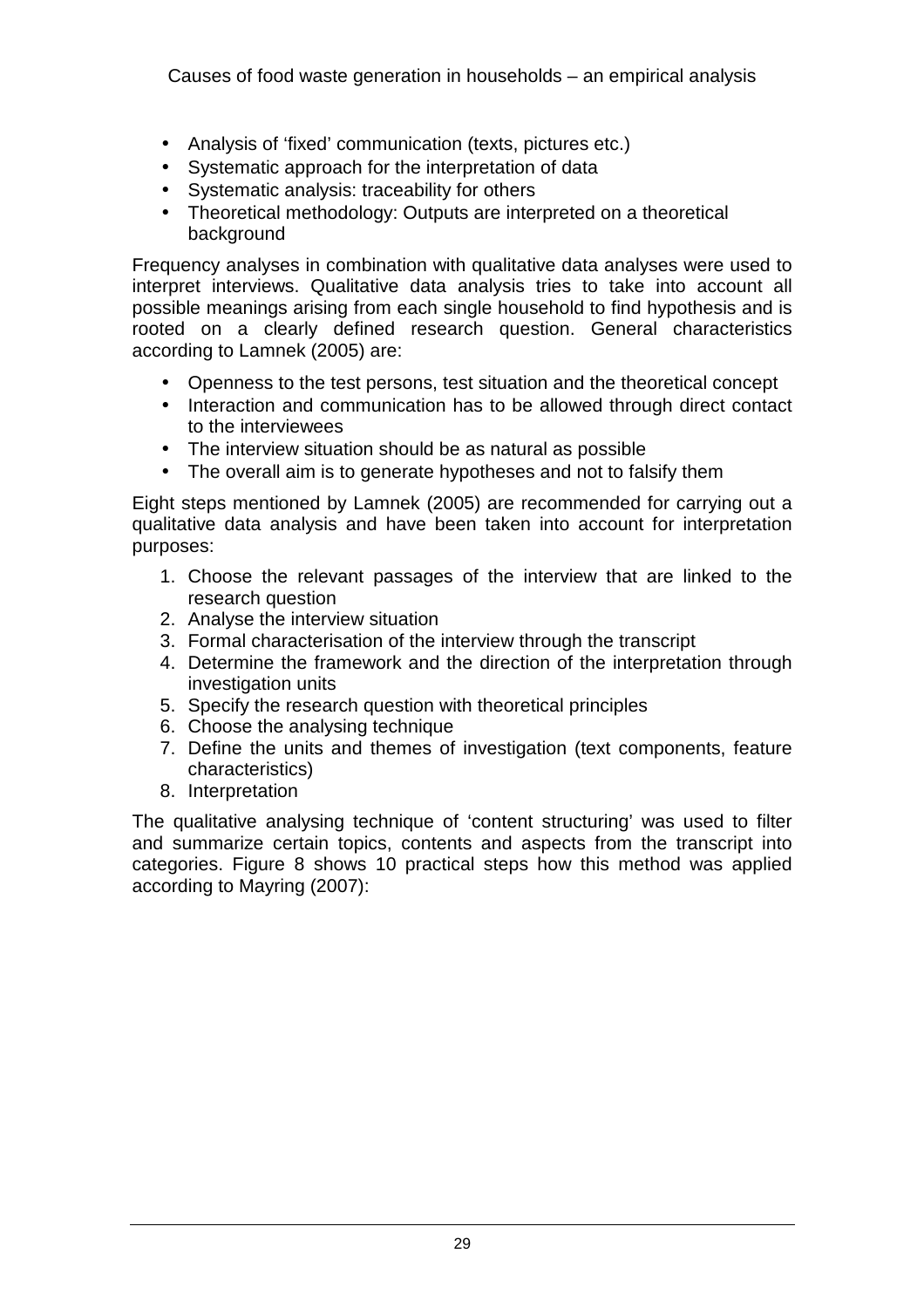

Figure 8: Sequence of content structuring as a qualitative analysing technique of content analysis (Mayring, 2007)

The category system constitutes the coding rules for each subcategory. Therefore rules need to be clearly defined, plausible and derived from the transcript (compare Appendix G). According to Lamnek (2005) the following six criteria have to be met for a valid categorisation:

- The category system has to be theoretically derived from the study
- Categories have to be independent
- Categories have to be completely specified
- Categories have to be mutually exclusive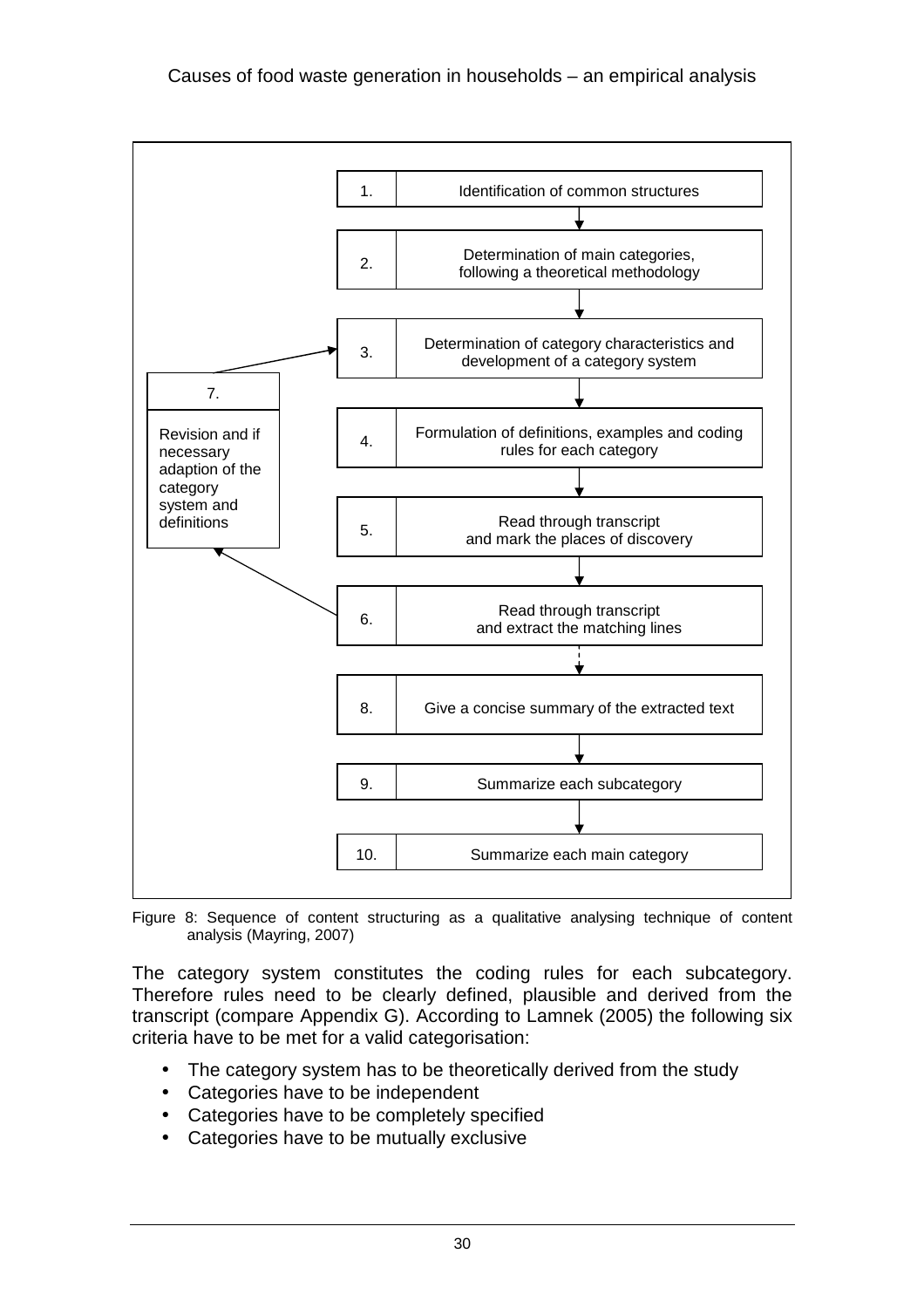- Values of each category have to be classified through the same principles
- Values and categories have to be defined unambiguously

For the frequency analysis, each household was counted once when a subcategory was mentioned in the transcript. The counts have been added to give an importance ranking of the investigated reasons (compare Appendix G).

#### **3.7 Qualitative research problems**

If the interviewee won't or can't give a 'true' answer, the researcher had to accept it. Indirect questions helped to keep the discussion running and create an atmosphere of trust which was important for the interviewee to talk freely even about emotive things like food consumption. The interview situation was tried to be held in a relaxing atmosphere (living room or kitchen of participants) and anonymity was guaranteed.

The common stimuli – reaction model was not applicable as everything asked during the interview is evaluated and so answers are not always causal results of the questions. It is more realistic to use a stimuli – person – reaction model which emphasizes that the answers are influenced by the emotions and perception of the interviewee who might think: "What expects me the interviewer to say and which impressions do I give him?" (Atteslander, 2008)

In practical terms the digital voice recorder was a psychological stress factor. As soon as the interview began to be recorded, most participants changed their voice and became unsure in things they said for the very first minutes. Therefore the recorder was placed out of sight which caused a worse audio quality but a better communication.

As it is not only important what is said, but also how, the behaviour and appearance of the interviewer might affect the answers. These influences were tried to be minimised with a neutral interviewing style. A 'neutral' interviewer shows no feelings or reactions to things mentioned in the discussion. The personal attitude to the topic and surprise or disapprobation was concealed. In this context the body language was kept neutral and nodding avoided. However the neutral behaviour should not disturb a positive discussion atmosphere and so personal points of view were given if necessary.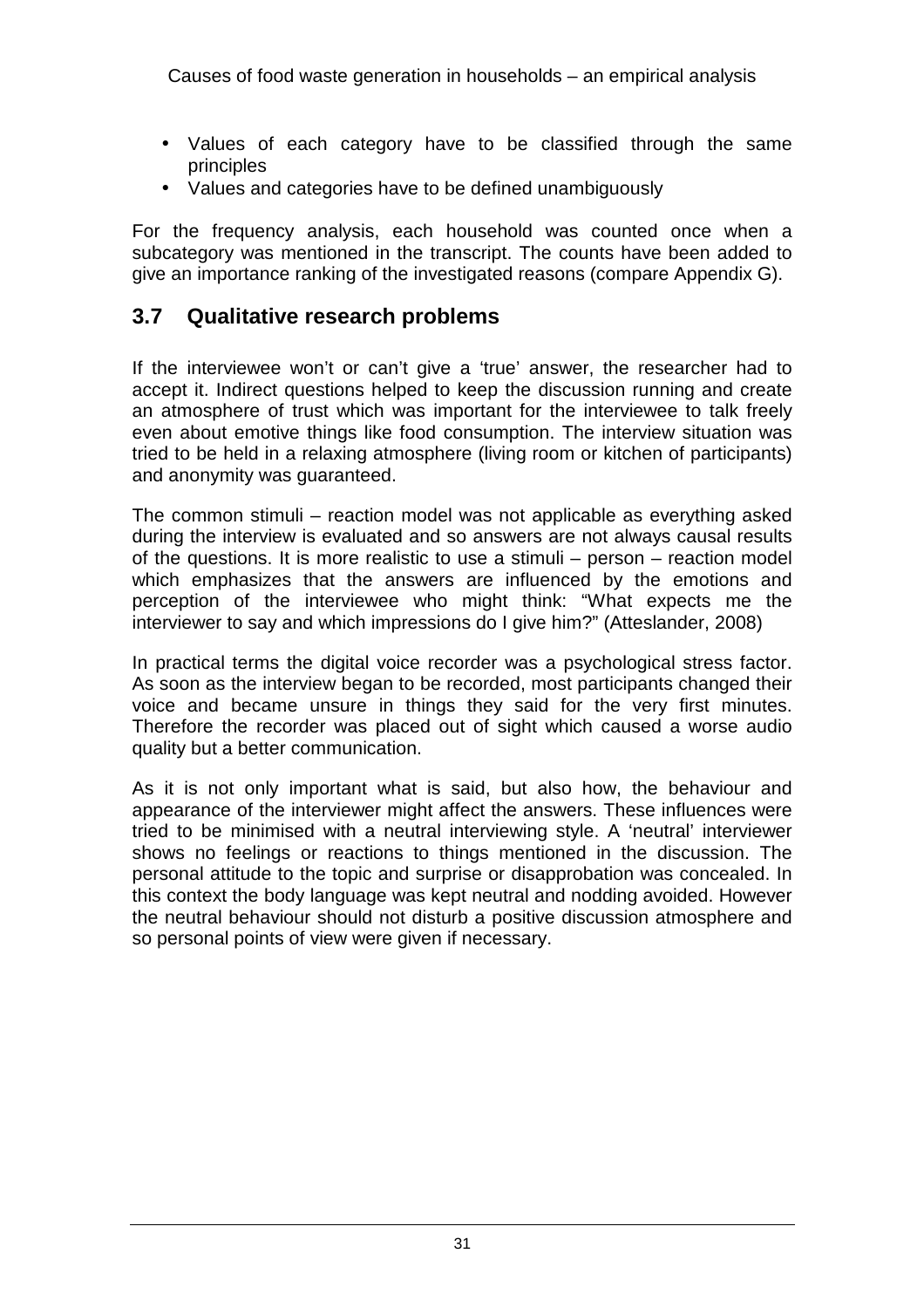# **III. PAPER FOR PUBLICATION**

Selected journal: "Resources, Conservation and Recycling"

Guidelines for authors are included in Appendix H.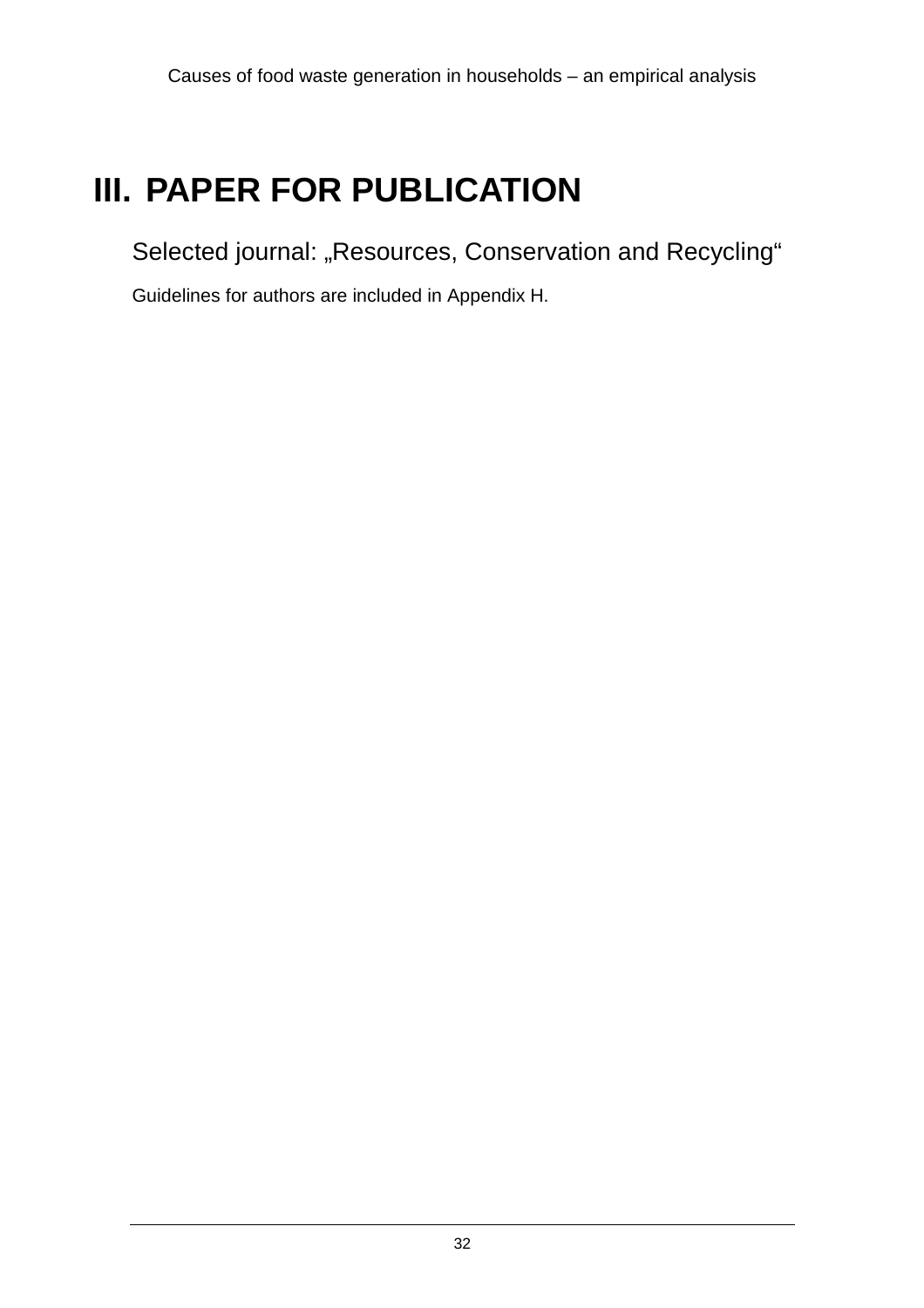# **Title**

#### **Causes of food waste generation in households – an empirical analysis**

R. Glanz<sup>1\*</sup>, F. Schneider<sup>1</sup>, S. Salhofer<sup>1</sup>, and P. Longhurst<sup>2</sup>

<sup>1</sup> Institute of Waste Management, Department of Water, Atmosphere and Environment, University of Natural Resources and Applied Life Sciences, Muthgasse 107, 1190 Vienna, Austria<br><sup>2</sup> Centre

 Centre for Resource Management and Efficiency, Sustainable Systems Department, School of Applied Sciences, Cranfield University, Bedfordshire, MK43 0AL, UK

\* Corresponding author

### **Abstract**

Food waste is a comparatively new topic for waste prevention initiatives. Previous composition analysis showed the scale of the problem but give little hint about the reasons of disposal. This paper focuses on unopened food in original packaging and opened, partially used food with the aim to give a variety of possible causes why those two types of food waste are discarded in households. Face-to-face interviews with 21 households in Vienna and Lower Austria were the basis for a category system derived via content analysis, summarizing 43 different reasons into 6 main and 27 subcategories by content structuring. Results show that households are not always to blame for the arising food waste. Furthermore personal attitudes towards edibles, cooking and eating habits, shopping behaviour and storage of edibles have been identified as relevant factors.

Interviews were supported by a quantitative analysis of expired products found in the households and a questionnaire about the socio-demographic background of participants. A total of 212 expired products with a net mass of 30.2 kg were recorded. Food in original packaging was found more frequent and was twice as long stored after its expiry date than partially used food. In general non-perishable products were kept longer in the storage after they expired than perishable edibles. In eight households none or just one expired item was found which could be traced back to place of residence and age of participants.

### **Keywords**

food waste; household; reasons; causes; qualitative; waste prevention; behaviour; content analysis; quantitative; Austria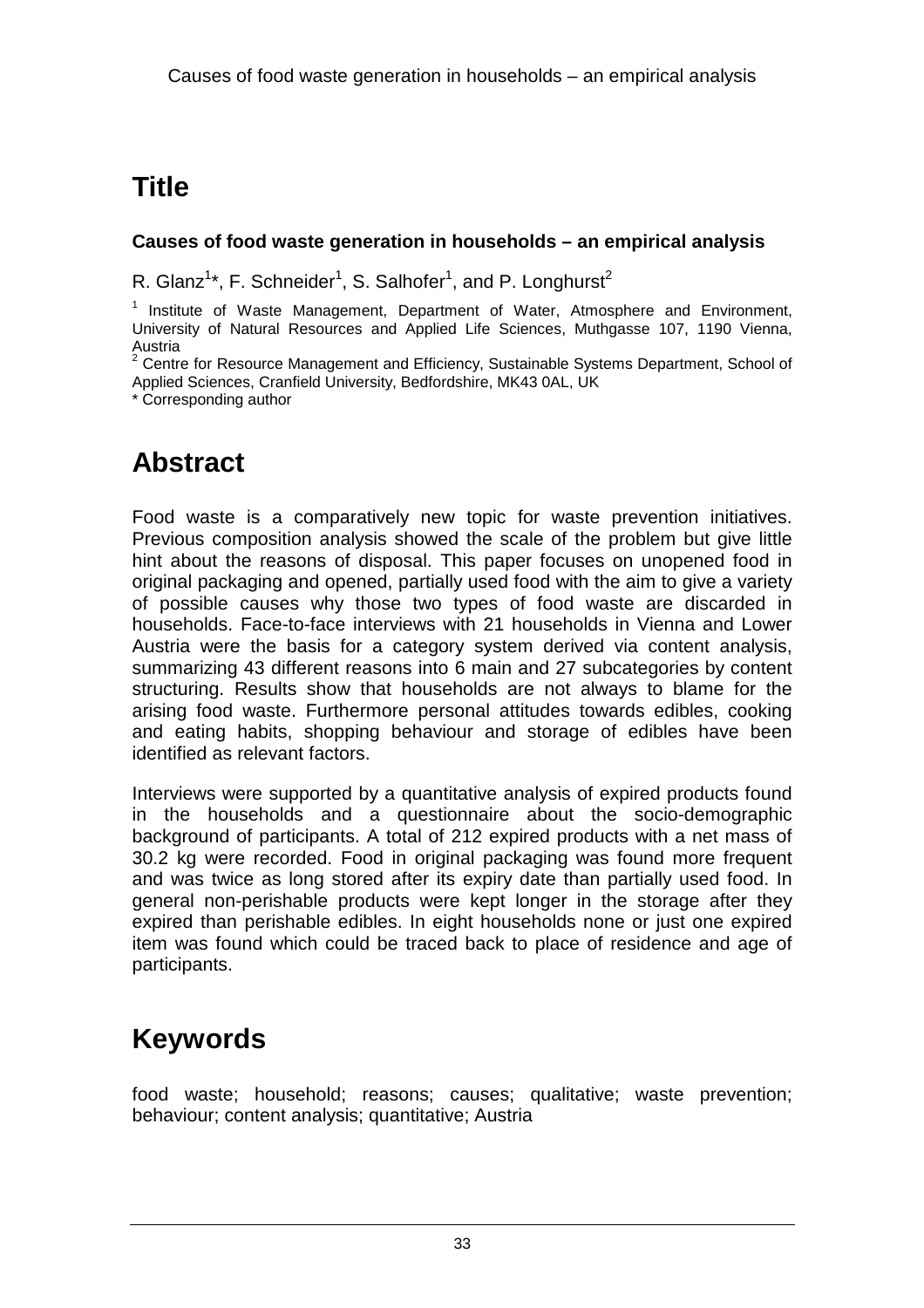### **1. Introduction**

Food waste causes several problems in the whole waste management chain including odour, contamination of bins and vehicles, vermin or liquid and gaseous emissions. Landfills and agriculture, each accounting for 30% of methane gas emissions within the European Union (Lechner and Huber-Humer, 2004), are connected to food waste. Hence environmental problems occur after disposal (e.g. methane gas production) as well as in the whole lifecycle of food as it is the second most energy demanding group in households after housing (Engström, 2004). Public awareness and media attention has been raised by increasing food prices and the amount of food in residual waste. Composition analyses showed that food waste accounts for around 17.6% of municipal solid waste in Austria (see Figure 9) (Schneider and Obersteiner, 2007). Various interconnected factors influence the magnitude of food waste production with social background of households, consumption behaviour and food patterns being the most important factors.

#### [FIGURE 9]

Four different types of food waste can be distinguished (compare Figure 9):

- Unopened food in original packaging: Products which are in their original packaging regardless of expiration date (e.g. unopened yogurt) This type accounts for 14% of all household food losses in the USA (Jones, 2004).
- Opened, partially used food: Food that was partially used but discarded (e.g. half a package of spread)
- Inedibles: Preparation residues and inedible parts of food (e.g. onion peelings)
- Leftovers: Food waste due to excessive cooking amounts (e.g. 1 kg of boiled rice for two people)

This study focuses solely on the first two categories (original packaged and partially used food, called 'wasted food') which are responsible for 6 – 12% of residual waste in Austria (Schneider and Obersteiner, 2007). Unlike inedibles and leftovers, wasted food is not influenced by the availability of a separate kitchen waste collection as products are mainly still in their packaging and discarded together with residual waste (Salhofer et al., 2007). Wasted food is said to have a theoretical prevention potential of 100% (Salhofer et al., 2007) but little research has been conducted to investigate the underlying causes of food waste, which are important to know for the implementation of effective prevention measures.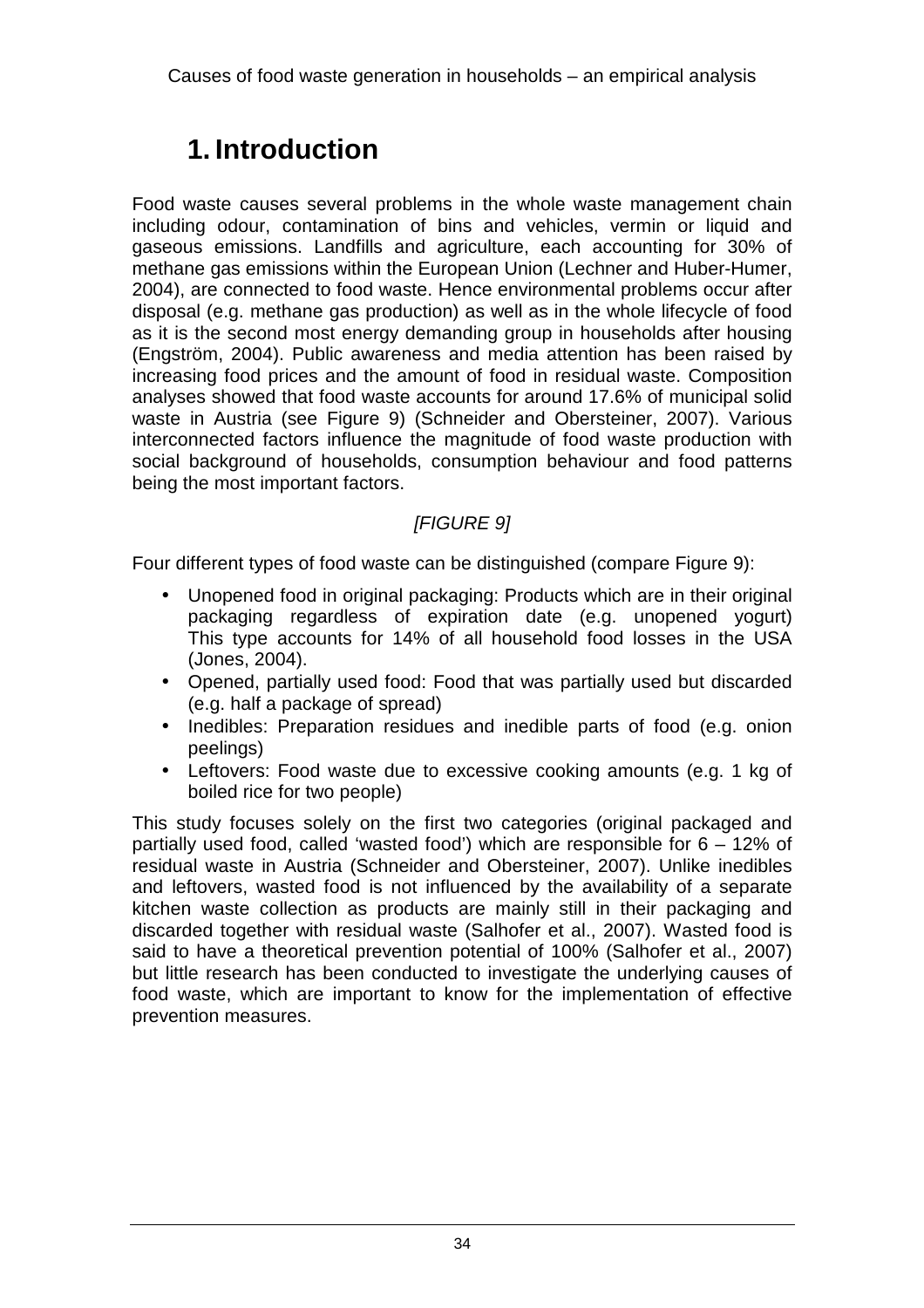### **2. Methodology and aim**

The aim of this study was to list all possible causes why original packaged and partially used food are discarded in households. The research was conducted through a literature review and an empirical social analysis.

Previous studies were mainly based on composition analysis, sometimes supported by questionnaires. Another approach are 'kitchen waste diaries' where participating households record the type, amount and reasons for food waste. This is a promising method if participants are free to list any causes to each food item they waste and are not restricted to a pre-set list of disposal reasons. However, questionnaires and kitchen waste diaries are problematic for food waste research as they tempt participants into socially accepted answers and therefore distort results (compare Rathje and Murphy, 2001).

For this study, a combination of three different research approaches was used:

- Face-to-face interview
- Record of expired products found in the storage (except freezers) at the day of visit
- Questionnaire

A theoretical sampling method was used to maximise differences in terms of household size, age of interviewee, job status, place of residence, life stage and income. In order to identify all possible causes of food waste, the sample pool consisted of diverse social backgrounds. All interviews were conducted between July and September 2007. The participants consisted of 13 households from Vienna (1.66 million inhabitants), 7 from villages (under 5,000 inhabitants) and one from a small city (under 30,000 inhabitants) in Lower Austria. The focus on a big city was intended as significantly more food waste occurred in urban areas as compared to rural areas, demonstrated by Wassermann and Schneider (2005).

Each visit was divided into four steps:

a) Guided, problem-oriented face-to-face interview

An open questioning style about associations and memories linked to food was used as introduction, followed by another 11 questions related to cooking behaviour, shopping, storage and food waste. The neutral interviewer did not stick to the question sequence of the prepared guideline to allow participants to come up with their own topics and ideas. Interposed questions helped to create a fluent discussion and led to the main points of interest. More direct questioning was used at the end of the interview, in order to clarify contradictions or evasive answers and get to those points that had not been mentioned. If other household members were present, they were invited to take part, which resulted in a group discussion in ten cases. Interviews were audiorecorded in the homes of participants and transcribed afterwards together with additional information about non-verbal reactions and the interview situation.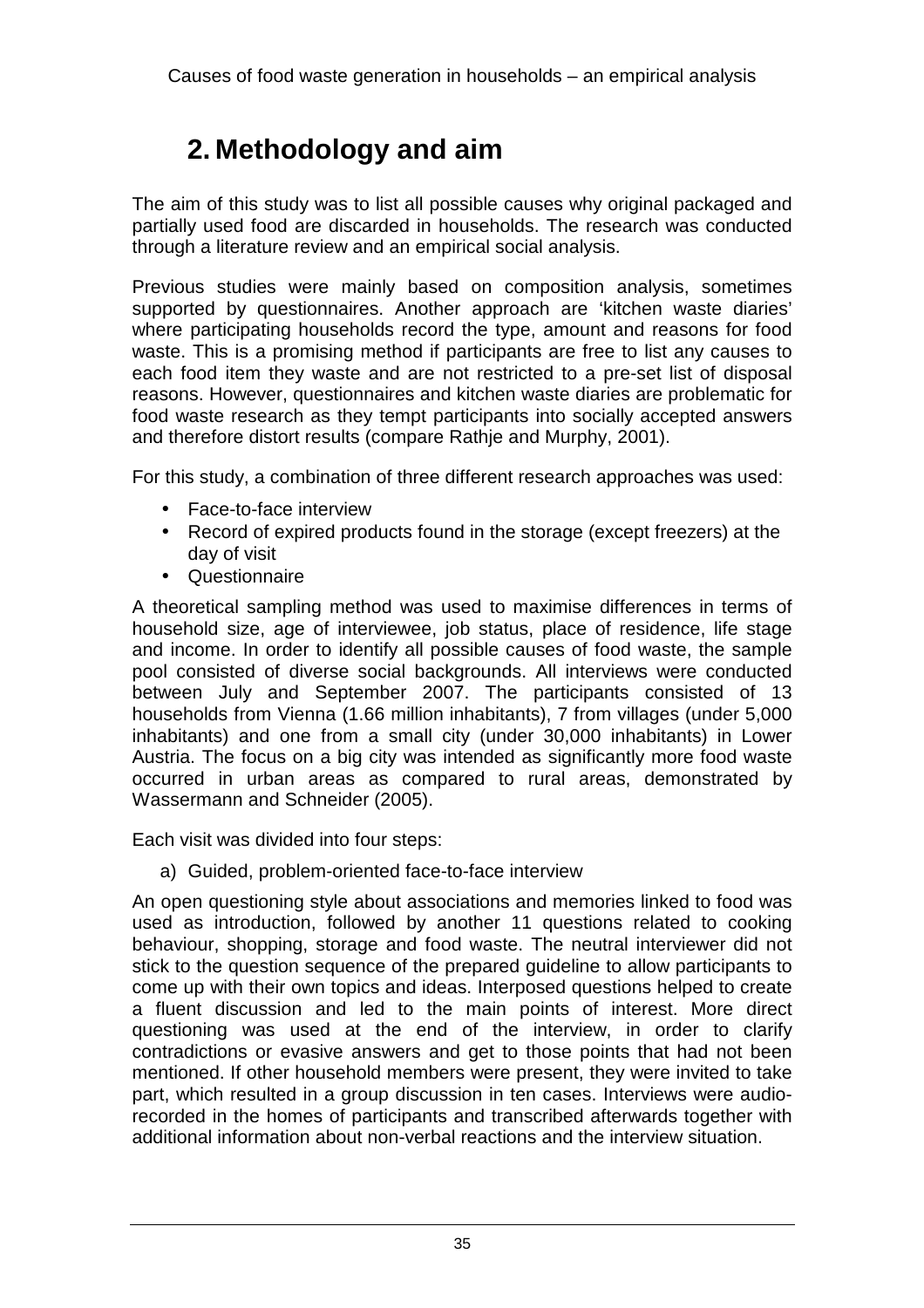b) Expired products

Without the previous knowledge of participants, already expired products or those with little prospect of being eaten were collected from storage areas (excluding freezers) together with participants. Net mass in gram (food products without packaging), storage place, number of items found and days after expiry date were noted and products classified into nine food categories derived from WRAP (2008).

c) Interview about expired products found

The second interview focussed on the expired items and asked for underlying causes why the products had been allowed to expire. This was the main stage for identifying the reasons for the wasted food.

d) Questionnaire

At the end of the visit, a short questionnaire was used to gain sociodemographic background information about participating households.

Transcripts derived from the two interviews in each household were interpreted through content analysis following the technique of content structuring described by Mayring (2007). Common structures were identified across all households and main categories for wasted food established. Subcategories were defined and exemplified in a second reading and numbers of matching statements from each household were counted according to a frequency analysis.

# **3. Results**

#### **3.1 Content analysis**

Only reasons mentioned during the interview (either related to a question or an expired product found in the storage) were taken into account for interpretation. As interviewees were the most responsible persons for purchasing and preparing food, it was assumed that statements at the interview were correct.

Following analysis, 43 different reasons were found and categorised into 6 main and 27 subcategories (compare Figure 10). Reasons for wasted food were divided whether or not households were responsible for the discard of food. If the amount of wasted food could be influenced by any household action, it was assumed that they can be hold responsible. Brackets in Figure 10 show how often each subcategory was mentioned according to the frequency analysis. Multiple reasons, belonging to the same subcategory were counted once per household.

**IFIGURE 101**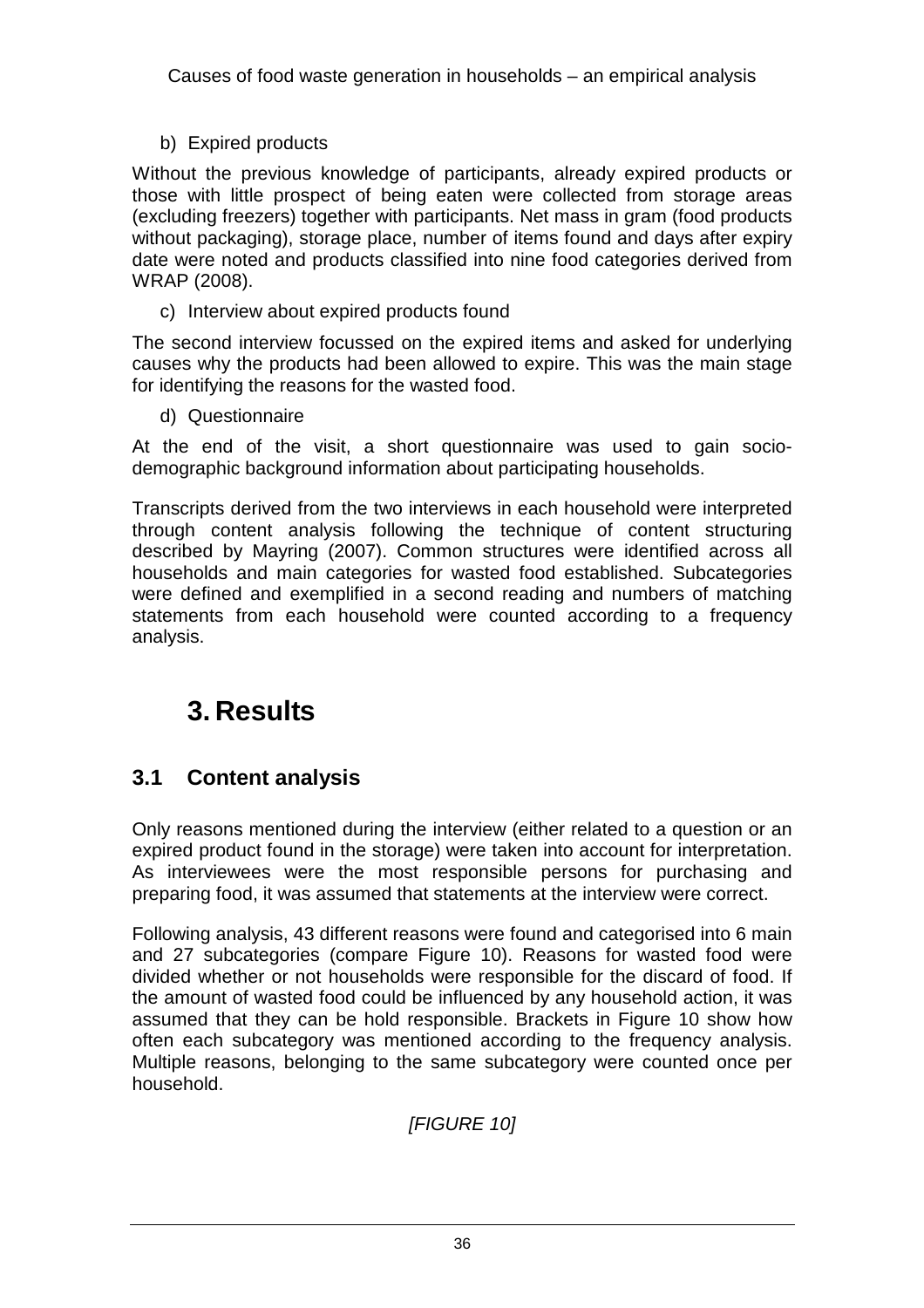The developed category system is explained below and illustrated with examples from the study:

• Households not responsible for wasted food

Interviewed persons mentioned five cases in which they were not responsible for the food they waste. If products were already spoiled (e.g. melons mouldy on the inside) or exposed to improper cold storage (e.g. milk) before the time of purchase, food had to be discarded before its expiry date. Food intolerances towards certain ingredients caused some products (e.g. peas) in the storage to be not prepared anymore. One household stated that due to a power failure, perishable products in the fridge got spoiled afterwards. Another one blamed low food quality (e.g. bakery from a discount supermarket) that products should be eaten within one day as they could not be stored longer.

• Attitude

If food (e.g. opened package of crisps or spread) was thought not to be fresh or tasty, it was likely to get overlooked for fresher products (e.g. new loaf of bread) which were eaten first, causing older ones to spoil. Just in case products were food purchases meant for possible meals and events. One household for example stored already expired beer in the fridge to offer it to possible guests that never came. Health concerns prompted some participants to throw away food and meat in particular. In one young family household for example, meat was not stored longer than three days as a principle, no matter if it was still edible. Hygiene aspects can also cause food to expire faster (e.g. one knife used for butter and jam). The low internal valuation of food allowed one household to ignore wasting food, stating that "It's worth just one Euro, so I don't mind". Individual household practices determined food waste. For example the last item of a package was left in one household because of an internal agreement between household members that would force the person who takes it to discard packaging.

• Habits

Concentrated products (e.g. anchovy paste) which were not used very often or products bought to prepare a special recipe (e.g. horseradish) were often partially used with the rest left to spoil. Furthermore, there are seasonal dishes requiring specific ingredients (e.g. Christmas spices) that were habitually purchased every year. A change in cooking habits caused some households to use surrogate ingredients (e.g. fresh spices instead of dried ones). A change of cooking plans (e.g. household members were surprisingly invited for dinner elsewhere) was said to be the reason for perishable products to spoil. In two cases it was too much effort to cook certain products (e.g. soy cubes) for the preparation of a meal. Changing eating habits were mainly due to a change in food philosophy (e.g. no more glutamate) which mirrors a greater demand on food quality due to a healthier lifestyle. The decision to eat several days in a row out caused the spoilage of food in one household.

• Shopping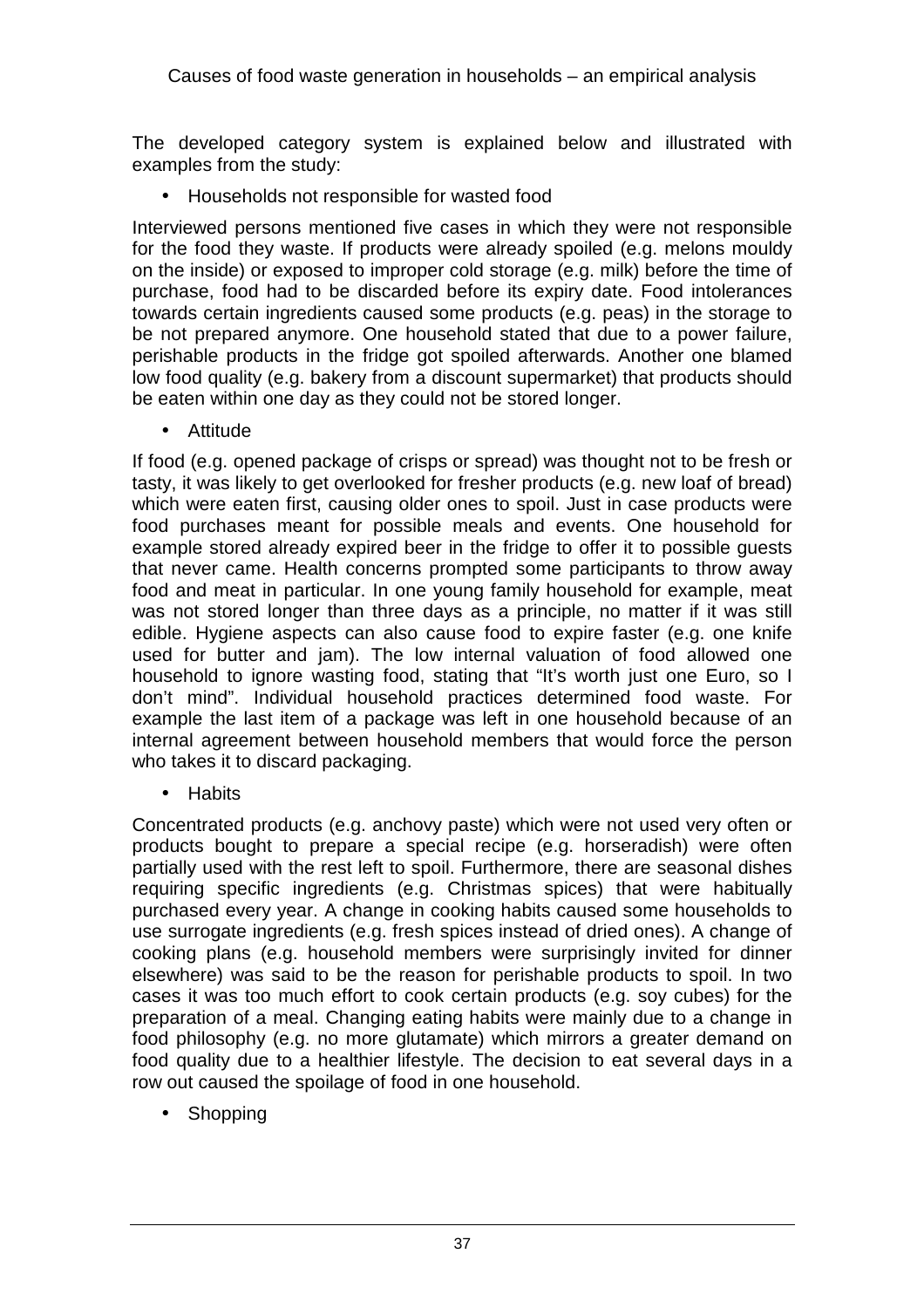Influenced by advertisements, friends or relatives, household members tried new products (e.g. sesame paste) but did not know how to cook with them or were unsatisfied and did not use them anymore. Participants did not know what to do with food if they simply bought too much (e.g. vegetables on a market) or the packages were too big (e.g. ready packed 2 kg of onions). Special offers in supermarkets were partly responsible for food waste as they tempt consumers into buying bulk discounts. Products sold at a discount nearing their expiration date have little prospect of being used in time. Perishable products (e.g. bread or milk) were more likely to spoil if households went food shopping just once a week. In one case a lack of shopping coordination caused two household members to buy the same products at the same time.

• Storage

Some products spoil sooner due to improper storage conditions or places (e.g. potatoes started to grow). Moths in the storage were named to be a reason to throw away all contaminated food. Strange, unusual storage places lead to food spoilage because food was not found. Overlooking of edibles in the storage is another reason for wasted food (e.g. if the fridge was refilled from the front and older products moved to the back). Improper handling during transport between supermarket and home caused some edibles to expire before their best before date. Food (especially meat) stored too long in the freezer was wasted because of freezer burn.

• Others

Households who produced their own vegetables were not able to consume them completely in time after harvest. Giving away the extra food did not reduce the amount of waste, because the recipients could not use them in time either. A change in household size (e.g. two singles moving in together) caused a surplus of certain products as both brought their stored food with them. It also happened that households forgot about bought products (e.g. a full shopping bag in the car during summer) until they were inedible. Food brought from a holiday that had not been used (e.g. powdered soup from a camping holiday) or a weekend trip while leaving perishable products in the fridge were other reasons for wasted food in households.

#### **3.2 Quantitative analysis**

A total of 212 expired food products with a net mass of 30.2 kg were found in participating households. They were classified into nine different product categories derived from WRAP (2008) and divided into unopened, originally packaged and opened, partially used food (see Table 3). A few items found in the storage (except freezers) were hard to distinguish between these two food waste types. A whole kiwi for example was categorised as original packaged if it was bought single but as partially used food if found in a packaging containing more than one kiwi.

[TABLE 3]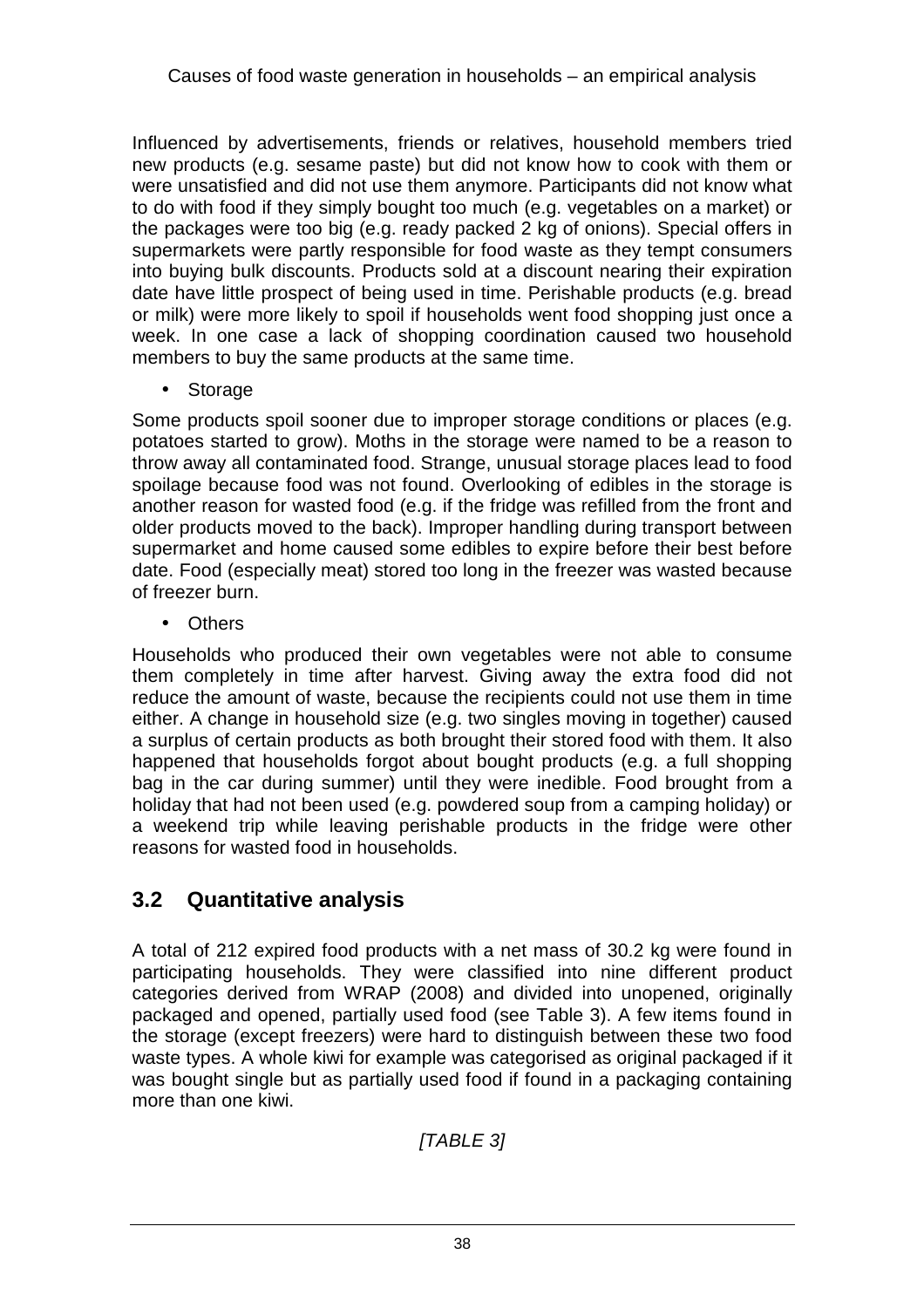• Amount and items of wasted food

More unopened food in original packaging was found in terms of amount and items than opened, partially used food. The categories 'Sauces and spices' and 'Dried foods and powder' were the most important categories. Most frequently found products were spices (45 items), cook-in-sauces (13 items) and pudding powder (11 items) which all have a long durability and are common to buy in bulk discounts. Although the category 'Drinks' had a large proportion of the mass, relatively few items were found because each item has a large mass (e.g. one litre of orange juice).

• Days expired

To calculate the days items had been stored between their expiry date and the day of the interview, the mean average within and between each product group was used.

Some products (especially partially used loose fruits and vegetables) did not have any expiry date and were assumed to expire on the day of the interview (i.e. 0 days expired). Seven food items were discarded before their expiry date (which resulted in a negative figure for days expired) because of health concerns (e.g. mayonnaise) or diminishing taste (e.g. opened package of crisps). In the categories 'Bakery' and 'Meat and fish', waffles and anchovy had been the products that were kept in original packaging over one year without being recognized by the household. Opened, partially used food and 'Dairy', 'Fruits' or 'Vegetables' in particular are more likely to be noticed because of smell or mould which explains the low figures in those categories. Without the outlier of a package of tea from 1996, 'Drinks' would count only 109 days after their average expiry date, resulting in the category 'Sauces and spices' to be stored the longest.

• Storage place

The majority of food items were found in drawers (46%), the fridge (27%) and the pantry (24%). The category 'Dried foods and powder' together with 'Sauces and spices' were mainly stored in drawers and all diary and meat were found in the fridge. The storage place for food is dependent on habits, knowledge, experiences and the type of accommodation. A separate pantry was not found in any one of the seven participating households living in flats due to limited floor space.

#### **3.3 Socio-demographic background**

On average 10 expired products were found per household. In 8 households nothing or just one wasted food item was found. If these households are not considered, this figure would increase to an average of 16 found items per household. All 4 interviewed retirees came from these households with the average age of 59 years compared to 46 of all participants. Furthermore 7 of these 8 households came from villages and produced their own vegetables.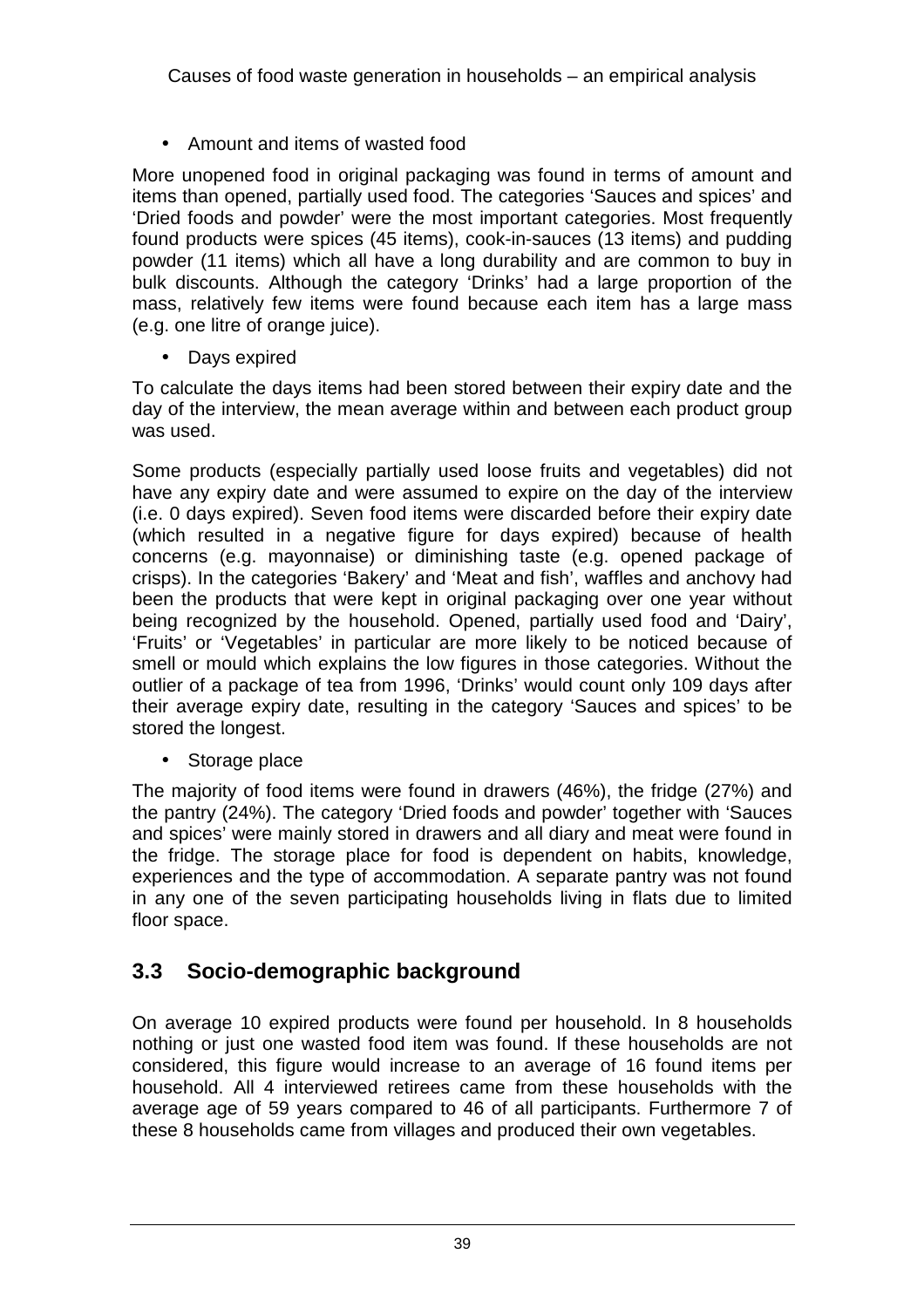On average participants claimed to spend 30.0% of their household budget on food which is twice as much compared to the national average expenditure of 13.5% in 2006 (Statistik Austria, 2008). This may be explained by shopping on a regular basis (on average 2.9 times a week, especially for bread and milk) by most participants and the associated time spent in supermarkets. Shopping frequency was related by Sonneson et al. (2005) to the amount of food bought. Three households went shopping just once a week. Two of them to optimise spare time and another one because no car was available for transport. All three reported that perishable products are more likely to spoil in their households because of infrequent shopping.

In agreement with a national survey by Lebensministerium (2003), freshness was ranked as most important for participants when going shopping. Only three participants mentioned that they would eat the found products despite expiration. Among them one vegetarian said to eat five out of eight found expired partially used food items.

# **4. Discussion**

Statistically valid results arising from the quantitative analysis are not possible because of the small sample size of 21 households. One household, where 26% of all items were found, reported that had the interview occurred one week later, fewer items would have been found because of the yearly storage cleaning before summer. This exemplifies the problem when expired products are specifically searched for in just one visit for the analysis. If a kitchen diary approach had been used, it is likely that more perishable products would have been found but the results are dependent on households reporting. Despite one out of four participants mentioned spoiled bread to occur more often, no spoiled bread was found.

Household waste and food waste in particular are highly emotional topics. This was observed as questions about the arising food waste in most interviewed households were rejected and the initial reaction was negative. Older people especially rejected the idea that any food waste occurred in their households. The observation that older people waste less food supports investigations from Lebersorger (2004) and Wassermann and Schneider (2005). Reasons for this tendency are financial restrictions of retirees and a higher esteem for food possibly caused by experienced food shortages. A loss of emotional and social linkage to food described by Pudel and Westenhöfer (1998) was observed in one young family household who stated that food is cheap to repurchase and sometimes "not worth storing if discarded later anyway". In general young working people are higher food wasters (WRAP, 2007a).

Less food waste occurs, the more time is spent at home by household members (Lebersorger 2004). According to Lebensministerium (2003), young single households are most likely to eat out, which was supported by this study. More partly used food was found from this group than original packaged food.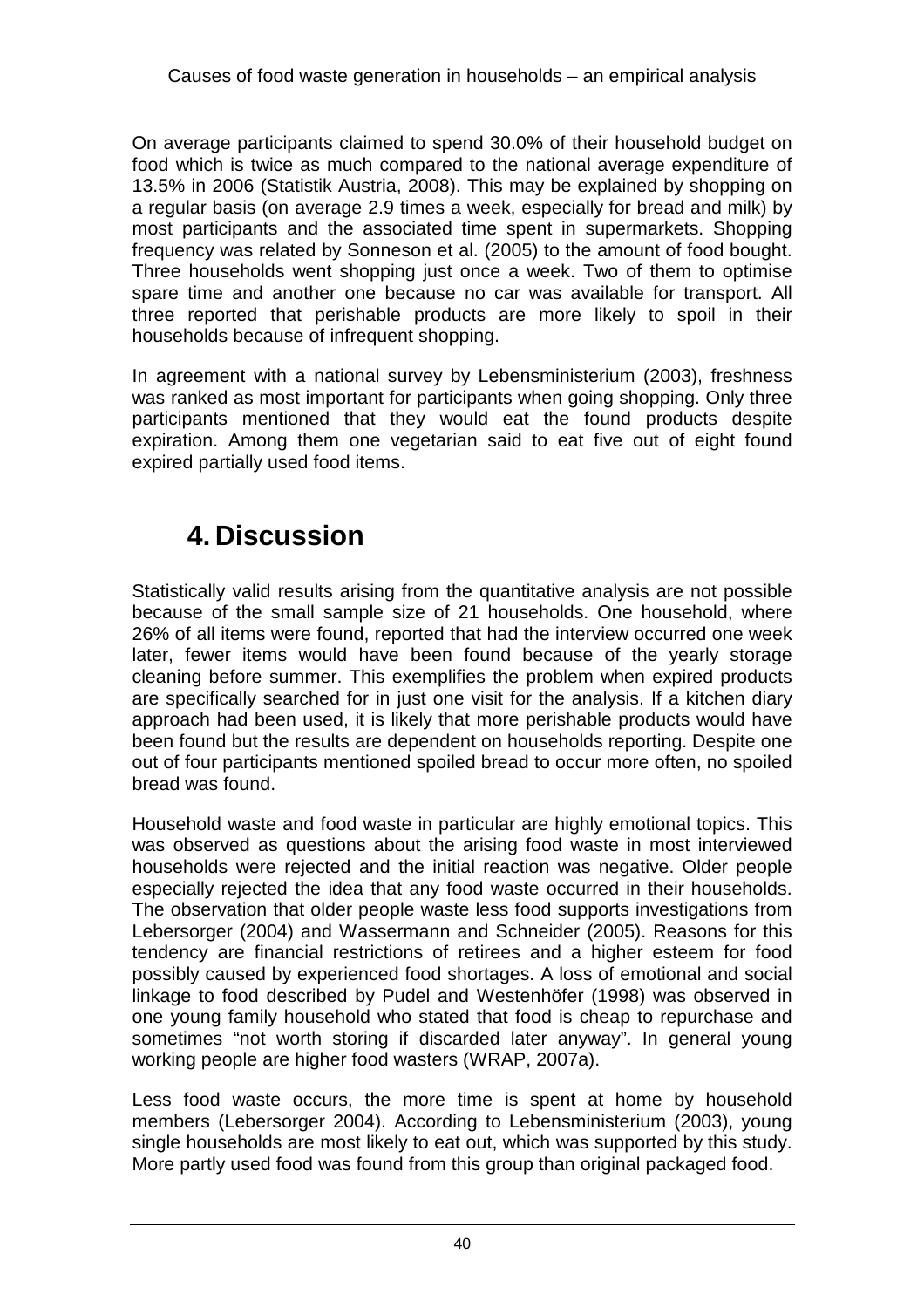Across all age groups, participants blamed others if directly asked about wasted food. Corresponding to a study in the UK (WRAP, 2007b), supermarkets were mentioned in particular to increase the amount of food waste by selling prepacked low quality products, having inappropriate packaging sizes or an irrational discount policy. Value for money was a more important factor than the need of the extra product with 'buy one, get one free' discounts.

One subcategory mentioned by almost half of participants was 'special ingredients and products' (compare Figure 10) where concentrated products, meal preparation frequency or seasons for certain dishes lead to an increase in wasted food. These reasons are similar to Rathje and Murphy (2001) who reported that the frequency products are bought relates to the corresponding food waste. Hence products with a high turnover or which are re-bought on a regular basis are less likely to spoil than specialised ones used for certain dishes. New products are used especially if a new recipe is tried or interest has been raised through advertisements or by friends and relatives. Seven households mentioned 'trial buys' as reason why certain products were expired as they did not know what else to cook apart from the recipe these products were bought for. Thogersen (1996) claimed that on the one hand, households looking for variety in their meal planning waste more food as there is a higher risk of disappointment and lower competence when preparing a meal from a new recipe. On the other hand, households who buy the same products or are loyal to brands waste less. The variety in meal planning is important for most households as they don't want to eat the same thing twice in a row or want something to eat "if they fancy it" (WRAP, 2007b). This 'just-in-case-products' attitude was also found in this study.

In the UK the average time to store bought meat or fish in the fridge after shopping is 43 minutes (Thomas, 2007). Households are self responsible to minimise any improper cold storage but only 18% of consumers in Germany use a cooling bag when transporting food from the place of purchase to their homes. The surrounding temperature (e.g. inside a car during summer) can influence bacterial growth and decrease durability of food. Practical considerations are more relevant than hygiene when it comes to ordering products into the fridge. Products are placed according to habits or the availability of space and most people are not aware that there are different temperatures within the fridge (Thomas, 2007).

# **5. Conclusion**

There are several causes for wasted food in households, each of which is not necessarily significant on its own but has a large synergistic effect. If household size decreases (e.g. sudden death of a household member), cooking habits are influenced as less food is needed. This means that products on storage will be used less frequently and shopping behaviour will change as well. Participating households usually had more than one reason why they waste food which were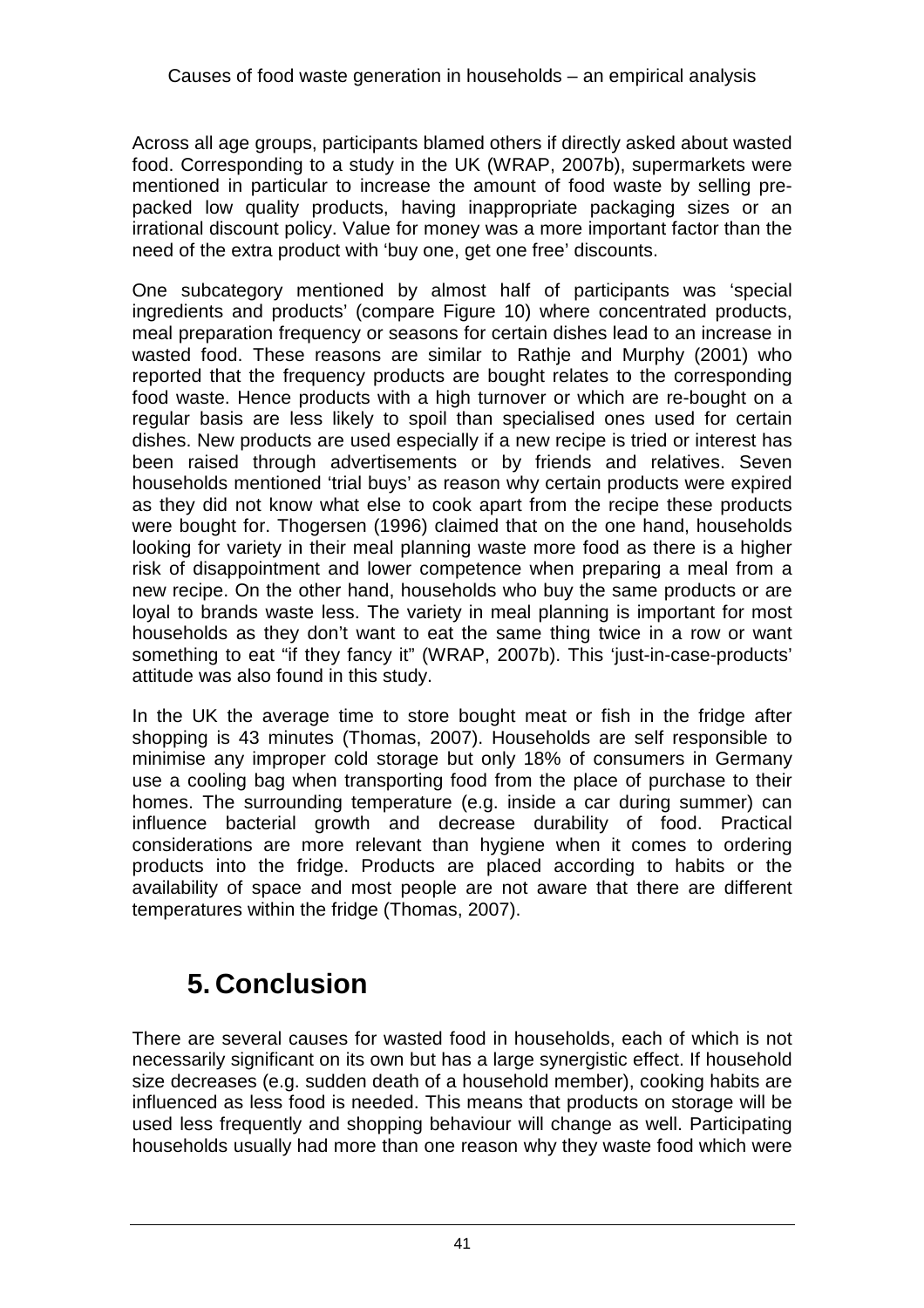#### Causes of food waste generation in households – an empirical analysis

summarized under six generic headings: Households are not responsible for wasted food, attitudes, habits, shopping, storage and others. A theoretical prevention potential of 100% for wasted food, as claimed by Salhofer et al. (2007), is not achievable as there are reasons where households are not to be held responsible for discarded edibles. 'Improper storage' together with 'Special ingredients or products' were the categories mentioned most frequently, followed by 'Overlooking of edibles' and 'Home food production and presents'. Quantitative analysis of expired products showed that more original packaged than partially used food was found in the storage. Longer lasting products (excluding frozen ones) in original packaging were kept longer on storage after the expiry date as they did not attract attention via mould or smell and became overlooked.

Prevention campaigns should target the variety of interconnected reasons for wasted food disposal. A change in attitudes or valuation towards food is a tedious process which could be implemented by consumer education. A first basic step for the raising of people's awareness is the knowledge about the existence of this type of waste. Improper storage could be reduced if food producers are bound by law to provide information about the optimal storage place or conditions on packaging. Households are only the last stage for food losses, which occur throughout the food system. Hence effective prevention measures should be embedded in a holistic approach across sectors and social differences.

This research tried to give a broad variety of causes why wasted food occurs. Further research is needed what kind of measures will reduce food waste in the first place and how they can be implemented or monitored.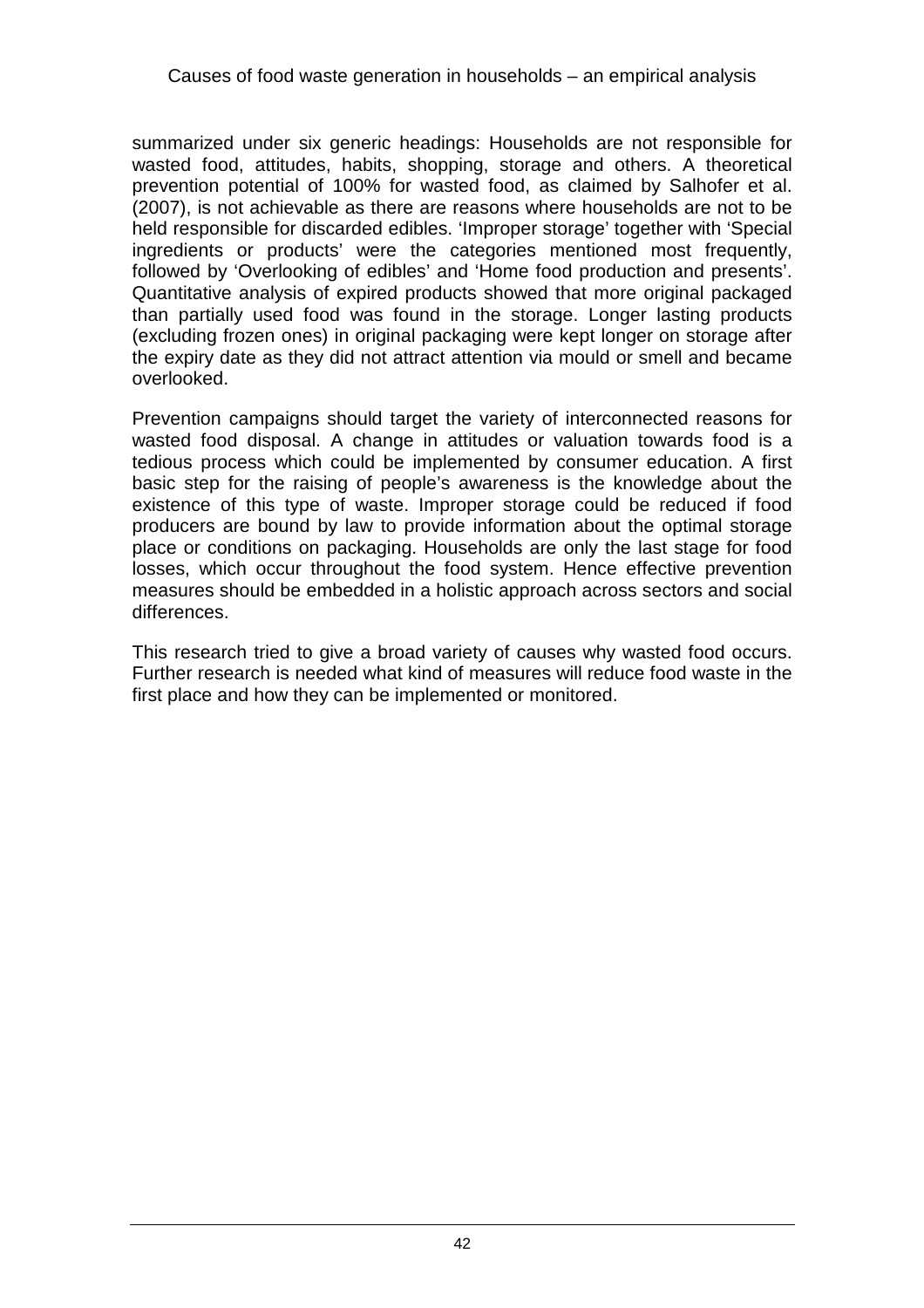### **Acknowledgements**

This article was written in the course of a double degree program between BOKU (University of Natural Resources and Applied Life Sciences, Vienna, Austria) and Cranfield University (Cranfield, England) and is the main part of a master thesis.

### **References**

Engström, R., 2004. Environmental Impacts from Swedish Food Production and Consumption. www.infra.kth.se/fms/pdf/kappa\_rebecka\_%20lic.pdf. [accessed 9<sup>th</sup> August 2008].

Jones, T., 2004. Using Contemporary Archaeology and Applied Anthropology to Understand Food Loss in the American Food System. www.communitycompost.org/info/usafood.pdf. [accessed 30<sup>th</sup> June 2008].

Lebensministerium, 2003. 2. Lebensmittelbericht Österreich. Die Entwicklung des Lebensmittelsektors von 1995 bis 2002. www.nachhaltigkeit.at/monthly/2004-12/pdf/Lebensmittelbericht\_2.pdf. [accessed  $22<sup>nd</sup>$  June 2008].

Lebersorger, S., 2004. Abfallaufkommen aus Mehrfamilienhäusern. PhD thesis. University for Natural Resources and Applied Life Sciences, Vienna, Austria.

Lechner, P. and Huber-Humer, M., 2004. Abfallwirtschaft – Denken in natürlichen Systemen. In: P. Lechner (Ed.), Kommunale Abfallentsorgung, Facultas Universitätsverlag, Vienna, Austria, pp. 13-28.

Mayring, P., 2007. Qualitative Inhaltsanalyse. Beltzverlag, Basel, Switzerland.

Pudel, V. and Westenhöfer, J., 1998. Ernährungspsychologie: Eine Einführung. Verlag für Psychologie, Göttingen, Germany.

Rathje, W. and Murphy, C., 2001. Rubbish. The Archeology of Garbage. The University of Arizona Press, Tucson, USA.

Salhofer, S., Obersteiner, G., Schneider, F. and Lebersorger, S., 2007. Potentials for the prevention of municipal solid waste. Waste Management, 28/2: 245-259.

Schneider, F. and Obersteiner, G., 2007. Food waste in residual waste of households – regional and socio-economic differences. In: R. Cossu and R. Stegmann (Editors), Eleventh International Waste Management and Landfill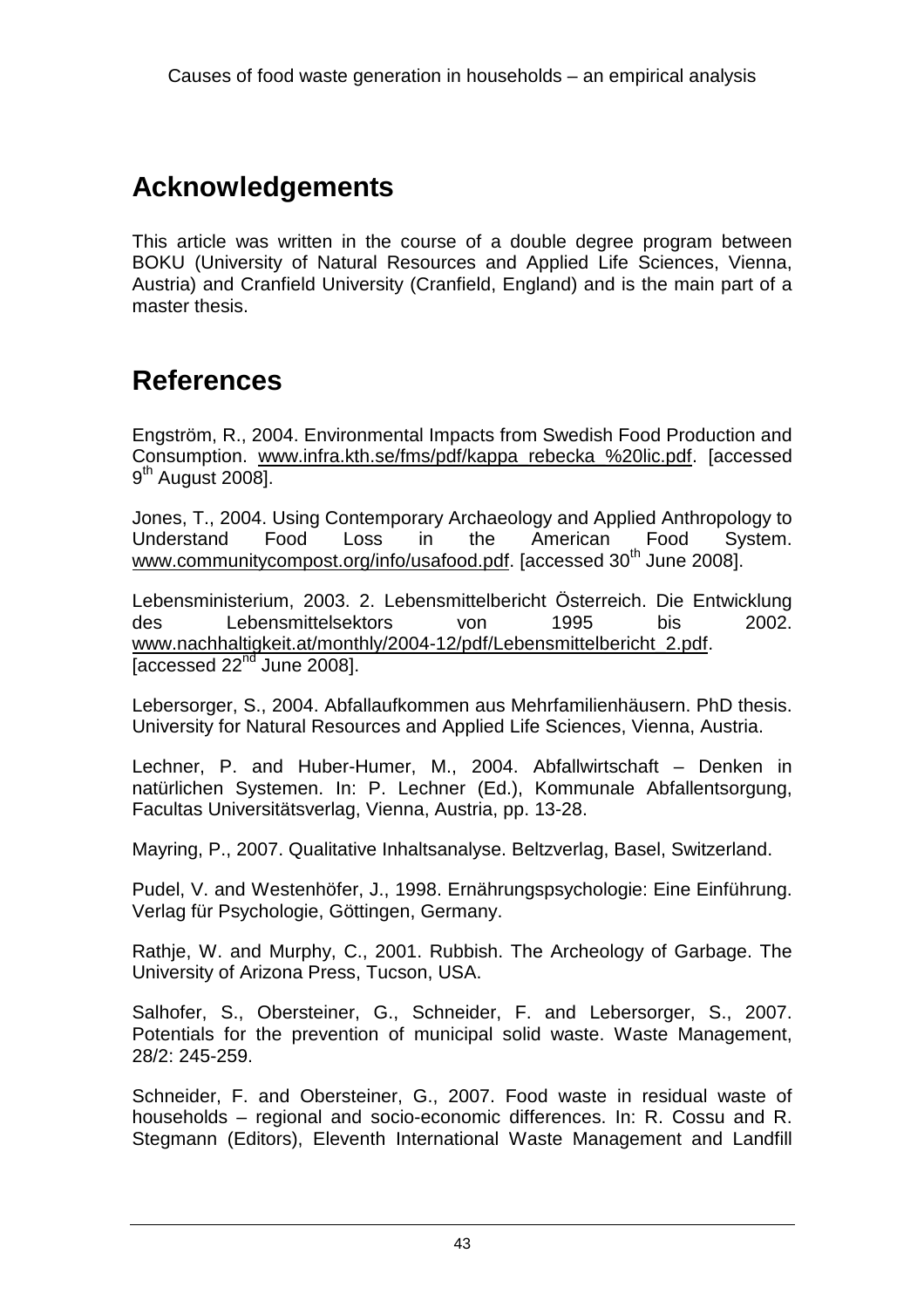Causes of food waste generation in households – an empirical analysis

Symposium, 1-5 October 2007, St. Margharita di Pula, Cagliari, Sardinia, Italy. CISA, pp. 469-470.

Statistik Austria, 2008. Statistisches Jahrbuch 2008. www.statistik.at/web\_de/ static/lebensstandard\_stat.\_jahrbuch\_028685.pdf. [accessed 27<sup>th</sup> June 2008].

Sonesson, U., Anteson, F., Davis, J. and Sjöden, P., 2005. Home Transport and Wastage: Environmentally Relevant Household Activities in the Life Cycle of Food. Ambio, 34/4-5: 371-375.

Thogersen, J., 1996. Wasteful food consumption: trends in food and packaging waste. Scandinavian Journal of Management, 12/3: 291-304.

Thomas, S., 2007. Erhebung des Verbraucherverhaltens bei der Lagerung verderblicher Lebensmittel in Europa. PhD thesis. University of Bonn, Bonn, Germany.

Wassermann, G. and Schneider, F., 2005. Edibles in household waste. In: R. Cossu and R. Stegmann (Editors), Tenth International Waste Management and Landfill Symposium, 3-7 October 2005, St. Margharita di Pula, Cagliari, Sardinia, Italy. CISA, pp. 913-914.

WRAP, 2007a. Understanding Food Waste. www.wrap.org.uk/downloads/ FoodWasteResearchSummaryFINALADP29\_3\_\_07\_25a4c08b.d4d17cdb.pdf.  $\sqrt{a}$  accessed 30<sup>th</sup> June 2008].

WRAP, 2007b. WRAP Food Behaviour Consumer Research – Findings from the qualitative phase. In press.

WRAP, 2008. The food we waste. www.wrap.org.uk/downloads/ The\_Food\_We\_Waste\_v2\_\_2\_.7080d4a3.pdf. [accessed 30<sup>th</sup> June 2008].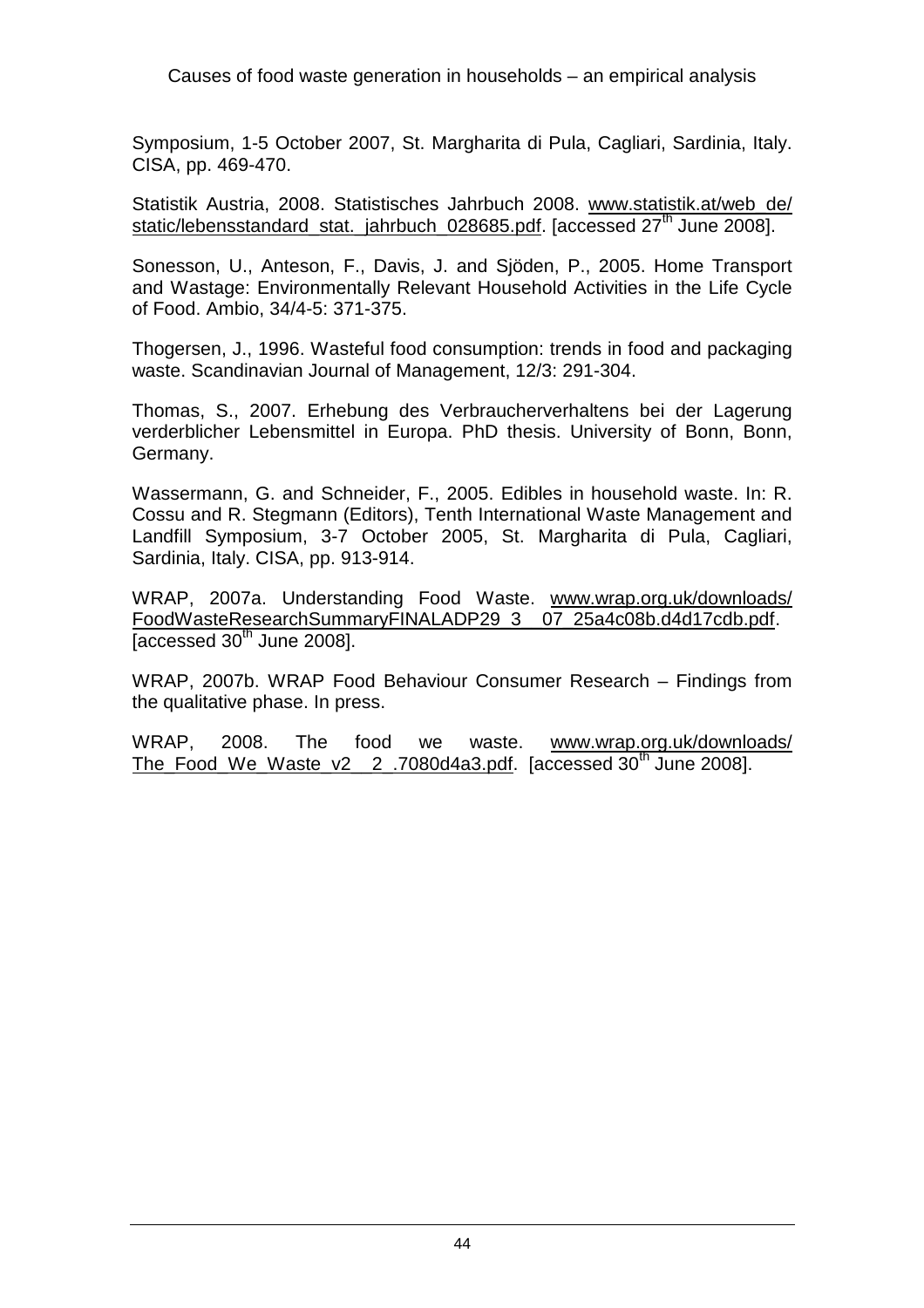# **Tables**

| Table 3: Amount (in grammes and percentage of total amount), number of items and days after |  |
|---------------------------------------------------------------------------------------------|--|
| expiry date of wasted food found in households                                              |  |

|                                     | unopened food<br>in original packaging |                 |                |                 | opened, partially used food |                 |                |                 |
|-------------------------------------|----------------------------------------|-----------------|----------------|-----------------|-----------------------------|-----------------|----------------|-----------------|
| <b>Wasted</b><br>food<br>categories | amount                                 |                 | items<br>found | days<br>expired | amount                      |                 | items<br>found | days<br>expired |
|                                     | [g]                                    | $%$ of<br>total | items          | days            | [g]                         | $%$ of<br>total | items          | days            |
| <b>Bakery</b>                       | 55                                     | 0.3%            | 1              | 548             | 265                         | 2.3%            | $\overline{2}$ | 81              |
| Meat and<br>Fish                    | 28                                     | 0.2%            | 1              | 438             | 158                         | 1.4%            | $\overline{2}$ | 50              |
| Dairy                               | 2,285                                  | 12.3%           | 11             | 34              | 692                         | 6.0%            | 4              | 16              |
| Dried foods<br>and powder           | 3,566                                  | 19.2%           | 24             | 378             | 3,654                       | 31.5%           | 12             | 178             |
| Fruits                              | 800                                    | 4.3%            | $\overline{2}$ | 59              | 536                         | 4.6%            | 4              | $\Omega$        |
| Vegetables                          | 1,350                                  | 7.3%            | 3              | 22              | 711                         | 6.1%            | 3              | $\mathbf 0$     |
| Confectionery<br>and snacks         | 1,093                                  | 5.9%            | $\overline{7}$ | 163             | 460                         | 4.0%            | 9              | 322             |
| <b>Drinks</b>                       | 3,744                                  | 20.1%           | 8              | 1,106           | 1,421                       | 12.3%           | 11             | 394             |
| Sauces and<br>spices                | 5,674                                  | 30.5%           | 57             | 401             | 3,685                       | 31.8%           | 51             | 409             |
| Total:                              | 18,595                                 | 100%            | 114            | 350             | 11,582                      | 100%            | 98             | 161             |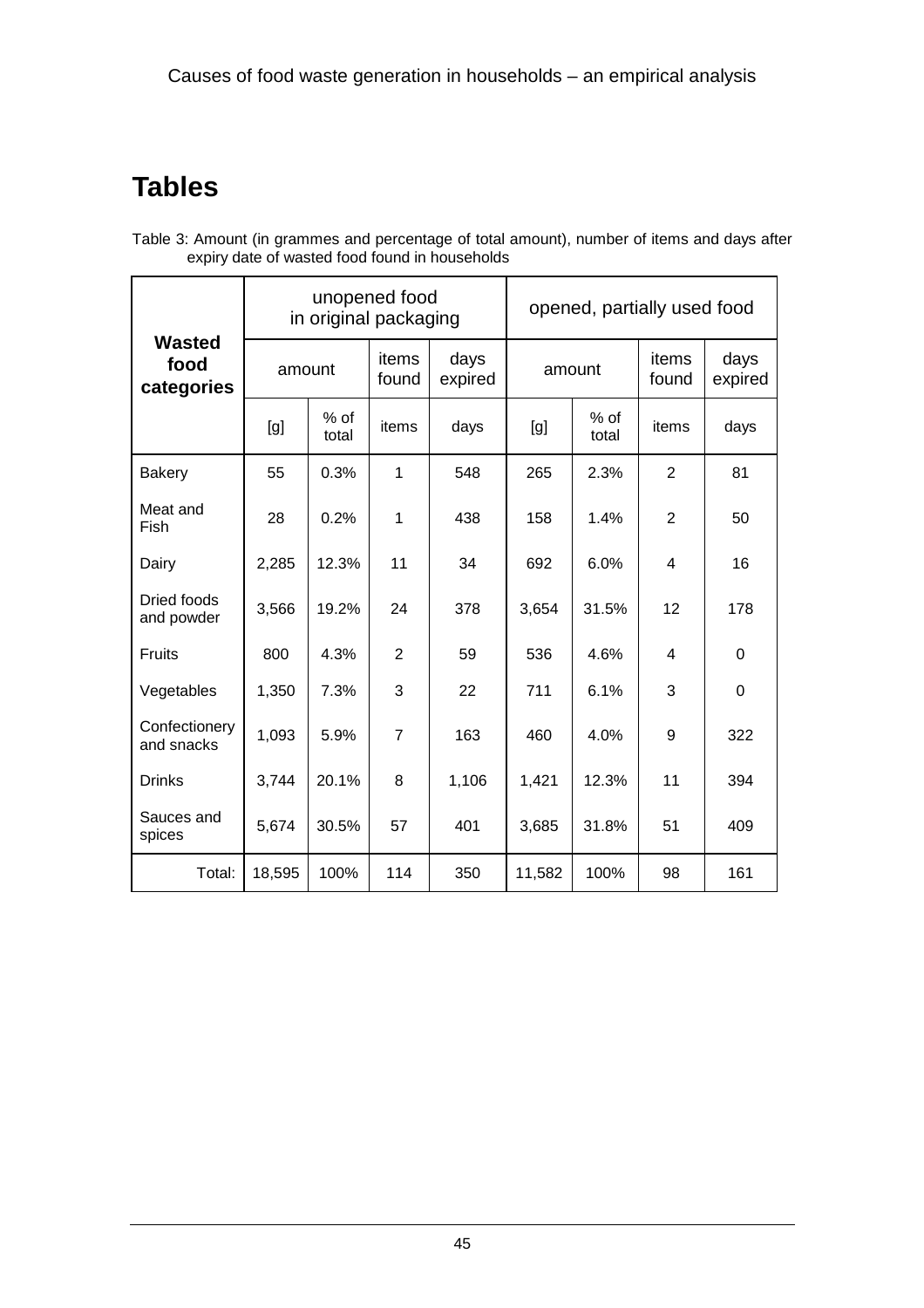#### **Figures**



Figure 9: Types of food waste and their percentage in municipal solid waste of Austria (Schneider and Obersteiner, 2007)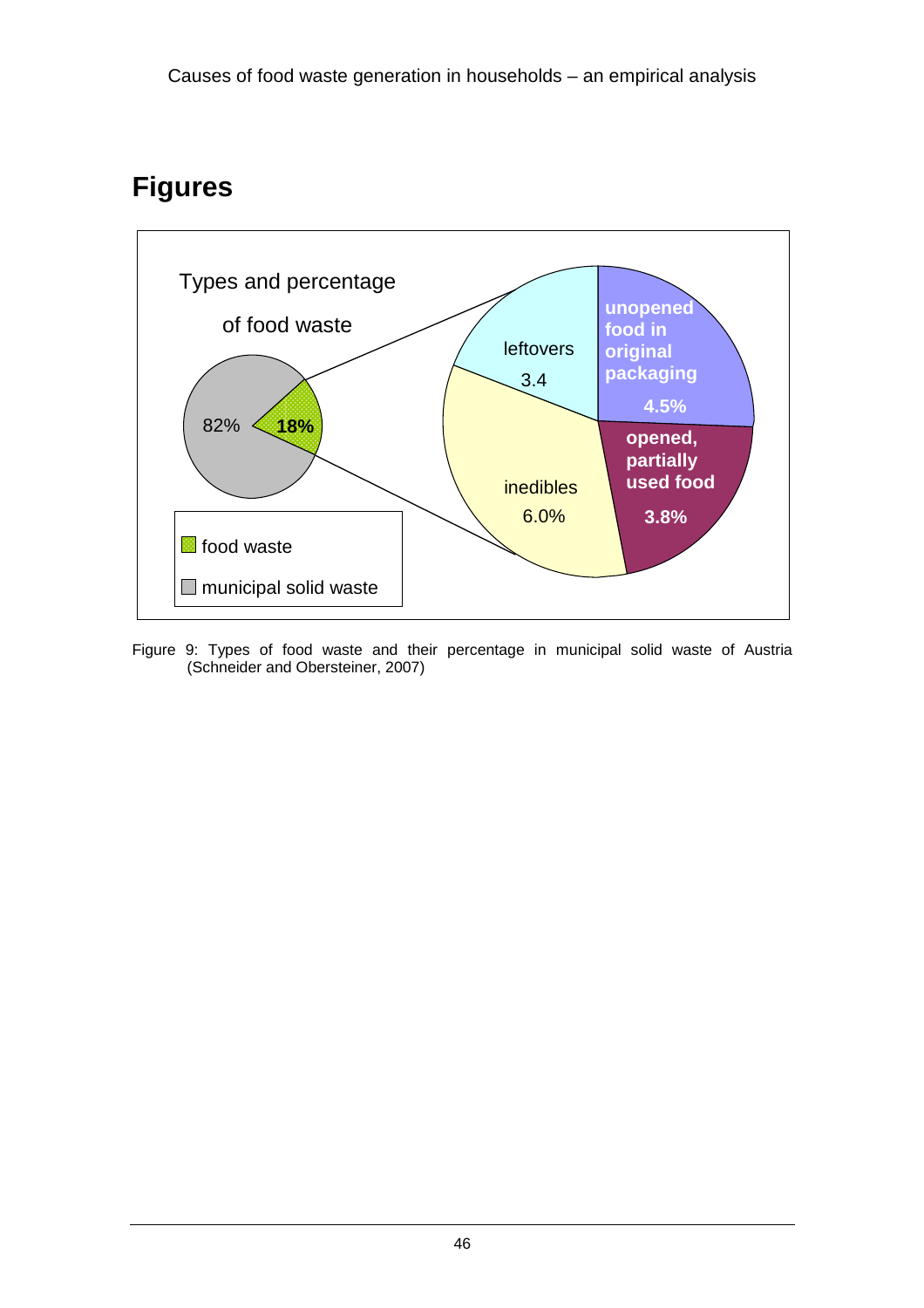

Figure 10: Causes of wasted food derived from content analysis with the number of mentioned subcategories in brackets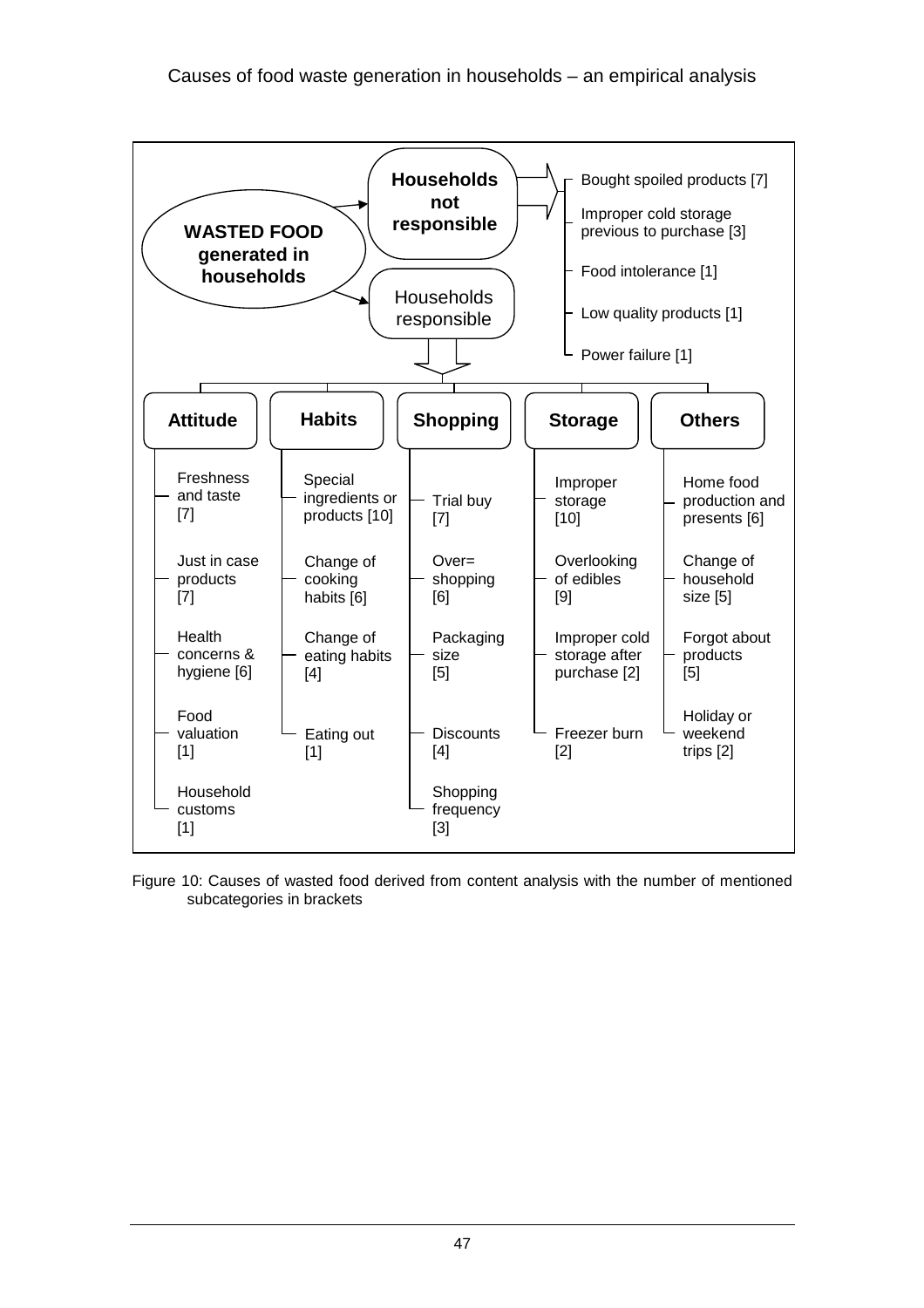# **IV. REFERENCES**

Atteslander P. (2008). "Methoden der empirischen Sozialforschung" ["Methods of empirical social research "l. 12<sup>th</sup> edition. Erich Schmidt Verlag, Berlin.

Bayer O., Kutsch T. and Ohly H. P. (1999). "Ernährung und Gesellschaft. Forschungsstand und Problembereich" ["Food and society. State of research and problem area"]. Leske + Buderich, Opladen.

Bruckner R. (2004). "Ursachen für Unterschiede im städtischen und ländlichen Abfallaufkommen" ["Reasons for different waste arisings in urban and rural areas"]. MSc thesis. BOKU, Wien.

Brunner K., Geyer S., Jelenko M., Weiss W. and Astleitha F. (2007). "Ernährungsalltag im Wandel. Chancen für Nachhaltigkeit" ["Change of food patterns. Chances for sustainability"]. Springer Verlag, Wien.

Diedrichsen I. (1995). "Humanernährung: Ein interdisziplinäres Lehrbuch" ["Human nutrition: An interdisciplinary textbook"]. Steinkopf Verlag, Darmstadt.

Die Presse. (2008). "Inflation: Getreide um 54.2 % teurer" ["Inflation: Corn prices increase by 54.2%"]. www.diepresse.com/home/wirtschaft/  $\epsilon$  economist/381994/index.do. [accessed 28<sup>th</sup> June 2008].

Ederer H. C. (2001). "Hauszustellung von Lebensmitteln" ["Homedelivery of food"]. Eigenverlag des Institutes für Absatzwirtschaft, Handel und Marketing der Wirtschaftsuniversität, Wien.

European Parliament and the Council. (2002). "Regulation (EC) No 178/2002 Article 2". www.eur-lex.europa.eu/LexUriServ/LexUriServ.do?uri=OJ:L: 2002:031:0001:0024:EN:PDF. [accessed 23rd June 2008].

Eurostat. (2008) "Pressemitteilung 88/2008" ["Press release 88/2008"]. www.eds-destatis.de/de/press/download/08\_06/088-2008-06-19.pdf. [accessed  $30<sup>th</sup>$  June 2008].

Fischer Boel M. (2008). "Food security and the CAP Health Check". www.europa.eu/rapid/pressReleasesAction.do?reference=SPEECH/08/293&for mat=PDF&aged=0&language=EN&guiLanguage=en. [accessed 30<sup>th</sup> July 2008].

Food Standards Agency, (2006). ..Food Labelling Requirements". www.food.gov.uk/multimedia/pdfs/flrgr.pdf. [accessed 28<sup>th</sup> June 2008].

Food Standards Agency. (2008a). "Consumer attitudes to food standards". www.food.gov.uk/multimedia/pdfs/cas2007ukreport.pdf. [accessed 28<sup>th</sup> June 2008].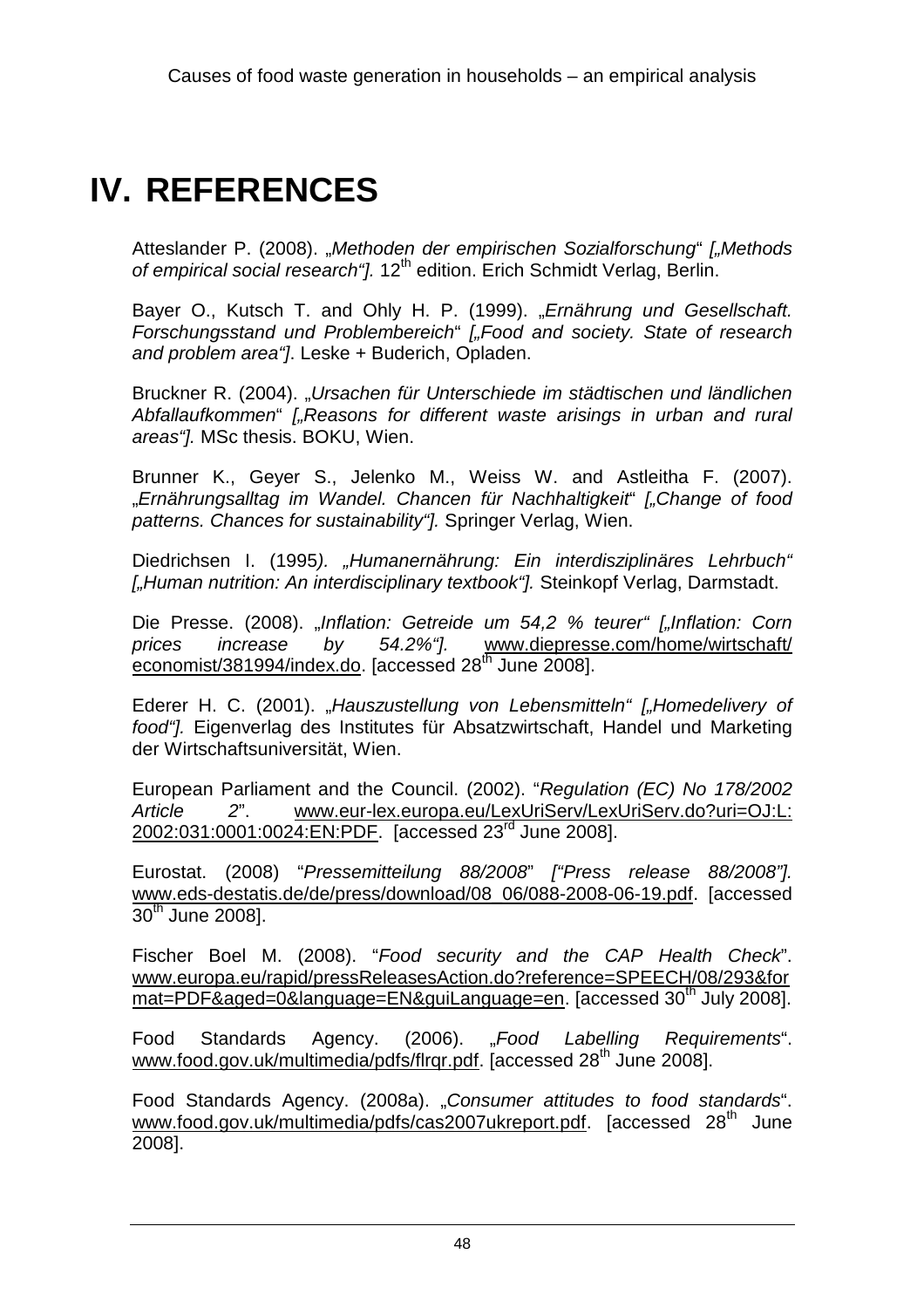Causes of food waste generation in households – an empirical analysis

Food Standards Agency. (2008b). *.Food labels*". www.eatwell.gov.uk/foodlabels/labellingterms/. [accessed 24<sup>th</sup> June 2008].

Hogg D., Barth J., Schleiss K. and Favoino E. (2007). "Dealing with Food Waste in the UK". www.leics.gov.uk/dealing\_with\_food\_waste\_wrap eunomia.pdf. [accessed 30<sup>th</sup> June 2008].

Huber S., Berchtold C., Kummert R. and Kyburz-Graber R. (2001). "Ernährung heute und morgen. Interdisziplinäre Materialien zu Produktion, Verarbeitung, Handel und Konsum" ["Nutrition today and tomorrow. Interdisciplinary considerations of production, processing, trade and consumption"]. Verlag Sauerländer, Aarau.

Jones T. (2004). "Using Contemporary Archaeology and Applied Anthropology to Understand Food Loss in the American Food System". www.communitycompost.org/info/usafood.pdf. [accessed 30<sup>th</sup> June 2008].

Kantor L. S., Lipton K., Manchester A. and Oliveira V. (1997). "Estimating and Adressing America's Food Losses", Food review, Vol. 20, No. 1, p. 1-12.

Lamnek S. (2005). "Qualitative Sozialforschung" ["Qualitative social research"]. 4<sup>th</sup> edition. Beltzverlag, Basel.

Lebensministerium. (2003). "2. Lebensmittelbericht Österreich. Die Entwicklung des Lebensmittelsektors von 1995 bis 2002"  $\int_{\alpha} 2^{nd}$  Austrian food report. Development of the food sector between 1995 and 2002"]. www.nachhaltigkeit.at/monthly/2004-12/pdf/Lebensmittelbericht\_2.pdf.  $I$ accessed 22 $n<sup>rd</sup>$  June 2008].

Lebensministerium. (2006). "Lebensmittelbericht Österreich 2006. Wertschöpfungskette Agrarerzeugnisse – Lebensmittel und Getränke" [..Austrian food report 2006. Value added chain of farm produce – food and drinks"]. www.lebensministerium.at/filemanager/download/18886/. [accessed  $20<sup>th</sup>$  June 2008].

Lebensministerium. (2008). "Lebensmittelbericht Österreich 2008. Wertschöpfungskette Agrarerzeugnisse – Lebensmittel und Getränke" [..Austrian food report 2008. Value added chain of farm produce – food and drinks"]. www.lebensmittelnet.at/article/articleview/63881/1/24306/. [accessed  $25<sup>th</sup>$  June  $2008$ .

Lebensmittelnet. (2007). "Lebensmittelkennzeichung" ["Food labelling"]. www.lebensmittelnet.at/article/articleview/30197/1/8278/. [accessed 25<sup>th</sup> June 2008].

Lechner P. and Huber-Humer M. (2004). "Abfallwirtschaft – Denken in natürlichen Systemen" ["Waste management – thinking in natural systems"] in Lechner P. (ed), Kommunale Abfallentsorgung [Municipal waste management], Facultas Universitätsverlag, Wien, p. 13-28.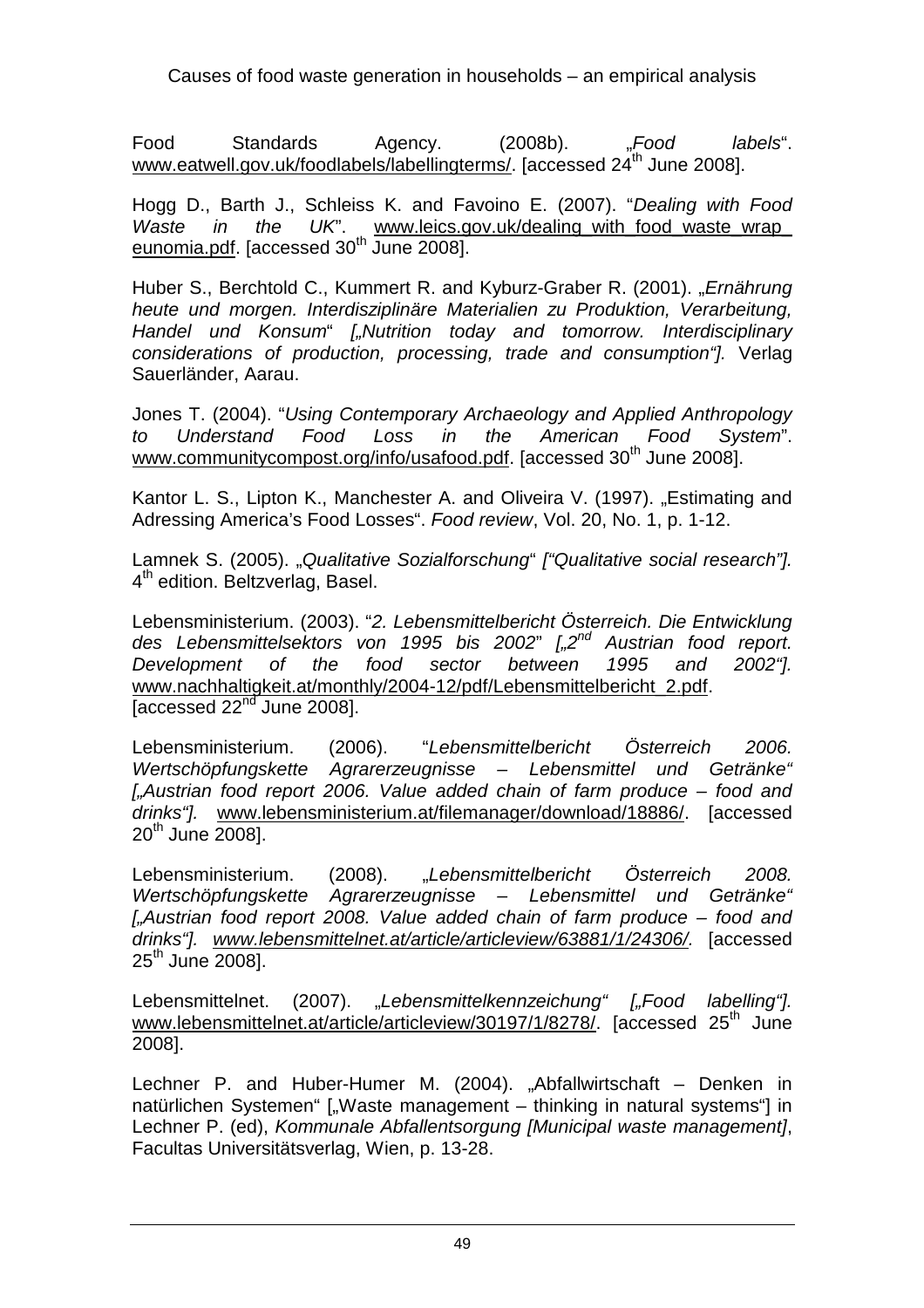Litwinschuh T. (2005). "Motivationsmuster nachhaltiger Ernährung" ["Motivation patterns of sustainable alimentation"]. VDM Verlag Dr. Müller, Saarbrücken.

Mayring P. (2007). "Qualitative Inhaltsanalyse" *["Qualitative content analysis"]*. 9<sup>th</sup> edition. Beltzverlag, Basel.

Nielsen. (2008). "Trends in online shopping – a global Nielsen consumer report". www.acnielsen.at/site/documents/GlobalOnlineShoppingReport Feb08.pdf. [accessed  $27<sup>th</sup>$  June 2008].

Pfau C. and Piekarski J. (2003). "Consumers' competence in handling food". Journal of Food Engineering, Vol. 56, No. 2-3, p. 295-297.

Pudel V. and Westenhöfer J. (1998). "Ernährungspsychologie: Eine Einführung"  $\int_{\mathcal{C}}$  Food psychology: An introduction  $\int_{\mathcal{C}}$ . (2<sup>nd</sup> edition). Verlag für Psychologie, Göttingen.

Rathje W. and Murphy C. (2001). "Rubbish. The Archeology of Garbage". The University of Arizona Press, Tucson.

Ritson C. and Hutchins R. (1995). "Food choice and the demand for food", in Marshall D. (ed), Food choice and the consumer, The University Press, Cambridge, p. 43-76.

Salhofer S., Obersteiner G., Schneider F. and Lebersorger S. (2007). ..Potentials for the prevention of municipal solid waste". Waste Management, Vol. 28, No. 2, p. 245-259.

Schmalen H., Pechtl H. and Schweitzer W. (1996). "Sonderangebotspolitik im Lebensmitteleinzelhandel" ["Discount pricing policy in supermarkets"]. Schäffer-Poeschel Verlag, Stuttgart.

Schneider F. and Obersteiner G. (2007). "Food waste in residual waste of households – regional and socio-economic differences". In Cossu R. and Stegmann R. (ed), Eleventh International Waste Management and Landfill Symposium, 1-5 October 2007, St. Margharita di Pula, Cagliari, Sardinia, Italy.

Sonesson U., Anteson F., Davis J. and Sjöden P. (2005). "Home Transport and Wastage: Environmentally Relevant Household Activities in the Life Cycle of Food". Ambio, Vol. 34, No. 4-5, p. 371-375.

Statistik Austria. (2008). "Statistisches Jahrbuch 2008" ["Statistical yearbook 2008"]. www.statistik.at/web\_de/static/lebensstandard\_stat.\_jahrbuch\_028685.pdf.

(accessed  $27<sup>th</sup>$  June 2008).

Thogersen J. (1996). "Wasteful food consumption: trends in food and packaging waste". Scandinavian Journal of Management, Vol. 12, No. 3, p. 291-304.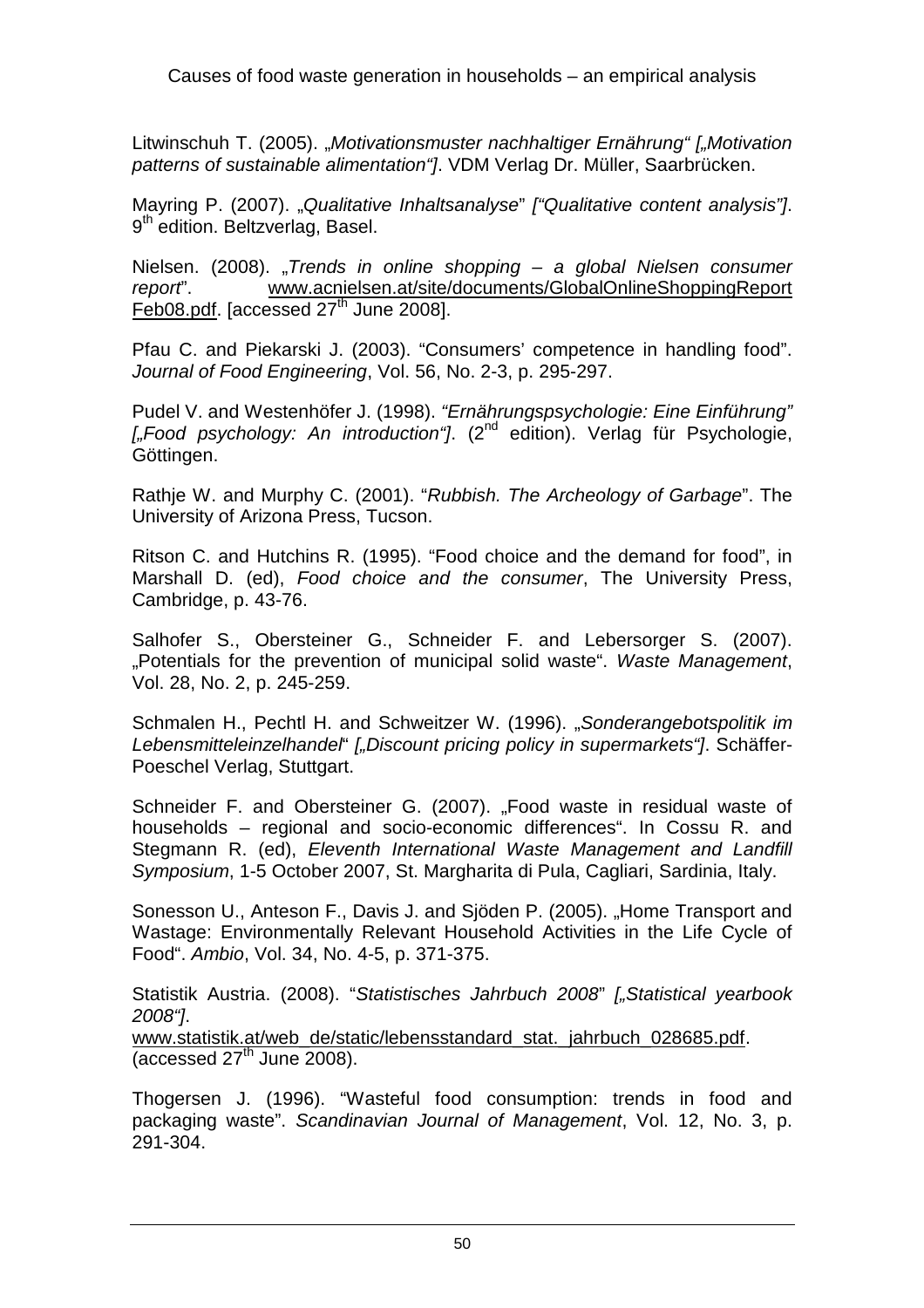Causes of food waste generation in households – an empirical analysis

Thomas S. (2007). "Erhebung des Verbraucherverhaltens bei der Lagerung verderblicher Lebensmittel in Europa" ["Consumer behaviour towards storage of perishable food in Europe <sup>"</sup>. Phd thesis, University of Bonn, Bonn,

UBS. (2008). "Devisenkurse und Währungsrechner" ["Exchange rate calculator"]. www.ubs.com/1/g/index/bcqv/calculator.html. [accessed  $4<sup>th</sup>$  June 2008].

Wassermann G. and Schneider F. (2005). "Edibles in household waste". In Cossu R. and Stegmann R. (ed), Tenth International Waste Management and Landfill Symposium, 3-7 October 2005, St. Margharita di Pula, Cagliari, Sardinia, Italy.

Wenlock R. W., Buss D. H. and Derry B. J. (1979). "Household food wastage in Britain". The Nutrition Society, Vol. 1145, No. 80, p. 53-70.

WRAP. (2006). "Understanding Consumer Food Management Behaviour". www.wrap.org.uk/downloads/FoodWasteResearchSummaryFINALADP29\_3\_\_ 07.c21ef22b.pdf. [accessed 19<sup>th</sup> June 2008].

WRAP. (2007a). "Understanding Food Waste". www.wrap.org.uk/downloads/ FoodWasteResearchSummaryFINALADP29\_3\_\_07\_25a4c08b.d4d17cdb.pdf. [accessed  $30<sup>th</sup>$  June 2008].

WRAP. (2007b). "Estimating the Weight and Cost of Food waste: A Kitchen Diary approach". Unpublished report.

WRAP. (2007c). "WRAP Food Behaviour Consumer Research – Findings from the qualitative phase". Unpublished report.

WRAP. (2007d). "Self-Dispensing Systems – Commercial Feasibility Study". http://www.wrap.org.uk/downloads/self\_dispensing\_FINAL\_20\_Mar\_07.bfa0dec 2.pdf. [accessed  $5<sup>th</sup>$  July 2008].

WRAP. (2008). "The food we waste". www.wrap.org.uk/downloads/ The\_Food\_We\_Waste\_v2\_\_2\_.7080d4a3.pdf. [accessed  $30<sup>th</sup>$  June 2008].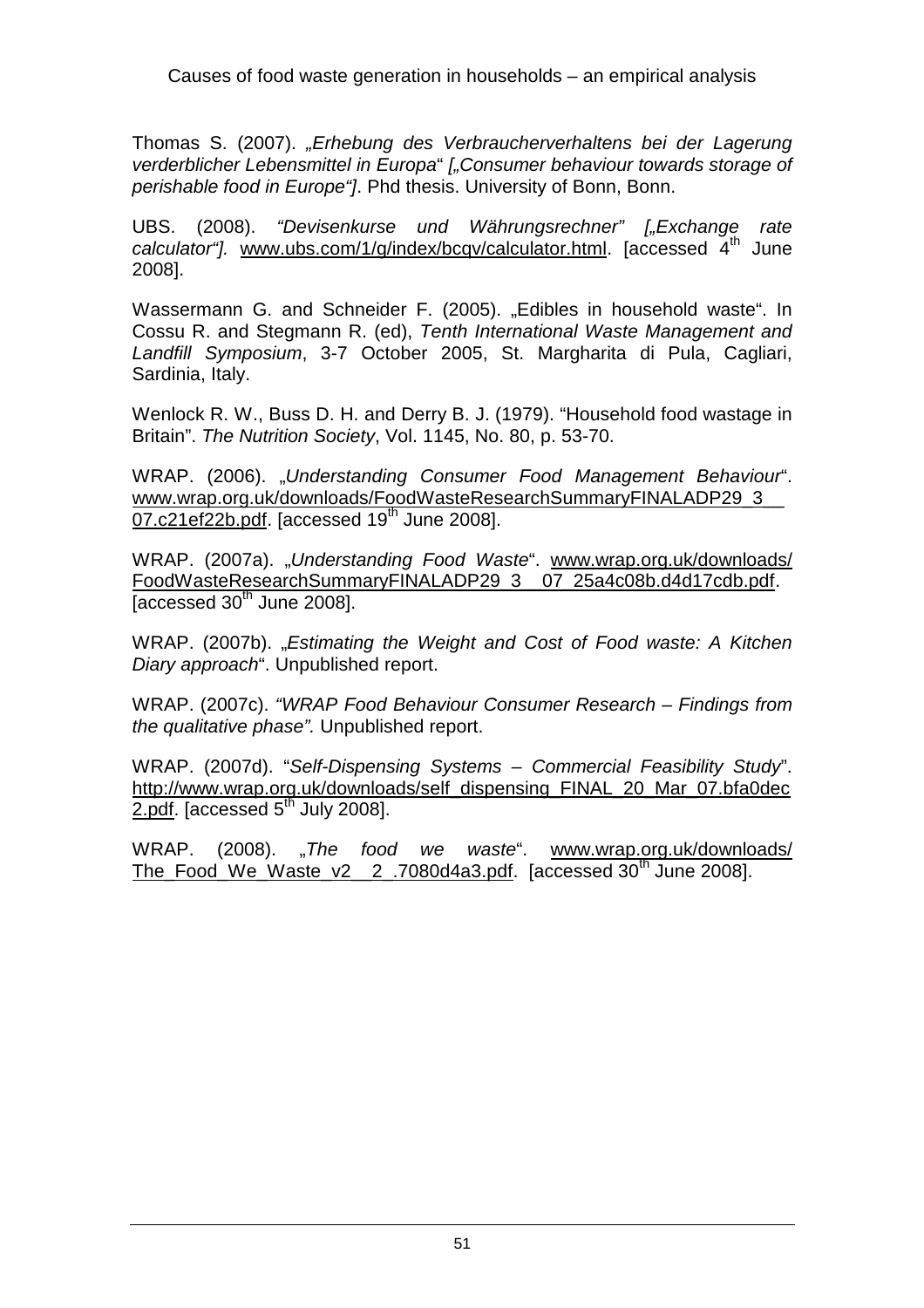# **V. APPENDICES**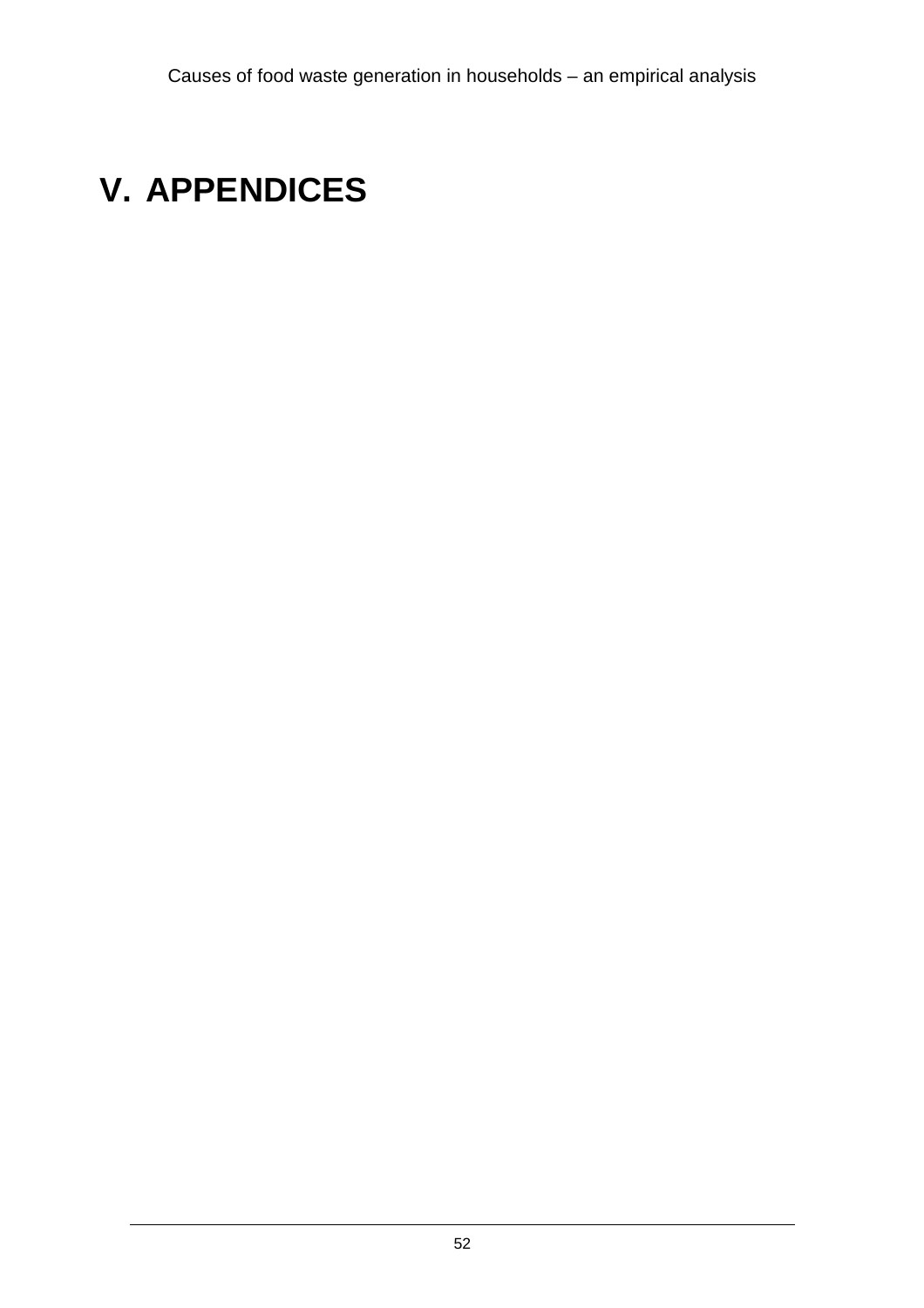# **Appendix A: Reasons of food waste from WRAP (2007c)**

| <b>Categories</b>      | <b>Subcategories</b>                                                            |
|------------------------|---------------------------------------------------------------------------------|
|                        | 'Buy one get one free' and other similar offers                                 |
|                        | Inappropriate pack sizes                                                        |
| <b>Supermarkets</b>    | Rapid decay                                                                     |
|                        | Excess choice                                                                   |
|                        | Bulk weekly, fortnightly or monthly shopping                                    |
|                        | Not making shopping lists                                                       |
|                        | Weekly clear outs of fridge or cupboards                                        |
|                        | Forgetting to freeze things                                                     |
| Poor planning /        | Not eating food that has either been frozen, defrosted or left in the<br>fridge |
| food<br>management     | Over-ordering takeaways                                                         |
|                        | Someone other than the usual shopper (e.g. the husband) doing the<br>shopping   |
|                        | Over-serving children                                                           |
|                        | Being unsure when a pack was opened                                             |
|                        | Not wanting to eat the same thing twice in a row                                |
| <b>Personal choice</b> | Wanting to know you will have something if you fancy it                         |
| and lifestyle          | Cooking different meals for different family members                            |
|                        | Unpredictable lifestyles                                                        |
|                        | Best before, use buy and sell buy dates                                         |
| <b>Lack of skills</b>  | Not knowing how to cook leftovers                                               |
|                        | Not knowing when leftovers can be eaten and when they can't                     |

Table 4: Categorised reasons of food waste from an UK study (WRAP, 2007c)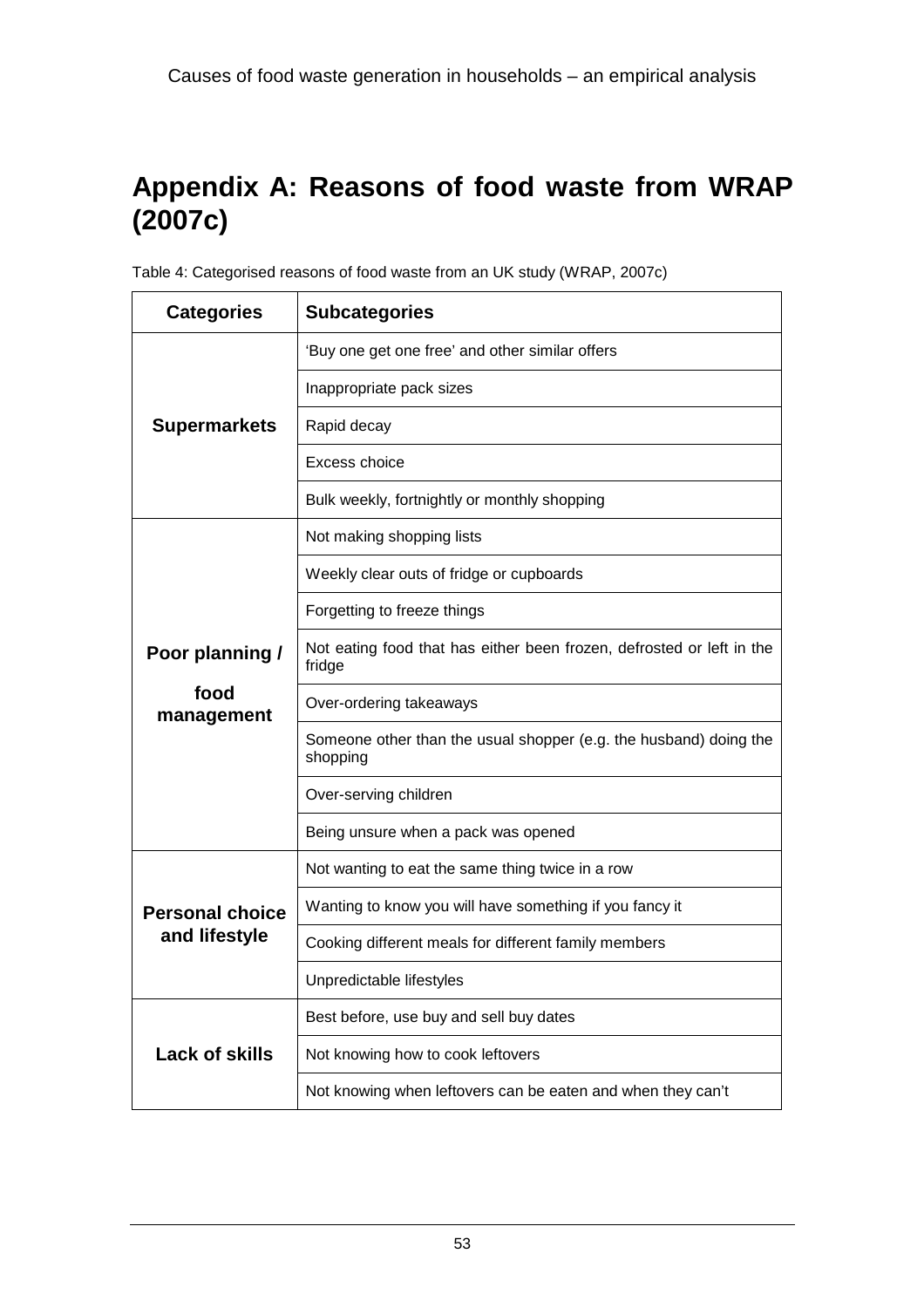#### **Appendix B: Categories and subcategories of food waste**

Expired food found in the households was diverted into nine main categories and different subcategories whereas each one represents a product group. Hence products which had not been found like bread are not mentioned as subcategory. The nine main categories were derived from 'The food we waste' report (WRAP, 2008) as a template.

|                 | .                                                                                          |
|-----------------|--------------------------------------------------------------------------------------------|
| and this study. | Table 5: Comparison of food waste categories and product groups found in a UK (WRAP, 2008) |

|                    |                                                                                                                                                                                                                     | <b>WRAP</b>                                                                                                                                                                                                                                                                                                                                                                                                                                                                                                                         |                    |                   | this thesis                         |
|--------------------|---------------------------------------------------------------------------------------------------------------------------------------------------------------------------------------------------------------------|-------------------------------------------------------------------------------------------------------------------------------------------------------------------------------------------------------------------------------------------------------------------------------------------------------------------------------------------------------------------------------------------------------------------------------------------------------------------------------------------------------------------------------------|--------------------|-------------------|-------------------------------------|
| $cate =$<br>gories |                                                                                                                                                                                                                     | <b>Subcategories</b>                                                                                                                                                                                                                                                                                                                                                                                                                                                                                                                | $cate =$<br>gories |                   | subcategories                       |
| Bakery             | 1.1<br>1.2<br>1.3<br>1.4<br>1.5<br>1.6<br>1.7<br>1.8<br>1.9<br>1.10<br>1.11<br>1.12<br>1.13<br>1.14<br>1.15<br>1.16<br>1.17<br>1.18<br>1.19<br>1.20<br>1.21<br>1.22<br>1.23<br>1.24<br>1.25<br>1.26<br>1.27<br>1.28 | bread loaf<br>bread roll / baguette<br>bread slice<br>bread crust<br>world breads (naan,<br>tortillas etc.)<br>cake<br>biscuits / crackers / crisp<br>breads<br>yorkshire pudding and<br>other batters<br>other bakery<br>waffles<br>garlic bread<br>breadsticks<br>Scotch pancakes<br>scones<br>potato cakes<br>pie crusts and remains<br>pastry<br>malt loaf<br>hot cross buns<br>fruit loaf and fruit buns<br>dumplings<br>doughnuts<br>dough<br>Danish pastries<br>crumpets<br>croissants<br>brioche<br>bread scraps and chunks | bakery             | 1.a<br>1.b<br>1.c | waffles<br>pastries<br>soy products |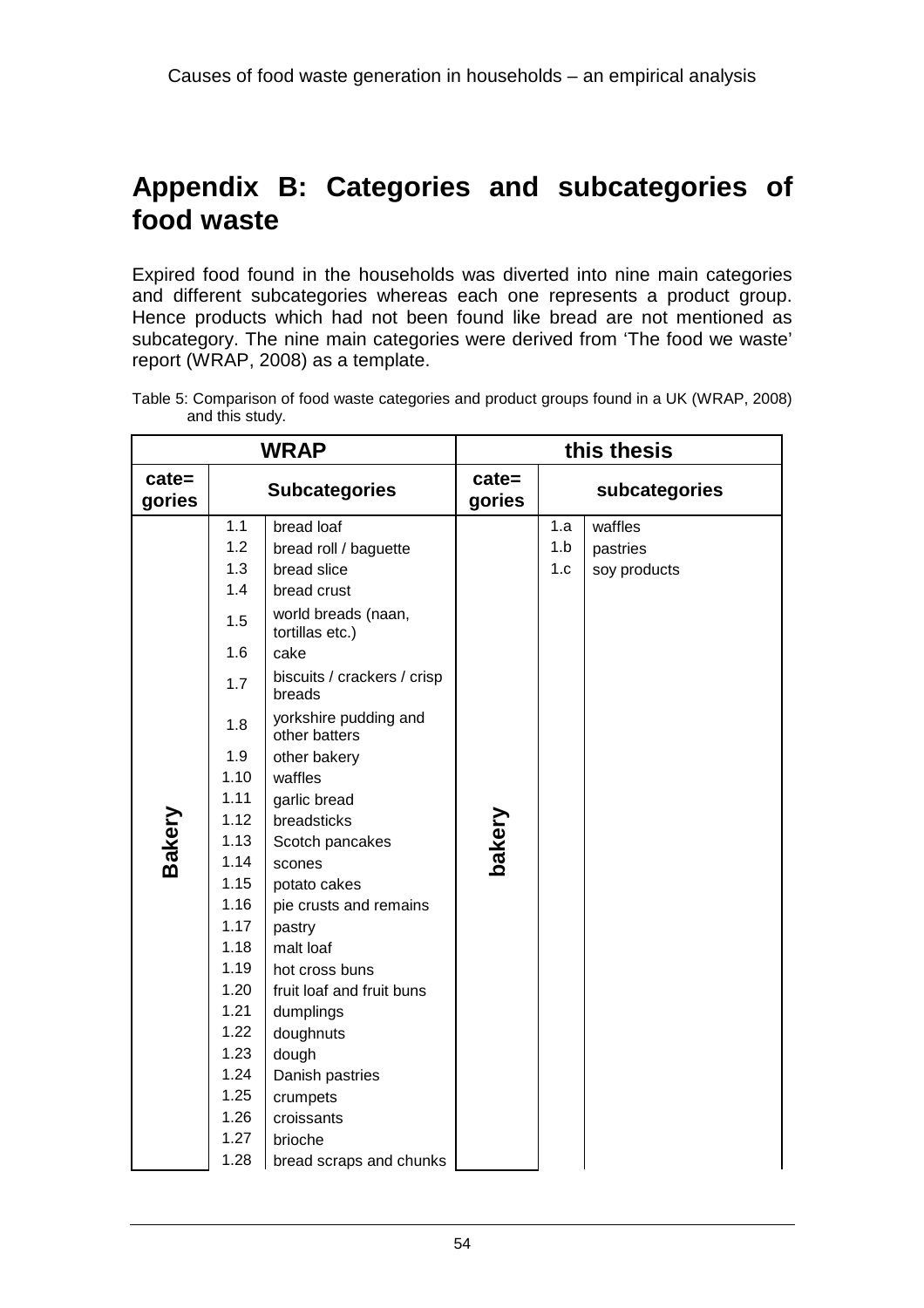|                       | 1.29       | bagels                                                        |                       |            |                   |
|-----------------------|------------|---------------------------------------------------------------|-----------------------|------------|-------------------|
|                       | 2.1        | pork / ham / bacon                                            |                       | 2.a        | sausage (salami)  |
|                       | 2.2        | beef                                                          |                       | 2.b        | anchovy           |
|                       | 2.3        | poultry (chicken / turkey /<br>duck)                          |                       |            |                   |
|                       | 2.4        | fish<br>(including fish fingers)<br>shelf fish (prawns, crab, |                       |            |                   |
| meat and fish         | 2.5        | lobster etc.)                                                 | meat and fish         |            |                   |
|                       | 2.6        | sandwich spreads                                              |                       |            |                   |
|                       | 2.7        | other meat and fish                                           |                       |            |                   |
|                       | 2.8        | cured meat                                                    |                       |            |                   |
|                       | 2.9        | mincemeat                                                     |                       |            |                   |
|                       | 2.10       | meatballs                                                     |                       |            |                   |
|                       | 2.11       | lamb                                                          |                       |            |                   |
|                       | 2.12       | hotdogs / frankfurters                                        |                       |            |                   |
|                       | 2.13       | unidentifiable / mixed<br>bones                               |                       |            |                   |
|                       | 2.14       | black pudding                                                 |                       |            |                   |
|                       | 2.15       | unidentified meat / offal                                     |                       |            |                   |
|                       | 2.16       | burgers                                                       |                       |            |                   |
|                       | 3.1        | milk                                                          |                       | 3.a        | milk              |
| dairy                 | 3.2        | cream                                                         |                       | 3.b        | cream             |
|                       | 3.3        | yoghurt / yoghurt drinks                                      |                       | 3.c        | yoghurt           |
|                       | 3.4        | cheese                                                        | dairy                 | 3.d        | cheese            |
|                       | 3.5        | eggs                                                          |                       | 3.e<br>3.f | sour cream        |
|                       | 3.6<br>3.7 | butter / margarine / lard                                     |                       |            | butter            |
|                       | 3.8        | other dairy                                                   |                       | 3.g        | creme fraiche     |
|                       | 4.1        | creme fraiche<br>pasta                                        |                       | 4.a        | pasta             |
|                       | 4.2        | rice                                                          |                       | 4.b        | rice              |
|                       | 4.3        | flour                                                         |                       | 4.c        | flour             |
| and<br>n              | 4.4        | wheat products                                                | and<br>ഗ              | 4.d        | semolina          |
|                       | 4.5        | (semolina, tapioca)<br>breakfast cereals                      |                       | 4.e        | breakfast cereals |
| dried foods<br>powder | 4.6        | powdered soups and<br>drinks                                  | dried foods<br>powder | 4.f        | powdered soup     |
|                       | 4.7        | other dried foods                                             |                       | 4.g        | polenta powder    |
|                       | 4.8        | dried fruit                                                   |                       | 4.h        | dried fruit       |
|                       |            |                                                               |                       | 4.i        | potato powder     |
|                       |            |                                                               |                       | 4.1        | pudding powder    |
|                       | 5.1        | apples                                                        |                       | 5.a        | apples            |
|                       | 5.2        | bananas                                                       |                       | 5.b        | apricots          |
|                       | 5.3        | cherries                                                      |                       | 5.c        | kiwis             |
|                       | 5.4        | grapes                                                        |                       | 5.d        | mangos            |
| fruit                 | 5.5        | lemons                                                        | fruit                 | 5.e        | lemons            |
|                       | 5.6        | limes                                                         |                       | 5.f        | pineapples        |
|                       | 5.7        | melons                                                        |                       |            |                   |
|                       | 5.8<br>5.9 | oranges, satsumas etc.                                        |                       |            |                   |
|                       |            | pears                                                         |                       |            |                   |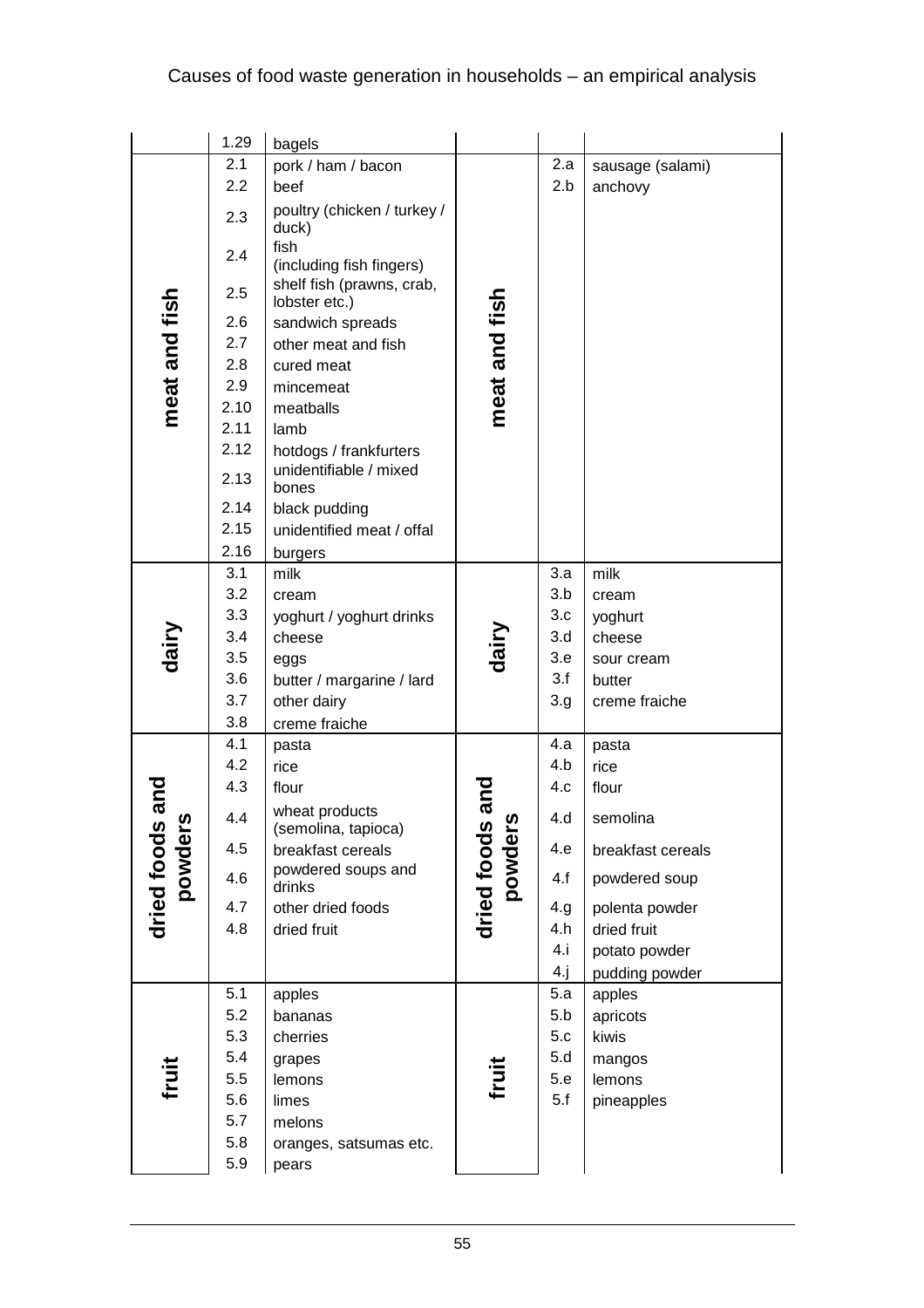|           | 5.10       | pineapples                            |            |     |             |
|-----------|------------|---------------------------------------|------------|-----|-------------|
|           | 5.11       | plums                                 |            |     |             |
|           | 5.12       | strawberries                          |            |     |             |
|           | 5.13       | other fruit                           |            |     |             |
|           | 5.14       | mangos                                |            |     |             |
|           | 5.15       | kiwis                                 |            |     |             |
|           | 5.16       | pomegranates                          |            |     |             |
|           | 5.17       | nectarines                            |            |     |             |
|           | 5.18       | peaches                               |            |     |             |
|           | 5.19       | avocados                              |            |     |             |
|           | 5.20       | mixed fruit                           |            |     |             |
|           | 6.1        | lettuce                               |            | 6.a | lettuce     |
|           | 6.2        | cucumbers                             |            | 6.b | cucumbers   |
|           | 6.3        | tomatoes                              |            | 6.c | cabbages    |
|           | 6.4        | spring onions                         |            | 6.d | peas        |
|           | 6.5        | coleslaws and hummus                  |            | 6.e | horseradish |
| salads    | 6.6        | mixed salads                          |            |     |             |
|           | 6.7        | other salads                          |            |     |             |
|           | 6.8        | rocket                                |            |     |             |
|           | 6.9        | roadish                               |            |     |             |
|           | 6.10       | potato salad                          |            |     |             |
|           | 6.11       | beetroot                              |            |     |             |
|           | 6.12       | celery                                |            |     |             |
|           | 7.1        | potatoes                              |            |     |             |
|           | 7.2        | carrots parsnips                      |            |     |             |
|           | 7.3        | onions                                |            |     |             |
|           | 7.4        | mushrooms                             |            |     |             |
|           | 7.5        | turnips                               | vegetables |     |             |
|           | 7.6        | cabbage                               |            |     |             |
|           | 7.7<br>7.8 | mixed vegetables                      |            |     |             |
|           |            | other raw vegetables                  |            |     |             |
| S.        | 7.9        | sandwich spreads<br>(vegetable-based) |            |     |             |
|           | 7.10       | baked beans                           |            |     |             |
| vegetable | 7.11       | sweetcorn /<br>corn on the cob        |            |     |             |
|           | 7.12       | peppers                               |            |     |             |
|           | 7.13       | leeks                                 |            |     |             |
|           | 7.14       | courgettes                            |            |     |             |
|           | 7.15       | cauliflowers                          |            |     |             |
|           | 7.16       | broccoli                              |            |     |             |
|           | 7.17       | beans                                 |            |     |             |
|           | 7.18       | peas                                  |            |     |             |
|           | 7.19       | sprouts                               |            |     |             |
|           | 7.20       | spinach                               |            |     |             |
|           | 7.21       | aubergines                            |            |     |             |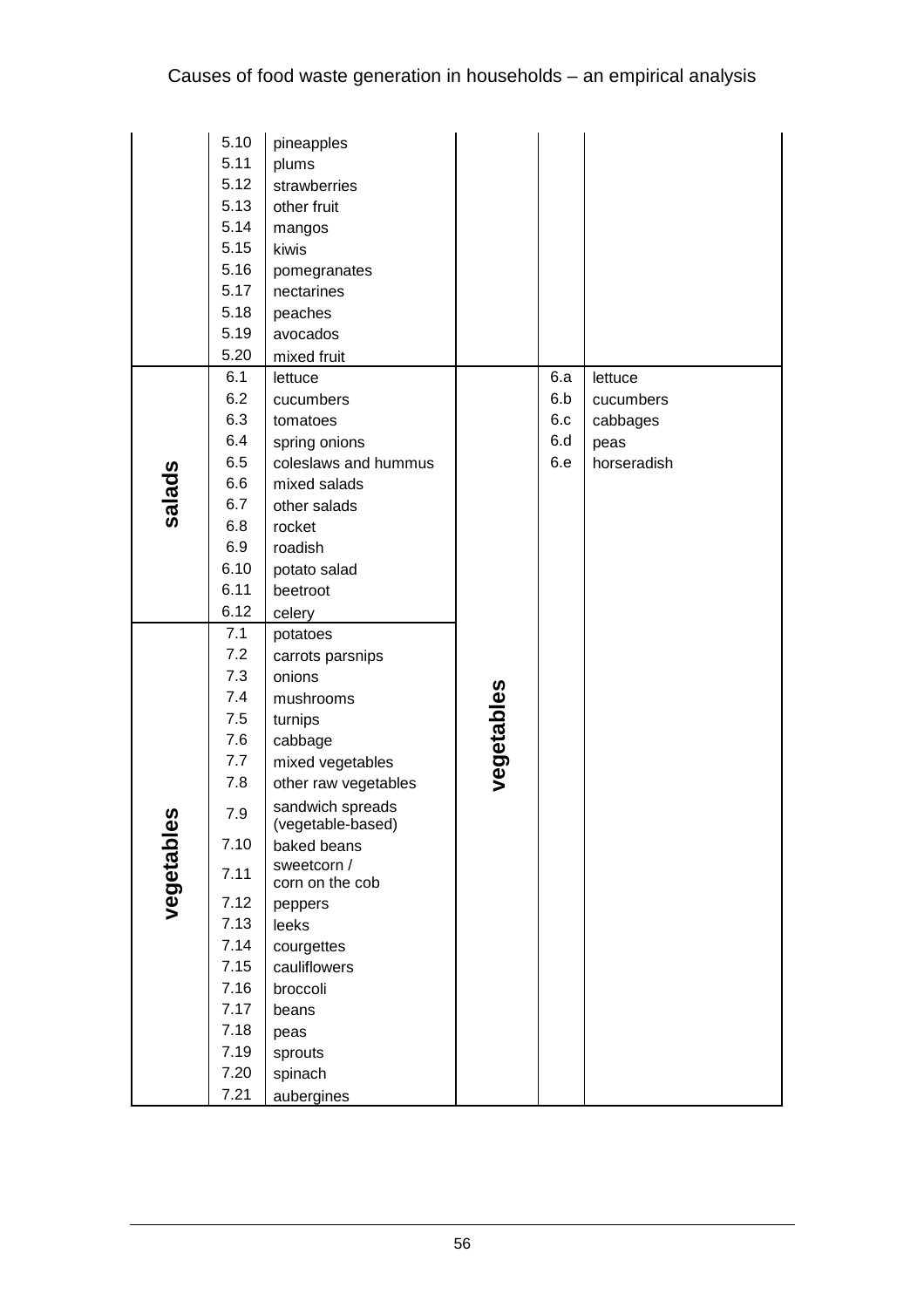|                                      | 8.1         | chocolate / sweets                |                             | 7.a | chocolate                |
|--------------------------------------|-------------|-----------------------------------|-----------------------------|-----|--------------------------|
|                                      | 8.2         | crisps                            |                             | 7.b | other confectionery /    |
|                                      | 8.3         | nuts                              |                             | 7.c | snacks<br>nuts           |
|                                      | 8.4         | cereal bars                       |                             | 7.d | crisps / popcorn         |
| Confectionery and<br>snacks          | 8.5         | other confectionery /<br>snacks   | confectionery and<br>snacks |     |                          |
|                                      | 8.6         | prawn crackers                    |                             |     |                          |
|                                      | 8.7         | popcorn                           |                             |     |                          |
|                                      | 8.8         | savoury snacks / biscuits         |                             |     |                          |
|                                      | 9.1         | tea / teabags                     |                             | 8.a | tea                      |
|                                      | 9.2         | coffee / granules                 |                             | 8.b | drink chocolate          |
|                                      | 9.3         | sodas                             | drinks                      | 8.c | fruit juice              |
|                                      | 9.4         | squash                            |                             | 8.d | beer                     |
| drinks                               | 9.5         | other drinks                      |                             | 8.e | yogurt drinks            |
|                                      | 9.6         | fruit juice                       |                             |     |                          |
|                                      | 9.7         | milkshake / milk drinks           |                             |     |                          |
|                                      | 9.8<br>10.1 | water                             |                             | 9.a |                          |
|                                      | 10.2        | sugar<br>salt                     |                             | 9.b | soup cubes<br>salt       |
|                                      | 10.3        | herbs / spices                    |                             | 9.c | herbs / spices           |
|                                      | 10.4        | jams                              |                             | 9.d | jams                     |
|                                      | 10.5        | gravy                             |                             | 9.e | coconut grease ('Ceres') |
|                                      | 10.6        | pickles                           |                             | 9.f | mustard                  |
|                                      | 10.7        | ketchup                           |                             | 9.g | ketchup                  |
|                                      | 10.8        | mayonnaise / salad<br>cream       |                             | 9.h | mayonnaise / salad cream |
|                                      | 10.9        | oils                              |                             | 9.i | oils                     |
| diments, sauces, herbs and<br>spices | 10.10       | other sauces,<br>condiments, etc. | sauces and spices           | 9.j | other sauces (pesto)     |
|                                      | 10.11       | other sauces                      |                             | 9.k | tomato sauce (sugo)      |
|                                      | 10.12       | other condiments                  |                             | 9.1 | spread                   |
|                                      | 10.13       | cook-in sauces                    |                             | 9.m | cook-in sauces           |
|                                      | 10.14       | spreads                           |                             | 9.n | yeast                    |
| <b>CON</b>                           | 10.15       | dips                              |                             |     |                          |
|                                      | 10.16       | olives                            |                             |     |                          |
|                                      | 10.17       | honey                             |                             |     |                          |
|                                      | 11.1        | milk puddings<br>(custard etc.)   |                             |     |                          |
|                                      | 11.2        | ice cream                         |                             |     |                          |
|                                      | 11.3        | other puddings                    |                             |     |                          |
| desserts                             | 11.4        | fruit pie / strudel /<br>crumble  |                             |     |                          |
|                                      | 11.5        | cheesecake                        |                             |     |                          |
|                                      | 11.6        | mousse                            |                             |     |                          |
|                                      | 11.7        | trifle                            |                             |     |                          |
|                                      | 11.8        | dessert cakes / gateaux           |                             |     |                          |
|                                      | 11.9        | jelly                             |                             |     |                          |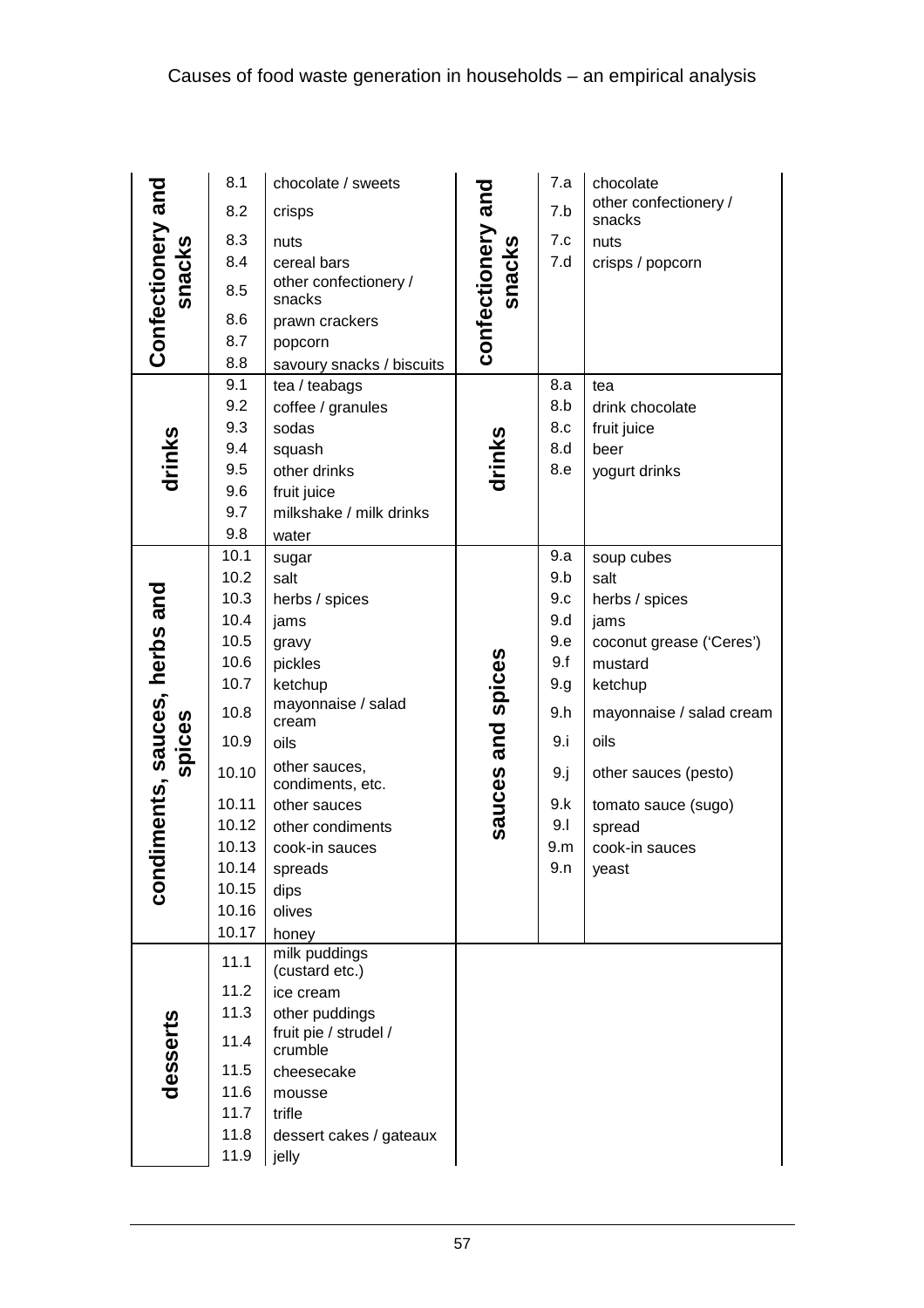|             | 11.10 | chocolate puddings /<br>desserts |
|-------------|-------|----------------------------------|
|             | 12.1  | soups                            |
| mixed foods | 12.2  | stews                            |
|             | 12.3  | sandwiches                       |
|             | 12.4  | composite / other                |
|             | 12.5  | composite meal                   |
|             | 12.6  | composite snack                  |
|             | 12.7  | mixed foods                      |
|             | 13.1  | pet food                         |
|             | 13.2  | baby milk                        |
| other       | 13.3  | baby food                        |
|             | 13.4  | other                            |
|             | 13.5  | gunge                            |
|             | 13.6  | medicinal                        |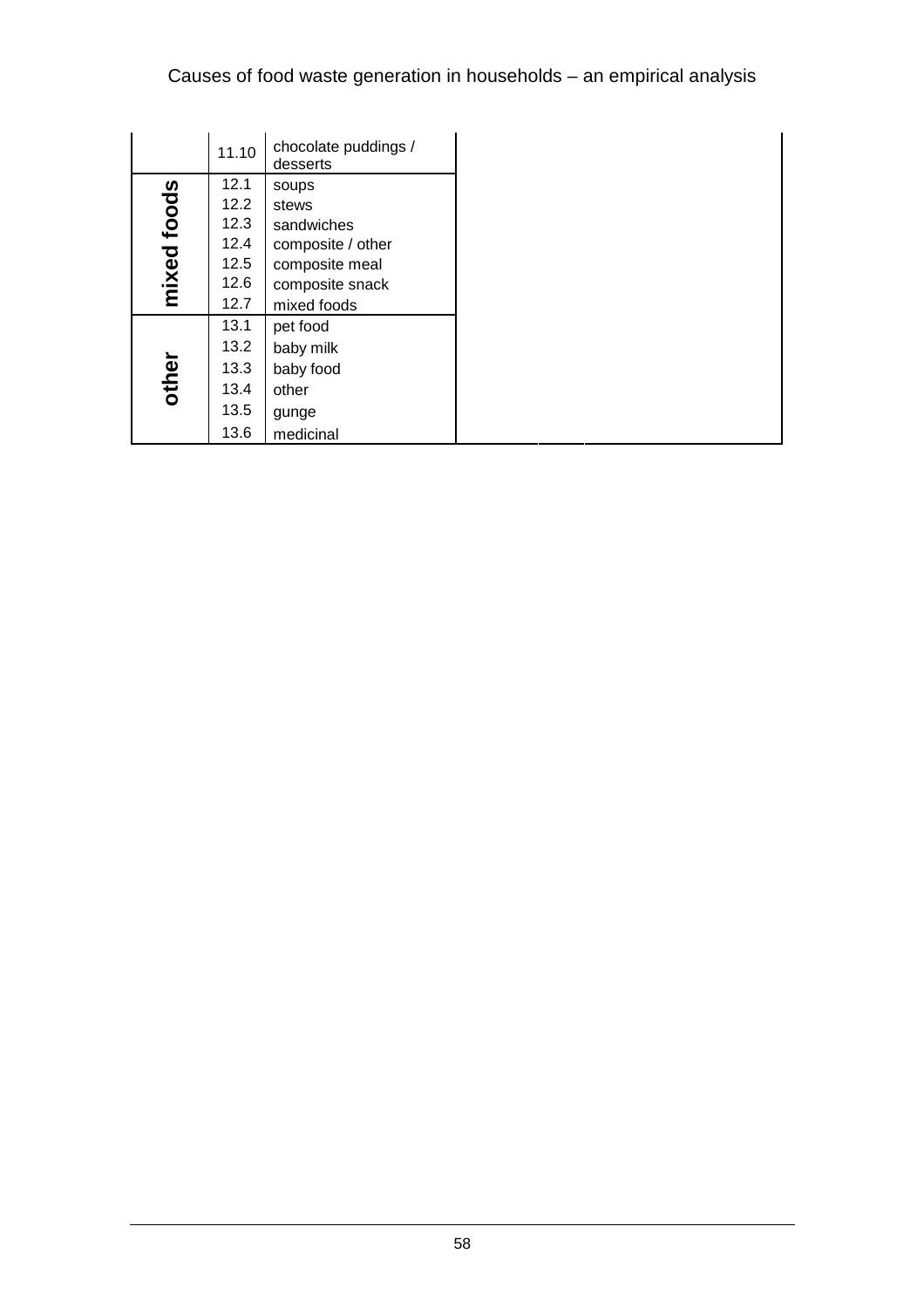#### **Appendix C: Socio-demographic characteristics of selected households**

According to the theoretical sampling concept, 21 households with different socio-demographic backgrounds had been chosen to give a wide range of reasons for food waste arising.



Figure 11: Number of persons living in the household and age of participants



Figure 12: Job status of participants and place of residence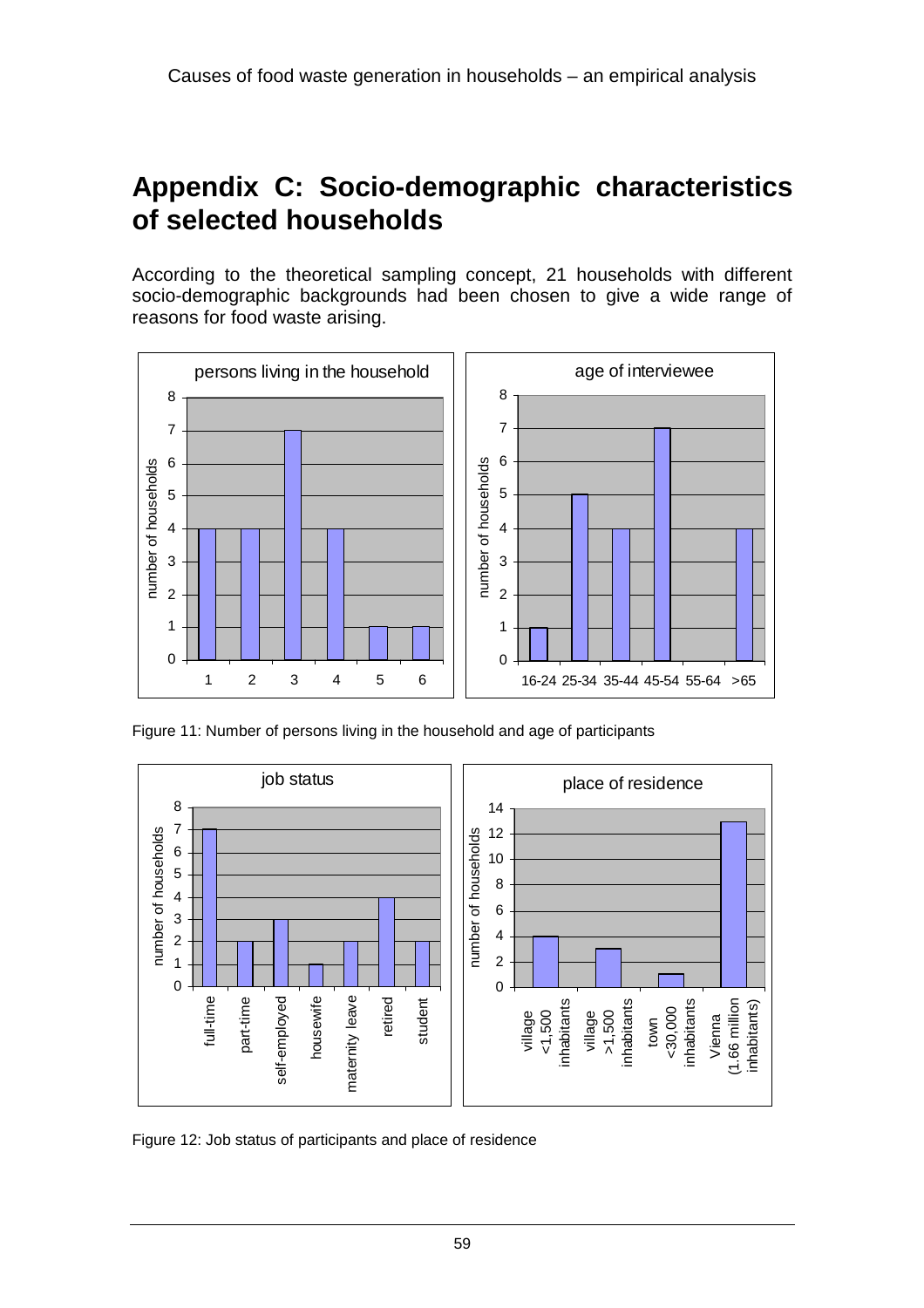#### Causes of food waste generation in households – an empirical analysis



Figure 13: Lifestage and monthly net-income of participating households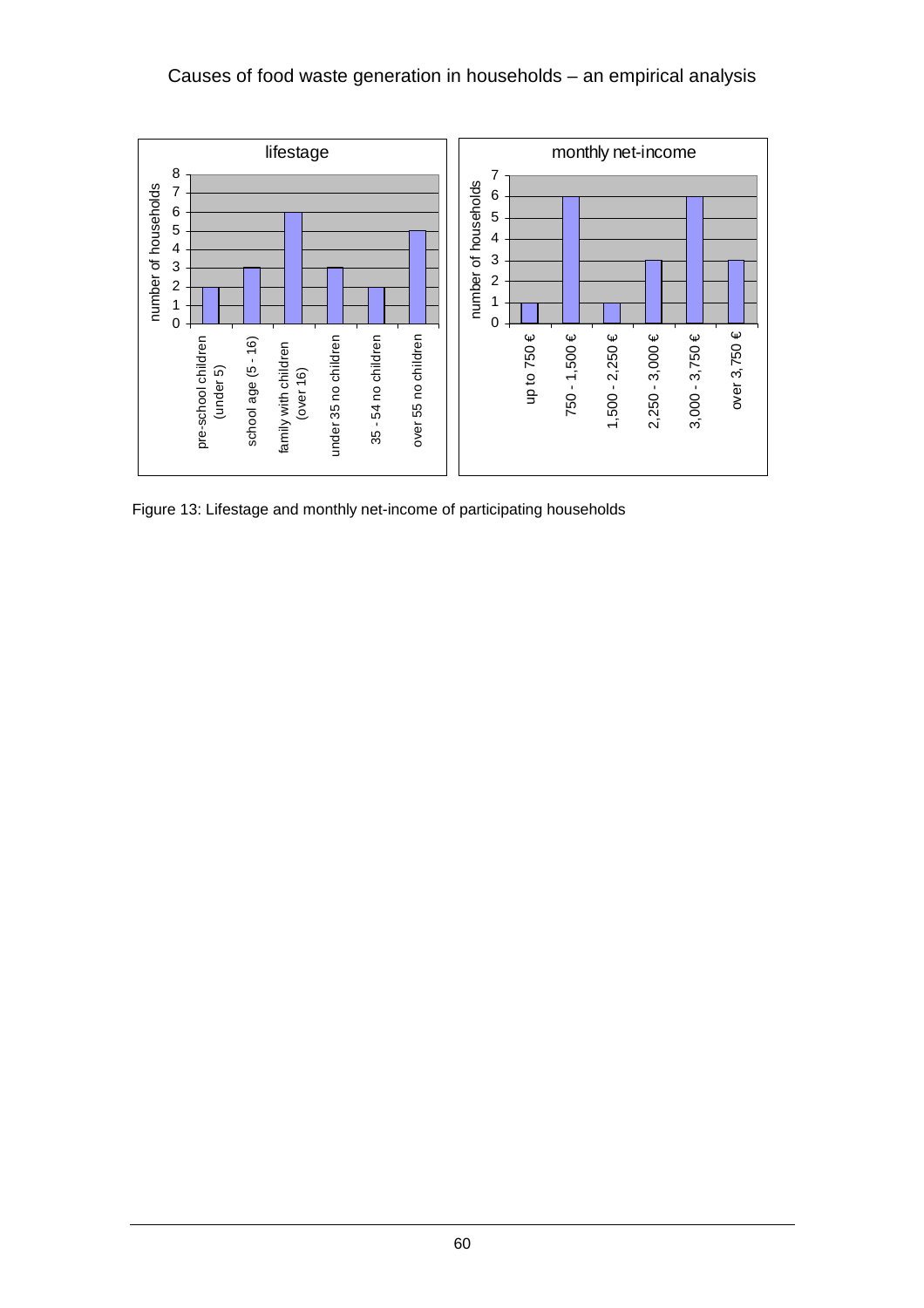#### Appendix D: Expired products found in households

Each item found was divided into original packaged and partly used food waste and given an unique identification number. The place where it was found was recorded and the products categorised according to Appendix B. Net mass was weighted in grammes, expiry date and any comments noticed. The days expired were calculated through the difference between expiry date and the day of the interview. If a product did not have an expiry date (e.g. vegetables bought loose), it was suggested that they expire on the day of the interview (i.e. 0 days expired). A negative number was noted if items were still in date but said to be not eaten anymore (e.g. crisps).

|     | Household code: C Date: 22.07.2008 Duration of interview (hours): 1.5 |                |                               |             |                |                          |                  |  |
|-----|-----------------------------------------------------------------------|----------------|-------------------------------|-------------|----------------|--------------------------|------------------|--|
|     | <b>ORIGINAL PACKAGED FOOD</b>                                         |                |                               |             |                |                          |                  |  |
| ID  | where                                                                 | cat            | product name                  | mass<br>[g] | expiry<br>date | days<br>since<br>expired | comment          |  |
| 45  | P                                                                     | 4j             | pudding powder                | 37          | 01.03.2007     | 143                      |                  |  |
| 46  | P                                                                     | 6a             | lettuce                       | 350         |                | 0                        | old              |  |
|     | <b>PARTLY USED FOOD</b>                                               |                |                               |             |                |                          |                  |  |
| ID  | where                                                                 | cat            | product name                  | mass<br>[g] | expiry date    | days<br>since<br>expired | comment          |  |
| 134 | T                                                                     | 1 <sub>b</sub> | whole grain roll              | 115         |                | 0                        |                  |  |
| 135 | P                                                                     | 2a             | salami                        | 85          |                | $\overline{0}$           |                  |  |
| 136 | P                                                                     | 4 <sub>b</sub> | rice                          | 85          | 01.03.2007     | 143                      | will be<br>eaten |  |
| 137 | D                                                                     | 4e             | corn flakes                   | 386         | 01.03.2007     | 143                      |                  |  |
| 138 | T                                                                     | 5a             | apples                        | 330         |                | 0                        |                  |  |
| 139 | Т                                                                     | 5 <sub>b</sub> | apricot                       | 122         |                | 0                        | from<br>garden   |  |
| 140 | Т                                                                     | 5c             | kiwi                          | 69          |                | 0                        | package          |  |
| 141 | D                                                                     | 7a             | chocolates (Pralinen)         | 60          | 18.07.2007     | 4                        | present          |  |
| 142 | P                                                                     | 7b             | Schnitten                     | 29          | 13.07.2007     | 9                        |                  |  |
| 143 | T                                                                     | 7d             | crisps (Zigeunerräder)        | 46          | 10.11.2007     | $-111$                   |                  |  |
| 144 | P                                                                     | 91             | spread<br>(Zigeuneraufstrich) | 98          |                | $\Omega$                 |                  |  |
| 145 | P                                                                     | 9 <sub>l</sub> | spread (liver pie)            | 56          | 27.07.2007     | $-5$                     |                  |  |

Table 6: Example how expired products found in households have been recorded

where: F…fridge P…pantry D…drawer T…table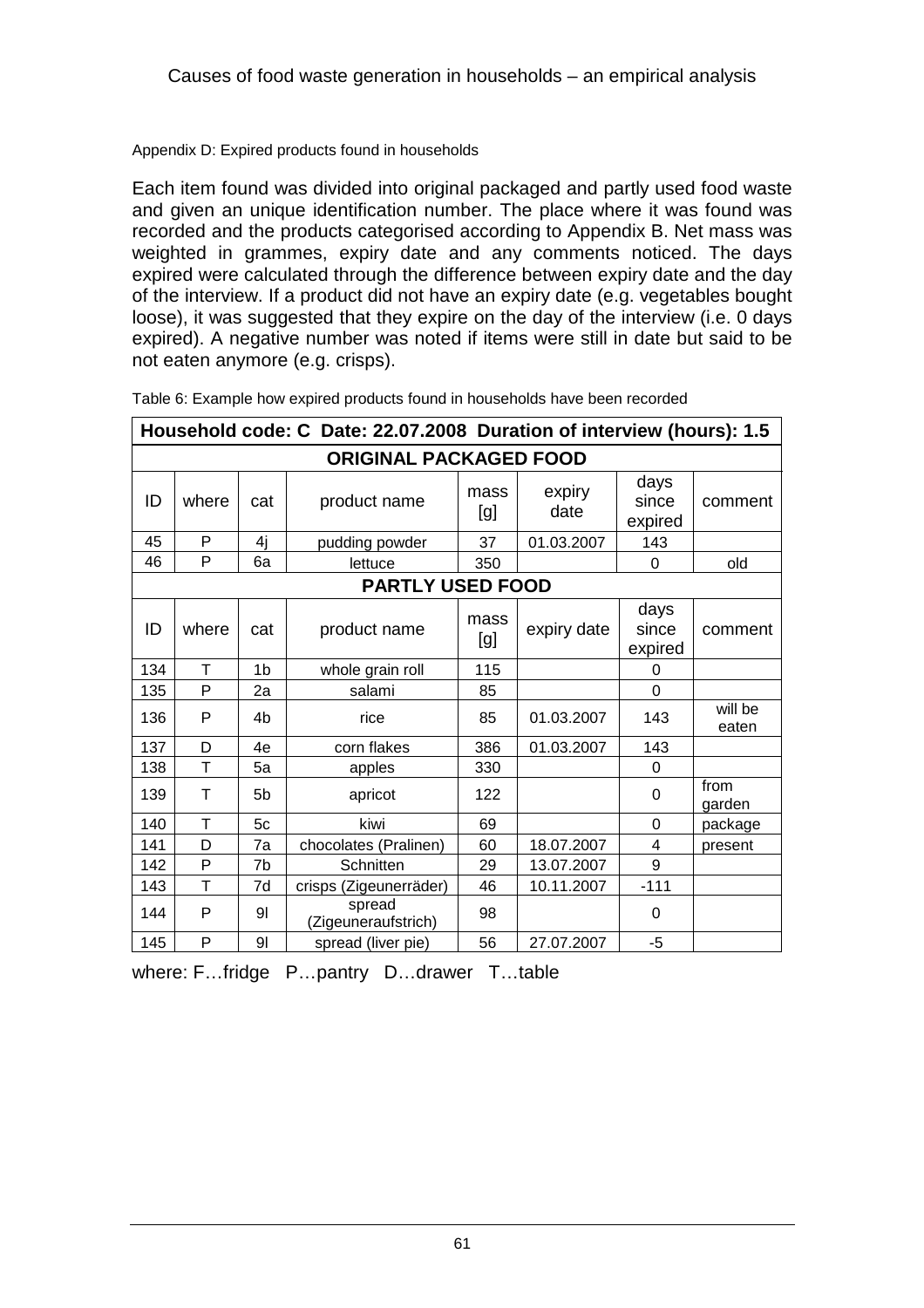### **Appendix E: Questionnaire in English and German**

Household code:

#### **Q E S T I O N N A I R E on food**

#### **GENERAL:**

|    | 1. What is your sex?                                                   | ender i Dumale                                                        | $\Box$ female                                                          |  |
|----|------------------------------------------------------------------------|-----------------------------------------------------------------------|------------------------------------------------------------------------|--|
| 2. | How many persons live in your household?                               |                                                                       |                                                                        |  |
|    |                                                                        | $\Box$ 1 $\Box$ 2 $\Box$ 3 $\Box$ 4 $\Box$ 5 $\Box$ 6 $\Box$ 7 $\Box$ |                                                                        |  |
| 3. |                                                                        |                                                                       | How old are the persons in the household (in years)? $\Box$ live alone |  |
|    |                                                                        |                                                                       |                                                                        |  |
|    |                                                                        |                                                                       |                                                                        |  |
|    |                                                                        |                                                                       |                                                                        |  |
| 4. | What is your highest level of education?                               |                                                                       |                                                                        |  |
|    | $\Box$ compulsory school                                               |                                                                       |                                                                        |  |
|    | $\Box$ apprenticeship / technical college / commercial business school |                                                                       |                                                                        |  |
|    | $\Box$ A-level exams                                                   | $\Box$ university                                                     |                                                                        |  |

5. What is your current occupation? \_\_\_\_\_\_\_\_\_\_\_\_\_\_\_\_\_\_\_\_\_\_\_\_\_\_\_\_\_\_\_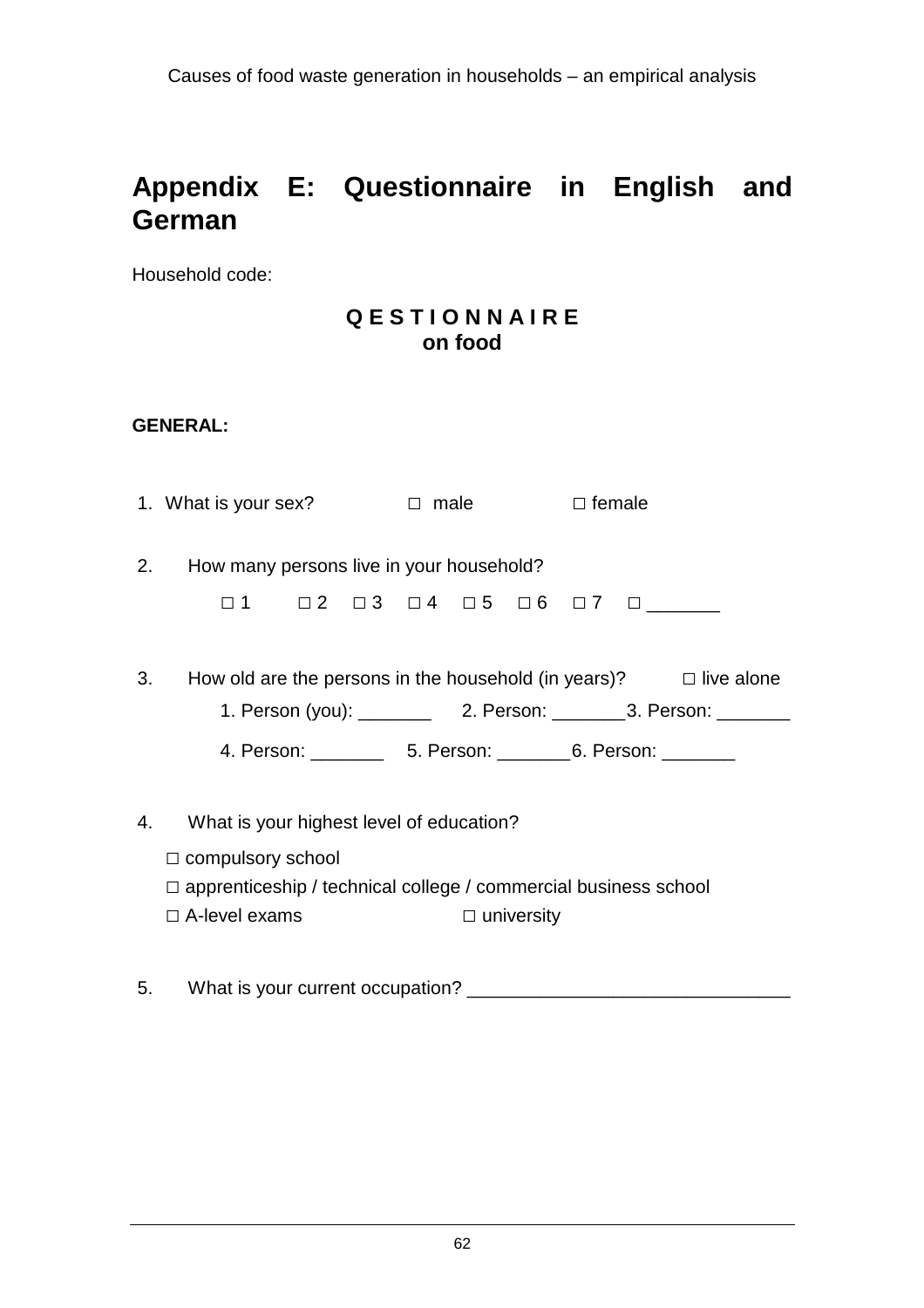- 6. Are you:
	- $\Box$  full-time employed (more than 36 hrs per week)  $\Box$  unemployed
	- $\Box$  full-time employed (12 to 35 hrs per week)  $\Box$  pensioner
	- $\Box$  part-time employed (up to 12 hrs per week)  $\Box$  maternity leave
	- □ self-employed □ student
	- □ housewife / husband staying at home □ military service
	- □ other source of income □ not specified
- 
- 
- 
- 
- -

7. What is the occupation of the other persons in the household? (Please tick X for every single person!)

- $\Box$  full-time employed (more than 36 hrs per week)  $\Box$  unemployed  $\Box$  full-time employed (12 to 35 hrs per week)  $\Box$  pensioner  $\Box$  part-time employed (up to 12 hrs per week)  $\Box$  maternity leave □ self-employed □ student □ housewife / husband staying at home □ military service □ other source of income □ not specified
- 8. What is the monthly net-income of all the persons in your household together?

(For the net-income remove taxes and add other regular payments like child benefits, social benefits, support payments, etc. …)

| $\Box$ up to 750 €      | $\Box$ 2,250 to 3,000 €      |
|-------------------------|------------------------------|
| $\Box$ 750 to 1,500 €   | $\Box$ 3,000 to 3,750 €      |
| $\Box$ 1,500 to 2,250 € | □ more than 3,750 $\epsilon$ |

9. Which type of accommodation are you living in?

| $\Box$ single house   | floor space: | m <sup>2</sup> |
|-----------------------|--------------|----------------|
| $\Box$ terraced house | floor space: | m <sup>2</sup> |
| □ flat                | floor space: | m <sup>2</sup> |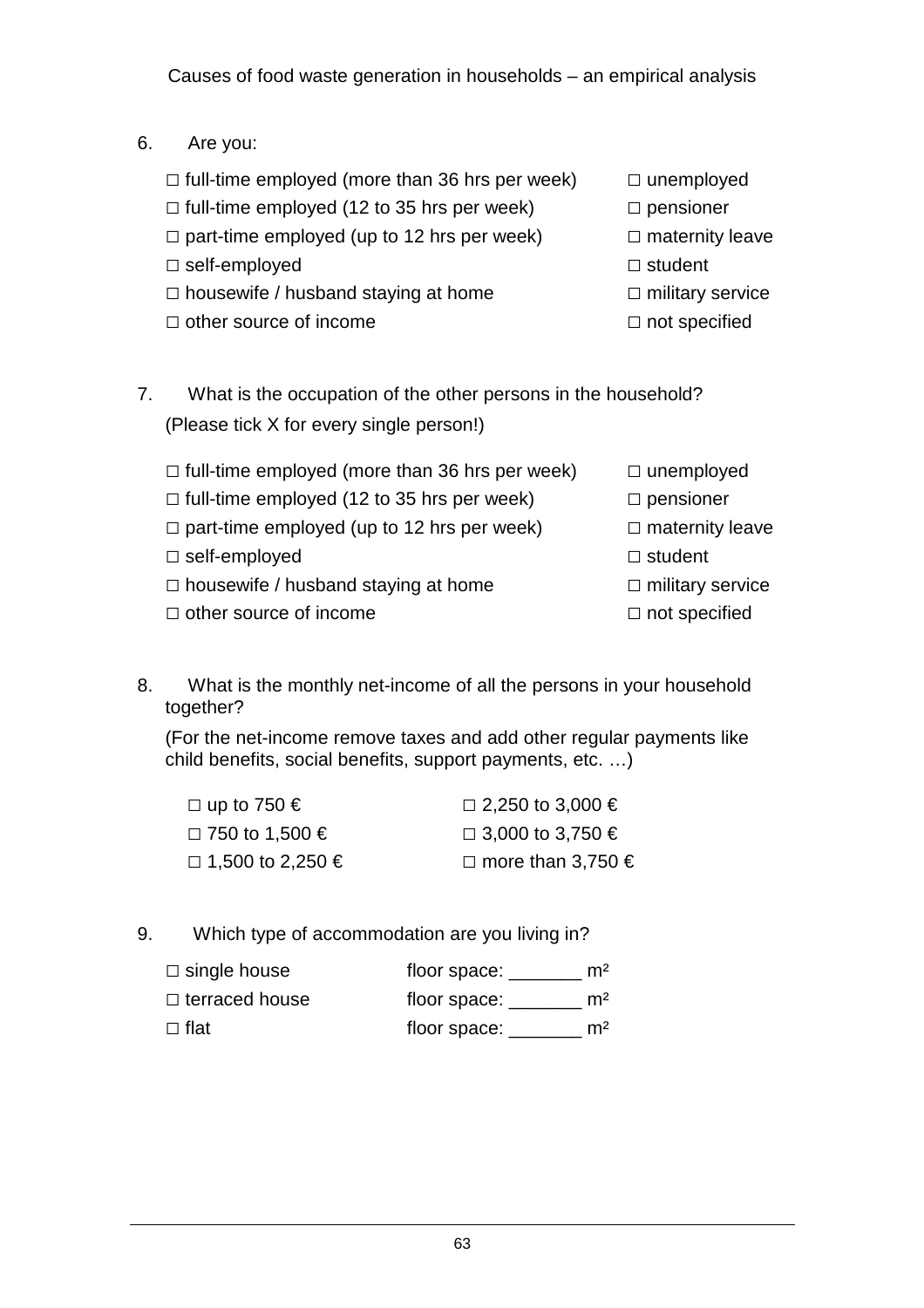# **HOUSEHOLD:**

| 10. | Where is your accommodation situated?                                                    |                                                                                                                                                                       |
|-----|------------------------------------------------------------------------------------------|-----------------------------------------------------------------------------------------------------------------------------------------------------------------------|
|     | $\Box$ village (more than 1,500 habitants) $\Box$ Vienna                                 | $\Box$ village (less than 750 habitants) $\Box$ town (less than 15,000 habitants)<br>$\Box$ village (750 to 1,500 habitants) $\Box$ town (more than 15,000 habitants) |
| 11. | Do you have a second home?                                                               |                                                                                                                                                                       |
|     | $\Box$ no                                                                                | $\square$ yes                                                                                                                                                         |
| 12. | Who is mainly responsible for running the household?<br>(e.g. chores, shopping, waste, ) |                                                                                                                                                                       |
|     | $\Box$ my duty                                                                           | $\Box$ we share the chores                                                                                                                                            |
| 13. | Are you or is somebody in the household a farmer?                                        |                                                                                                                                                                       |
|     | $\Box$ no                                                                                | $\square$ yes                                                                                                                                                         |
| 14. | Do you have a garden?<br>$\Box$ no                                                       | m <sup>2</sup><br>$\Box$ yes                                                                                                                                          |
| 15. | Do you use your garden / balcony / windowsill /  to grow plants?                         |                                                                                                                                                                       |
|     | $\Box$ no                                                                                | $\square$ yes                                                                                                                                                         |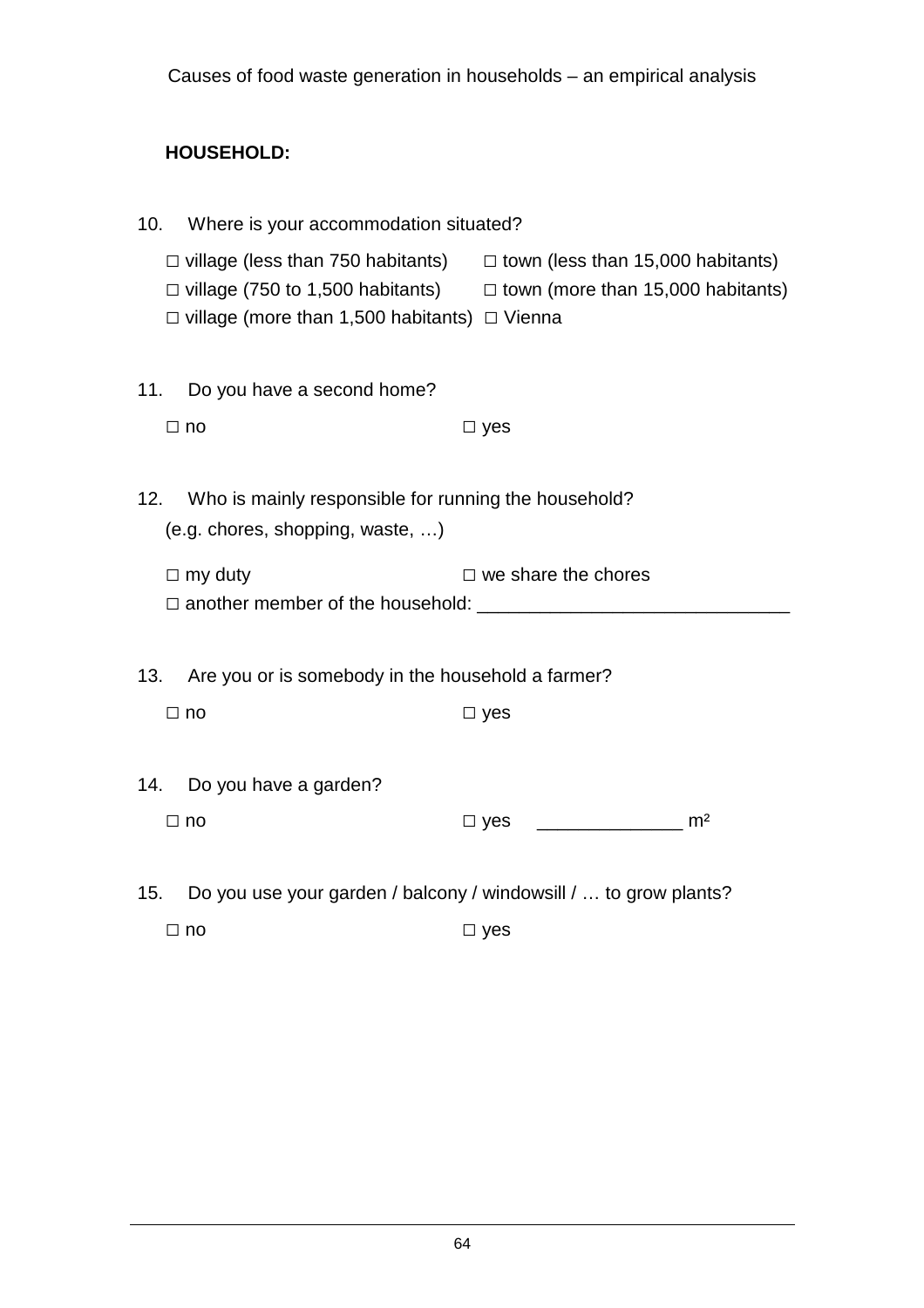|  | 16. |  |  | Do you yourself grow vegetables etc.? |
|--|-----|--|--|---------------------------------------|
|--|-----|--|--|---------------------------------------|

□ no

□ yes, I produce:

| $\Box$ fruits | $\Box$ spices | $\Box$ vegetables   |
|---------------|---------------|---------------------|
| $\Box$ jam    | $\Box$ wine   | $\Box$ dried fruits |

□ fruit juices □ miscellaneous

### **CONSUMER BEHAVIOUR:**

17. What percentage of your household budget do you approximately spend on food?

\_\_\_\_\_\_\_\_\_\_\_ [%]

18. Do you generally use a shopping list?

□ no □ yes

- 19. Who is responsible for buying food in your household?
	- $\Box$  one person  $\Box$  two persons  $\Box$  more than two persons
- 20. How often do you go (food) shopping?
	- □ every day □ times per week
- 21. Where do you usually buy your food? □ supermarket (name of the supermarket: \_\_\_\_\_\_\_\_\_\_\_\_\_\_\_\_\_\_\_\_\_\_\_\_\_ ) □ market □ retailer □ \_\_\_\_\_\_\_\_\_\_\_\_\_\_\_\_\_\_\_\_\_\_\_\_\_\_\_\_\_\_\_\_\_\_\_\_\_\_\_\_\_\_\_\_\_\_\_\_\_\_\_\_\_\_\_\_\_\_
- 22. What is the distance between your main food shop and your household?

 $\sim$  km  $\sim$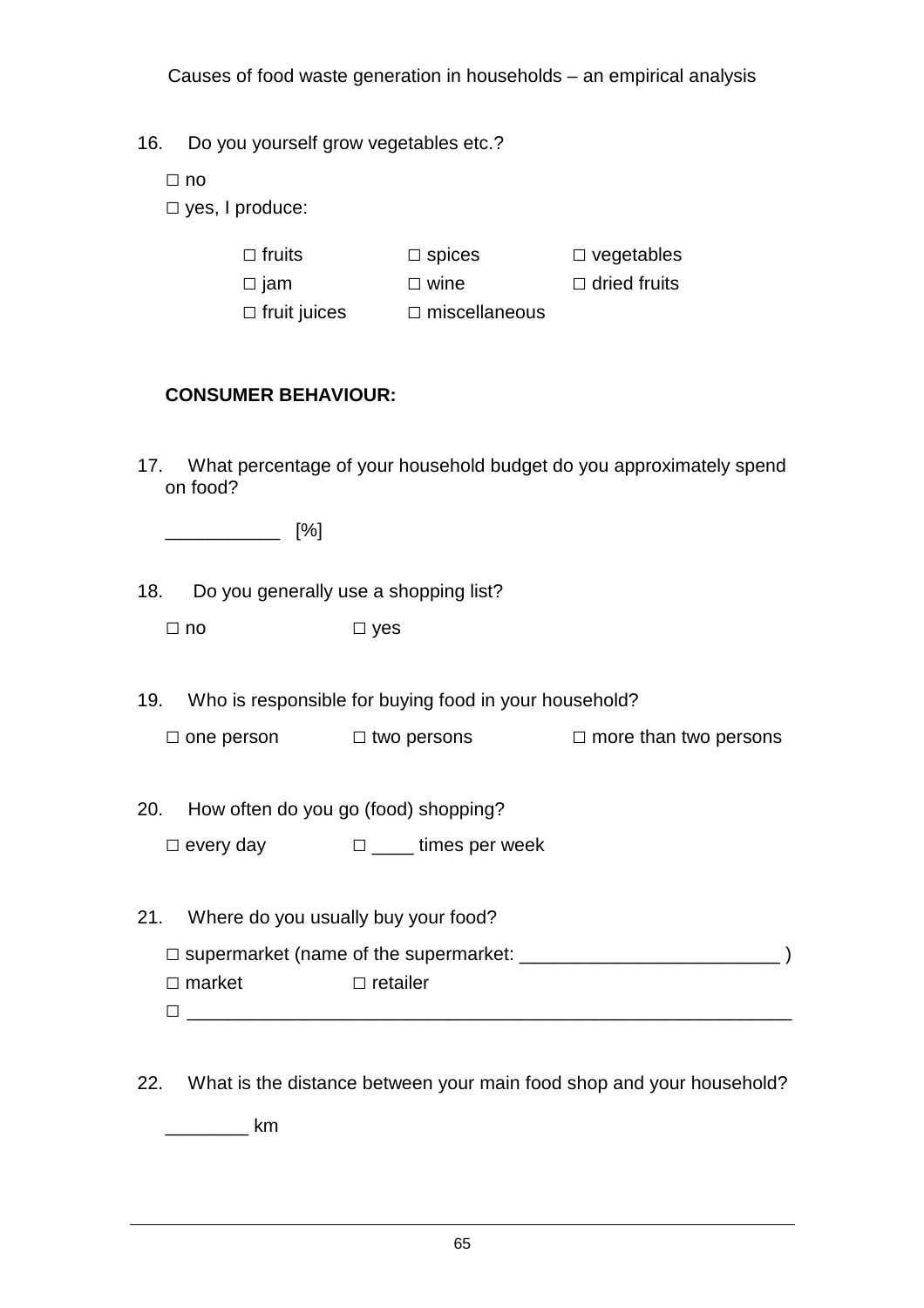| 23. | What means of transport do you usually use for carrying your food |
|-----|-------------------------------------------------------------------|
|     | home?                                                             |

|     | $\Box$ on foot                                        | $\Box$ bicycle $\Box$ public transport              | $\Box$ car       |
|-----|-------------------------------------------------------|-----------------------------------------------------|------------------|
| 24. | (e.g. going shopping after work on the way back home) | Do you combine your shopping with other activities? |                  |
|     | $\Box$ hardly ever $\Box$ rarely $\Box$ sometimes     |                                                     | $\Box$ regularly |
| 25. | П                                                     | What is important to you when you buy food?         |                  |
|     | П                                                     |                                                     |                  |
|     | П                                                     |                                                     |                  |
|     | П                                                     |                                                     |                  |
|     | П                                                     |                                                     |                  |

### **EATING HABITS:**

26. Where do you usually eat your meals?

- □ only at home
- □ mainly at home
- □ partly at home, partly out
- □ mainly eating out
- □ only eating out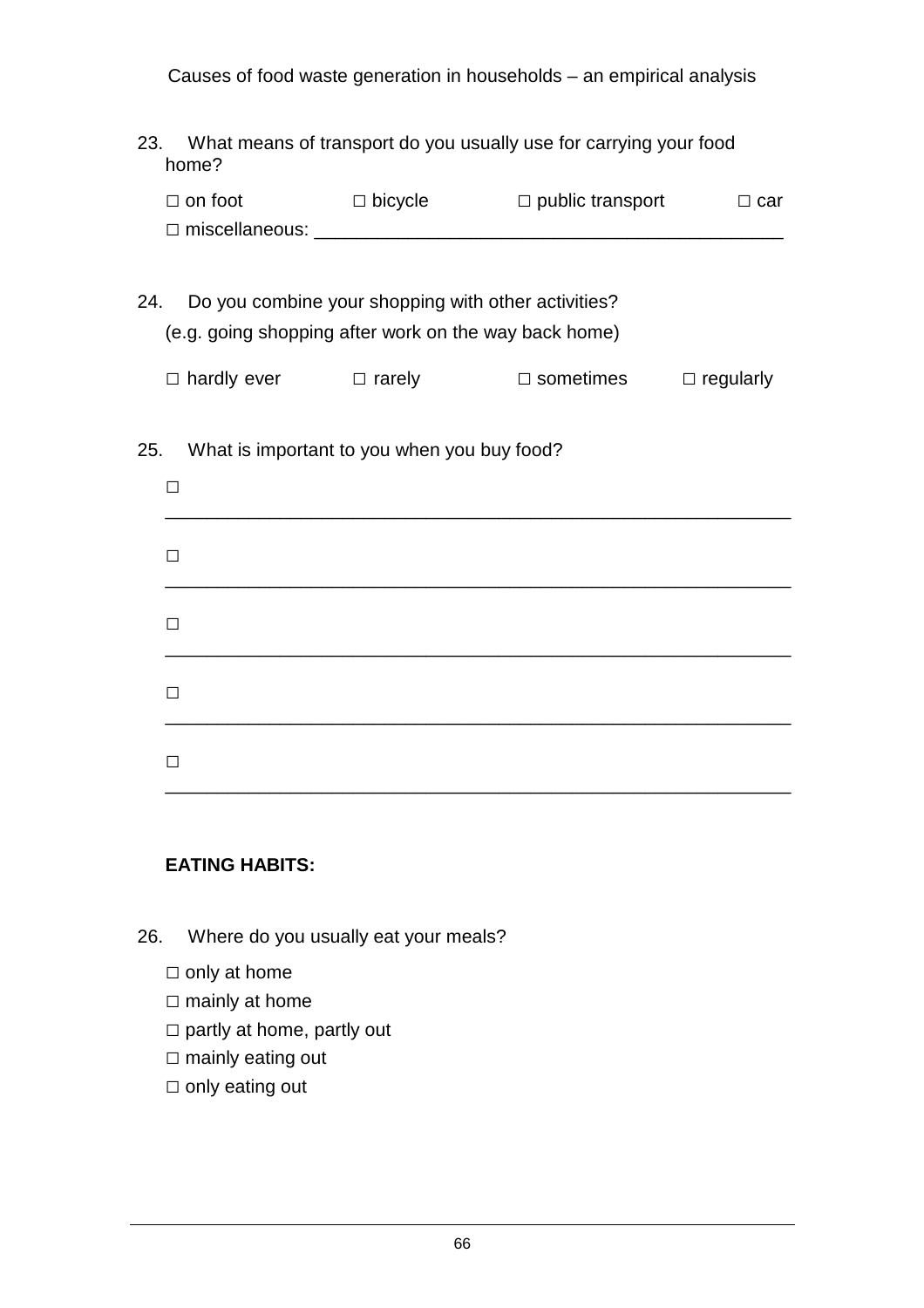- 27. How often do you prepare food in your household? (only hot dishes)
	- □ several times a day
	- □ twice a day
	- □ once a day
	- $\square$  several times a week (3 to 5 times)
	- □ once or twice a week
	- □ hardly ever
- 28. How often do you prepare food in your household? (without hot dishes) (e.g. breakfast, cold dinners, snacks)
	- □ several times a day
	- $\square$  twice a day
	- □ once a day
	- $\square$  several times a week (3 to 5 times)
	- □ once or twice a week
	- □ hardly ever

#### 29. How many persons usually eat together?

| $\Box$ 1 | $\Box$ $\Box$ 2 | $\Box$ 3 | $\Box$ 4 | $\Box$ 5 | $\Box$ |
|----------|-----------------|----------|----------|----------|--------|

- 30. Do the same persons usually have their meals together? (breakfast – lunch - dinner)
	- □ no □ yes
- 31. Do you prepare different dishes in your household each day?

| $\Box$ hardly ever $\Box$ rarely | $\Box$ sometimes | $\Box$ frequently | $\Box$ regularly |
|----------------------------------|------------------|-------------------|------------------|
|                                  |                  |                   |                  |

32. Do you normally use recipes when preparing your dishes?

| $\Box$ hardly ever $\Box$ rarely | $\Box$ sometimes | $\Box$ frequently | $\Box$ regularly |
|----------------------------------|------------------|-------------------|------------------|
|                                  |                  |                   |                  |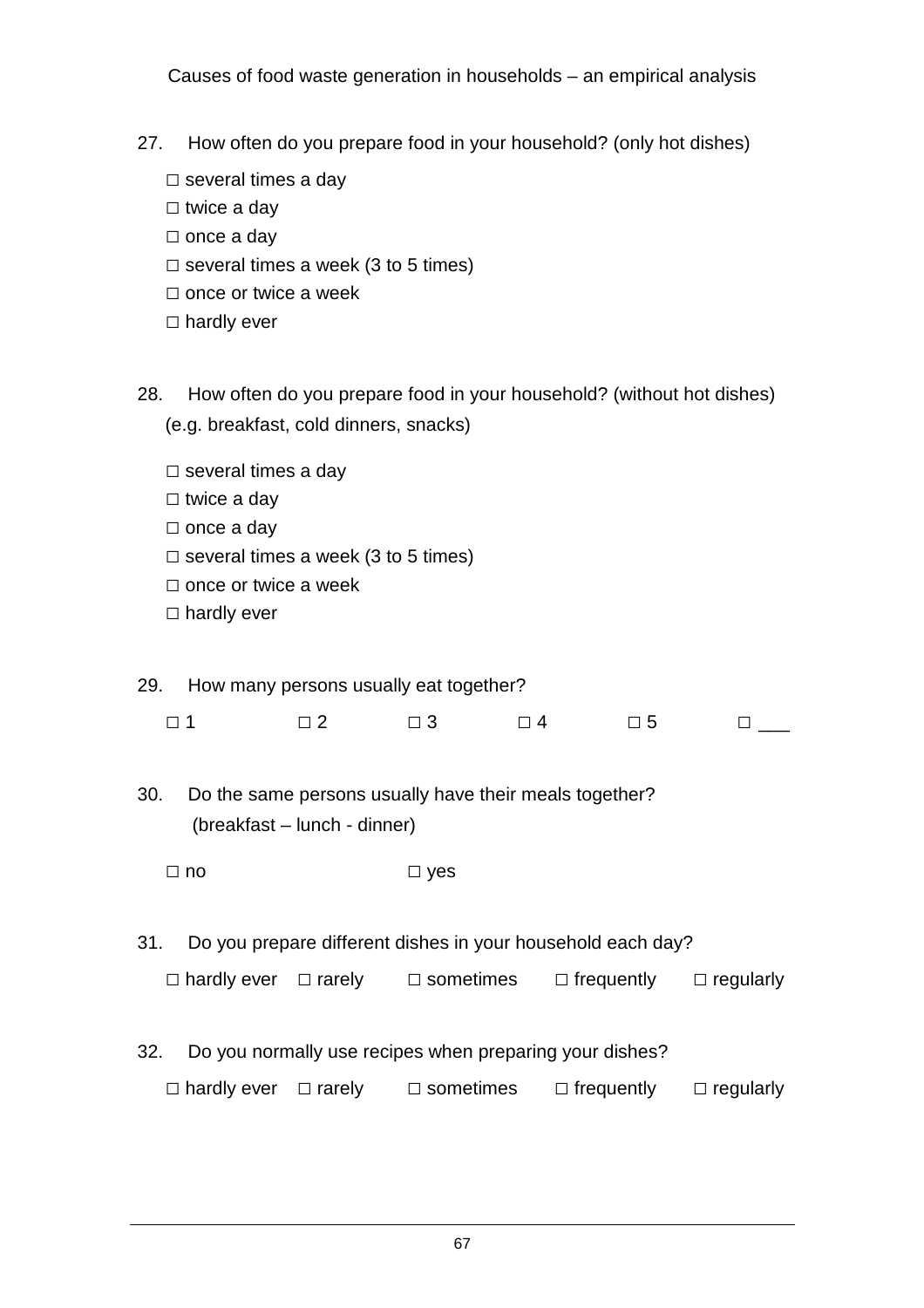| 33. | Is usually everything eaten up? |                                                  |                                             |                                                                                                                   |                                    |                  |
|-----|---------------------------------|--------------------------------------------------|---------------------------------------------|-------------------------------------------------------------------------------------------------------------------|------------------------------------|------------------|
|     |                                 |                                                  |                                             | $\Box$ hardly ever $\Box$ rarely $\Box$ sometimes                                                                 | $\Box$ frequently $\Box$ regularly |                  |
| 34. |                                 | bread, toast, rolls                              |                                             | How many times do you eat the following products:                                                                 |                                    |                  |
|     |                                 |                                                  |                                             | $\Box$ hardly ever $\Box$ rarely $\Box$ sometimes $\Box$ frequently $\Box$ regularly                              |                                    |                  |
|     |                                 | fresh meat                                       |                                             | $\Box$ hardly ever $\Box$ rarely $\Box$ sometimes $\Box$ frequently $\Box$ regularly                              |                                    |                  |
|     |                                 | fresh vegetables                                 |                                             | $\Box$ hardly ever $\Box$ rarely $\Box$ sometimes                                                                 | $\Box$ frequently                  | $\Box$ regularly |
|     |                                 | fresh fruits                                     |                                             | $\Box$ hardly ever $\Box$ rarely $\Box$ sometimes                                                                 | $\Box$ frequently $\Box$ regularly |                  |
|     |                                 |                                                  | dairy products (milk, cheese, eggs)         | $\Box$ hardly ever $\Box$ rarely $\Box$ sometimes $\Box$ frequently $\Box$ regularly                              |                                    |                  |
|     |                                 |                                                  |                                             | convenience food (frozen pizza, frozen vegetable mixtures, )<br>$\Box$ hardly ever $\Box$ rarely $\Box$ sometimes | $\Box$ frequently                  | $\Box$ regularly |
|     |                                 |                                                  |                                             | preserved food (food in tins, frozen food, )<br>$\Box$ hardly ever $\Box$ rarely $\Box$ sometimes                 | $\Box$ frequently                  | $\Box$ regularly |
| 35. |                                 |                                                  |                                             | Are you or any other member of the household:                                                                     |                                    |                  |
|     |                                 | $\Box$ vegetarian                                |                                             | $\Box$ vegan (no meat or diary products)                                                                          |                                    |                  |
|     |                                 | $\Box$ no special eating habits                  |                                             |                                                                                                                   |                                    |                  |
|     |                                 |                                                  | <b>STORAGE:</b> (multiple ticking possible) |                                                                                                                   |                                    |                  |
| 36. |                                 |                                                  | In your household, do you have:             |                                                                                                                   |                                    |                  |
|     |                                 | $\Box$ fridge<br>$\Box$ freezer<br>$\Box$ cellar | $\Box$ several freezers                     | $\Box$ fridge with included freezer $\Box$ several fridges                                                        | D larder                           |                  |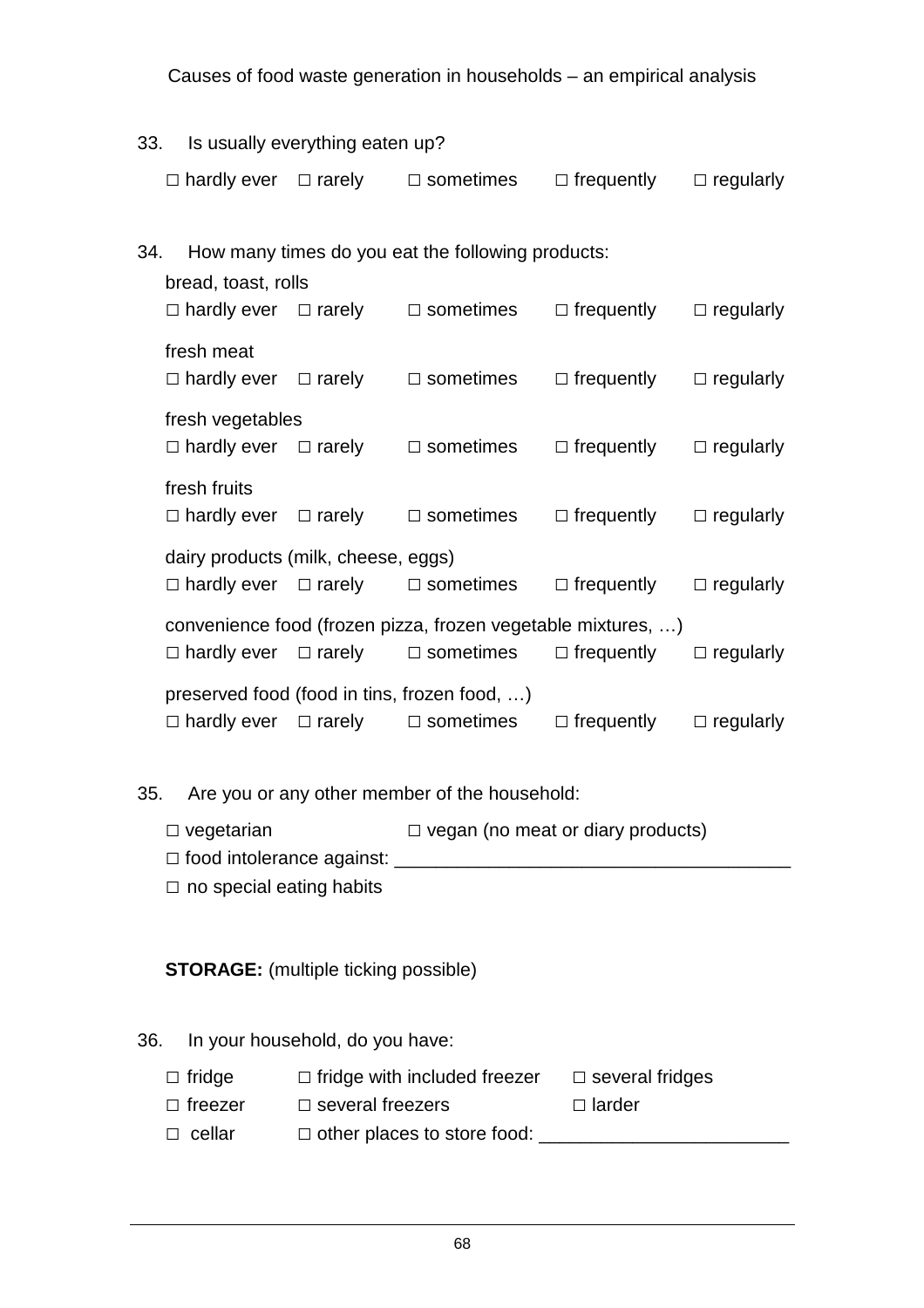#### 37. What are your criteria to proof the edibility of food in your storage / fridge?

| $\Box$ date of expiry<br>$\Box$ | $\Box$ appearance | $\Box$ smell | $\Box$ taste |
|---------------------------------|-------------------|--------------|--------------|
| П                               |                   |              |              |
| П                               |                   |              |              |
| П                               |                   |              |              |

#### **DISPOSAL**:

|     | 38. Do you use leftovers in any way? |            |                                                                                      |                                    |  |
|-----|--------------------------------------|------------|--------------------------------------------------------------------------------------|------------------------------------|--|
|     |                                      |            | $\Box$ hardly ever $\Box$ rarely $\Box$ sometimes                                    | $\Box$ frequently $\Box$ regularly |  |
|     |                                      |            |                                                                                      |                                    |  |
| 39. |                                      |            | Do you dispose food which is still originally packed?                                |                                    |  |
|     |                                      |            | $\Box$ hardly ever $\Box$ rarely $\Box$ sometimes $\Box$ frequently $\Box$ regularly |                                    |  |
|     |                                      |            |                                                                                      |                                    |  |
|     | 40. Do you dispose superposed food?  |            |                                                                                      |                                    |  |
|     |                                      |            | $\Box$ hardly ever $\Box$ rarely $\Box$ sometimes $\Box$ frequently $\Box$ regularly |                                    |  |
|     |                                      |            |                                                                                      |                                    |  |
|     |                                      |            | 41. Is food waste being collected separately in your household?                      |                                    |  |
|     | $\sqcup$ no                          | $\Box$ yes |                                                                                      |                                    |  |

If yes, what happens with the food waste? \_\_\_\_\_\_\_\_\_\_\_\_\_\_\_\_\_\_\_\_\_\_\_\_

# THANK YOU!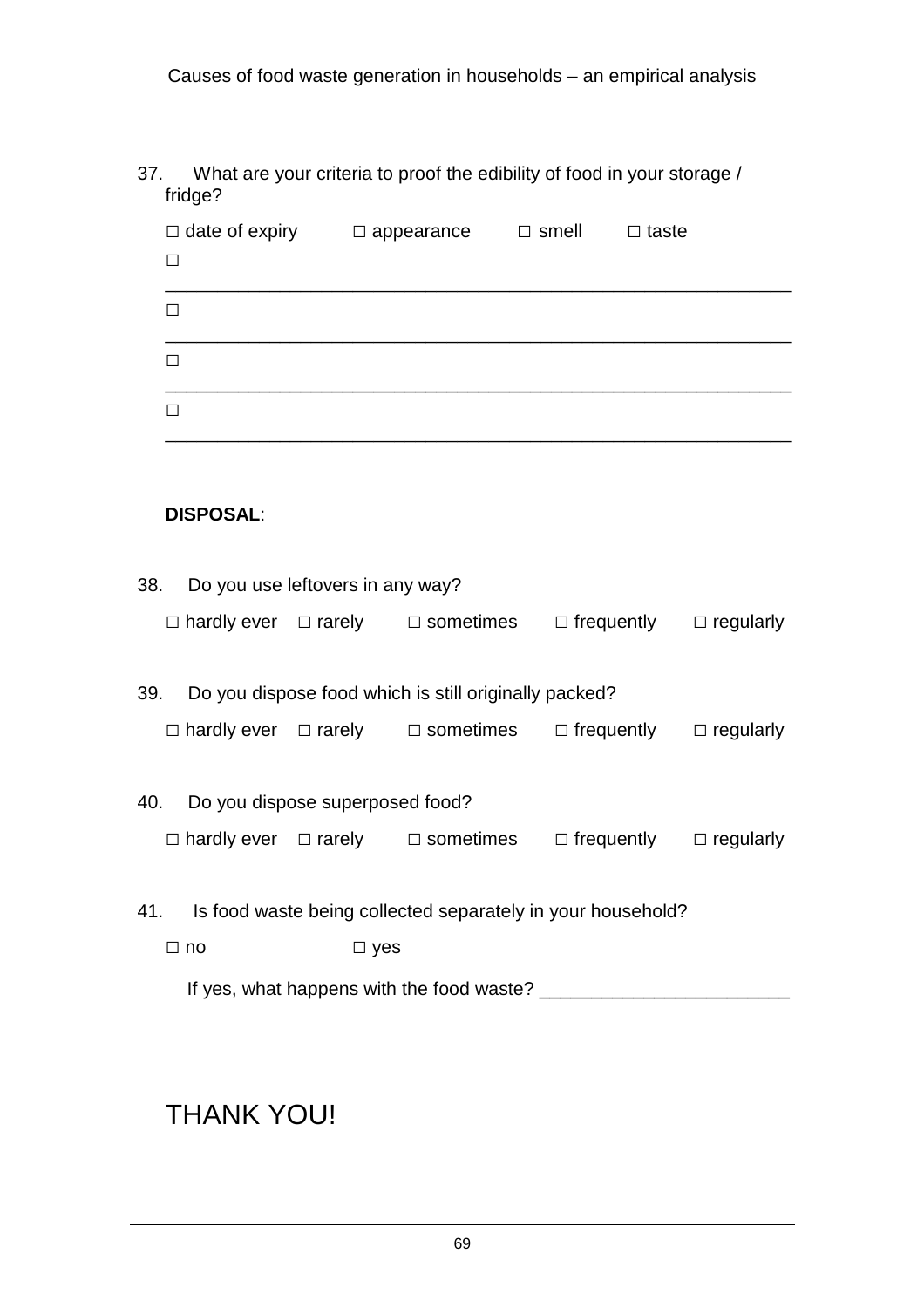Haushalt Code:

## **F R A G E B O G E N zum Thema Lebensmittel**

### **ALLGEMEIN:**

| 2. Wie viele Personen wohnen in Ihrem Haushalt?                                                                                                                                                                                                                 |  |                                                                                     |  |  |
|-----------------------------------------------------------------------------------------------------------------------------------------------------------------------------------------------------------------------------------------------------------------|--|-------------------------------------------------------------------------------------|--|--|
| $\Box$ 1                                                                                                                                                                                                                                                        |  | $\Box$ 2 $\Box$ 3 $\Box$ 4 $\Box$ 5 $\Box$ 6 $\Box$ 7 $\Box$                        |  |  |
| 3. Wie alt sind die Personen im Haushalt (in Jahren)? $\Box$ wohne allein                                                                                                                                                                                       |  |                                                                                     |  |  |
| 4. Person: _________5. Person: _________6. Person: _________                                                                                                                                                                                                    |  | 1. Person (Sie selbst): ___________ 2. Person: _________3. Person: __________       |  |  |
| 4. Was ist Ihre höchste abgeschlossene Schulausbildung?<br>□ Pflichtschule<br>□ Lehre / Fachschule / Handelsschule<br>□ Matura / HTL / HAK □ Universitätsabschluss                                                                                              |  |                                                                                     |  |  |
|                                                                                                                                                                                                                                                                 |  |                                                                                     |  |  |
| 6. Sind Sie selbst:                                                                                                                                                                                                                                             |  |                                                                                     |  |  |
| $\Box$ vollzeitbeschäftigt (über 36 h pro Woche) $\Box$ arbeitslos<br>$\Box$ teilzeitbeschäftigt (12 bis 35 h pro Woche) $\Box$ Pensionist(in)<br>$\Box$ teilzeitbeschäftigt (bis 12 h pro Woche)<br>$\Box$ selbstständig erwerbstätig<br>□ Hausfrau / Hausmann |  | $\Box$ Karenzurlaub<br>$\Box$ Schüler(in) / Student(in)<br>□ Präsenz- / Zivildiener |  |  |
| $\Box$ sonstig erhaltene Person                                                                                                                                                                                                                                 |  | $\Box$ keine Angabe                                                                 |  |  |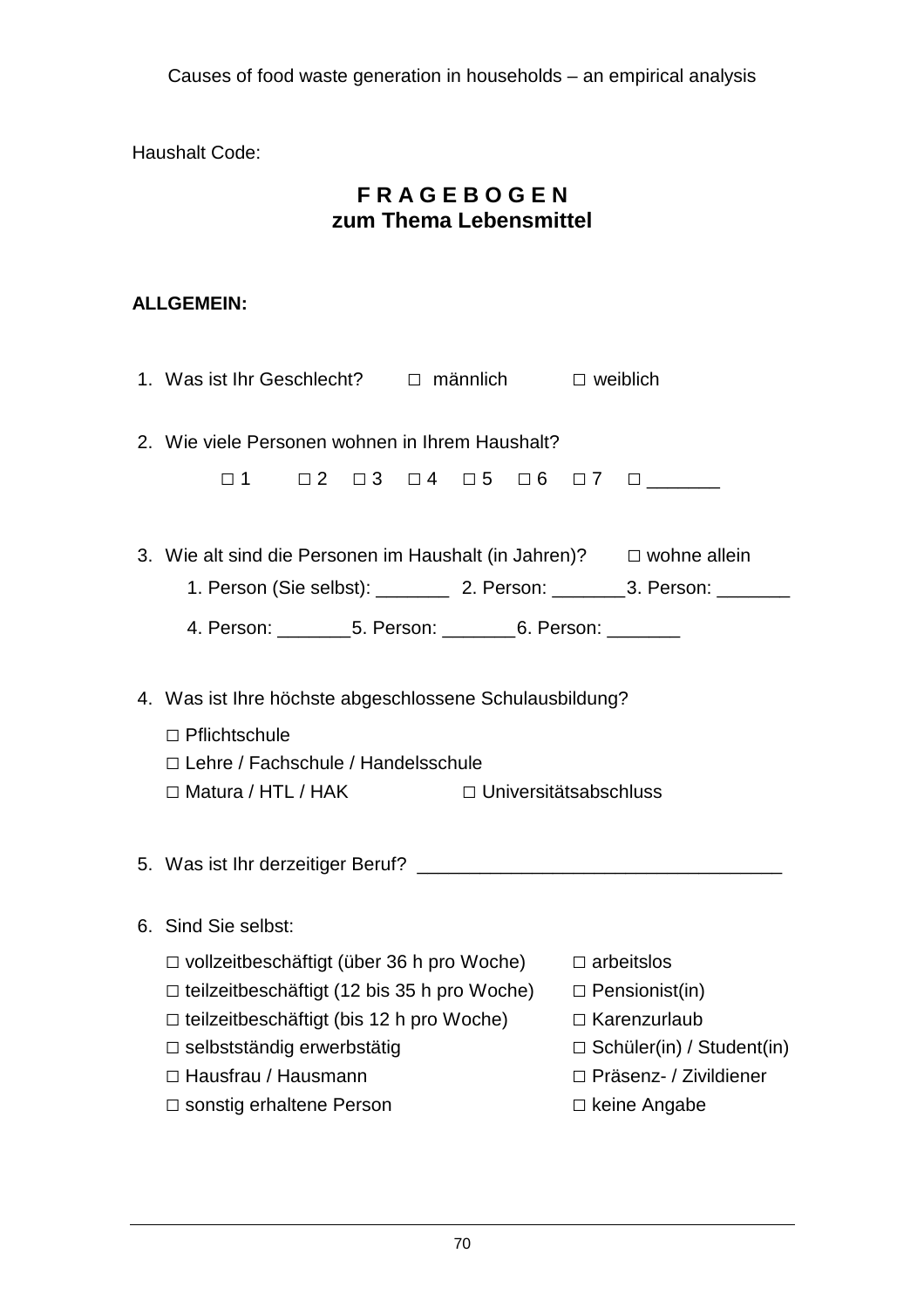- 7. Welcher Tätigkeit gehen die anderen Personen in Ihrem Haushalt nach? (Bitte für jede Person ein X machen!)
	- □ vollzeitbeschäftigt (über 36 h pro Woche) □ arbeitslos  $\Box$  teilzeitbeschäftigt (12 bis 35 h pro Woche)  $\Box$  Pensionist(in)
	- □ teilzeitbeschäftigt (bis 12 h pro Woche) □ Karenzurlaub
	-
	- □ Hausfrau / Hausmann □ □ Präsenz- / Zivildiener
	- □ sonstig erhaltene Person □ □ keine Angabe
- 
- 
- - □ selbstständig erwerbstätig □ Schüler(in) / Student(in)
		-
		-
- 8. Wie hoch ist insgesamt das monatliche Nettoeinkommen aller Personen im Haushalt?

(Für das Nettoeinkommen ziehen Sie bitte Steuern ab und rechnen regelmäßige Zahlungen hinzu wie zB: Kindergeld, Sozialhilfe, Unterhaltszahlungen, …)

| $□$ bis 750 €          | $\Box$ 2250 bis 3000 €     |
|------------------------|----------------------------|
| $\Box$ 750 bis 1500 €  | $\Box$ 3000 bis 3750 €     |
| $\Box$ 1500 bis 2250 € | □ mehr als 3750 $\epsilon$ |

9. In welcher Wohnform leben Sie?

| $\Box$ Einzelhaus | Wohnungsnutzfläche: | m <sup>2</sup> |
|-------------------|---------------------|----------------|
| $\Box$ Reihenhaus | Wohnungsnutzfläche: | m <sup>2</sup> |
| $\Box$ Wohnung    | Wohnungsnutzfläche: | m <sup>2</sup> |

### **HAUSHALT:**

- 10. Wo wohnen Sie?
	-
	- □ Dorf (750 bis 1.500 Einwohner) □ Stadt (über 15.000 Einwohner)

□ Dorf (über 1.500 Einwohner) □ Wien

- □ Dorf (unter 750 Einwohner) □ Stadt (unter 15.000 Einwohner)
	-
	-
- 11. Haben Sie einen Zweitwohnsitz?

□ nein □ ja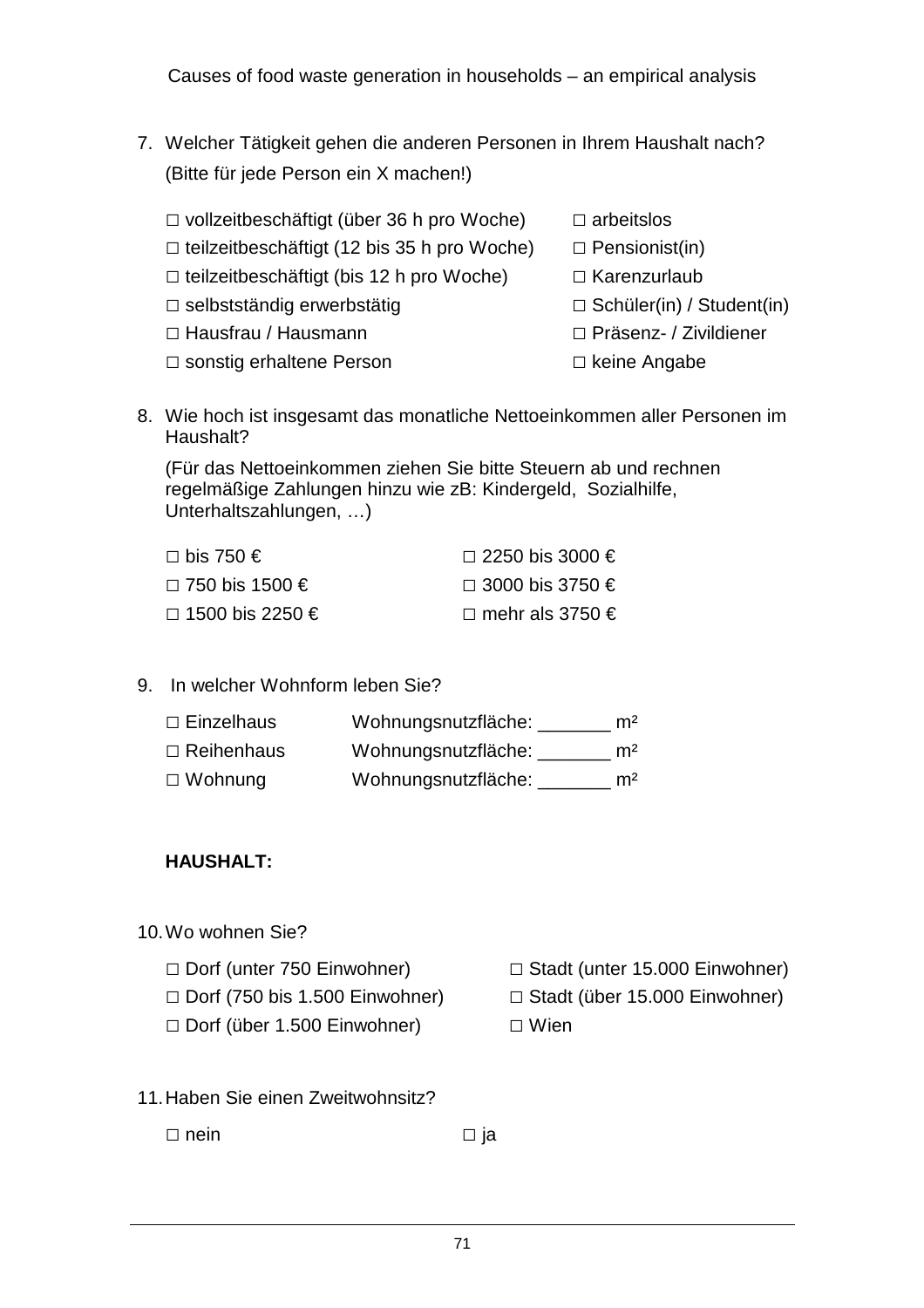|                                                                                                               | Causes of food waste generation in households - an empirical analysis |                      |  |  |  |
|---------------------------------------------------------------------------------------------------------------|-----------------------------------------------------------------------|----------------------|--|--|--|
| 12. Wer ist bei Ihnen hauptsächlich für den Haushalt verantwortlich?<br>(z.B.: Hausarbeit, Einkaufen, Müll, ) |                                                                       |                      |  |  |  |
| $\Box$ ich                                                                                                    | $\Box$ gemeinschaftliche Aufgabenverteilung                           |                      |  |  |  |
| 13. Betreiben Sie oder jemand in Ihrem Haushalt eine Landwirtschaft?                                          |                                                                       |                      |  |  |  |
| $\Box$ nein                                                                                                   | $\square$ ja                                                          |                      |  |  |  |
|                                                                                                               |                                                                       |                      |  |  |  |
| 14. Besitzen Sie einen Garten?                                                                                |                                                                       |                      |  |  |  |
| $\Box$ nein                                                                                                   |                                                                       |                      |  |  |  |
|                                                                                                               |                                                                       |                      |  |  |  |
| 15. Nutzen Sie Ihren Garten / Balkon / Fensterbrett /  für die Aufzucht von<br>Nutzpflanzen?                  |                                                                       |                      |  |  |  |
| $\Box$ nein                                                                                                   | $\square$ ja                                                          |                      |  |  |  |
|                                                                                                               |                                                                       |                      |  |  |  |
| 16. Produzieren Sie selbst Lebensmittel?                                                                      |                                                                       |                      |  |  |  |
| $\Box$ nein                                                                                                   |                                                                       |                      |  |  |  |
| $\Box$ ja und zwar                                                                                            | □ Obst                                                                | $\Box$ Gewürze       |  |  |  |
|                                                                                                               | □ Gemüse                                                              | $\Box$ Marmelade     |  |  |  |
|                                                                                                               | $\Box$ Wein                                                           | □ eingelegte Früchte |  |  |  |
|                                                                                                               | $\Box$ Fruchtsäfte                                                    | $\Box$ sonstiges     |  |  |  |
|                                                                                                               |                                                                       |                      |  |  |  |
| <b>KONSUMVERHALTEN:</b>                                                                                       |                                                                       |                      |  |  |  |

17. Wie viel Prozent Ihres Haushaltsbudget geben Sie schätzungsweise für Lebensmittel aus?

\_\_\_\_\_\_\_\_\_\_\_\_ [%]

18. Verwenden Sie üblicherweise eine Einkaufsliste?

□ nein □ ja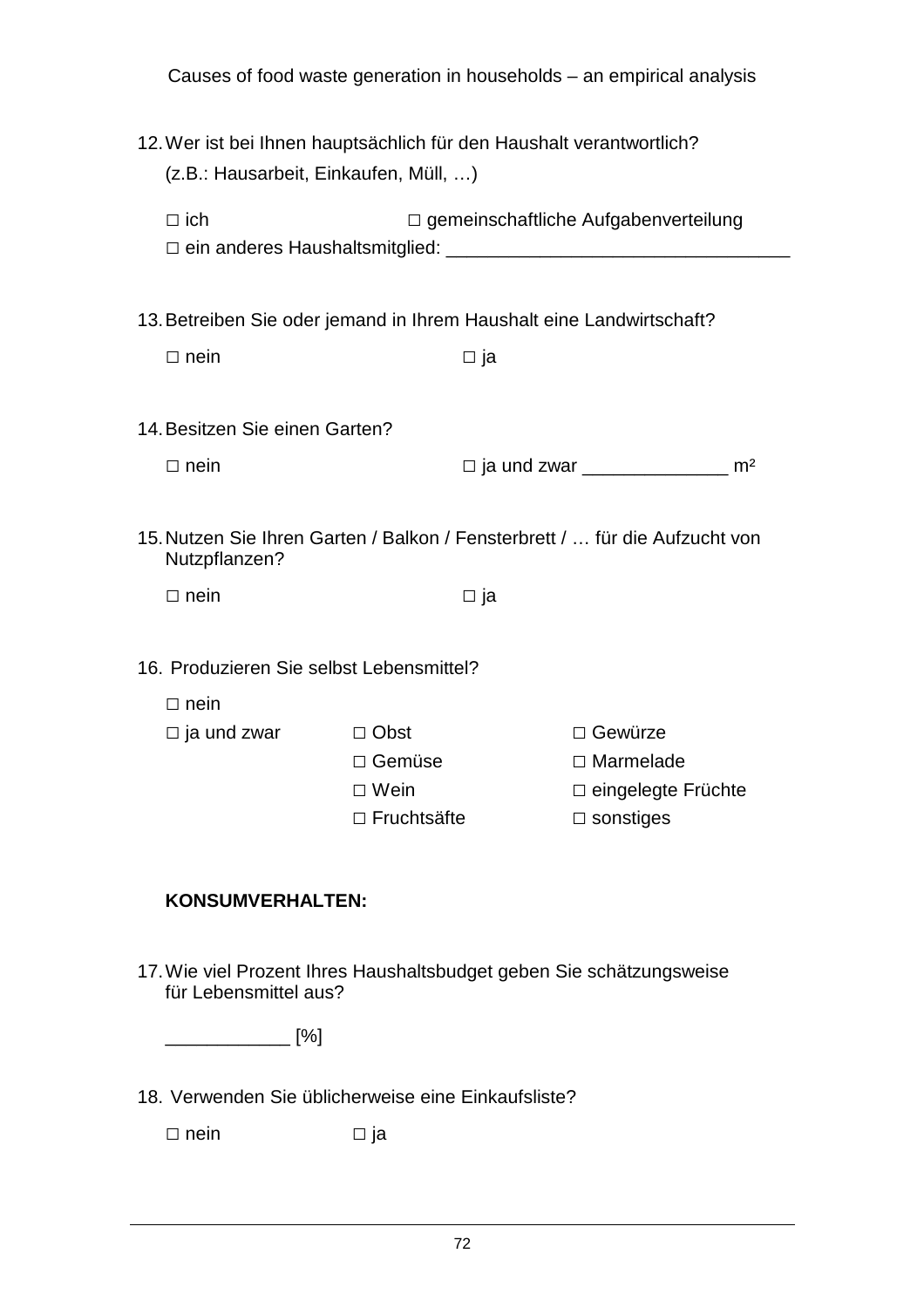| Causes of food waste generation in households – an empirical analysis                                           |  |  |  |  |  |
|-----------------------------------------------------------------------------------------------------------------|--|--|--|--|--|
| 19. Wer ist für den Einkauf von Lebensmitteln in Ihrem Haushalt<br>verantwortlich?                              |  |  |  |  |  |
| □ eine Person □ zwei Personen □ mehrere Personen                                                                |  |  |  |  |  |
| 20. Wie oft gehen Sie Lebensmittel einkaufen?                                                                   |  |  |  |  |  |
| $\Box$ täglich<br>□ ____ mal die Woche                                                                          |  |  |  |  |  |
| 21. Wo kaufen Sie diese überwiegend ein?                                                                        |  |  |  |  |  |
| □ Supermarkt, Handelskette (Name der Handelskette: _______________)<br>$\Box$ Markt<br>□ Einzelhandel, Greißler |  |  |  |  |  |
| 22. Wie weit ist dieser in etwa entfernt von Ihrem Haushalt? ___________ km                                     |  |  |  |  |  |
| 23. Wie transportieren Sie Ihren Einkauf überwiegend nach Hause?                                                |  |  |  |  |  |
| $\Box$ zu Fuß $\Box$ Fahrrad $\Box$ Auto $\Box$ öffentliche Verkehrsmittel                                      |  |  |  |  |  |
| 24. Steht die Einkaufsfahrt in Verbindung mit anderen Tätigkeiten?<br>(Wie z.B. Heimkehr von der Arbeit.)       |  |  |  |  |  |
| $\Box$ fast nie<br>$\Box$ selten<br>$\Box$ manchmal<br>$\Box$ regelmäßig                                        |  |  |  |  |  |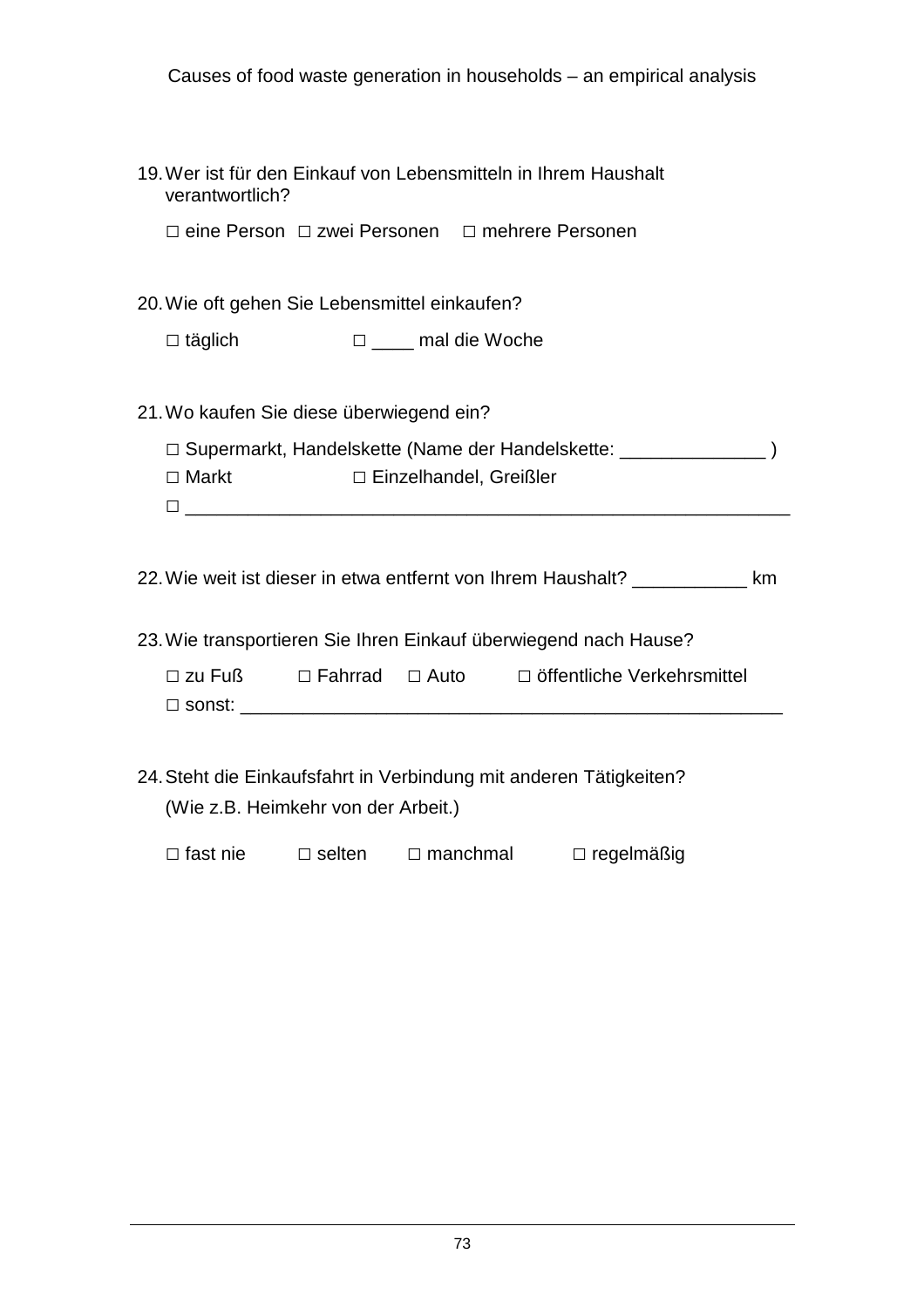25. Auf was achten Sie beim Einkauf von Lebensmitteln?

| $\Box$ |  |  |
|--------|--|--|
| $\Box$ |  |  |
| П      |  |  |
| $\Box$ |  |  |
| $\Box$ |  |  |
| П      |  |  |

### **ESSGEWOHNHEITEN:**

- 26. Wo essen Sie für gewöhnlich Ihre großen und kleinen Mahlzeiten?
	- □ nur zu Hause
	- □ überwiegend zu Hause
	- □ zum Teil zu Hause, zum Teil auswärts
	- □ überwiegend außer Haus
	- □ nur außer Haus
- 27. Wie oft wird in Ihrem Haushalt Essen gekocht? (nur warme Speisen)
	- $\square$  mehrmals täglich
	- $\square$  2 mal täglich
	- $\square$  einmal täglich
	- $\square$  mehrmals pro Woche (3 bis 5 mal)
	- □ 1 bis 2 mal pro Woche
	- □ selten bis nie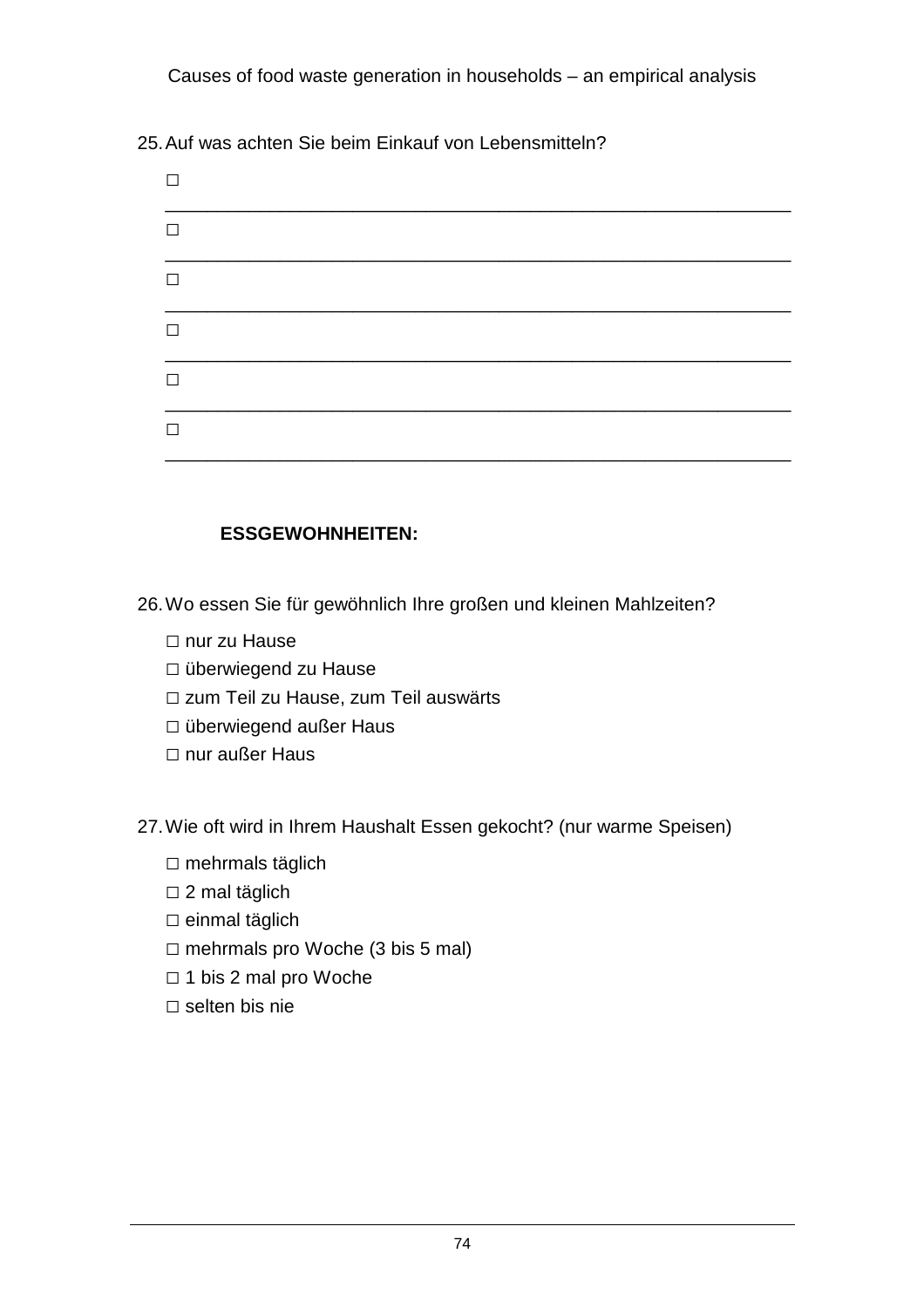| 28. Wie oft wird in Ihrem Haushalt Essen zubereitet ohne warme Speisen?<br>(z.B.: Frühstück, Abendessen, Zwischendurch)                                                      |                                        |                               |               |                                                                               |  |
|------------------------------------------------------------------------------------------------------------------------------------------------------------------------------|----------------------------------------|-------------------------------|---------------|-------------------------------------------------------------------------------|--|
| $\Box$ mehrmals täglich<br>$\Box$ 2 mal täglich<br>$\Box$ einmal täglich<br>$\Box$ mehrmals pro Woche (3 bis 5 mal)<br>$\Box$ 1 bis 2 mal pro Woche<br>$\Box$ selten bis nie |                                        |                               |               |                                                                               |  |
| 29. Für wie viele Personen wird normalerweise gekocht?                                                                                                                       |                                        |                               |               |                                                                               |  |
| $\square$ 1                                                                                                                                                                  | $\Box$ 2                               | $\Box$ 3                      | $\Box$ 4      | $\square$ 5<br><b>The Common</b>                                              |  |
| 30. Essen für gewöhnlich die gleichen Personen miteinander?                                                                                                                  | (Frühstück – Mittagessen – Abendessen) |                               |               |                                                                               |  |
| $\Box$ nein                                                                                                                                                                  |                                        | □ ja                          |               |                                                                               |  |
| 31. Gibt es bei Ihnen jeden Tag verschiedene Speisen zu essen?                                                                                                               |                                        |                               |               |                                                                               |  |
| $\Box$ fast nie                                                                                                                                                              | $\Box$ selten                          | $\Box$ manchmal $\Box$ öfters |               | $\Box$ regelmäßig                                                             |  |
| 32. Kochen Sie üblicherweise nach Rezepten?                                                                                                                                  |                                        |                               |               |                                                                               |  |
|                                                                                                                                                                              |                                        |                               |               | $\Box$ fast nie $\Box$ selten $\Box$ manchmal $\Box$ öfters $\Box$ regelmäßig |  |
| 33. Wird bei Ihnen üblicherweise alles aufgegessen?<br>$\Box$ fast nie                                                                                                       | $\Box$ selten                          | $\Box$ manchmal               | $\Box$ öfters | $\Box$ regelmäßig                                                             |  |
|                                                                                                                                                                              |                                        |                               |               |                                                                               |  |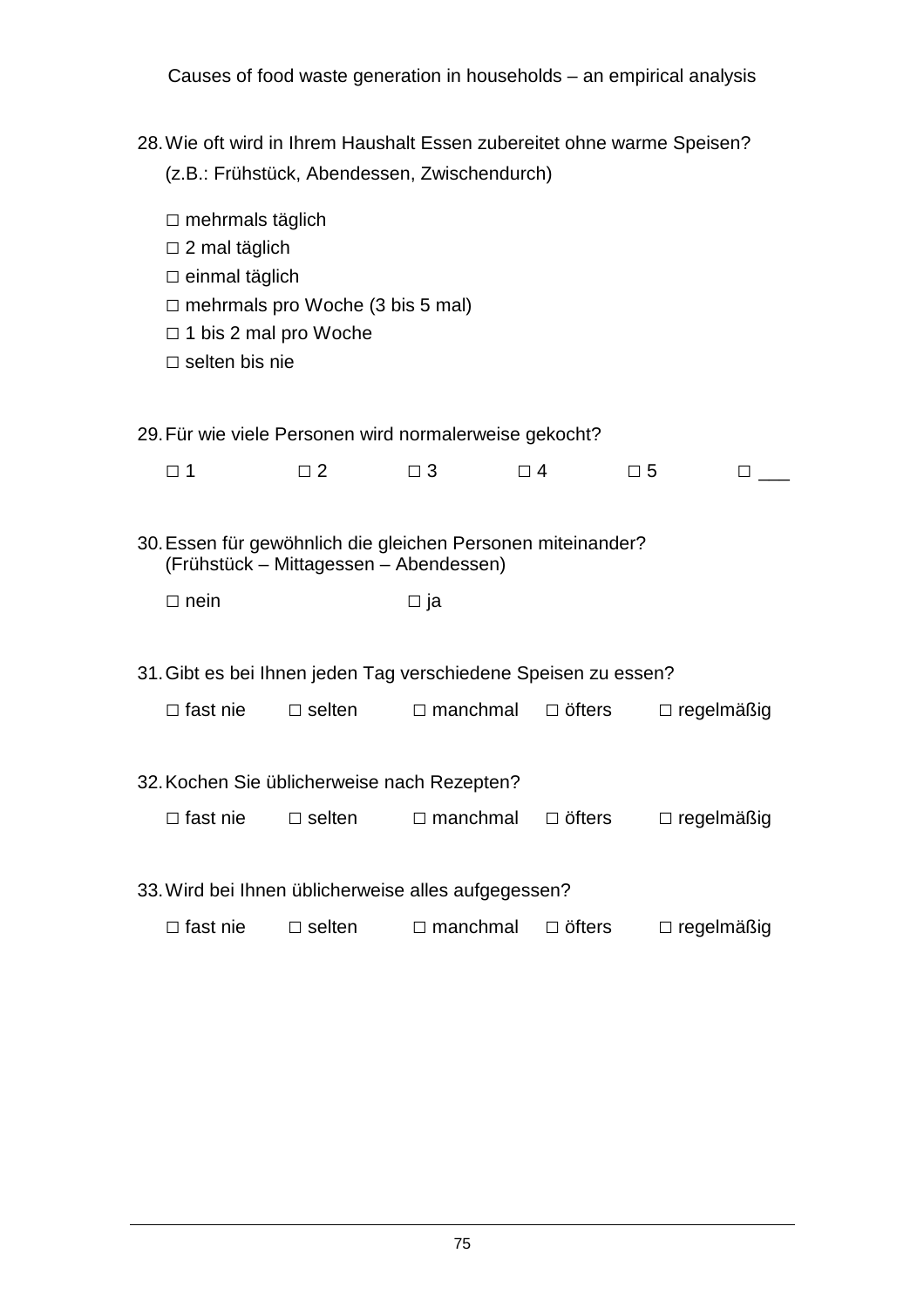34. Wie oft essen sie folgende Produkte?

| Brot, Gebäck (Semmeln)  |                                                             |                                                                        |               |                   |  |  |
|-------------------------|-------------------------------------------------------------|------------------------------------------------------------------------|---------------|-------------------|--|--|
| $\Box$ fast nie         | $\Box$ selten                                               | $\Box$ manchmal                                                        | $\Box$ öfters | $\Box$ regelmäßig |  |  |
| <b>Frisches Fleisch</b> |                                                             |                                                                        |               |                   |  |  |
| $\Box$ fast nie         | $\Box$ selten                                               | $\Box$ manchmal                                                        | $\Box$ öfters | $\Box$ regelmäßig |  |  |
| <b>Frisches Gemüse</b>  |                                                             |                                                                        |               |                   |  |  |
| $\Box$ fast nie         | $\Box$ selten                                               | $\Box$ manchmal                                                        | $\Box$ öfters | $\Box$ regelmäßig |  |  |
| <b>Frisches Obst</b>    |                                                             |                                                                        |               |                   |  |  |
| $\Box$ fast nie         | $\Box$ selten                                               | $\Box$ manchmal                                                        | $\Box$ öfters | $\Box$ regelmäßig |  |  |
|                         | Milchprodukte (Milch, Käse, Eier)                           |                                                                        |               |                   |  |  |
| $\Box$ fast nie         | $\Box$ selten                                               | $\Box$ manchmal                                                        | $\Box$ öfters | $\Box$ regelmäßig |  |  |
|                         |                                                             | Fertiggerichte (Tiefkühlpizza, Fertigteige, Tiefkühlgemüsemischungen,) |               |                   |  |  |
| $\Box$ fast nie         | $\Box$ selten                                               | $\Box$ manchmal                                                        | $\Box$ öfters | $\Box$ regelmäßig |  |  |
|                         | Konservierte Lebensmittel (Konservendosen, Tiefkühlwaren, ) |                                                                        |               |                   |  |  |
| $\Box$ fast nie         | $\Box$ selten                                               | $\Box$ manchmal                                                        | $\Box$ öfters | $\Box$ regelmäßig |  |  |

35. Sind Sie oder ein Haushaltsmitglied

□ Vegetarier □ Veganer (ohne Fleisch und Milchprodukte) □ Unverträglichkeit gegenüber\_\_\_\_\_\_\_\_\_\_\_\_\_\_\_\_\_\_\_\_\_\_\_\_\_\_\_\_\_\_\_\_\_\_\_

□ keine besondere Essgewohnheiten

**LAGER:** (Mehrfachnennungen möglich)

36. Ist Ihr Haushalt im Besitz von

- □ Kühlschrank □ Kühlschrank mit Eiswürfelfach □ mehrere Kühlschränke
- □ Tiefkühltruhe □ mehrere Tiefkühltruhen □ Speisekammer
- □ Kartoffelkeller
- □ sonstige Plätze zum Aufbewahren von Lebensmitteln: \_\_\_\_\_\_\_\_\_\_\_\_\_\_\_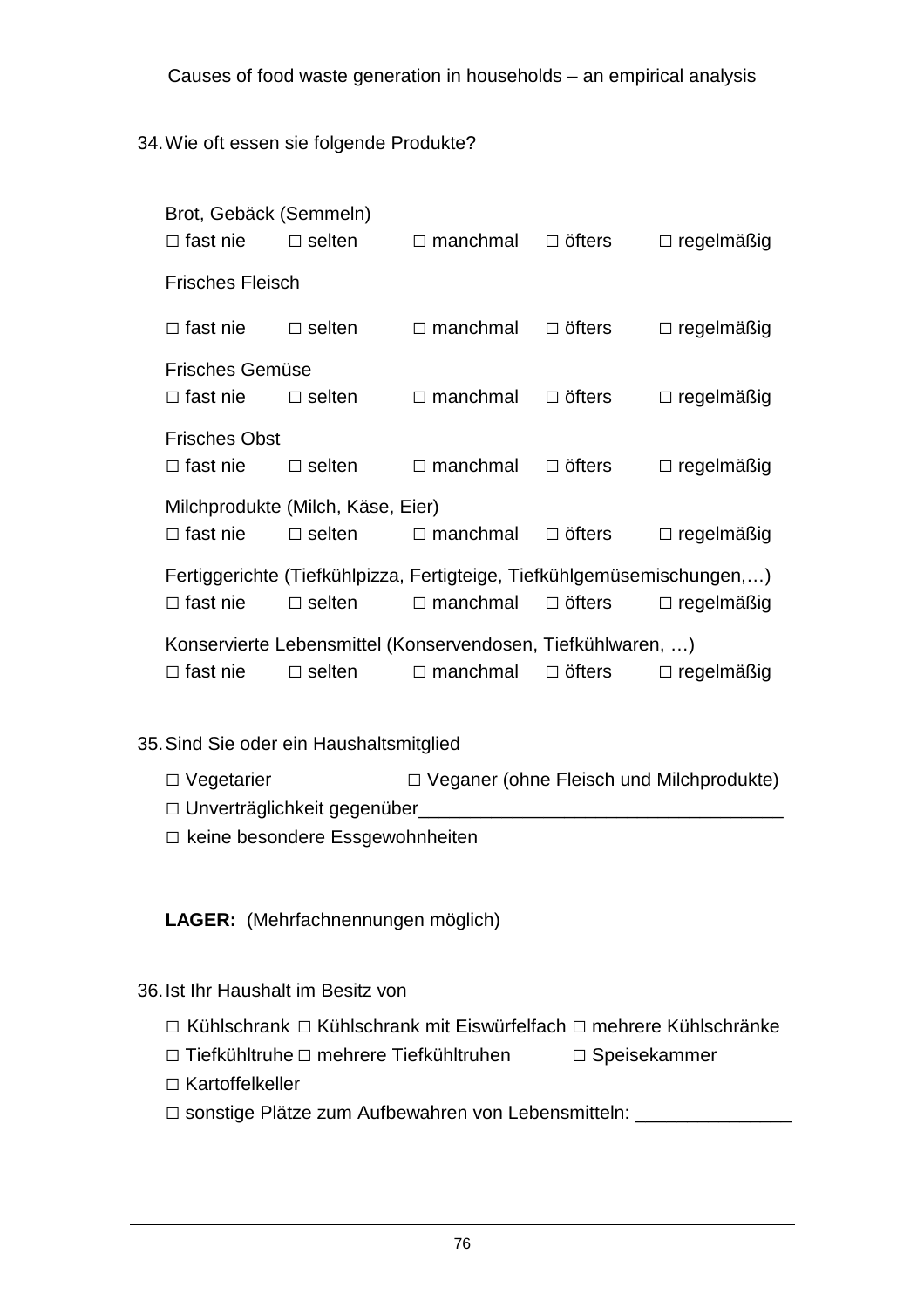37. Nach welchen Kriterien beurteilen Sie die Genießbarkeit von Lebensmitteln aus ihrem Vorratslager / Kühlschrank?

| $\Box$ Haltbarkeitsdatum<br>$\Box$                                    |                  | □ Aussehen                   |                               | $\Box$ Geruch $\Box$ Geschmack                                           |  |
|-----------------------------------------------------------------------|------------------|------------------------------|-------------------------------|--------------------------------------------------------------------------|--|
| $\Box$                                                                |                  |                              |                               |                                                                          |  |
| $\Box$                                                                |                  |                              |                               |                                                                          |  |
| П                                                                     |                  |                              |                               |                                                                          |  |
|                                                                       |                  |                              |                               |                                                                          |  |
| <b>ENTSORGUNG:</b>                                                    |                  |                              |                               |                                                                          |  |
| 38. Verwerten Sie die angefallenen Speisereste in irgendeiner Weise?  |                  |                              |                               |                                                                          |  |
| $\Box$ fast nie                                                       | $\Box$ selten    |                              | $\Box$ manchmal $\Box$ öfters | $\Box$ regelmäßig                                                        |  |
| verderben?                                                            |                  |                              |                               | 39. Kommt es vor, dass original verpackte Lebensmittel in Ihrem Haushalt |  |
| $\Box$ fast nie $\Box$ selten $\Box$ manchmal $\Box$ öfters           |                  |                              |                               | $\Box$ regelmäßig                                                        |  |
| 40. Fallen in Ihrem Haushalt überlagerte Lebensmittel an?             |                  |                              |                               |                                                                          |  |
| $\Box$ fast nie                                                       | $\square$ selten | $\Box$ manchmal              | $\Box$ öfters                 | $\Box$ regelmäßig                                                        |  |
| 41. Wird Biomüll in Ihrem Haushalt getrennt gesammelt?<br>$\Box$ nein |                  | $\square$ ja                 |                               |                                                                          |  |
|                                                                       |                  |                              |                               |                                                                          |  |
|                                                                       |                  | Wenn ja: was passiert damit? |                               |                                                                          |  |

# DANKE für Ihre Mitarbeit!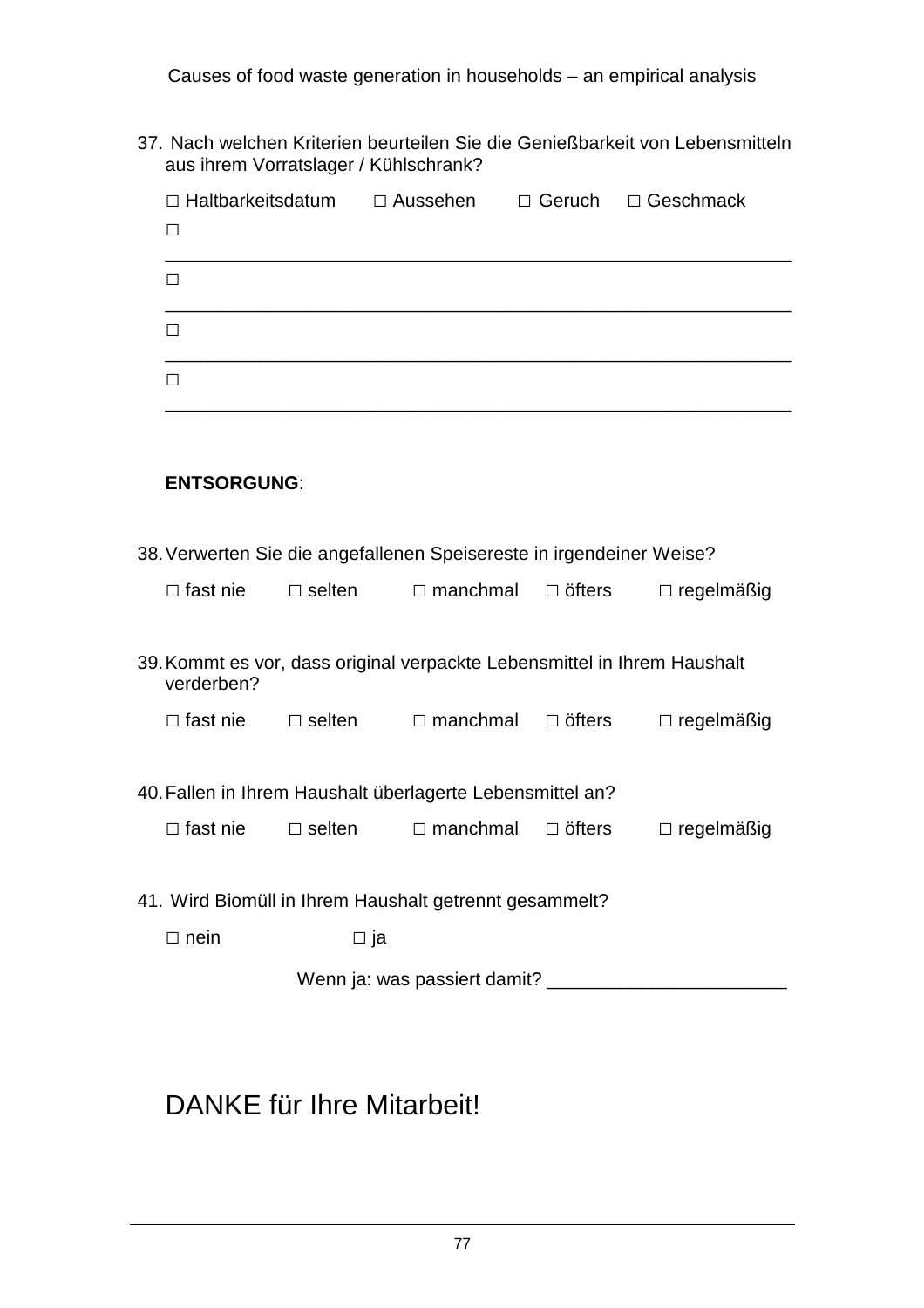# **Appendix F: Interview guideline**

| Nr. | <b>Questions in English and German:</b>                                                                 | Things to talk about:                                                                                                                                                                 |
|-----|---------------------------------------------------------------------------------------------------------|---------------------------------------------------------------------------------------------------------------------------------------------------------------------------------------|
| 1   | What comes to your mind when you<br>hear the term 'food'?                                               | • start of conversation<br>associations to food                                                                                                                                       |
|     | Was fällt Ihnen stichwortartig ein, wenn ich<br>den Begriff, Lebensmittel' / , Nahrungsmittel'<br>sage? |                                                                                                                                                                                       |
| 2   | What is the difference between food<br>and other products?                                              | personal food valuation                                                                                                                                                               |
|     | Was<br>unterscheidet<br>Nahrungsmittel<br>von<br>anderen Produkten?                                     |                                                                                                                                                                                       |
| 3   | Do you have any special memories<br>linked with food?                                                   | good or bad memories<br>illnesses caused by food<br>experienced food scarcity                                                                                                         |
|     | Welche Erinnerungen haben sie im Bezug auf<br>Lebensmittel?                                             |                                                                                                                                                                                       |
| 4   | Tell me about your cooking habits!                                                                      | Cooking habits<br>use of recipes                                                                                                                                                      |
|     | über<br>Erzählen<br>Sie<br><b>Ihre</b><br>mir<br>etwas<br>Kochgewohnheiten!                             | how often and for how many<br>people is cooked<br>• use of ready-made food<br>cooking plan or spontaneous<br>cooking<br>• variety of dishes<br>regularly try something new to<br>cook |
| 5   | Tell me something about your food-<br>shopping planning?                                                | use of shopping list<br>household<br>share<br>bill<br>or<br>$\bullet$<br>of each<br>separate shopping                                                                                 |
|     | Erzählen<br>Sie<br>über<br>die<br>mir<br>etwas<br>Einkaufsplanung in Ihrem Haushalt?                    | household member<br>how many things are bought<br>at once<br>how long is food<br>bought<br>ahead<br>self production of<br>food<br>(use of own garden)<br>are relatives farmers        |
| 6   | What are your criteria when buying<br>food?                                                             | special offers<br>$\bullet$<br>freshness<br>$\bullet$                                                                                                                                 |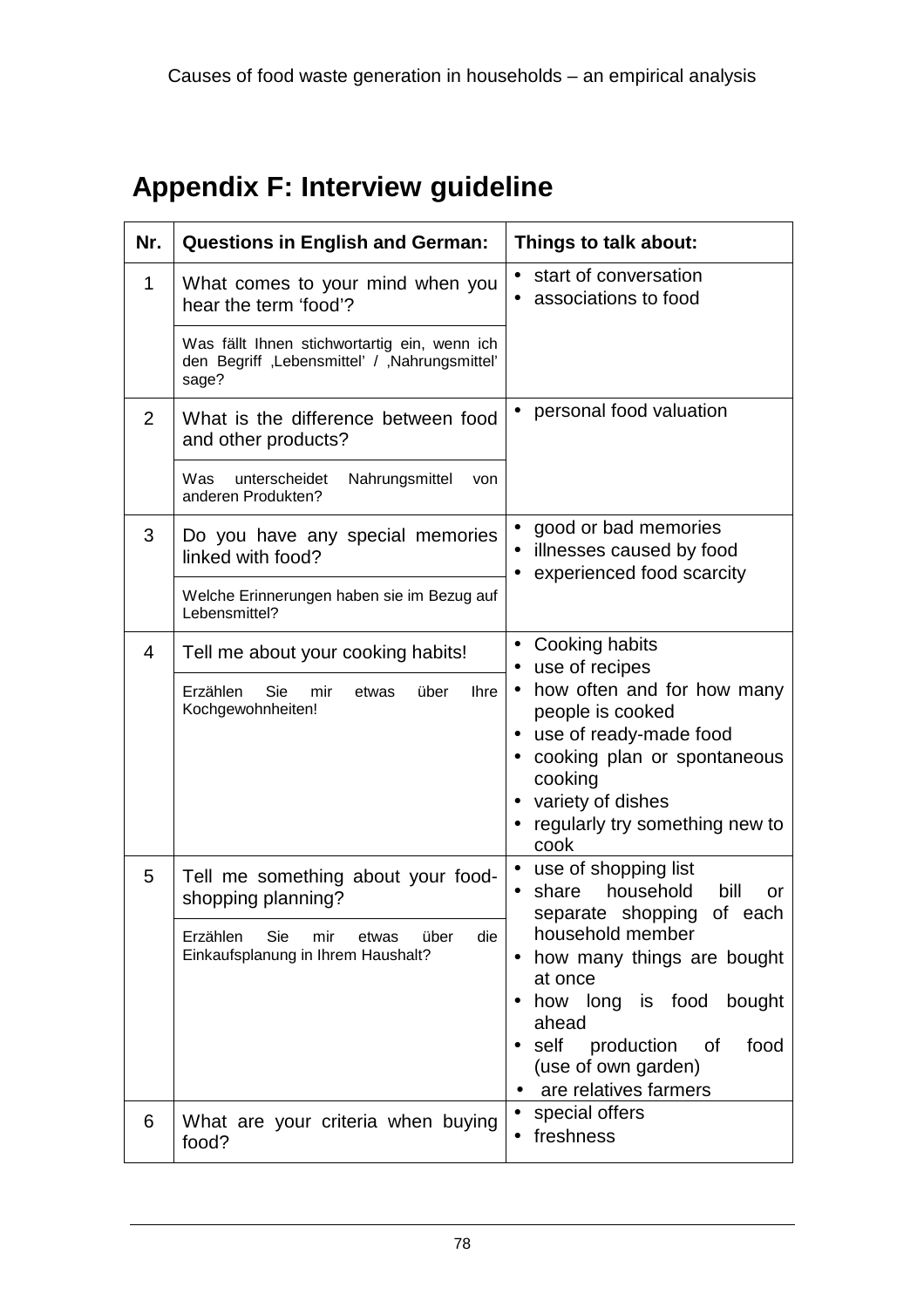|    | Nach welchen Gesichtspunkten kaufen Sie<br>Ihre Lebensmittel ein?                                                  | packaging<br>advertisements<br>date of expiry                                              |
|----|--------------------------------------------------------------------------------------------------------------------|--------------------------------------------------------------------------------------------|
| 7  | Do you generally prefer packaged<br>food?                                                                          | choice between<br>loose<br>and<br>packaged fruit or meat<br>optimal packaging size         |
|    | Bevorzugen Sie verpackte Produkte?                                                                                 |                                                                                            |
| 8  | food<br>How<br>respond to<br>do<br>you<br>advertisements?                                                          | preferred media (TV, print,<br>$etc.$ )<br>information<br>about<br>special                 |
|    | Wie reagieren Sie auf Lebensmittelwerbung?                                                                         | offers<br>information<br>about<br>quantity<br>discounts                                    |
| 9  | How do you judge the edibility of food<br>from your fridge or storage?                                             | do smell, appearance<br>and<br>$\bullet$<br>taste matter<br>confusion with dates of expiry |
|    | Wie beurteilen Sie die Genießbarkeit von<br>Produkten aus Ihrem Kühlschrank / Lager?                               | regular control of expiry dates<br>٠<br>of products in the storage                         |
| 10 | How and where is food stored in your<br>household?                                                                 | wrong storage<br>lack of storage room                                                      |
|    | Wie und wo werden Lebensmittel bei Ihnen<br>gelagert?                                                              |                                                                                            |
| 11 | Which food products come to your<br>mind that go bad more often than<br>others?                                    | why<br>what about drinks                                                                   |
|    | Welche Produkte fallen Ihnen ein, die öfters<br>in Ihrem Haushalt verderben?                                       |                                                                                            |
| 12 | Is there a time of the year when there<br>is more food waste than usual?                                           | before or after holidays<br>$\bullet$<br>special banquets<br>cooking for friends           |
|    | Kommt es im Laufe des Jahres vor, dass bei<br>Ihnen vermehrt Lebensmittelabfälle anfallen?                         | foreign<br>presents<br>from<br>$\bullet$<br>countries                                      |
| 13 | What do you think are the reasons for<br>partly used food or food which is<br>discarded in its original packaging? | beliefs about reasons of food<br>$\bullet$<br>waste in other households                    |
|    | Warum glauben Sie, dass original verpackte<br>und überlagerte Lebensmittel verderben?                              |                                                                                            |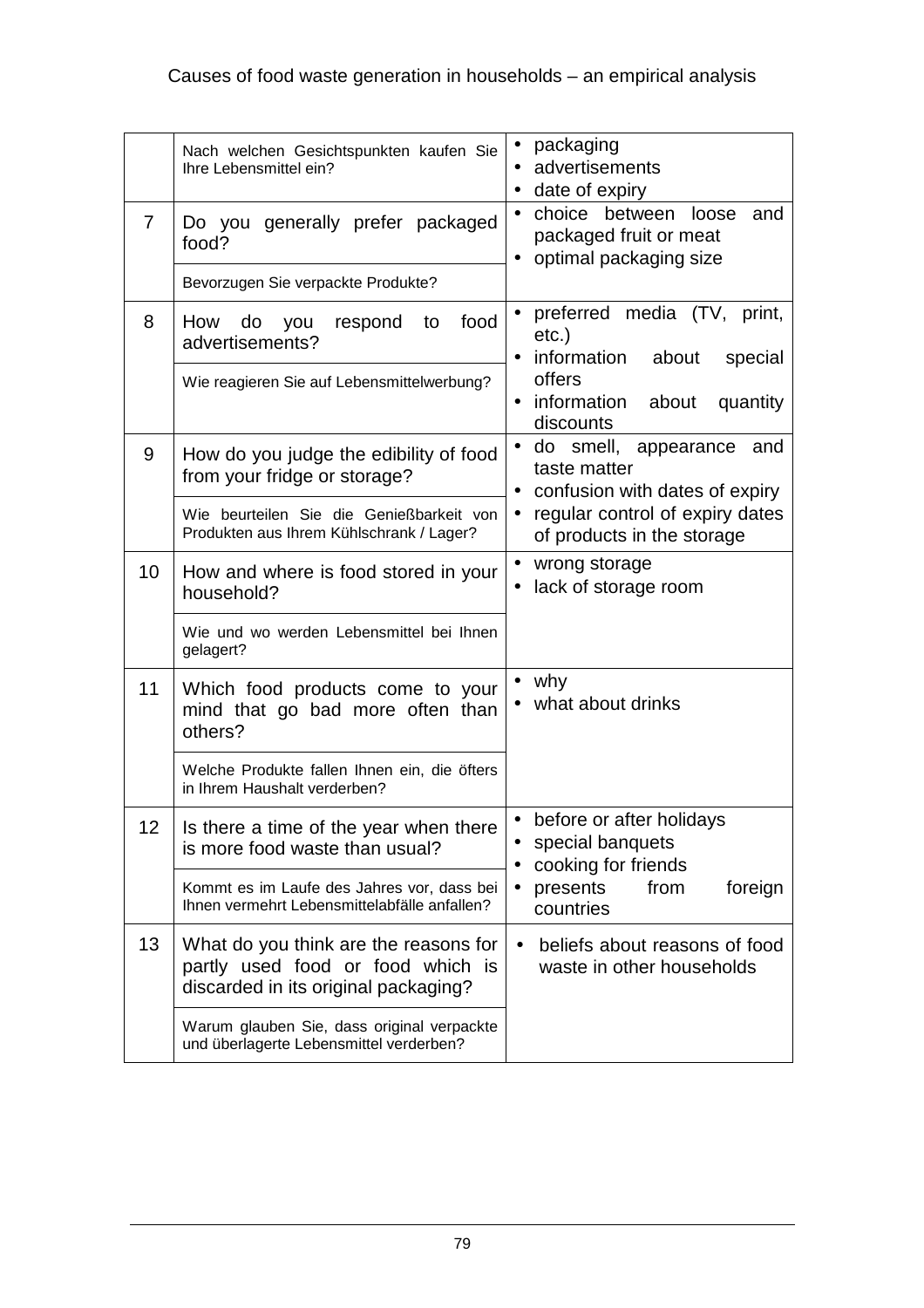# **Appendix G: Category system and coding rules**

| Category                              | <b>Subcategory</b>                                                                                                                                                                                                                                                               | <b>DESCRIPTION and EXAMPLES</b>                                                                                                                                                                                                                                                                                        |                     | Nr. of<br>house=<br>holds |  |
|---------------------------------------|----------------------------------------------------------------------------------------------------------------------------------------------------------------------------------------------------------------------------------------------------------------------------------|------------------------------------------------------------------------------------------------------------------------------------------------------------------------------------------------------------------------------------------------------------------------------------------------------------------------|---------------------|---------------------------|--|
|                                       | Bought spoiled products                                                                                                                                                                                                                                                          | Products are already spoiled at the time of purchase<br>e.g. melons mouldy inside; raspberries mouldy inside packaging                                                                                                                                                                                                 |                     | 7                         |  |
| <b>HOUSEHOLDS NOT<br/>RESPONSIBLE</b> | Cold chain is interrupted before buying of a product<br>Improper cold storage<br>e.g. milk spoiled before expiry date<br>previous to purchase                                                                                                                                    |                                                                                                                                                                                                                                                                                                                        |                     | 3                         |  |
|                                       | Change of eating habits due to a food intolerance<br>Food intolerance<br>e.g. peas are not allowed to eat anymore                                                                                                                                                                |                                                                                                                                                                                                                                                                                                                        |                     |                           |  |
|                                       | Low quality products                                                                                                                                                                                                                                                             | Products should be eaten within a few days whereas the same<br>product with a higher quality can be kept longer<br>e.g. bakery from supermarkets got hard within one day                                                                                                                                               |                     |                           |  |
|                                       | Power failure                                                                                                                                                                                                                                                                    | e.g. perishable products in the fridge were spoiled afterwards                                                                                                                                                                                                                                                         |                     |                           |  |
| ATTITUDE                              | Taste is diminishing or food is not tasty enough to eat<br>e.g. opened products (spread etc.) were not fresh enough<br><b>Freshness and taste</b><br>Eating of fresh products first and older ones get spoiled<br>e.g. older bread got spoiled while everybody ate the fresh one |                                                                                                                                                                                                                                                                                                                        | 7<br>$\overline{2}$ | $7^*$                     |  |
|                                       | Just in case products                                                                                                                                                                                                                                                            | Certain products are bought just because of a (possible) visit which<br>households do not eat<br>e.g. beer bought for visitors but household members did not drink<br>beer<br>Products are stored for certain events or meals but are not used<br>e.g. households want to keep the possibility to cook different meals |                     | 7                         |  |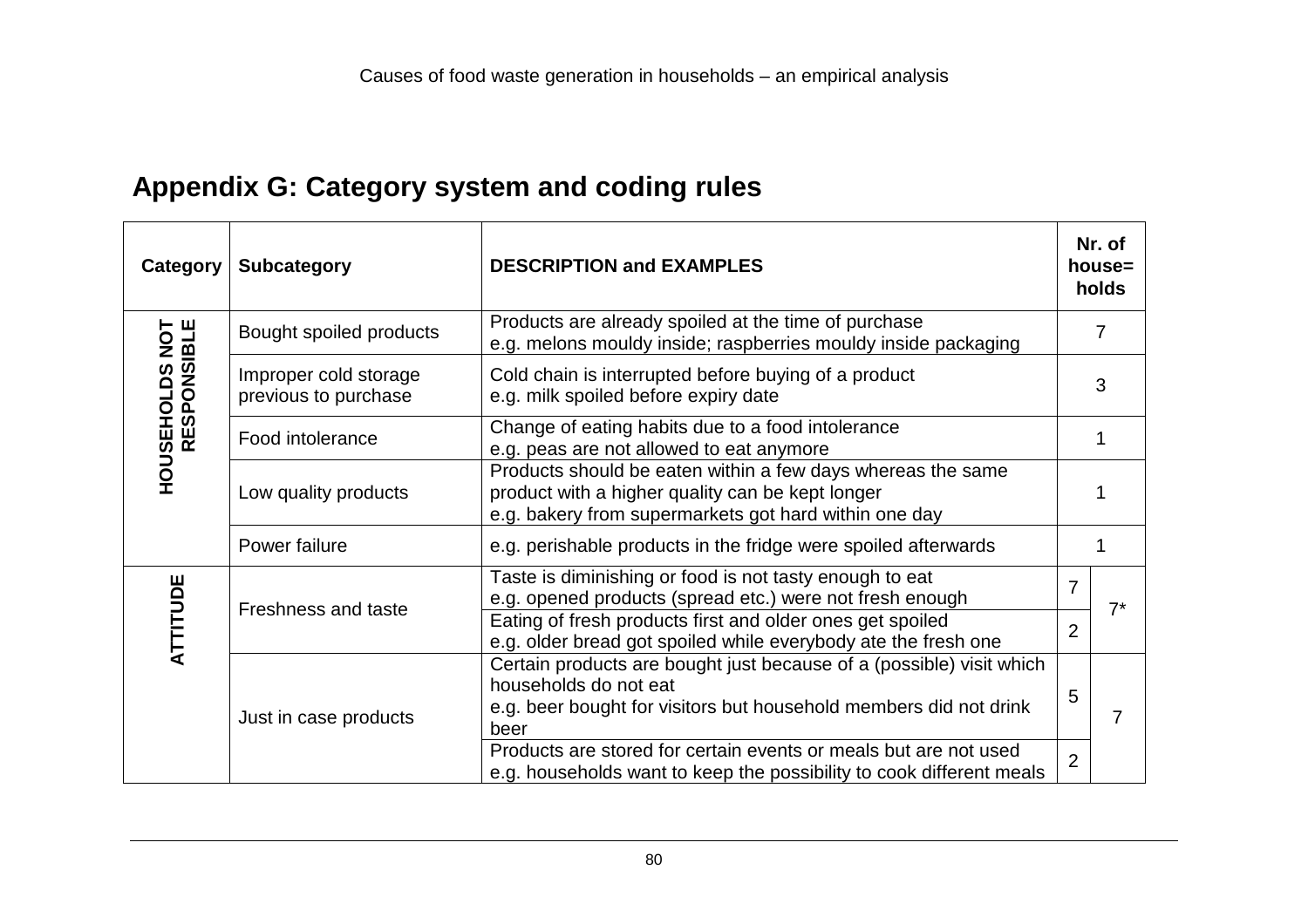|               |                                      | Health concerns prompt households to throw away food                 |                |       |
|---------------|--------------------------------------|----------------------------------------------------------------------|----------------|-------|
|               | <b>Health concerns</b>               | e.g. meat was not stored longer than certain days in the fridge      | 5              |       |
|               |                                      | because of safety reasons                                            |                | 6     |
|               | and hygiene                          | A lack of hygiene decreases storage time                             | 1              |       |
|               | e.g. knife in butter and then in jam |                                                                      |                |       |
|               | Food valuation                       | Single products are cheap to re-buy                                  | 1              |       |
|               |                                      | e.g. "It's worth just 1€, so I don't mind"                           |                |       |
|               |                                      | Special household customs or agreements                              |                |       |
|               | Household customs                    | e.g. last item of a package was left because person would have       |                |       |
|               |                                      | had to discard the packaging                                         |                |       |
|               |                                      | High yield products in concentrated form which are not used very     |                |       |
|               |                                      | often                                                                | 6              |       |
| <b>HABITS</b> |                                      | e.g. anchovy paste; chocolate crumbles for cakes                     |                |       |
|               | Special ingredients                  | Certain meals are rarely prepared and some ingredients or            |                |       |
|               |                                      | products for that meals are left                                     | 5              | $10*$ |
|               | or products                          | e.g. horseradish was used for a recipe but for nothing else          |                |       |
|               |                                      | There are seasons for certain products which are not used in the     |                |       |
|               |                                      | rest of the year                                                     | 4              |       |
|               |                                      | e.g. Christmas spices; Christmas tea                                 |                |       |
|               |                                      | Children are cooking but loose their interest or stop cooking        |                |       |
|               |                                      | e.g. baking ingredients for a special cake were left over because it | $\overline{2}$ |       |
|               |                                      | was not prepared anymore;                                            |                |       |
|               |                                      | Change of cooking habits                                             |                |       |
|               | Change of cooking habits             | e.g. some meals were not prepared anymore or ingredients had         | $\overline{2}$ | $6*$  |
|               |                                      | changed                                                              |                |       |
|               |                                      | Change of cooking plan                                               | $\overline{2}$ |       |
|               |                                      | e.g. meal plan changed and products got spoiled                      |                |       |
|               |                                      | Too much effort to cook or use certain products                      | $\overline{2}$ |       |
|               |                                      | e.g. soy cubes; oranges that are hard to peel                        |                |       |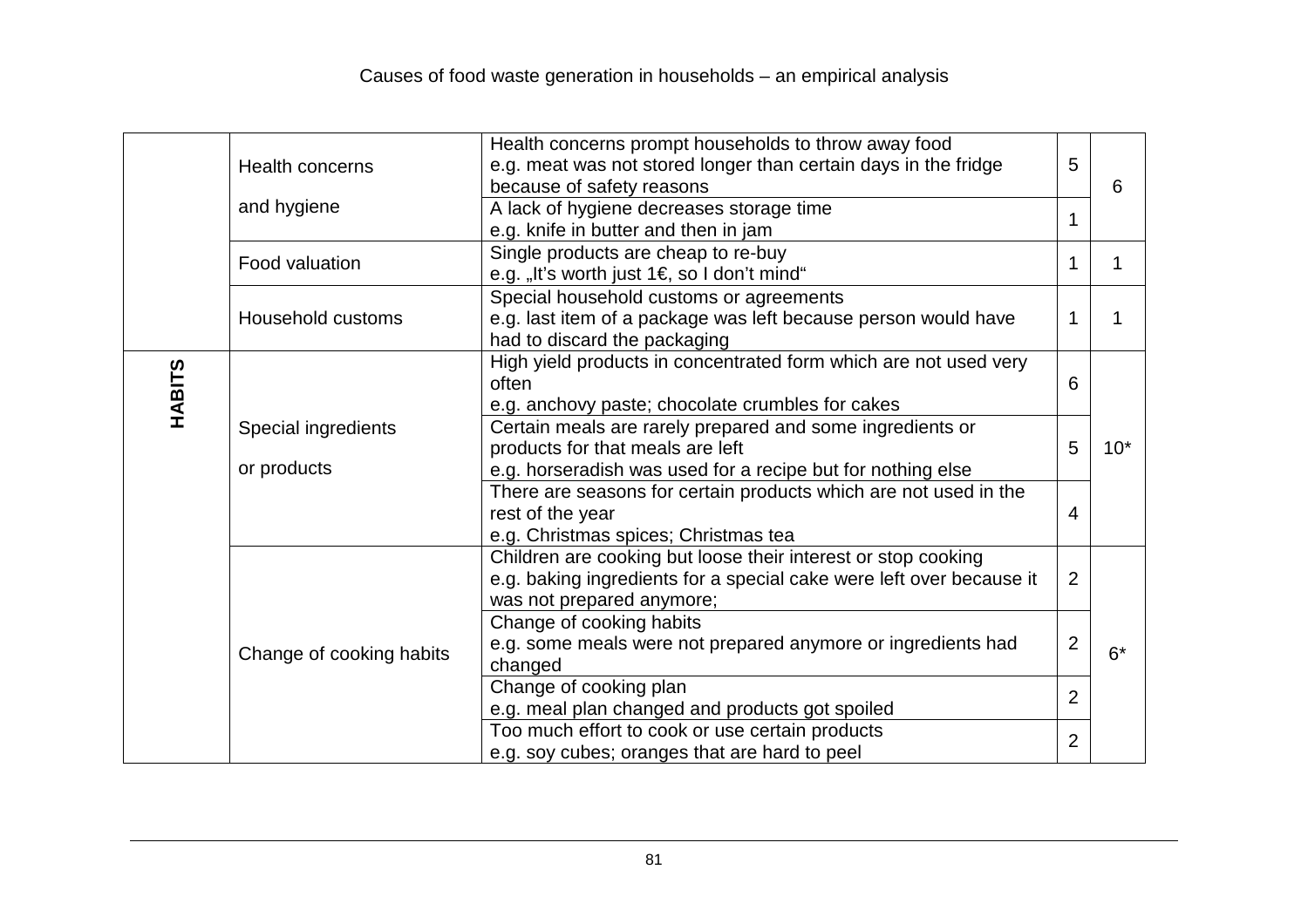|                 |                         | Some products are not used anymore because household does not     |                |   |
|-----------------|-------------------------|-------------------------------------------------------------------|----------------|---|
|                 | Change of eating habits | want to eat them                                                  | 4              | 4 |
|                 |                         | e.g. greater demands on food quality due to a healthier lifestyle |                |   |
|                 | Eating out              | Household has a storage of food that is not used because people   |                |   |
|                 |                         | are eating out                                                    |                |   |
|                 |                         | e.g. single-household was eating out for a few days               |                |   |
|                 | Trial buy               | Households try a new product but do not know how or what to cook  | 7              | 7 |
|                 |                         | with it                                                           |                |   |
|                 |                         | e.g. sesame-paste                                                 |                |   |
| <b>SHOPPING</b> | Overshopping            | Households buy too much food                                      | 6              | 6 |
|                 |                         | e.g. vegetables bought on markets                                 |                |   |
|                 | Packaging size          | Packaging size is too big and households do not know what to do   | 5              | 5 |
|                 |                         | with the rest                                                     |                |   |
|                 |                         | e.g. onions in 2 kg packaging; crisps for a single-household      |                |   |
|                 | <b>Discounts</b>        | <b>Bulk discounts</b>                                             | 4              | 4 |
|                 |                         | e.g. value for money (buy one, get one free)                      |                |   |
|                 |                         | Discount for products near their expiry date                      |                |   |
|                 |                         | e.g. products bought but not used in time                         |                |   |
|                 | Shopping frequency      | Shopping once a week or less                                      | $\overline{2}$ |   |
|                 |                         | e.g. perishable products (bread, milk etc.) got spoiled           |                |   |
|                 |                         | Different household members shop at the same time similar         |                | 3 |
|                 |                         | products                                                          |                |   |
|                 |                         | e.g. butter bought at the same time from different persons of the |                |   |
|                 |                         | same household                                                    |                |   |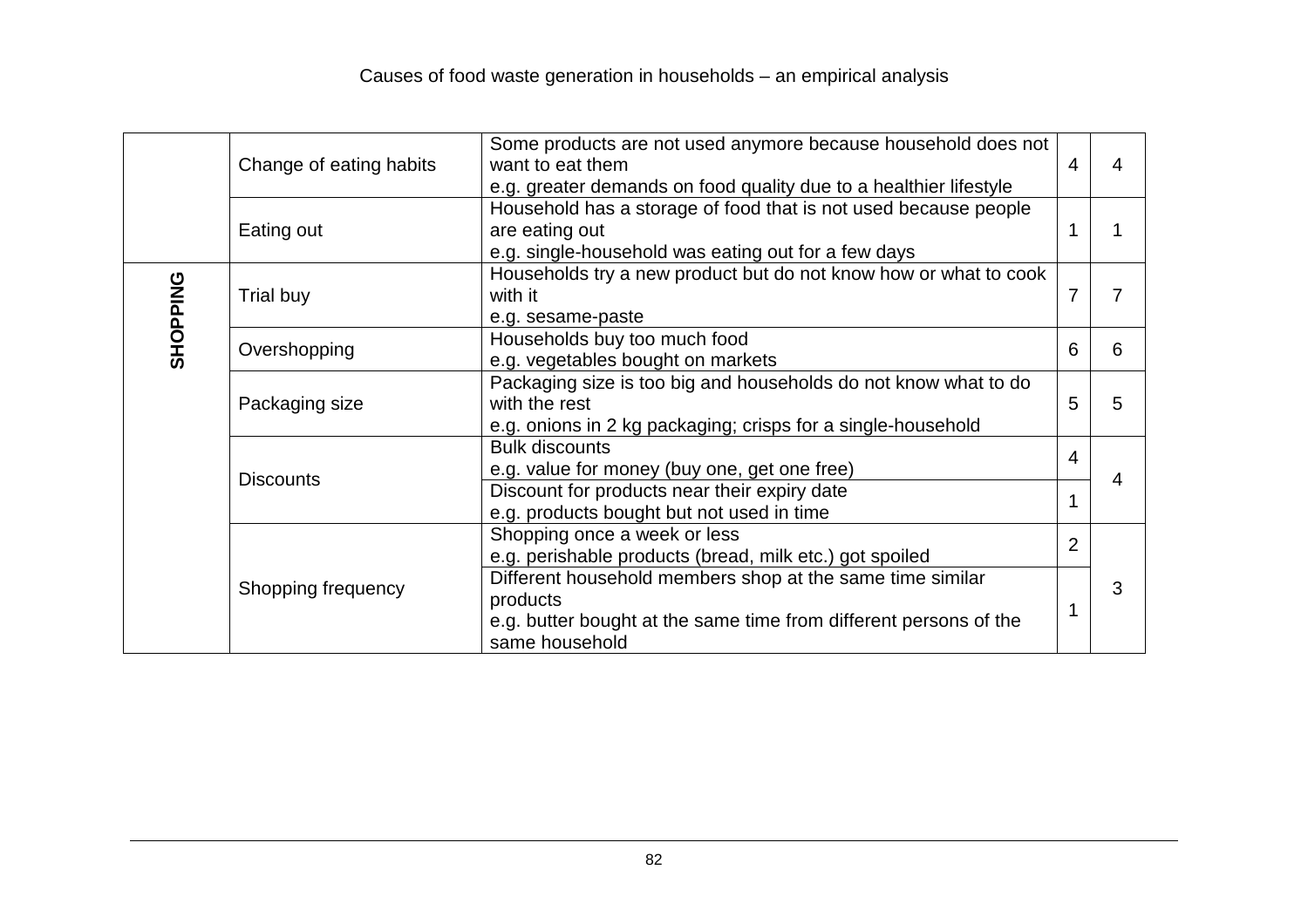| <b>STORAGE</b> | Improper storage                        | Wrong storage conditions or place for certain products              | 8              |                |
|----------------|-----------------------------------------|---------------------------------------------------------------------|----------------|----------------|
|                |                                         | e.g. potatoes start growing because they were stored in the fridge  |                |                |
|                |                                         | Moths in the storage and all affected food items are thrown away    | 3              |                |
|                |                                         | for safety reasons                                                  |                | $10*$          |
|                |                                         | Products stored after shop at unusual places where nobody will      |                |                |
|                |                                         | search them                                                         | 3              |                |
|                |                                         | e.g. jam in the drawer                                              |                |                |
|                | Overlooking of edibles                  | Products in the fridge get overlooked                               |                |                |
|                |                                         | e.g. fridge refilled from the front and older products moved to the | 5              |                |
|                |                                         | back                                                                |                | $9^*$          |
|                |                                         | Products in the storage get overlooked                              |                |                |
|                |                                         | e.g. different kinds of food stored in boxes                        | 5              |                |
|                |                                         |                                                                     |                |                |
|                | Improper cold storage after<br>purchase | e.g. transport between supermarket and home caused products to      | $\overline{2}$ | $\overline{2}$ |
|                |                                         | spoil before their expiry date                                      |                |                |
|                | Freezer burn                            | Products are stored too long in the freezer                         | $\overline{2}$ | 2              |
|                |                                         | e.g. meat was stored over one year                                  |                |                |
|                | Home food production and<br>presents    | Food presents (only single products) which are not used             | 6              | $8*$           |
| <b>OTHERS</b>  |                                         | e.g. from friends, companies or supermarkets                        |                |                |
|                |                                         | Garden harvest (i.e. too much food to use in a short time period)   | 5              |                |
|                |                                         | e.g. presents of fruits and vegetables after harvest                |                |                |
|                | Change of household size                | Households bring products from somewhere else                       |                |                |
|                |                                         | e.g. a couple moved into a common flat or old people moving out of  | 3              |                |
|                |                                         | their home into old people's home and stored products are brought   |                |                |
|                |                                         | into another household                                              |                | 5              |
|                |                                         | Less persons in the household                                       |                |                |
|                |                                         | e.g. children move out and it takes time for the family adapt their | $\overline{2}$ |                |
|                |                                         | shopping or cooking behaviour                                       |                |                |
|                |                                         |                                                                     |                |                |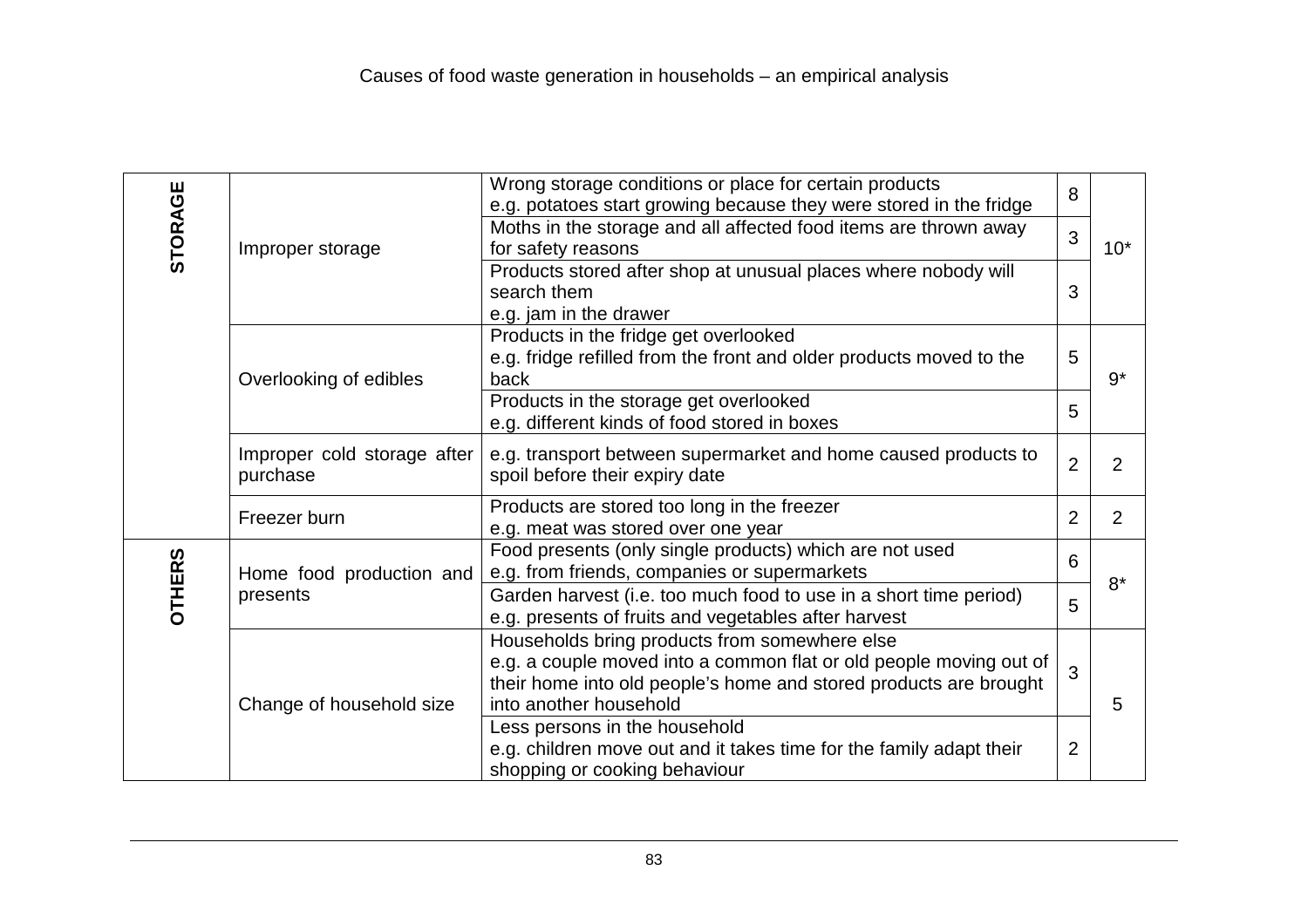| Forgot about products     | Households forget products somewhere before use<br>e.g. full shopping bag forgot in the car during summer |  |
|---------------------------|-----------------------------------------------------------------------------------------------------------|--|
| Holidays or weekend trips | Holiday or weekend trip<br>e.g. perishable products get spoiled                                           |  |
|                           | Products brought from holiday but are not used<br>e.g. powdered soups after a camping trip                |  |

\* Numbers not matching because some household mentioned both reasons but were counted just once for every subcategory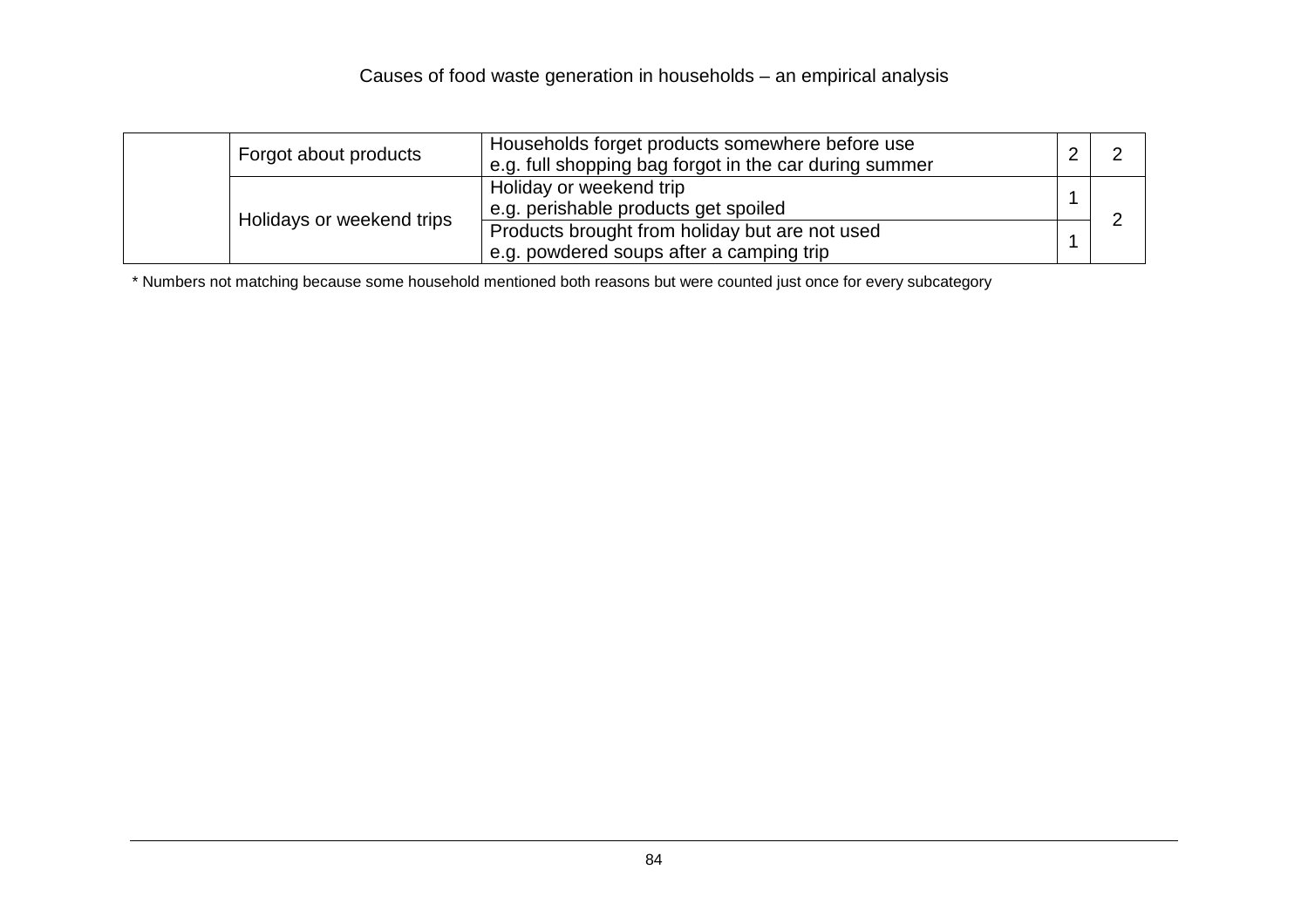# **Appendix H: Guidelines for authors**

#### **Name of the journal**

Resources, Conservation and Recycling

#### **Description**

The editors welcome contributions from research, which consider sustainable management and conservation of resources. The journal emphasizes the transformation processes involved in a transition toward more sustainable production and consumption systems. Emphasis is upon technological, economic, institutional and policy aspects of specific resource management practices, such as conservation, recycling and resource substitution, and of 'systems-wide' strategies, such as resource productivity improvement, the restructuring of production and consumption profiles and the transformation of industry. Contributions may have relevance at regional, national or international scales and may focus at any level of research from individual resources or technologies to whole sectors or systems of interest. Contributors may emphasise any of the aforementioned aspects as well as scientific and methodological issues. However, manuscripts that consider only laboratory experiments, without a discussion of the practical, environmental and economic implications of the presented research, are excluded from publication in the journal.

#### **Scope**

The journal publishes papers, reviews, analyses and case studies on topics, which include:

- Material flow analysis and the understanding of resource use and flows in society and the impact on the environment, including resource extraction and waste generation.
- Societal, economic and technological change for improved recovery and reuse of materials and energy from domestic, commercial or industrial waste streams.
- Transformation of the industrial and societal system towards more sustainable production and consumption patterns, including management, instruments, methods and processes of change.
- Information and management systems involving resource status, use and material flows in society.
- Innovation processes, tools and methods relating to resource productivity improvement.
- Technical, societal, economic, business and policy aspects of strategies to improve the sustainability and productivity of resource use, including strategies for managing resource supply and demand, valorizing waste,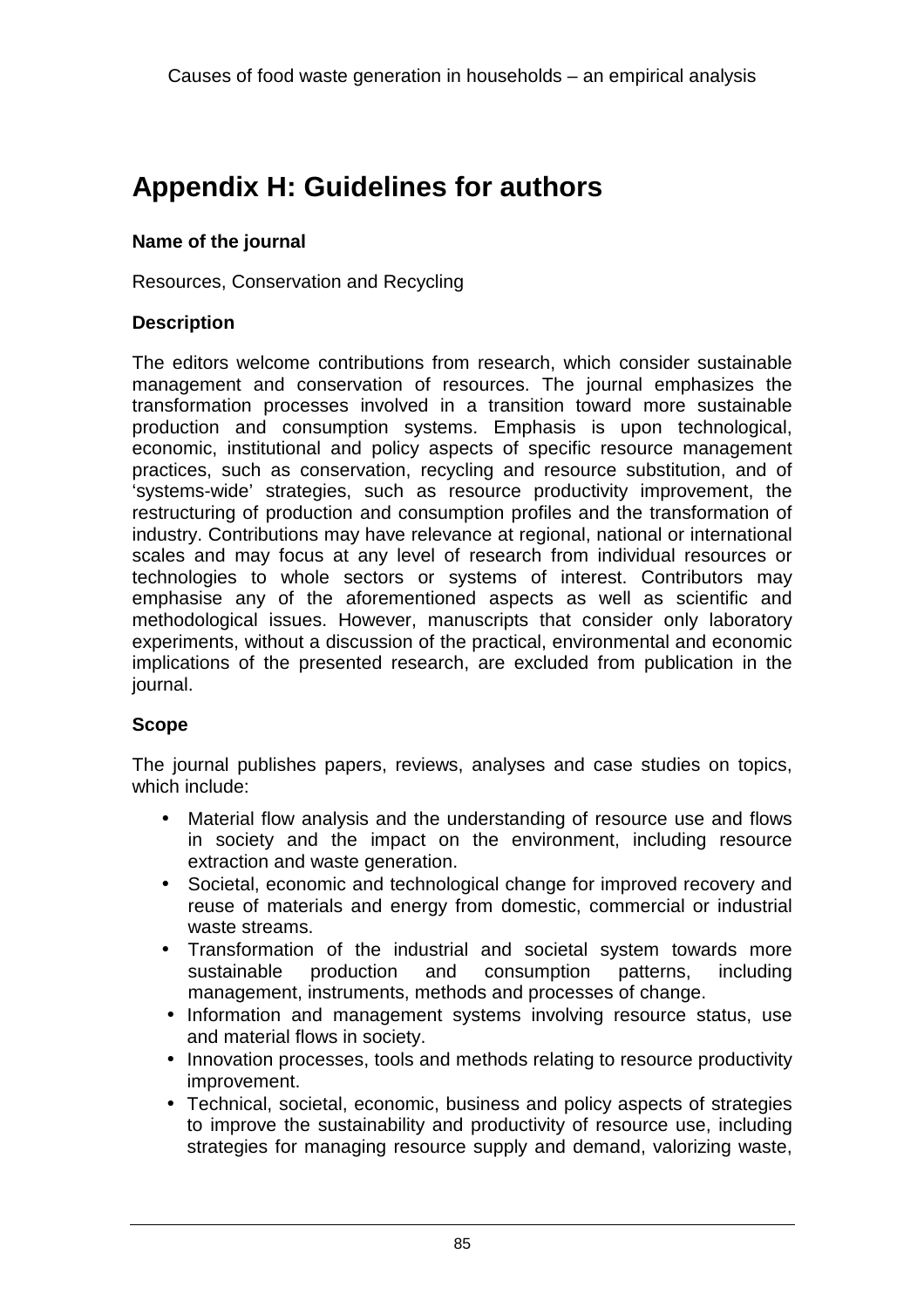lowering energy and material intensities and increasing the serviceability of products.

- Substitution of primary resources by renewable or regenerative alternatives, including agricultural and forest resources and wastes.
- Life cycle assessment and management of resources, materials and products to improve resource efficiency and productivity, conserve resources and reduce pollution.
- Efficient management and use of all resources, including air and water, with regard to the qualitative as well as quantitative aspects of resource use.

#### **Audience**

Environmental scientists, engineers, managers and economists; policy makers; corporate strategists, business decision makers; design engineers; systems analysts; members of NGOs interested in environmental and developmental issues; and those interested in industrial transformation and the management of change.

#### **I. Manuscript Submission**

Submission of a paper or article is understood to imply that the article is original and is not being considered for publication elsewhere. Submission of a multiauthored manuscript implies the consent of all the participating authors. Upon acceptance of the article by the journal, the author(s) will be asked to transfer the copyright of the article to the publisher. This transfer will ensure the widest possible dissemination of information.

Manuscripts must be written in clear and grammatical English and should be submitted in electronic form by using online manuscript submission. Authors can upload their articles as Microsoft (MS) Word or WordPerfect files. It is also possible to submit an article in PostScript or Adobe Acrobat PDF format, but if the article is accepted, the original source files will be needed. If you submit a word processing file, the system generates an Adobe Acrobat PDF version of the article, which is used for the reviewing process. Authors, reviewers, and editors send and receive all correspondence by e-mail and no paper correspondence is necessary.

#### **Review process:**

All manuscripts are sent to at least two independent reviewers to ensure both accuracy and relevance to the journal. The final decision on acceptance will be made by the Editor. Manuscripts may be sent back to authors for revision if necessary. Revised manuscript submissions should be made as soon as possible (within 6 weeks) after the receipt of the reviewer's reports.

All authors are asked to submit full contact details for three potential reviewers of their manuscript. Typically the Editor will not contact all individuals, often one will be selected as a third reviewer.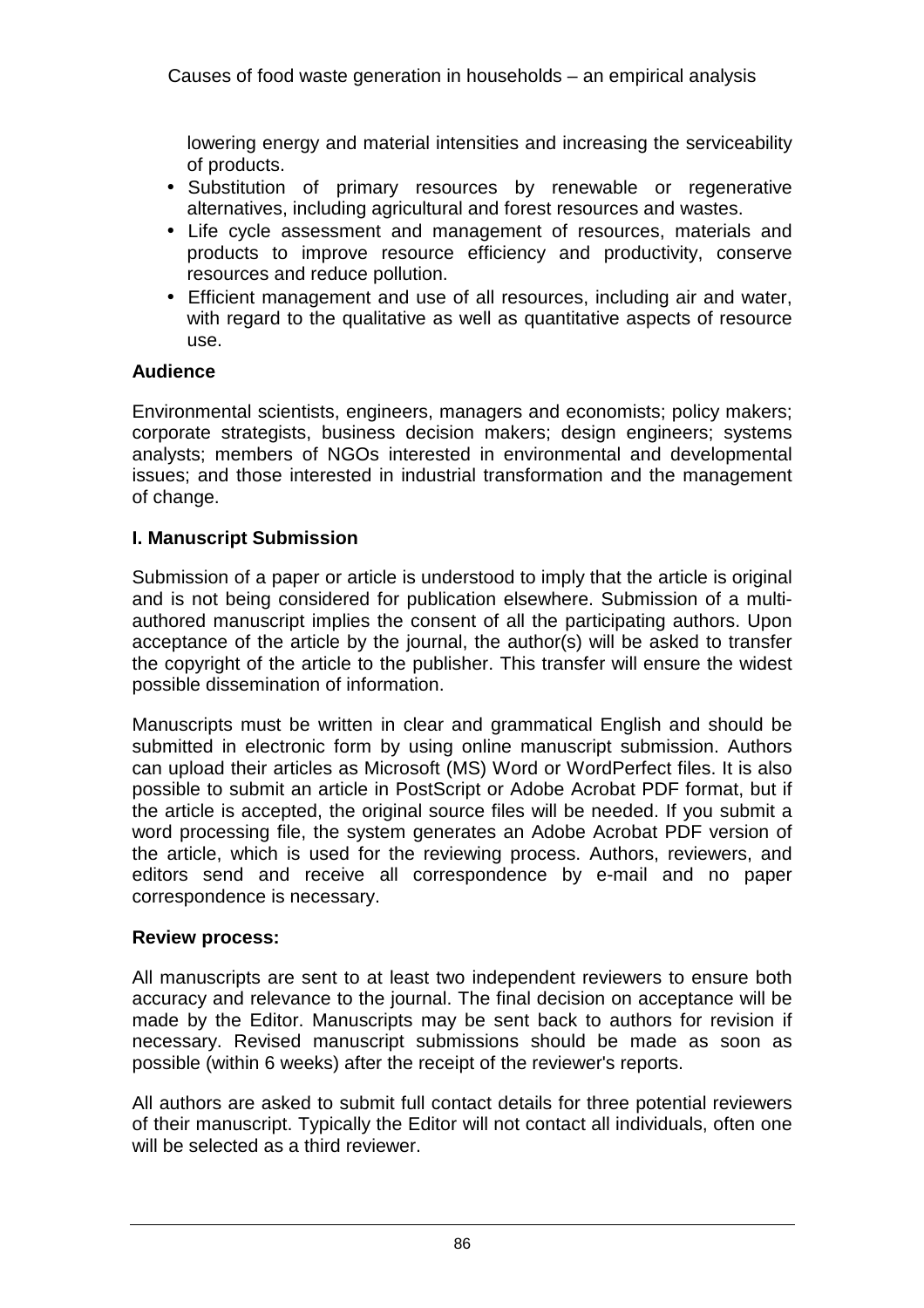Peer review is essential to maintain the quality of the scientific literature. On acceptance of a manuscript for publication, it is expected that the authors will also serve as reviewers of future manuscripts in the same area of research as the manuscript submitted to the journal.

#### **II. Manuscript Preparation**

In general manuscripts should be organised in the following order: Title (should be clear, descriptive and concise), Name(s) of author(s), Complete postal address(es) of affiliations, Full telephone and fax numbers of the corresponding author (plus present address(es) of author(s) if applicable), Complete correspondence address, Abstract, Keywords (indexing terms), Introduction, Material studied, area descriptions, methods, techniques, Results, Discussion, Conclusion, Acknowledgements, References, Tables and Figures.

### **Text**

Manuscripts should be typed, double-spaced with side margins. The article should be preceded by a succinct abstract of no more than 300 words, clearly describing the entire paper, and a keyword list (5-10 words). No abstract is required for short articles/communications. The title of the paper should be brief and stated on a separate page along with the authors' names and addresses to enable the Publisher to prepare this text in the correct typeface and sizes. If the title exceeds 70 characters, a suggestion for an abbreviated running head should be given. The SI system should be used for all scientific and laboratory data; if in certain instances it is necessary to use other units these should be added in parentheses. Temperatures should be given in degrees Celsius. The unit 'billion' (10 $9$  in America, 10<sup>12</sup> in Europe) is ambiguous and should be qualified when used. Where abbreviations are likely to cause ambiguity or not be readily understood by an international readership, units should be given in full. Every page of the manuscript including the title page, references, tables etc. should be numbered. However in the text no reference should be made to page numbers.

#### **III. References**

All publications cited in the text should be presented in a list of references following the text of the manuscript. In the text refer to the author's name (without initials) and year of publication (e.g. 'Since Peterson (1993) has shown that...' or 'This is in the agreement with results obtained later (Kramer, 1994)'). For three or more authors use the first author followed by 'et al.', in the text. The list of references should be arranged alphabetically by authors' names. The manuscript should be carefully checked to ensure that the spelling of authors' names and dates are exactly the same in the text as in the reference list.

References should be given in the following form: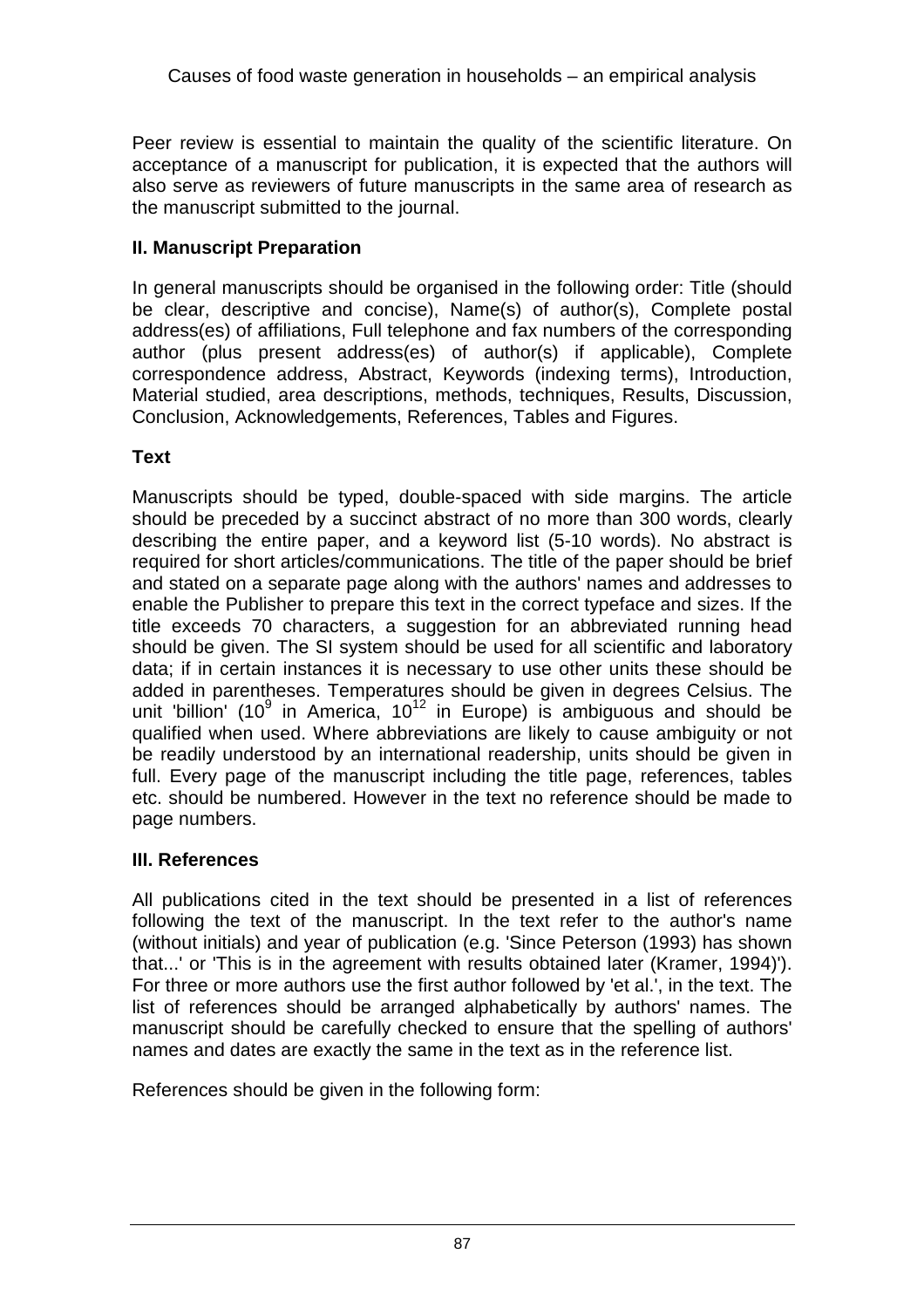Journals/periodicals: Moore, J.N. and Luoma, S.N., 1990. Hazardous wastes from large-scale metal extraction: a case study. Environ. Sci. technol., 24: 1278-1285.

Edited symposia/special issues published in a periodical: Pelizetti, E., Minero, C., Sega, M. and Vincenti, M., 1993. Formation and disappearance of biplenyl derivatives in the photocatalytic transformation of 1,2,4-trichlorobenzene on titanium oxide. In: D.F. Ollis and H. Al-Ekabi (Editors), Photocatalytic Purification and Treatment of Water and Air. Proc. 1st Int. Conf. TiO2 Photocatalytic Purification and Treatment of Water and Air, 8-13 November 1992, London, Ont., Canada. Elsevier, Amsterdam, pp. 291-300.

Books: Popovics, S., 1979. Concrete-Making Materials. Surrey Press, London, UK.

Multi-author books: Ramaswamy, S.D.; Murthy, C.K. and Nagaraj, T.S., 1983. Use of waste materials and industrial by- products in concrete construction. In: R.N. Swamy (Ed.), Concrete Technology and Design, Vol. 1: New Concrete Materials. Surrey University Press, London, UK, pp. 137-172.

Internet: Cherwell Scientific Publishing. ModelMaker home page

In the case of publications in a language other than English, the original title is to be retained. However, the titles of publications in non-Latin alphabets should be transliterated, and a notation such as "(in Russian)" or "(in Greek, with English abstract)" should be added. Work accepted for publication but not yet published should be referred to as "in press". References concerning unpublished data and "personal communications" should not be cited in the reference list but may be mentioned in the text. A suitable acknowledgement of any borrowed material must always be made.

#### **IV. Illustrations:**

Photographs, charts and diagrams are all to be referred to as "Figure(s)" and should be numbered consecutively in the order to which they are referred. They should accompany the manuscript, but should not be included within the text. Colour figures in the printed issue can be accepted only if the authors defray the full cost. However, if together with your accepted article, you submit usable colour figures, then Elsevier will ensure, at no additional charge, that these figures will appear in colour on the Web (e.g., ScienceDirect and other sites) regardless of whether these illustrations are reproduced in colour in the printed version. Please be informed that colour figure costs are EURO 350 for every first page. All subsequent pages cost EURO 175.

Tables should be numbered consecutively and given a suitable caption and each table typed on a separate sheet. Footnotes to tables should be typed below the table and should be referred to by superscript lowercase letters. No vertical rules should be used. Tables should not duplicate results presented elsewhere in the manuscript (e.g. in graphs).